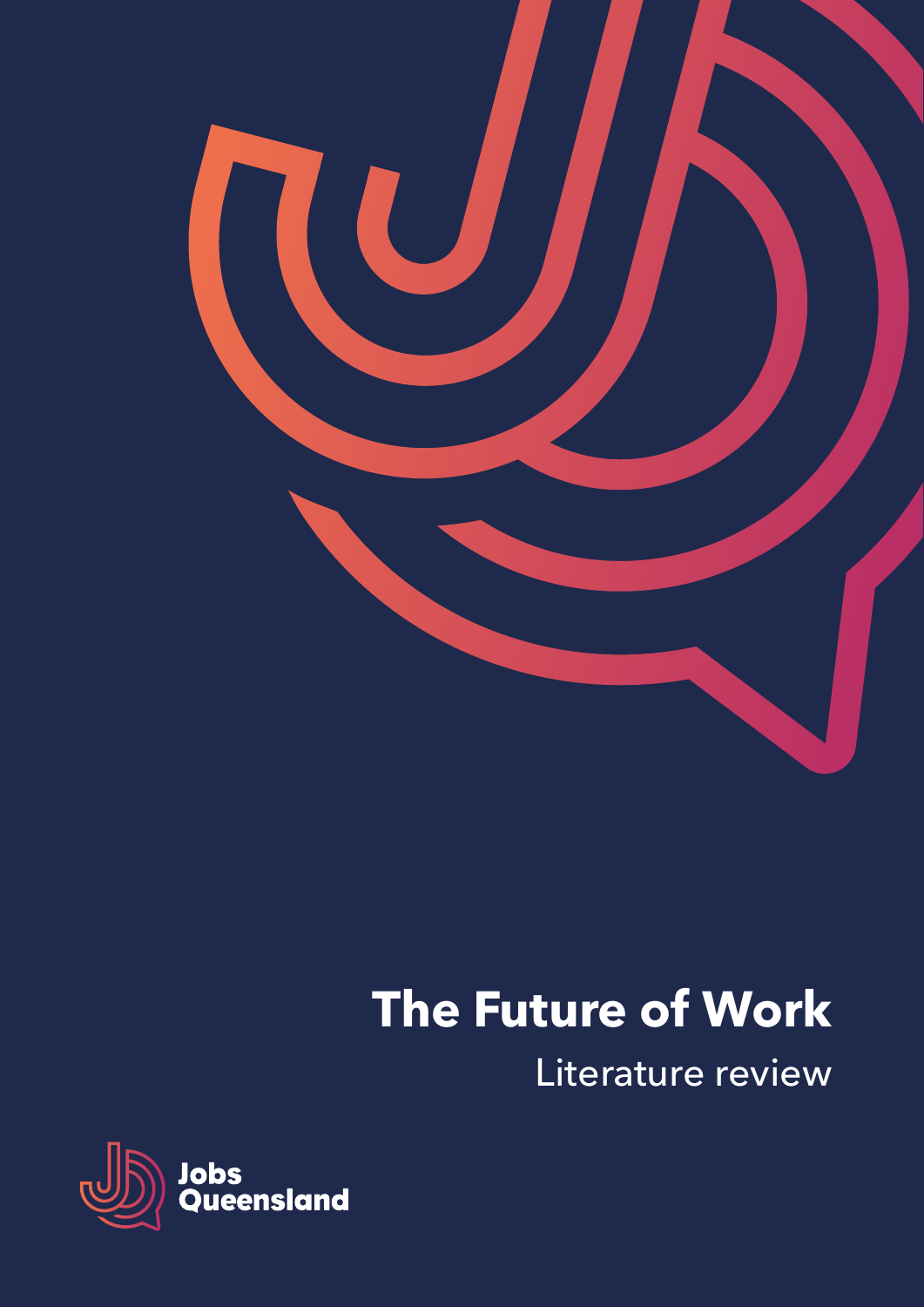

#### **Copyright**

This publication is protected by the *Copyright Act 1968*.

#### **Licence**

Unless otherwise indicated this work is licensed by Jobs Queensland under a Creative Commons Attribution (CC BY) 4.0 licence. To view a copy of this licence, visit http://www.creativecommons.org/licenses/by/4.0

You are free to copy, communicate and adapt this publication, as long as you attribute it as follows:

© State of Queensland, Jobs Queensland, February 2019.

The Queensland Government is committed to providing accessible services to Queenslanders of all cultural and linguistic backgrounds. If you have difficulty understanding this publication and need a translator, please call the Translating and Interpreting Services (TIS National) on telephone 131 450 and ask them to contact Jobs Queensland on (07) 3436 6190.

#### **Disclaimer**

While every care has been taken in preparing this publication, the State of Queensland accepts no responsibility for decisions or actions taken as a result of any data, information, statement or advice, expressed or implied, contained within. To the best of our knowledge, the content was correct at the time of publishing.

Copies of this publication are available on our website at jobsqueensland.qld.gov.au

|                  | To make an enguiry, contact Jobs Queensland:                          |
|------------------|-----------------------------------------------------------------------|
| Email:           | info@jobsqueensland.gld.gov.au                                        |
| Telephone:       | $(07)$ 3436 6190                                                      |
| Mailing address: | PO Box 80, Ipswich, Queensland 4305                                   |
| Head office:     | Level 6, Icon Building, 117 Brisbane Street, Ipswich, Queensland 4305 |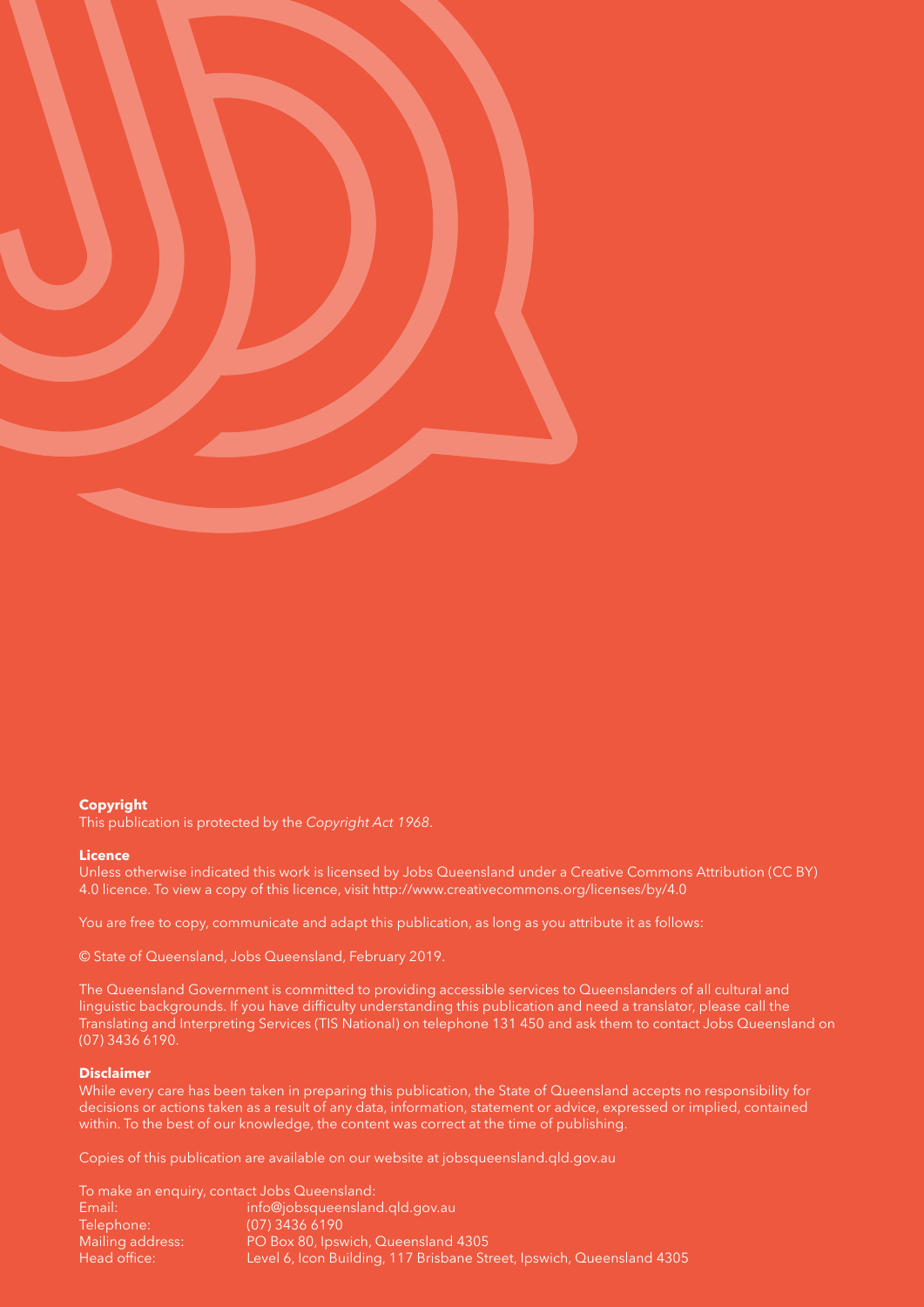# **CONTENTS**

| EXECUTIVE SUMMARY—————————————————————————————————4                                                                                                                                                                            |  |
|--------------------------------------------------------------------------------------------------------------------------------------------------------------------------------------------------------------------------------|--|
| Key findings 7<br>Challenges and questions for considerations <b>Challenges</b> and questions 8                                                                                                                                |  |
|                                                                                                                                                                                                                                |  |
| Outline of the project 11                                                                                                                                                                                                      |  |
|                                                                                                                                                                                                                                |  |
| Evolution of the literature 2000 12                                                                                                                                                                                            |  |
| SECTION 1 - TECHNOLOGY IMPACTS AND THE RESERVE TO A 15                                                                                                                                                                         |  |
| What the literature says-<br>15                                                                                                                                                                                                |  |
| Impacts for employment<br>Key findings 27                                                                                                                                                                                      |  |
|                                                                                                                                                                                                                                |  |
| Challenges and questions for consideration<br>27                                                                                                                                                                               |  |
| SECTION 2 - DEMOGRAPHIC AND SOCIAL CHANGES<br>28                                                                                                                                                                               |  |
| What the literature says 28                                                                                                                                                                                                    |  |
| Impacts for employment 36                                                                                                                                                                                                      |  |
| Key findings 44                                                                                                                                                                                                                |  |
| Challenges and questions for consideration<br>44                                                                                                                                                                               |  |
| SECTION 3 - LEGAL, INSTITUTIONAL AND POLICY INFLUENCES 45                                                                                                                                                                      |  |
| What the literature says 45                                                                                                                                                                                                    |  |
|                                                                                                                                                                                                                                |  |
| Regulation of technology-contract to the SA and SA and SA and SA and SA and SA and SA and SA and SA and SA and SA and SA and SA and SA and SA and SA and SA and SA and SA and SA and SA and SA and SA and SA and SA and SA and |  |
| Implications for employment<br>Key findings 58                                                                                                                                                                                 |  |
|                                                                                                                                                                                                                                |  |
| Challenges and questions for consideration 58                                                                                                                                                                                  |  |
| SECTION 4 - IMPLICATIONS FOR TRAINING AND SKILLS- <b>CONTRAINING THE SECTION</b> 4 - IMPLICATIONS                                                                                                                              |  |
| What the literature says 59                                                                                                                                                                                                    |  |
| A 'job ready' workforce 59                                                                                                                                                                                                     |  |
| The goal of training and skilling entitled and state of the state of the state of the state of the state of the                                                                                                                |  |
| Key findings 71                                                                                                                                                                                                                |  |
|                                                                                                                                                                                                                                |  |
| SECTION 5 - FINDINGS AND QUESTIONS FOR EMPLOYMENT AND SKILLS POLICY IN                                                                                                                                                         |  |
|                                                                                                                                                                                                                                |  |
| Key findings 73                                                                                                                                                                                                                |  |
| Implications of the future of work-<br>77                                                                                                                                                                                      |  |
| APPENDIX ONE - INDEPENDENT WORKERS VS EMPLOYEES MELLET AND THE MODEL TO A                                                                                                                                                      |  |
|                                                                                                                                                                                                                                |  |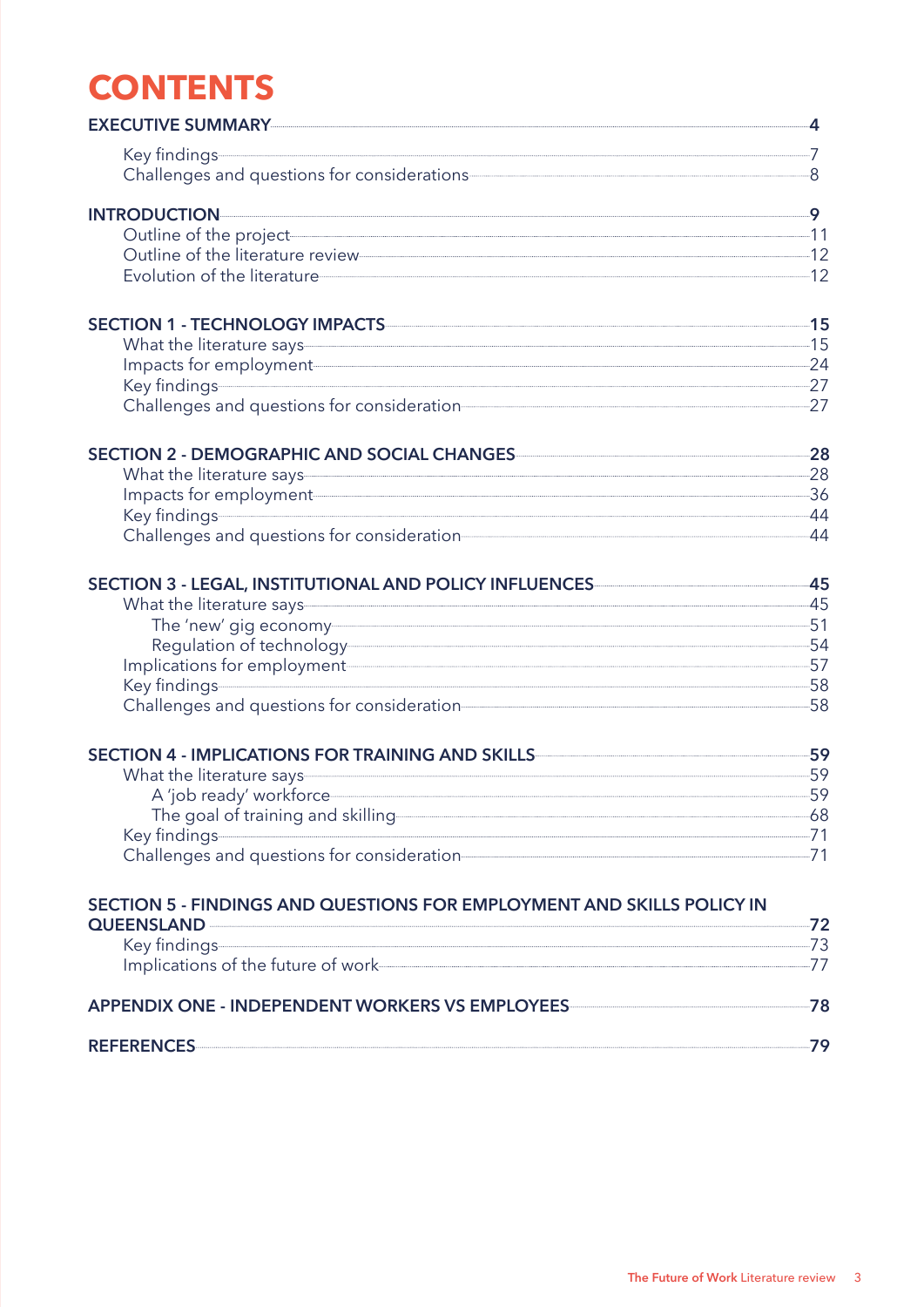# <span id="page-3-0"></span>**EXECUTIVE SUMMARY**

Many sectors of Queensland's economy are currently experiencing significant change with implications for the future of work. Through our work with stakeholders, Jobs Queensland has seen how Queensland's industries and regions are changing. The impact of digital technologies and involvement in global value chains are driving changes in workforce composition and skills. Queensland faces many of the same issues that are impacting global economies, for example, accelerating uptake of digital technologies, changing demographic and social profiles, low wage and productivity growth, and perceived growing inequality.

This literature review looks at the impacts of three drivers of change of the future of work:

- technology impacts
- demographic and social changes
- legal, institutional and policy influences.

Much of the literature and commentary on the future of work takes an international focus or is focused on Australia at the national level. This project places a particular emphasis on the impacts and implications of the future of work on individuals, businesses and communities in Queensland. Globalisation is another important element – as both an influence towards and the outcome of changes from the three drivers. It has been and remains a driver of change in work and the demand for skills (Australian Industry Group [AiG], 2016a; Becker, Bradley, and Smidt, 2015; Dolphin, 2015). Globalisation creates structural change not only in industries but also in regions as the industrial composition of a region changes in response to changing global consumer demand. This impacts the social structure of the region as well as its demographic composition as people move into or out of a region in response (Jones and Tee, 2017; Aither, 2014).

The impact of globalisation is expected to increase as digital technologies increasingly enable the movement of labour virtually (Baldwin, 2018). We are seeing teleworking becoming mainstream, the rise of the 'digital nomad' where a person can work from anywhere in the world, and contingent employment models (Roos and Shroff, 2017). These changes will influence where we work, how we work and when we work, with some commentators predicting the 'rise of the individual' who will drive future employment models (Deloitte, 2018, April 5; KPMG, 2013). Precarious work is perceived to be on the rise in Australia as the nation transitions to a services and knowledge-based economy. The industries experiencing the most employment growth are service industries which traditionally offer lower skilled, lower paid, part-time and casualised employment. Even in the professional, scientific and technical services sector, a highskilled and high-wage employment sector, the rise of the gig economy is impacting the quality of work available (Australian Council of Trade Unions, 2018a).

It is often thought that the major driver of this change is the uptake of digital technologies. Frey and Osborne (2013), with their focus on the impact of technology on jobs, forecast mass unemployment by 2030. Modelling was based on consideration of the impact of technology on whole jobs. More recent research recognises that a job is made up of a series of tasks requiring a range of skills. These studies highlight that the impact of technology is most likely to be at task level (Nedelkoska and Quintini, 2018; Bakhshi, Downing, Osborne and Schneider, 2017; Arntz, Zierhan and Gregory, 2016). Depending on the number of tasks that could potentially be automated, a small proportion of jobs may become obsolete. Importantly, however, all jobs will be impacted at some level and workers will need the skills gained through a lifelong learning mindset to meet changing job demands (AiG, 2016c).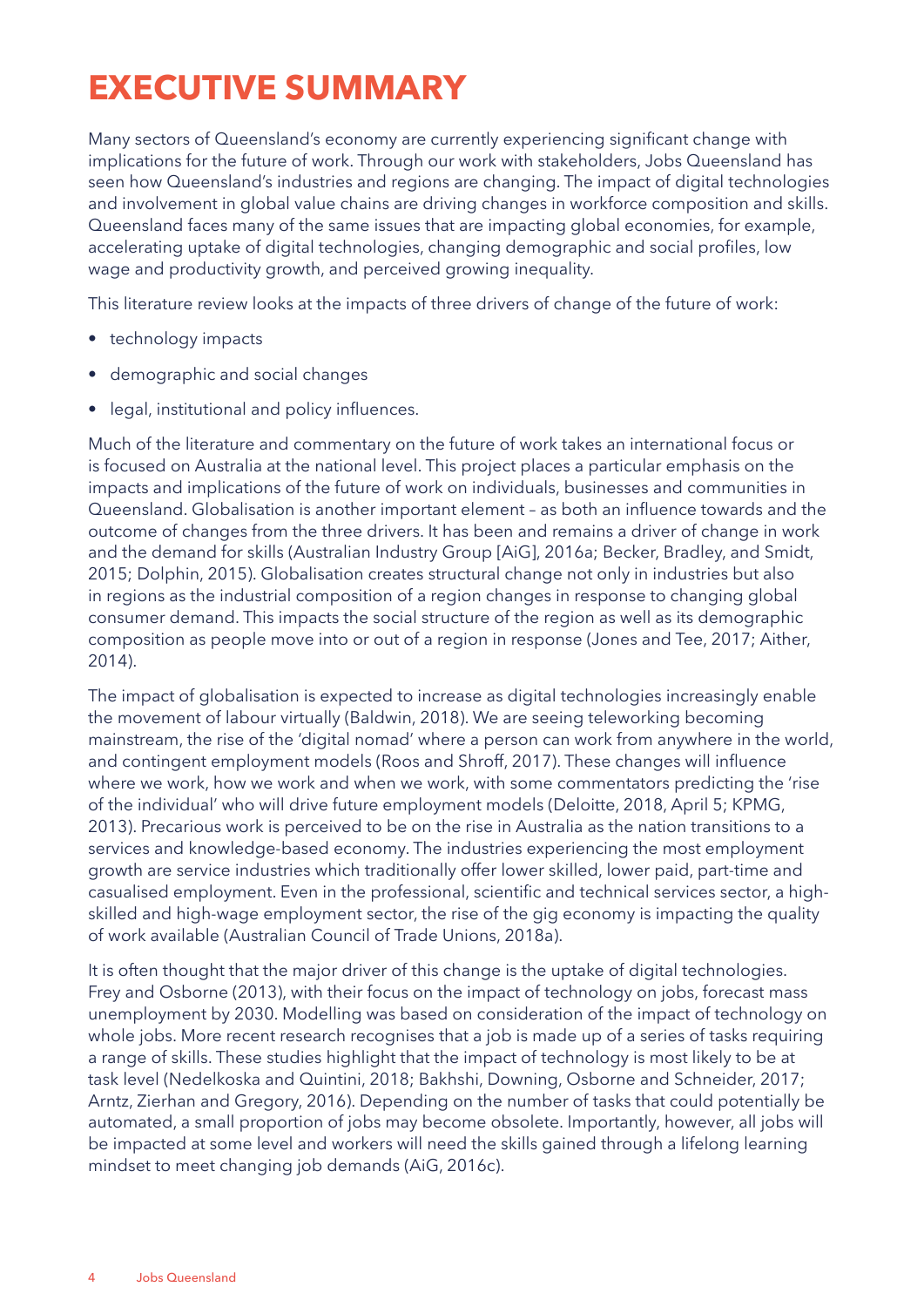It is important to remember that technology-driven change is not new. Predictions that technology will make humans redundant have been made since the start of the Industrial Revolution in the 1800s (Lawlor and Tovey, 2011; Boreham, Parker, Thompson and Hall, 2008). To date the predictions have not come true, and there is no evidence yet that this time will be any different. In the past, major technological advances have led to increased productivity and improved quality of life as difficult and dangerous tasks were no longer performed by humans.

More recent research acknowledges that technology is not the only driver to impact the future of work. Society and demographics will also influence the nature of work organisation and work arrangements in 2030 (Harris, Kimson and Schwedel, 2018).

In the last 100 years the global population has almost quadrupled (Goldin, 2016). Together with a proliferation of new technologies, these factors are driving changes in the economic and industrial composition of nations. Australia is not immune to these changes, as with many developed countries it is facing the impacts of:

- An ageing population (Balliester and Elsheikhi, 2018; Becker et al., 2015).
- Women entering the workforce in increasing numbers and who are better educated than at any other time in history (Australian Institute of Health and Welfare, 2018).
- Young people are staying in education longer and acquiring higher levels of education (Australian Bureau of Statistics [ABS], 2017, November 6).
- Young people, indigenous Australians and people with disabilities experience high levels of underemployment and/or unemployment (OECD, 2018a; Lowe, 2018).
- Many people from migrant and refugee backgrounds are not having their skills recognised or fully utilised within employment (Deloitte Access Economics, 2018b).

While increasing longevity is currently perceived at times as a 'problem', it need not be so. We are living longer, are healthier and are more engaged than previous generations, which opens up opportunities and challenges for everyone (Gratton and Scott, 2016). This changing demographic profile is seeing a growth in the proportion of people aged 65 and older remaining in the workforce and increased demand for services that cater to this older generation.

With the combination of an ageing existing workforce and the entrance of post-millenials from 2019, the world will - for the first time - see five generations in the workplace (Select Committee on the Future of Work and Workers, 2018). This will bring greater diversity of age and experience to enterprises, driving the need to develop and utilise skills to manage and engage such diversity.

Over the last 40 years, the Australian government has implemented many important structural reforms. The reforms have helped see the nation today enter its 28th year of uninterrupted annual economic growth (Tang, 2018). There are concerns that workplace laws have failed to keep pace with emerging trends, for example, the rise in non-standard work (Select Committee on the Future of Work and Workers, 2018). People are entering and exiting the workforce at multiple points (Buchanan, Verma and Yu, 2014) or seeking alternate work arrangements that meet their lifestyle requirements (Manyika et al., 2017; Roos and Shroff, 2017; AiG, 2016c). This is bringing into question the concept of a 'standard employment relationship' (Stanford, 2017).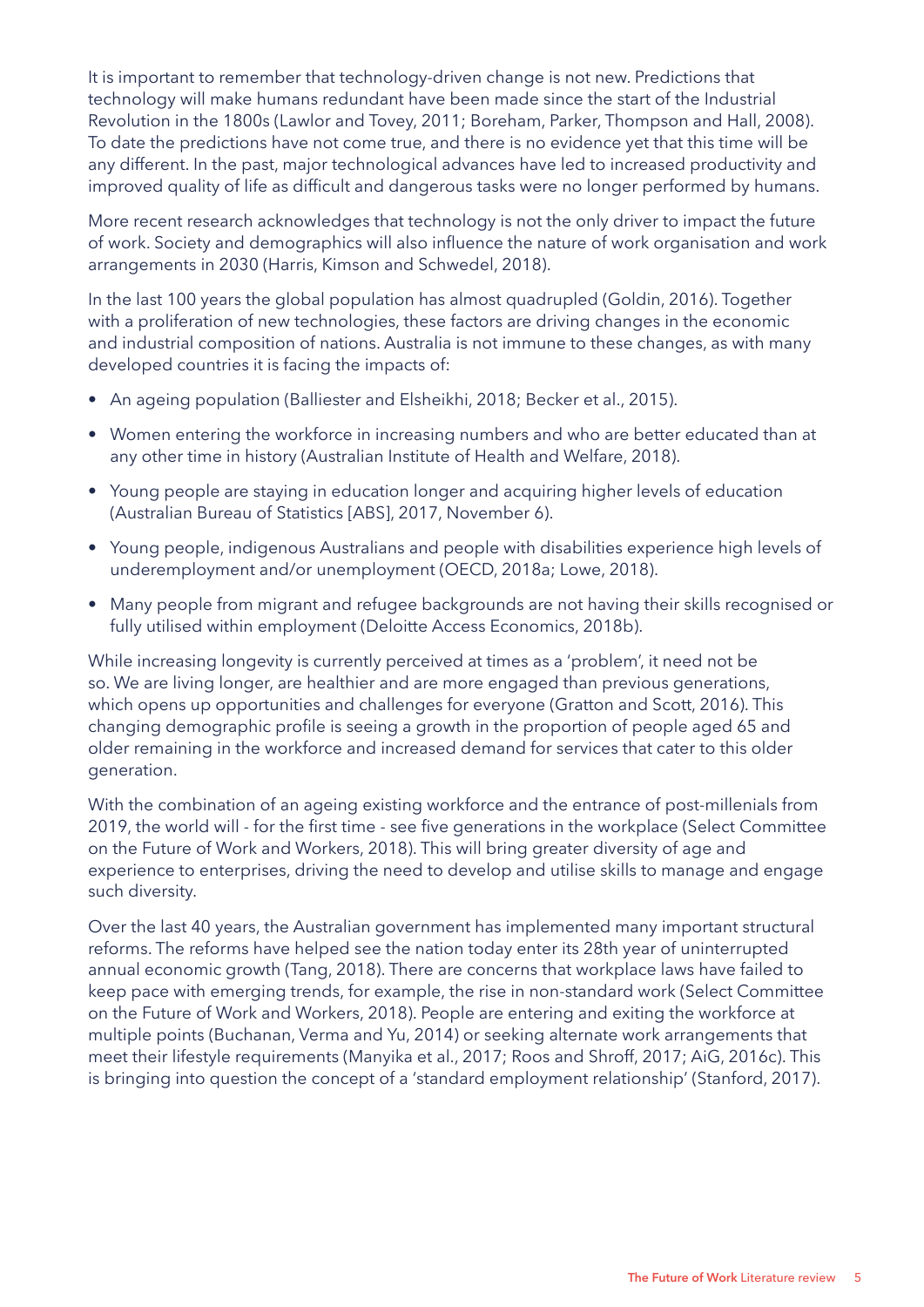# **What does this all mean for employment and skills?**

New technologies will change the skills that a person requires, either to remain employed within the same organisation, or to transition to new employment which may be in another industry. Increasingly, workers will require the skills needed to work collaboratively with technology and/ or to adjust to changing employment circumstances (AiG, 2016a).

These trends will drive the need for lifelong learning across the workforce regardless of age or time in the workforce. Continually evolving skill requirements and changing industry profiles within the economy will require institutions at all levels to consider ways to address potential economic and social inequality which may be exacerbated by geographical location, ethnicity and/or educational access.

Because people will be working longer (Gratton and Scott, 2016), educational institutions will need to meet the skills and training needs of a more age-diverse student cohort. Rapidly changing skills needs within enterprises will drive demand for access to modularised training that is delivered onsite to meet the needs of the enterprise.

Changing work environments and skills will pose a challenge to educational institutions. The demand for access to education and training throughout the life span will drive the need to consider alternate delivery models. This may be online by virtual classrooms, face-to-face outside of 'normal' delivery hours, onsite or a combination of methods. Already we are seeing the increasing uptake of massive open online courses (MOOCs) which offer the learner opportunities to undertake, often for free, short courses specific to their interest.

What can we do to address change and prepare for the future of work? Possibilities include utilising policy, regulation and our social institutions. This literature review presents a range of thinking on the future of work to sharpen our collective focus, identify opportunities for the future workplace and consider the implications on employment and skills policy in Queensland.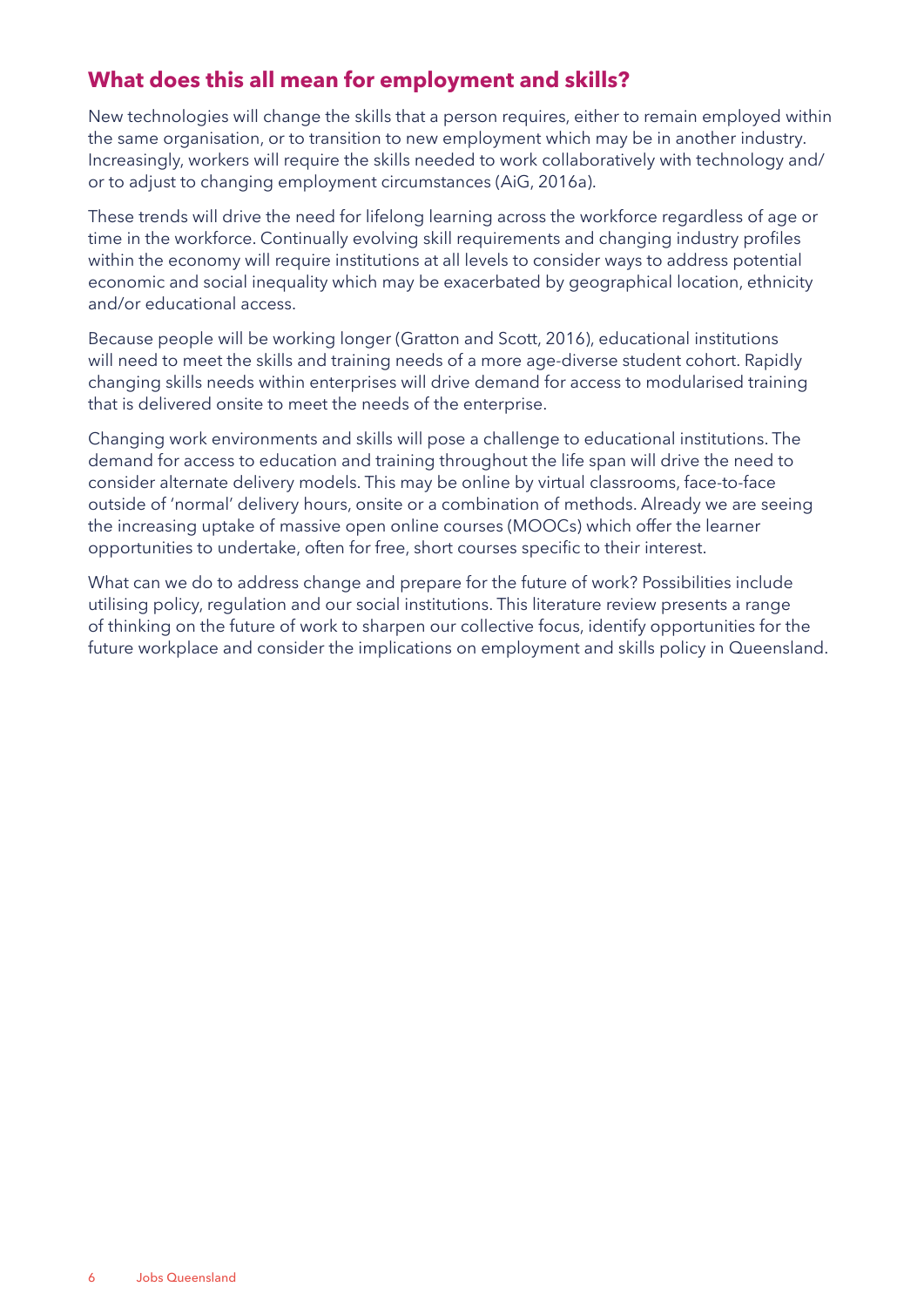# <span id="page-6-0"></span>**Key findings**

#### **Areas of consensus in the literature**

- People, especially those most at risk of disruption to their employment, will need support to stay engaged or to re-engage with the labour force and/or education and training.
- Queenslanders will need to be prepared for the predicted departure from the 'traditional three-stage' working life.
- Employers will need support to respond to potential transitions within their industry, including their workforces.
- Change is not new what is new is who will be impacted and the extent of the impact.
- There is growing consensus that the impact on jobs will be largely at task level.
- Key structural and economic reforms in Australia over the last 40 years have changed our labour market.
- Work is changing as a result of both technology and societal and demographic changes.
- We are not powerless in shaping our own futures.
- Participation in lifelong learning will be key as jobs and workplaces are transformed by the drivers shaping the Queensland economy.
- Collaboration across all institutions (education and training, government, employment and society) is needed to ensure a high-skilled and adaptive workforce.

#### **Areas of contention in the literature**

- The extent and speed of the impact of new technologies such as artificial intelligence (AI) and machine learning (ML) on work and workplaces.
- The impact and the extent of impact of new technologies on employment and productivity both in the short, medium and longer-term.
- The extent to which inequality is rising in Australia and how changes in technology and the broader economy will affect this projected trajectory.
- How technology and the move towards a more knowledge- and service-based economy will affect regional and rural areas.
- Definitions (e.g. worker/employee) are contested, resulting in anxiety and confusion.
- How and to what extent modes of employment are changing is contested, due to deficiencies in the availability of data, differences in measurement and varied motivations of those engaging in this mode of employment.
- The skills, knowledge and attributes needed for the future are contested.
- The role of vocational education and training is unclear.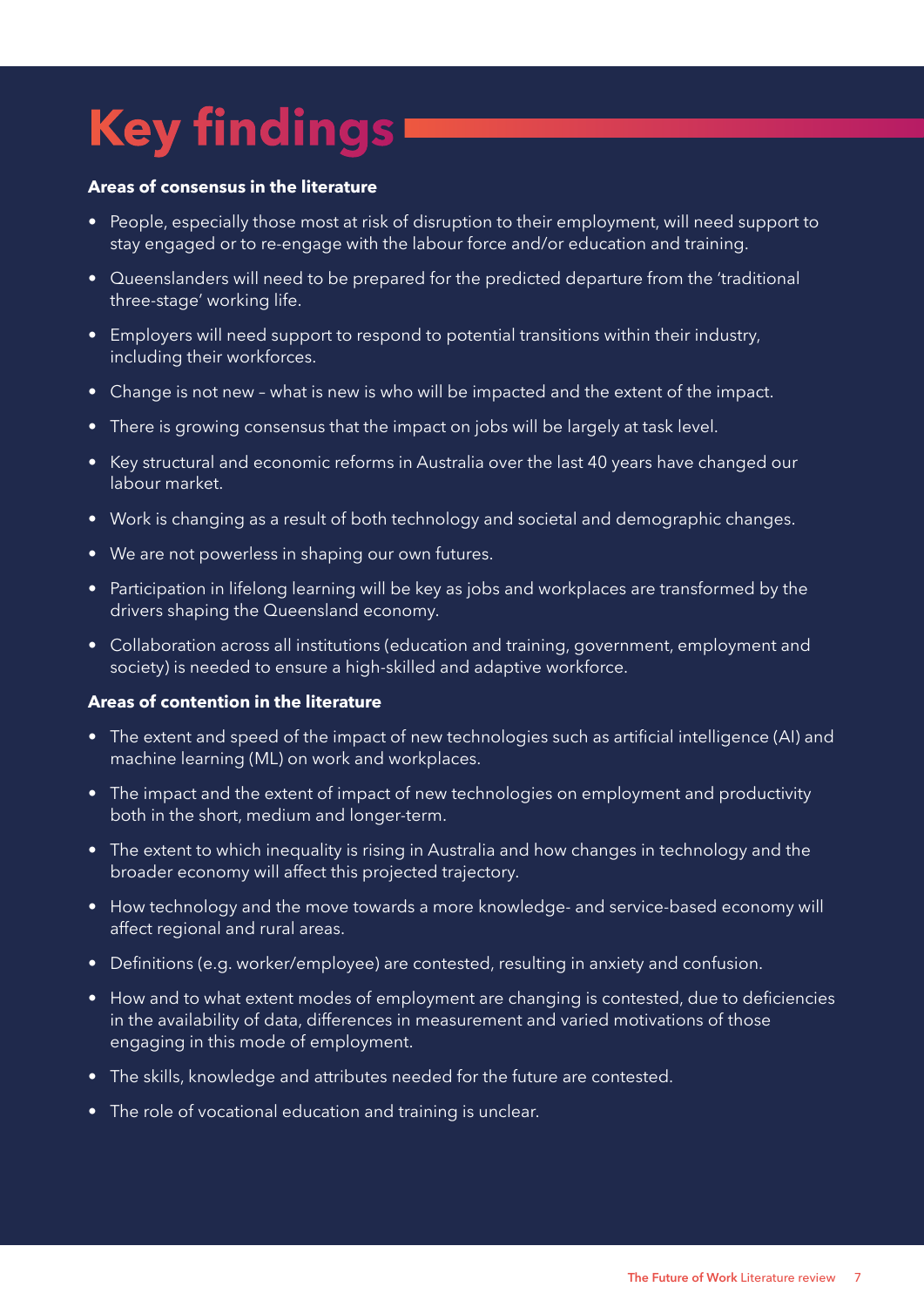<span id="page-7-0"></span>

# **Challenges and questions for consideration**

While the challenges and considerations for government, industry and employment and training are significant, they are not insurmountable:

**1. How do we identify and prepare for change associated with the impact of new technologies?**

**2. What will government, industries, employers and workers need to prepare for and adapt to this change?**

**3. What is the role of government in relation to the adoption/uptake of technology?**

**4. How do we promote equality through supporting people, especially those most at risk, to engage, stay engaged or re-engage with the labour force and/or education and training?**

**5. How do we prepare Queenslanders for the predicted departure from the 'traditional three-stage' working life?** 

**6. How do we support employers in responding to potential transitions within their industry, including their workforces?**

**7. How prevalent are 'new' work arrangements (e.g. gig/platform-mediated work) in the Queensland economy?** 

**8. What is the role of institutions (government, vocational education and training, etc.) in the process of transition?**

It is important to remember that, with the guidance provided by analysis and planning, there will be many opportunities for workforces and workers through greater choice in how, where and when they work and the tasks they perform. Jobs Queensland's work with industries across the state's regions provides us with valuable insights into how to maximise opportunities in the changing workplace.

We can take control - through policy, regulation and our social institutions. We all have a role to play in harnessing the future of work, be that government, industry, representative bodies, education or individuals, to ensure that all members of society benefit from the advantages that technology can bring.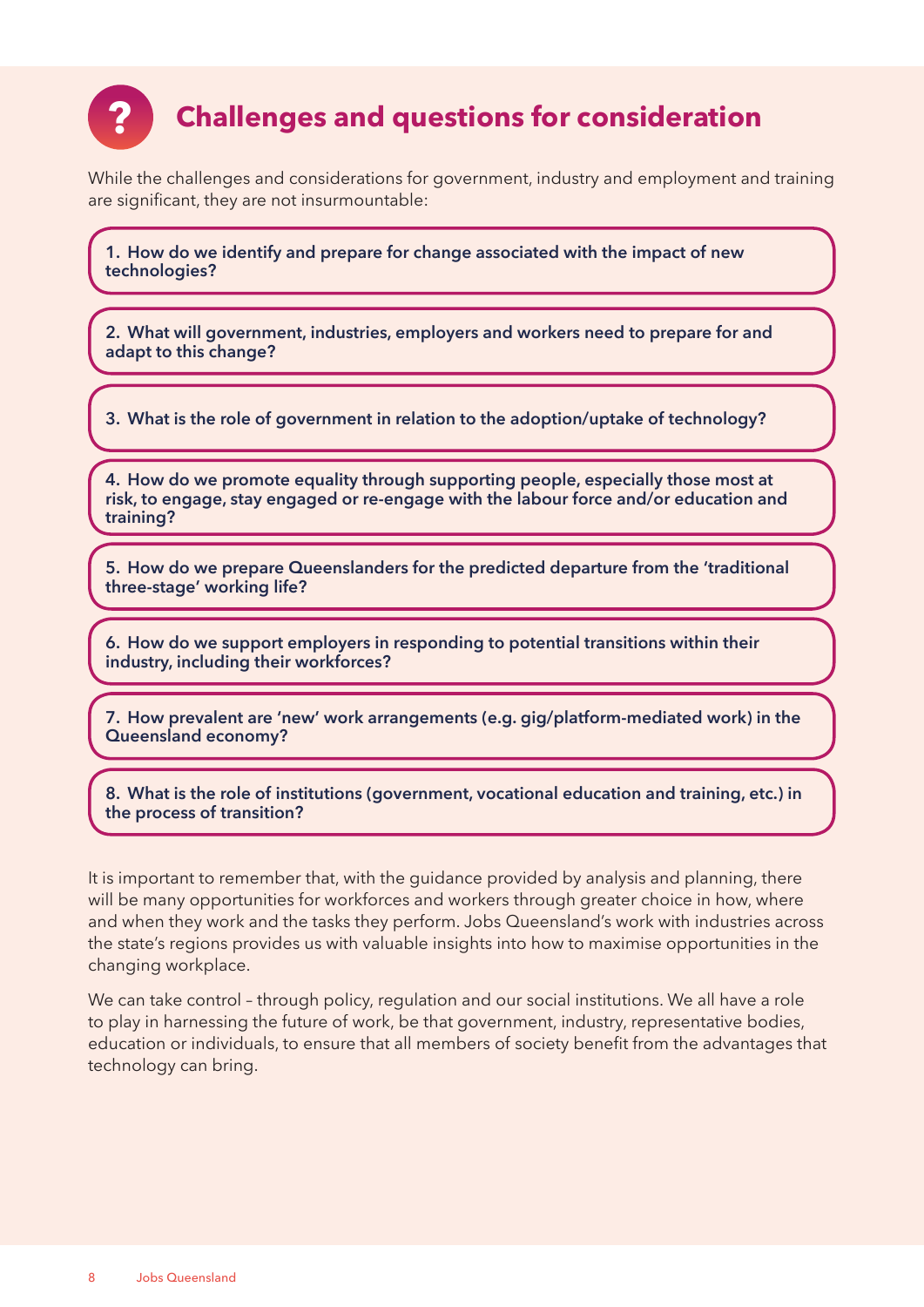# <span id="page-8-0"></span>**INTRODUCTION**

The changing nature of the economy is not new. Over the last 100 years, the Australian economy has undergone changes, including a significant shift from the manufacturing and agriculture industries as major employing industries, to employment now being heavily concentrated in the services sector (Figure 1). Much of this change has been driven by globalisation, with Australia transitioning towards an open, trade-exposed economy. This transition was underpinned by a vast array of structural reforms including tariff reduction and removal, floating of the Australian dollar, removal of barriers to foreign investment, adoption of a decentralised wage bargaining system, central bank independence, numerous free trade agreements (Berger-Thompson, Breusch, and Lilley, 2018) and more liberal immigration policies (Bowden, 2011). Globalisation creates structural change not only in industries but also in regions, as the industrial composition and economic prosperity of a region may change in response to global consumer demand (Jobs Queensland, 2018e).



#### **Figure 1: Employment by Industry, Share of total, Australia, 1900-2010\***

\*Data are interpolated between 1900 and 1910. Source: Connolly and Lewis, 2010.

There has been a clash of viewpoints on the future of work as Queensland moves further into the 21st century. The media has given the topic significant attention but many of their reports fall at either end of a continuum, either overly optimistic – 'technology will solve all our problems' (Rainie, 2018; Maney, 2016) or overly pessimistic – 'robots are going to take our jobs' (Elliott, 2018; BBC, 2017a; BBC, 2017b; Williams, 2017; Head, 2017; Sandhana, 2013) and focused solely on technological impacts. These alternate views echo much of the recent research literature (Nedelkoska and Quintini, 2018; αlphaβeta, 2017; Brynjolfsson and McAfee, 2014; Frey and Osborne, 2013).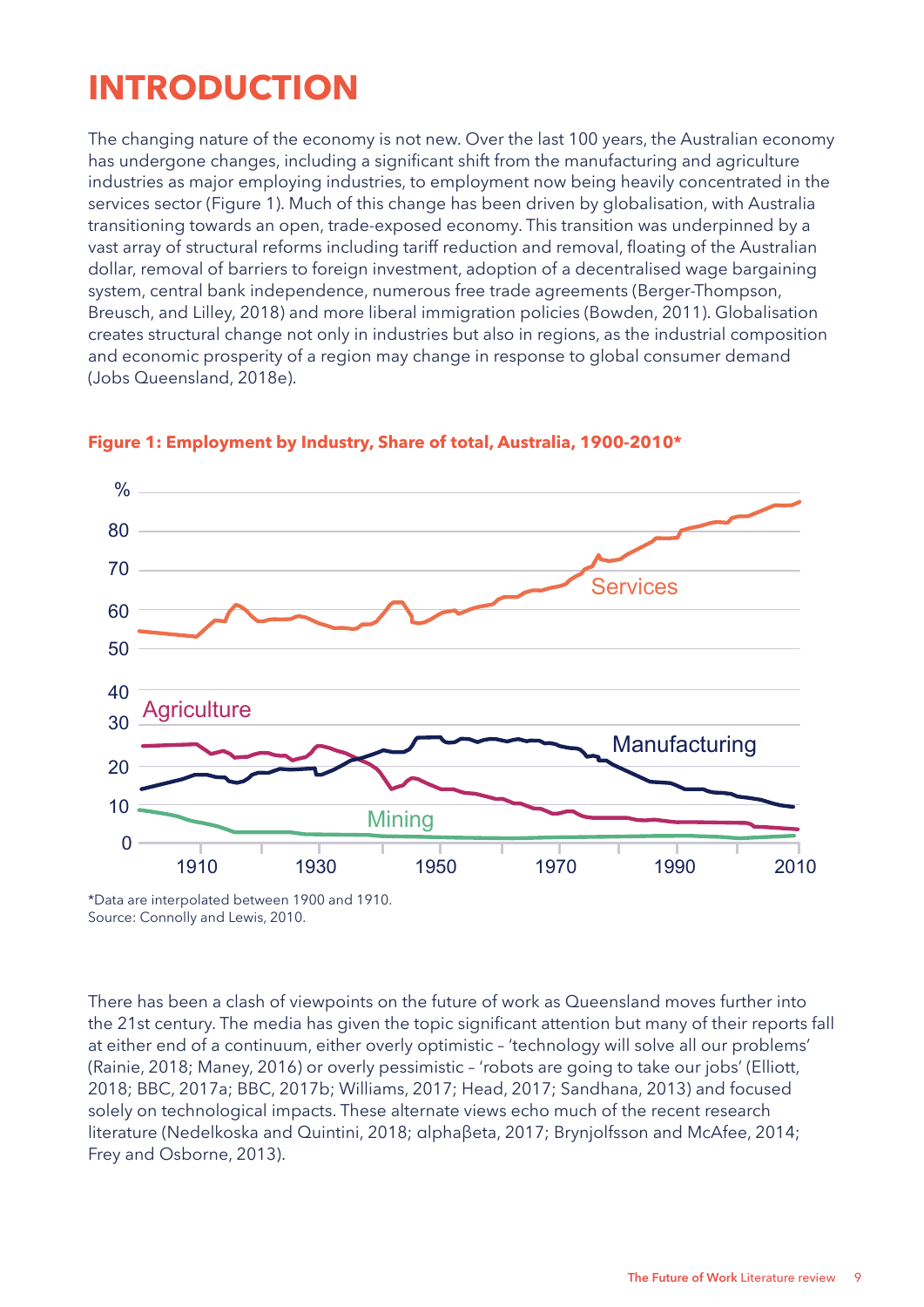A closer look at the research and commentary suggesting that the future of work is likely to lead to significant job loss shows that this is not entirely correct. It is more correct to say that some aspects of jobs are at risk of being lost through automation – something not synonymous with job loss. The CSIRO (Hajkowicz et al., 2018) in its report for the Queensland Government reiterated this view, saying that 'at risk' was not synonymous with job loss, rather it referred to the ability of technology to change jobs.

The conversation is moving from a focus on jobs being replaced by technology to jobs being changed as technology takes on routine, repetitive and at times unsafe tasks that make up parts of today's jobs. Other reports (Nedelkoska and Quintini, 2018; Bakhshi, Downing, Osborne and Schneider, 2017; Arntz, Zierhan and Gregory, 2016) present a view that reflects a further perspective. Their focus is on the impacts at task level rather than occupational level. As a result, their predictions of job losses are significantly less than Frey and Osborne (2013). Arnzt, Gregory and Zierahn (2016), for example, put forward that only nine per cent of jobs within the United States (US) were at risk. In Australia, αlphaβeta (2017) also provides a different perspective of the future, predicting that through automation Australian workers will be undertaking two hours less a week of repetitive manual job tasks.

Job change as a result of technology is not new (Williamson, Rahnaill, Douglas and Sanchez, 2015). It has been happening for millennia. The impact of the first stone tools for our huntergatherer ancestors contributed to the development of today's civilisation, making it 'the most successful technology in human history' (Gorman, 2018). Innovation and Science Australia (ISA) (2017, pg. 1) predicts that by 2030 there could be a shortfall of six per cent in the number of workers required to maintain Australia's projected gross domestic product (GDP). In Queensland, while there are approximately 868,000 jobs 'at risk' of automation, a million new jobs could be created by 2036 (Hajkowicz et al., 2018). Technological innovation will continue to be critical for employment well into the future. Innovation and Science Australia (ISA) (2017, pg. 1) states that by 2030, unless aided by innovation and digital technologies, there could be a shortfall of six per cent in the number of workers required to maintain Australia's current gross domestic product (GDP) growth.

As the literature on the impacts of technology becomes more nuanced, the literature around the future of work too has evolved to consider other drivers of change. Demographic and social factors such as an ageing population and increasing longevity as well as rising urbanisation and a longer time spent in education can increase demand for particular types of services (e.g. health care and social assistance, and education and training) and have implications for future labour supply. There are also a range of legal, policy and institutional factors that impact how work is organised and performed.

There is no doubt that the structure of the labour market in Queensland is changing and will continue to do so. In recent decades, the Queensland economy has seen employment in service industries increase while employment in traditional sectors such as agriculture and manufacturing has declined. Economic modelling of several plausible future scenarios undertaken by Jobs Queensland (2018b) paints a picture of potential changes in the Queensland labour market between 2017 and 2022.

<sup>1. &#</sup>x27;At risk' doesn't mean the job will disappear. It means the person doing the job will need to transition their skills, either to continue in their position or to find a new one.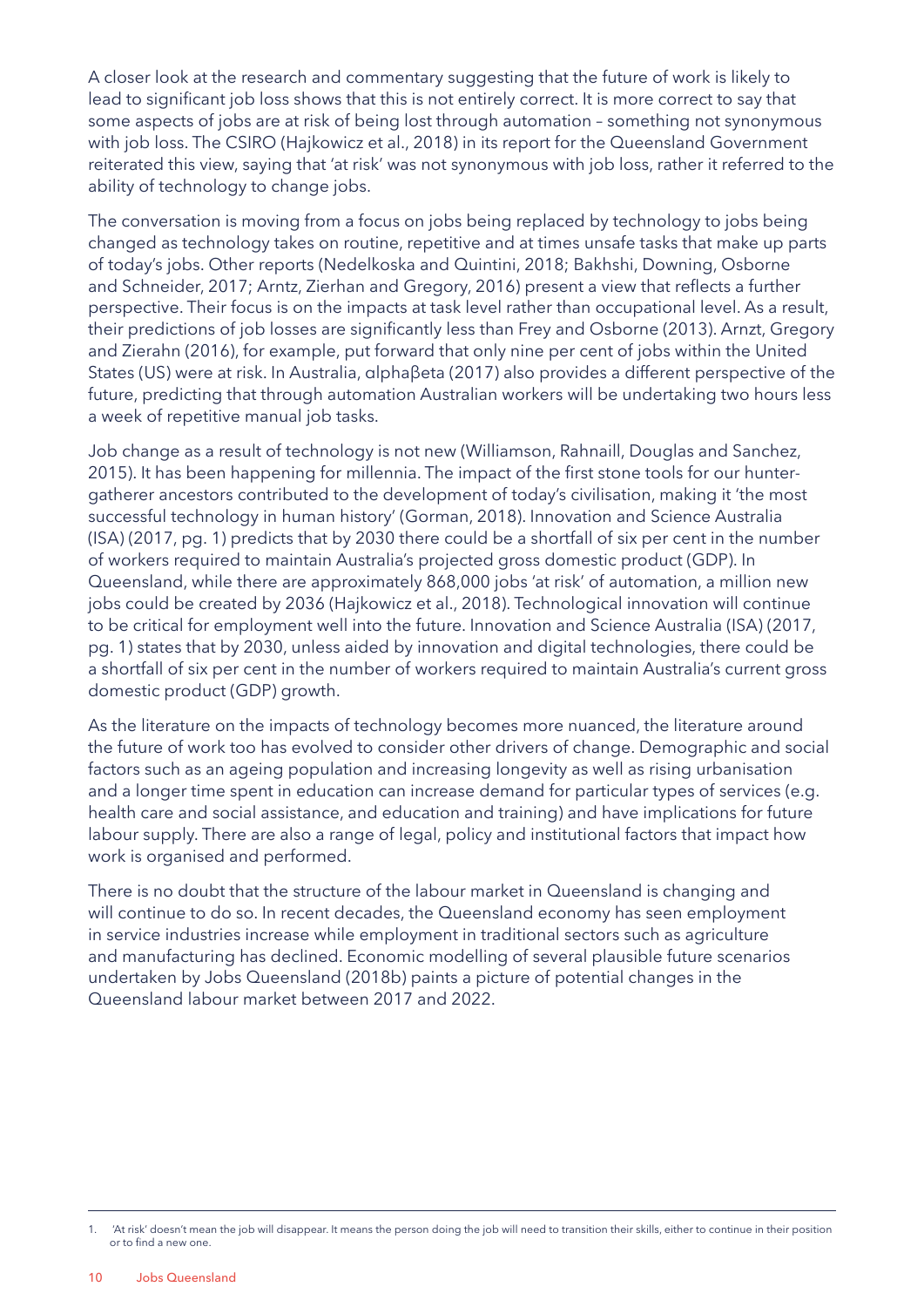<span id="page-10-0"></span>This work found that:

- Employment in Queensland is projected to increase by 2022 for each of the scenarios modelled, with the rate of growth ranging from 7.6 and 9.3 per cent.
- Over 50 per cent of all new workers are projected to be employed in just three industries – Health Care and Social Assistance; Professional, Scientific and Technical services; and Education and Training.
- It is projected that regions with the highest proportion of service industries will see the greatest growth in employment, with the majority of growth in the south-east corner of the State.
- Professionals will remain the largest occupational grouping and are projected to grow strongly, as is the Community and Personal Service Workers group.
- Under every scenario, the workforce becomes more educated, with the number of workers without post-school qualifications falling by between one and 2.6 per cent from 2017.

Examination of literature reviews in several reports (The Melbourne Institute of Applied Economic and Social Research, 2018; Seet, Jones, Spoehr and Hordacre, 2018; Williamson et al., 2015) and also the literature review undertaken by the International Labour Office (Balliester and Elsheikhi, 2018) demonstrates that much of the commentary on the future of work is not new. Indeed, Lawlor and Tovey (2011) and Boreham et al. (2008) describe global and Australian contexts very similar to today.

# **Outline of the project**

The impetus for this project came from learnings gained by Jobs Queensland through its work across Queensland and the recognition that industries and regions within the state are changing. This raises questions for skills and employment policy both now and as we move forward. This project has been identified by The Honourable Shannon Fentiman MP, Minister for Employment and Small Business and Minister for Training and Skills Development as a priority project for Jobs Queensland.

This literature review is part of the first phase of a three-phase project to investigate what work in 2030 could look like for Queenslanders and our economy. The intent of the project is to provide evidence-based advice on the implications of technological change, demographic and social trends and institutional frameworks for skills and employment policy. A discussion paper outlining the issues and assumptions underpinning the future of work in Queensland will also be developed.

In phase two, consultations will be held with stakeholders across Queensland to further investigate the issues and assumptions identified in the discussion paper. The aim is also to obtain views on actions required to ensure Queenslanders have access to the skills and knowledge needed to participate successfully and productively in an increasingly digitised, automated and global economy.

A social research project will also be undertaken and the results of that research will be considered in future policy advice. Phase two is expected to be completed June 2019. Outcomes from phase two will inform work in phase three. This phase will be focused on deeper research into specific issues as identified through phase two activities.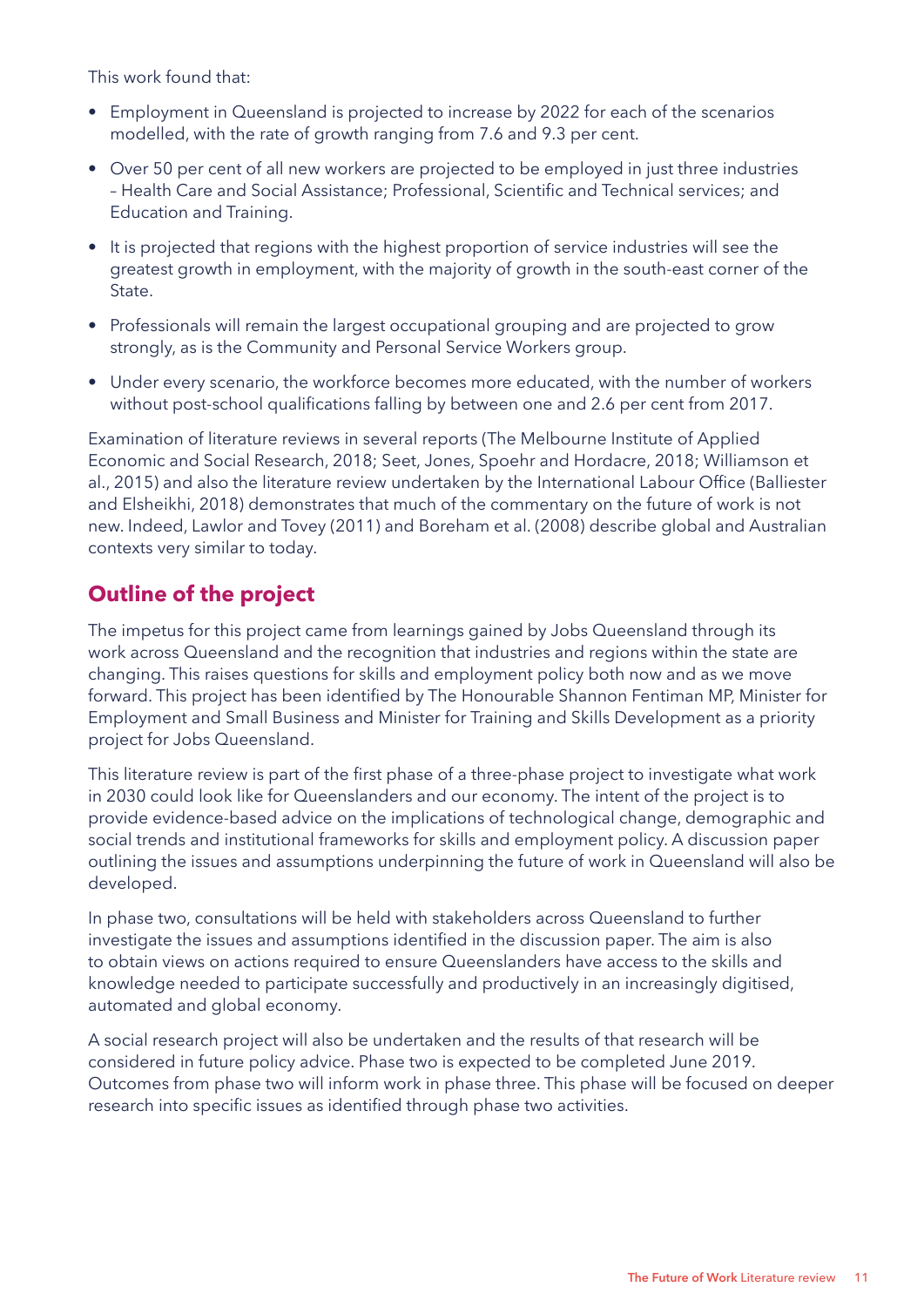<span id="page-11-0"></span>Three potential research questions have been identified for the project:

- To what extent have and will the 'future of work drivers' impact the Queensland economy?
- What are the skills needed by employers and workers (new entrants and existing workers) to achieve quality work<sup>2</sup> in the future Queensland economy?
- What current and new skills and employment policy levers will be most appropriate to help build the capability of workers (particularly those most vulnerable) and employers to adapt and take full advantage of the 'future of work'?

### **Outline of the literature review**

This literature review focuses on three drivers of change which can be considered as having major impacts on how work will look in the future for Queenslanders and the Queensland economy. The three drivers are:

- technology impacts
- demographic and social changes
- legal, institutional and policy influences.

These drivers are by no means the only changes impacting on the future of work to 2030, nor should they be considered as separate entities. Rather, they reflect common themes in the literature and also the chronology of the debate around the future of work. The structure of the literature review follows the evolution of the research. Early research has focused on technology and its impact on employment and jobs. Subsequent research has been exploring the impact of demographic and social changes such as women entering the workforce, rising education levels and an ageing population. Most recently, research has turned its attention to the legal, institutional and policy environment and implications.

The literature around each driver is examined in some detail. Section 1 focuses on technology and some of the research in the last five years on the potential impacts. The focus of Section 2 is on the demographic and social changes that have, and are currently occurring in society globally and in Australia specifically. The legal, institutional and policy influences in areas such as the labour market and regulation of technology are examined in Section 3.

The implications identified in the literature of each driver for training and skills is examined in Section 4 while Section 5 outlines the key themes emerging from the literature and identifies some questions for further consideration.

### **Evolution of the literature**

The field of literature and commentary on the future of work is immense. New contributions to the debate are published on an almost daily basis by academics, governments, think tanks, not-for-profits and the corporate sector. The viewpoints expressed by researchers reflect the competing theoretical perspectives, be that economic, political or sociological, or are presented by commentators who enjoy engaging in controversial debate. As a consequence, there are a number of very different conclusions being presented in the literature.

In reviewing the literature around the future of work, we have chosen the 2013 report by Frey and Osborne as a starting point. This report had a significant impact on subsequent research. Frey and Osborne were not the first to research the future of work, and the literature reviews in many of the reports that we reviewed clearly indicate this, however the work of Frey and

<sup>2.</sup> Quality work is defined as 'the extent to which a set of job attributes contributes to, or detracts from, workers' wellbeing in their work and non-work domains' (Burgess, Connell and Dockery, 2013, *Quality of Work Research Project Report*, Curtin University).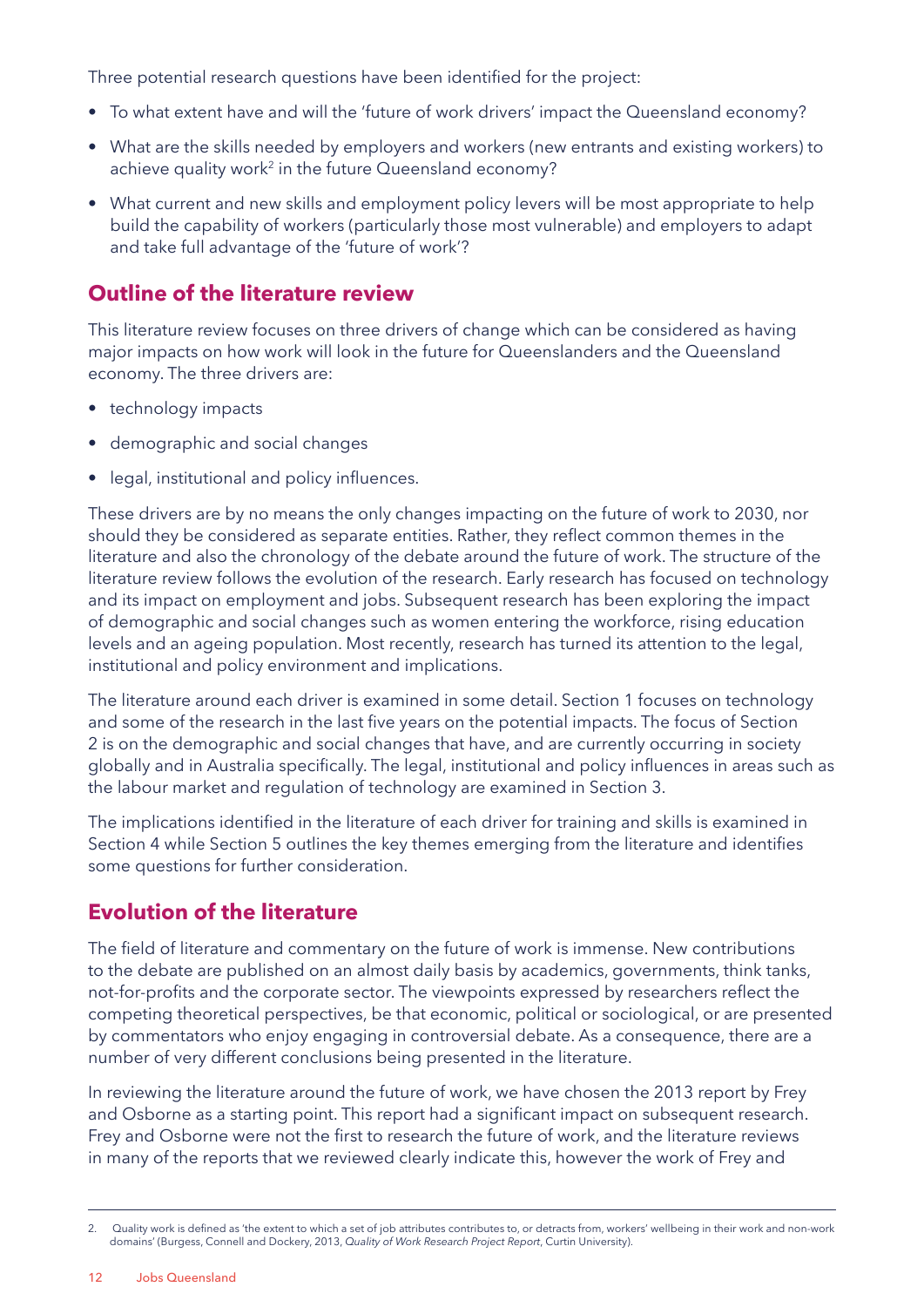Osborne has underpinned a number of influential reports, both internationally and within Australia since its release.

Frey and Osborne's work was influential because they were the first researchers to attempt to quantify the impact of technology across a wide range of industries and occupations within a specific country (United States of America) using predictive modelling. Their modelling showed that as many as 47 per cent of jobs within the US were at risk of disappearing due to the impact of automation.

Their methodology produced what is now considered to be a significant overestimate of the impact by assuming that all specific occupations were the same. As is now being shown, occupations actually consist of tasks. The grouping of tasks within an occupation can be very different. As a result, occupations are quite differentially susceptible to computerisation (αlphaβeta, 2017; Arntz et al., 2016). Arntz et al. (2016) used different data sets which examined work at a task level to model the impact of automation. Their modelling showed that for the US, only about nine per cent of jobs would be at risk.

In Australia, regression modelling of occupational change has been undertaken by Data61 (Khan, Rudd, and Reeson, 2016) to explore the impact of computers on employment growth. This modelling found that only in the most highest skilled occupations was employment growth associated with computer use. Stanley, Doucouliagos, and Steel (2018) used regression analysis to examine the impact of information and communication technology (ICT) on economic growth. They found that while some forms of ICT have contributed to economic growth (landlines and mobile phones, and computer technology), internet access has had little impact on economic growth and therefore job creation. This finding supports earlier modelling by Khan, Rudd, and Reeson (2016).

The Foundation for Young Australians (FYA) has undertaken a significant body of research into the implications of the changing world of work for young Australians. Their analysis predicts that for young people in Australia, automation is expected to 'radically affect 70% of entry level jobs' (FYA, 2017b). Using analysis of the Longitudinal Survey of Australian Youth (LSAY) data, FYA (2018) highlighted that unemployment and underemployment are significant issues for people aged between 15 and 25 years despite rising education levels, with almost a third of this cohort being either unemployed or underemployed.

The Bankwest Curtin Economics Centre (Cassells et al., 2018) uses a range of data sources including the Australian Bureau of Statistics (ABS) to identify changing patterns of employment within Australia. They found a significant increase in part-time work since the 1970s, doubling from 15 per cent to 31 per cent in 2018. There has also been slight recent growth in the independent or contract workforce (from 11 per cent in 2014 to 11.6 per cent in 2016), especially for people in the middle of their working lives (aged 35 to 44 years). Job precariousness is another area which was investigated using data from the Household Income and Labour Dynamics in Australia (HILDA) survey. While precarious employment had increased for both men and women, they found it was men who had been the most affected. The findings from the Bankwest Curtin Economics Centre study are contested by other research (The Melbourne Institute of Applied Economic and Social Research, 2018).

Another framework used to identify drivers impacting on employment and work both internationally and in Australia has been scenario modelling based on identification of megatrends<sup>3</sup>.

<sup>3.</sup> Megatrends are significant shifts in environmental, economic and social conditions both within a country and globally that will play out over time. The indicative time period is usually 20 years (Hajkowicz, Cook and Littleboy, 2012).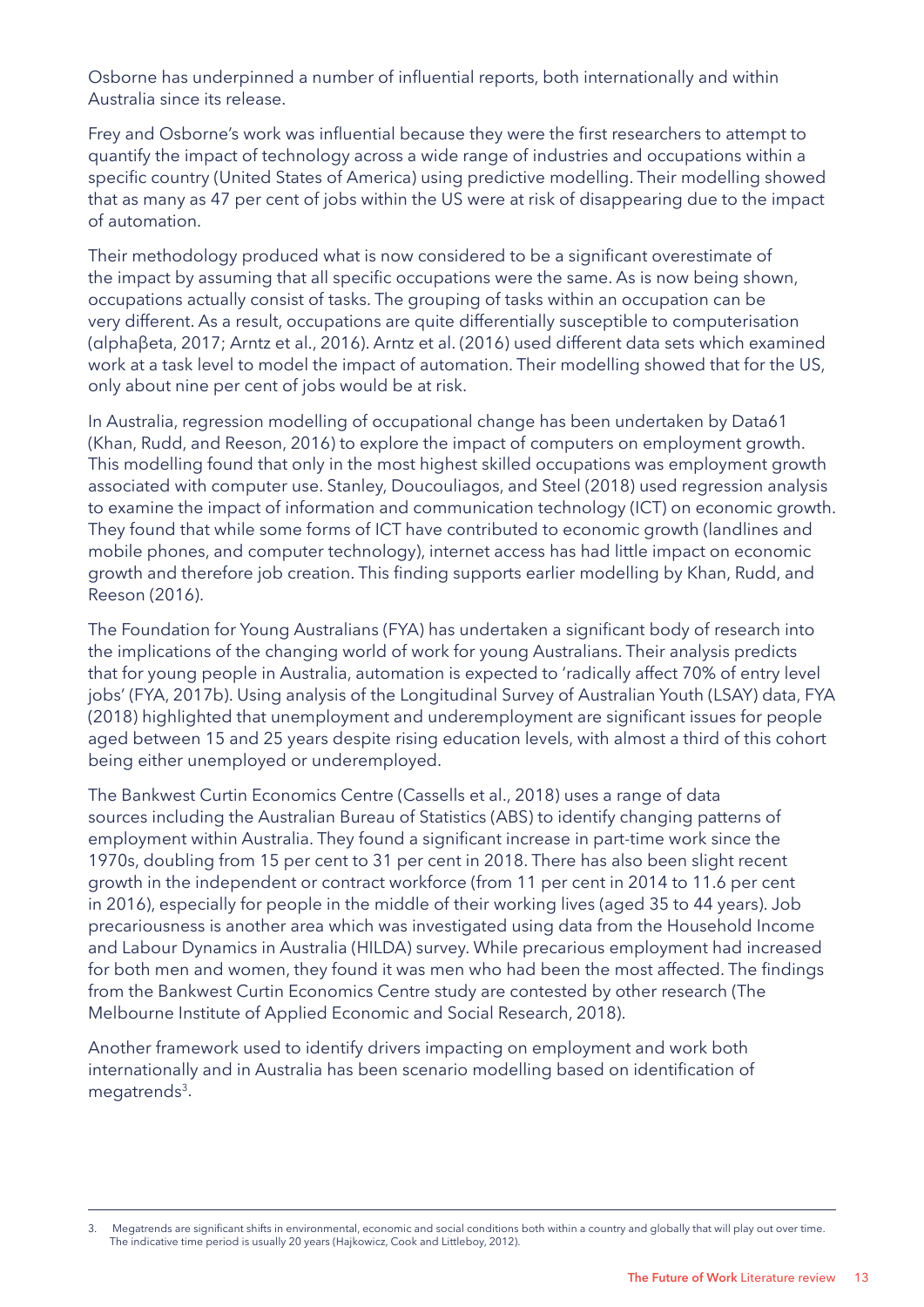Management consultancy firm McKinsey & Company used scenario modelling to attempt to predict the impact of technology on jobs (Manyika et al., 2017). Unlike both Frey and Osborne and the Organisation for Economic Co-operation and Development (OECD), McKinsey not only look at the jobs that could potentially be lost, they also consider the potential for job creation. They postulate that under their midpoint scenario, globally 400 million workers could be displaced. At the same time, they identify seven catalysts which they consider will create between 555 million and 890 million full-time equivalent (FTE) jobs. These catalysts are:

- rising incomes
- health care for ageing populations
- investment in infrastructure
- investment in buildings
- investment in energy
- technology development
- market for previously unpaid work (pg. vii).

The World Economic Forum (WEF) (World Economic Forum and The Boston Consulting Group, 2018) has also used scenarios to model the future of work. In developing the scenarios, they chose three core variables – the rate of technological change and its impact on business models; the evolution of learning among the current and future workforce; and the magnitude of talent mobility across geographies. These three variables are somewhat reflective of the drivers we have identified.

With regard to other variables, the WEF considers that:

 No single actor – a government, business, individual, educational institution or union, among others – can decisively impact all of the variables, or indeed any single one of them … through collaboration they can seek to manage the changes underway already and influence the future, taking action in the direction they desire (pg. 1).

In each of the scenarios, a view of the impact that the rate of uptake of education and skill development can have on economies is provided, and the challenges and opportunities for policy makers is presented.

In Australia, the CSIRO (Hajkowicz, Cook and Littleboy, 2012; Hajkowicz et al., 2016; Reeson, Mason and Sanderson, 2017) has used scenario modelling to identify megatrends impacting on the Australian workforce over the coming decades. The Queensland Department of Innovation, Tourism, Industry Development and the Commonwealth Games has worked with the CSIRO to examine the forces that are changing Queensland's economy over the next 20 years (Hajkowicz et al., 2018). They found that while there is potential for significant job change by 2036, Queensland also has the opportunity to create more jobs than it may lose. To do this we need to be proactive in identifying and taking advantage of future opportunities. This is a sentiment that is echoed at national level (ISA, 2017; Australian Centre for Robotic Vision, 2018).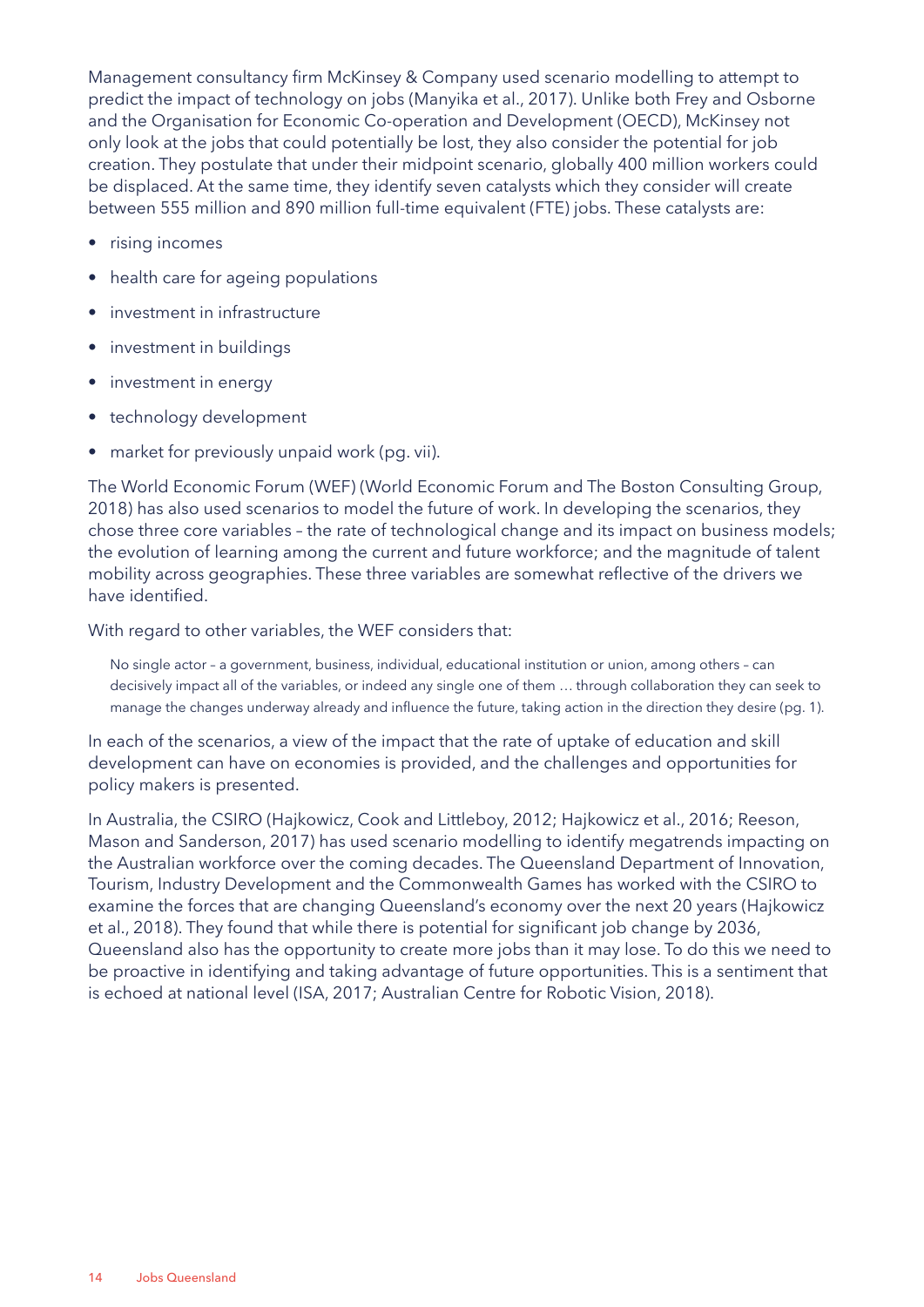# <span id="page-14-0"></span>**section one**

TECHNOLOGY IMPACTS

One area in which there is consensus across the literature is that advances in technology will impact the workforce of the future. The application of new technologies to the production and distribution of goods and service has the potential to fundamentally change the way work is organised and the quantity, quality and skill requirements of jobs. The impact of new technologies on work depends on the interplay between market forces, cultural and societal expectations and norms, and regulatory frameworks and policy.

New technology such as artificial intelligence (AI), big data, augmented and virtual reality, the internet of things (IoT), robotics, computer assisted design (CAD), drones and new materials technologies is already impacting how and where people work.

Some of the most visible changes to work precipitated by new technologies include:

- teleworkers/digital nomads/remote work teams
- call centre workers
- expansion of the gig and tasked-based employment model
- the rise of computer mediated work
- web-based employment platforms such as Airtasker.

These are in addition to the economic transition, already evident as evolving industry composition, occurring as a result of globalisation, changing consumer demands and falling labour productivity (AiG, 2016a; Becker, Bradley, and Smidt, 2015; CSIRO Futures, 2016; Chartered Accountants Australia & New Zealand, 2016; Allen and Berg, 2014). Industry 4.0, a term that initially described the changes driven by automation in the manufacturing supply chain, is increasingly being used more broadly to describe similar changes in other industries (Cassells et al., 2018).

### **What the literature says**

Change as a result of technology is not new.

Is this time different? The answer is 'yes' … and 'no'. The literature is polarised – either overly pessimistic or optimistic. Opinions range from a dystopian world with massive technological unemployment to a utopia where there is unlimited leisure time as technology will have fulfilled all the roles previously undertaken by humans (Furman, 2016).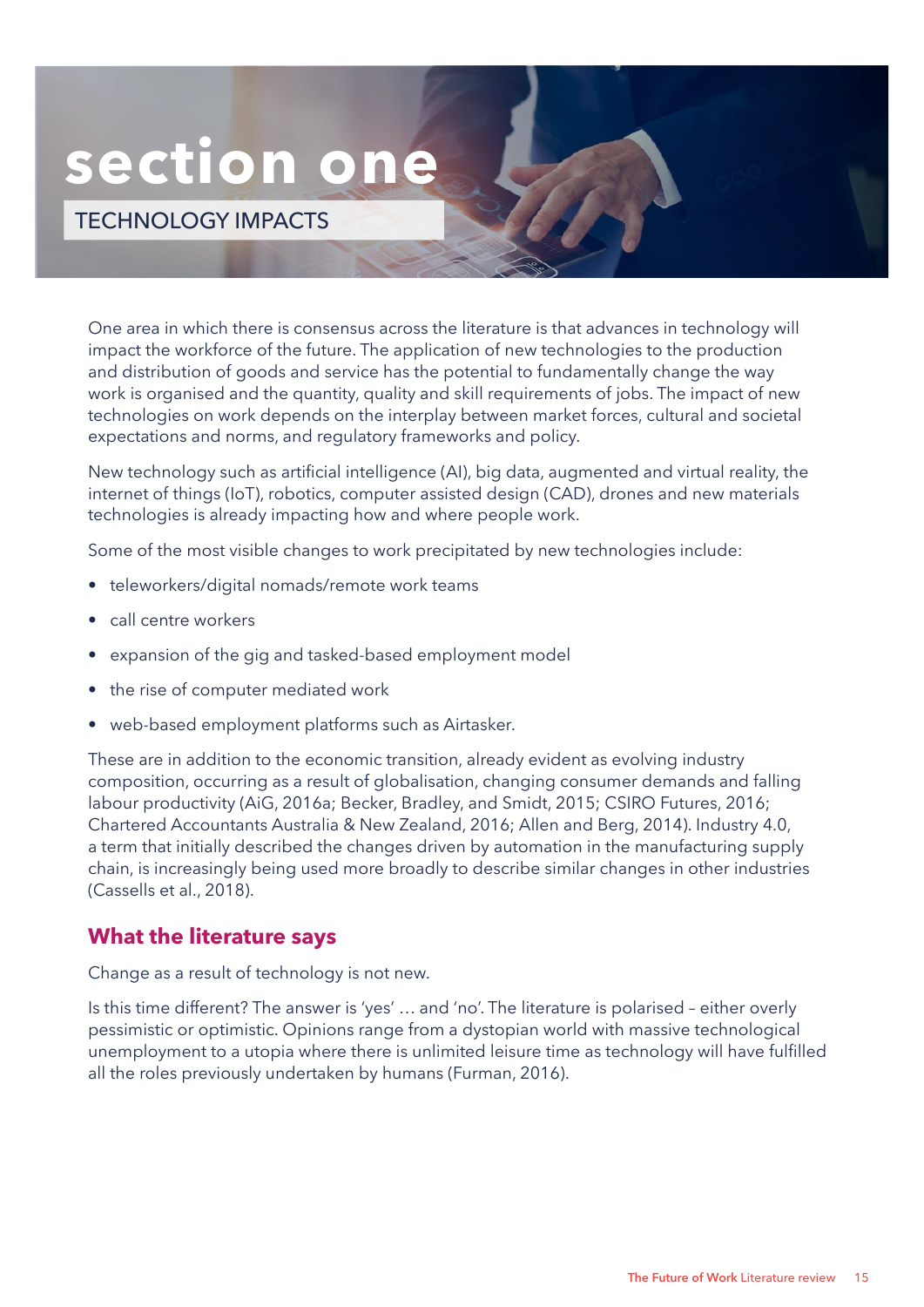Forecasts of mass unemployment due to technology have made since the early 1900s (Eslake, 2017; Atkinson, 2016). Eslake argues that just because a job or task can be automated doesn't mean that it will be. He cites a number of factors that impact on such a decision:

- large upfront costs
- legal and regulatory risks
- customer sentiment.

Wichmann (2018) says yes, the world is changing but no more rapidly than it has in the past. This view is shared by several authors including Roos and Shroff, 2017; αlphaβeta, 2017; Furman, 2016; and Williamson et al., 2015. Figure 2 maps over time the impact of automation on industries within the US (αlphaβeta, 2017, pg. 14). What is evident in this chart is that while the magnitude of the impact is no greater than previous waves of automation, the industries that are being impacted are changing.



#### **Figure 2: US Job losses due to productivity improvement by sector**

Note: 2011 onwards based on the linear trend for each industry since 1990 Source: αlphaβeta, 2017, pg. 16.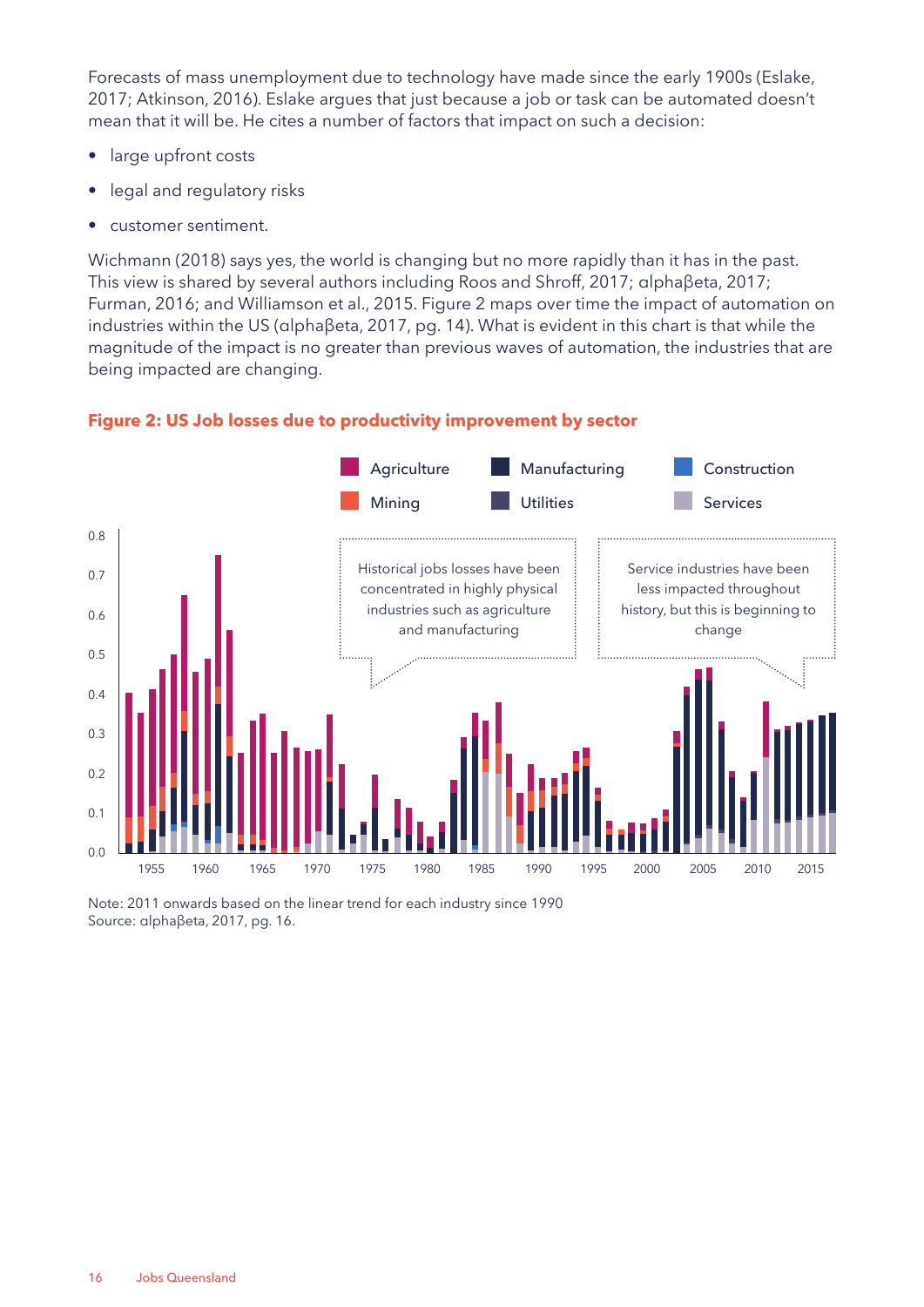Others don't agree. According to Rodrigue (2017), the length of time taken for each successive wave of innovation has been decreasing and the impact has been increasing (Figure 3).



One other notable change is the proliferation of new technologies that are entering use. Since the beginning of the 20th century, there has been a rapid increase in the introduction of new technologies (Figure 4). Many of these technologies are yet to become commonplace (e.g. hybrid cars) and others have already been superseded (DVDs). Some are still in evolution (electric vehicles; AI; and clustered regularly interspaced short palindromic repeats [CRISPR] technology). Others like the Large Hadron Collider are specialist technologies which are unlikely to be replicated.



#### **Figure 4: Technology change and world population since 1000AD**

Source: BoA Merrill Lynch Global Investment Strategy, Global Financial Data, Haver, based on Fogel (1999, pg. 2.).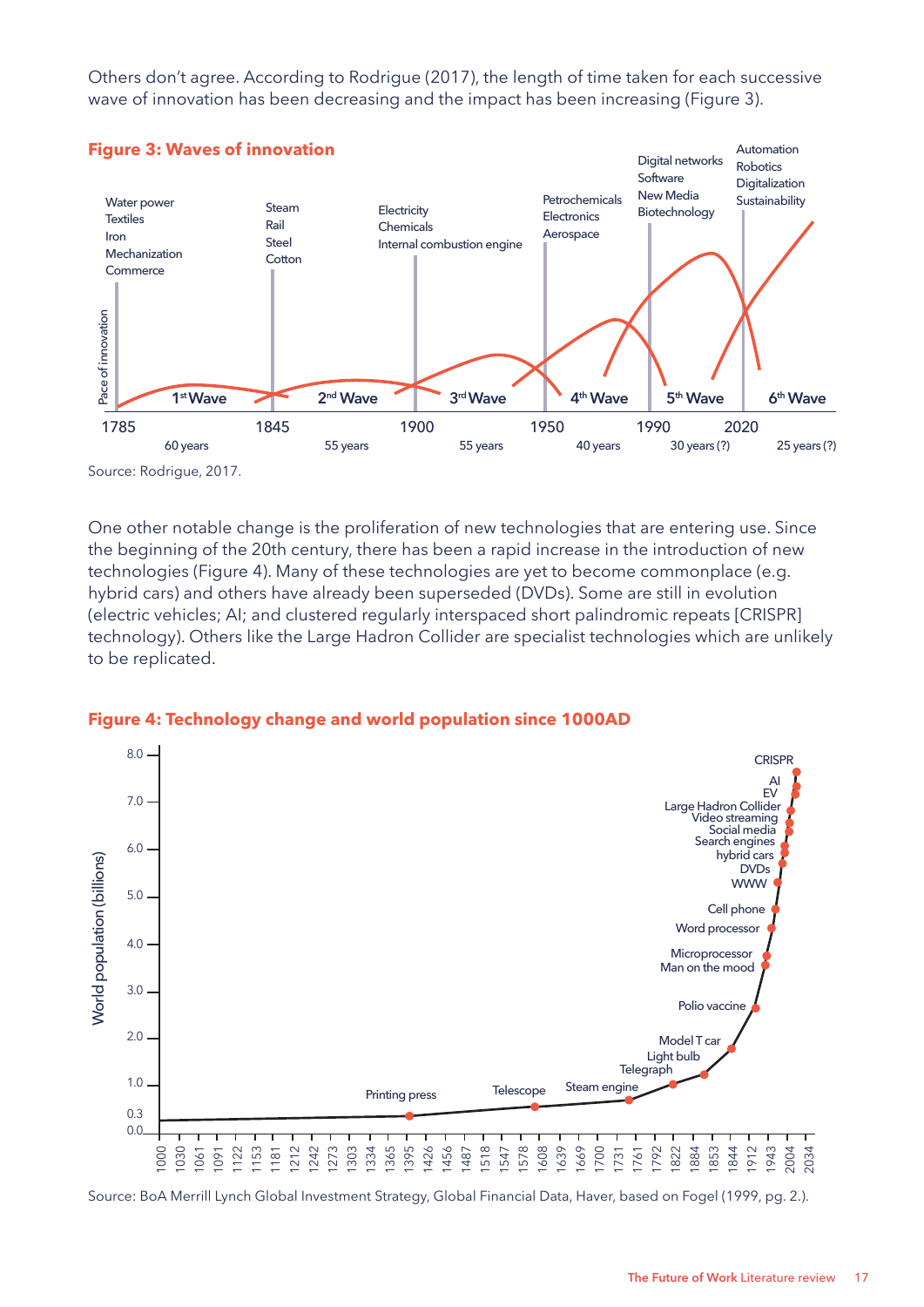At the same time, the global population has almost quadrupled (Figure 4; Goldin, 2016). The scope of change is different. In the past, technological change has seen the replacement of physical tasks rather than intellectual tasks. That is, machines replaced tasks that people did with their hands rather than their heads (Carney, 2018; Lawlor and Tovey, 2011). The development of AI and machine learning (ML) has the potential to change that (Carney, 2018; Petropoulos, 2018) as these technologies encroach into domains that have traditionally been considered uniquely 'human' (Arntz et al., 2016). Arntz et al. (2016) argue that there are a number of factors that impact the rate of change, such as legal and ethical obstacles, economic considerations as well as societal views and responses to the technology and its use.

If we look at the history of technological adoption, it is possible to see a pattern of uptake and impact on jobs and industries. Initial uptake of technology is slow. This is for a number of reasons, some of which are related to the technology itself, others to society and demography, and the legal and policy institutions that underpin it (Williamson et al., 2015; Pratt, 2015).

For example, the technology may be either too expensive or too experimental and outputs are not predictable. As the costs decrease and the quality of outputs improve, productivity rises and uptake increases. This increases the impact of the technology on society. The impacts are felt initially locally as the technology is adopted by one or two enterprises and any job losses are easily absorbed locally. As the adoption of the new technology spreads across an industry and/or across regions, impacts are felt more widely and, in the short term, more deeply. Often regions are not able to absorb the resulting job losses and reskilling demands that are needed to transition displaced workers to new jobs and different industries. (Jobs Queensland, 2018c, 2018d; Edmonds and Bradley, 2015; Williamson et al., 2015).

While technology has the power to shape society and its institutions, similarly society also shapes technology often in ways that are not immediately obvious. Uptake and impacts across industries, occupations and regions is rarely even, influenced by a number of factors such as:

- geography
- demography
- people's willingness to engage with the technology
- the skills base of the available labour force
- economic and financial considerations at both an enterprise level and more broadly
- government policies (Williamson et al, 2015).

Roos and Shroff (2017) identified three views around the impact of technology on work in the future:

1. Jobs will be eliminated.

 Historically we have seen jobs eliminated within sections of the agriculture and manufacturing industries of developed countries<sup>4</sup>, including Australia (Figure 1). This is referred to in the literature as 'creative destruction' (Schumpeter, 1942). What is new is the potential for digital technologies to impact all industries. The impact is expected to be felt most in the services sectors (Roos and Shroff, 2017; αlphaβeta, 2017).

Roos (2017) argues that the degree of complexity across a nation's economy will influence the impact technology has. Countries with high-cost labour will be the first to be affected due

<sup>4.</sup> It is important to note that technology has not been the only driver here – in some cases the shifting of labour costs from high-wage economies to low-wage economies and offshoring has also been a significant driver.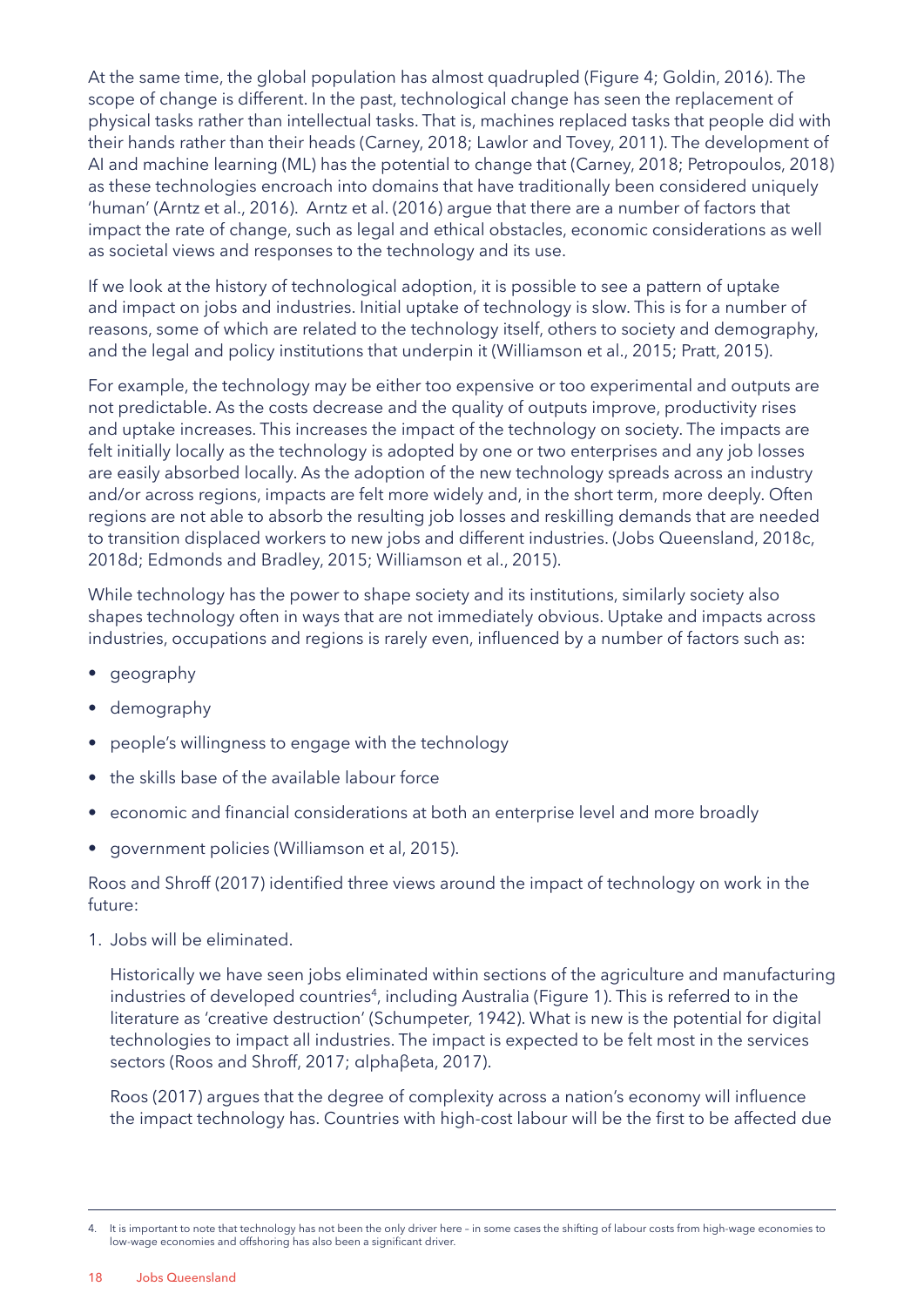to the cost benefit of replacing labour with technology. However there are factors which will slow down or impede the adoption of technology. Some sectors may traditionally be slow or poor users of technology, or the rate of development of a given technology may outpace the full utilisation of the technology and, as a result, business may be reluctant to invest (Roos and Shroff, 2017).

2. Jobs will be transformed.

 The second view supports recent research that technology is most likely to replace tasks within jobs rather than whole jobs themselves (αlphaβeta, 2017; Bakhshi et al., 2017; OECD, 2017).

 Downey (2016) argues that automation reduces task complexity enabling a less skilled worker to do the job. He hypothesises that jobs can only be partially automated as the technology requires some level of human oversight. Because routine tasks are concentrated within jobs in the middle skilled range, this has led to job polarisation.

The extent to which jobs will be transformed can be influenced by the extent to which society values the job (Pratt, 2015). The value of human-to-human services will be one area of influence.

3. Jobs will be displaced.

 The displacement of jobs argument focuses on 'contingent work arrangements' where parts of jobs are outsourced by organisations. In this view, the tasks that can most effectively be done by humans will be undertaken by employees while contingent labour or digital platforms are used for all other tasks within a job.

Organisations may use such work arrangements for three reasons – short-run fluctuations in work volume; managing labour costs when needing to acquire specialised skills; and managing pressures associated with short-term performance and efficiencies (Roos and Shroff, 2017).

## No agreement on impact on number of jobs

Table 1 (Winick, 2018) illustrates the complexity and lack of agreement in quantifying the impact of technology on jobs. Most predictions are about the number of jobs that could potentially be lost. Figures vary greatly from 1.8 million jobs lost worldwide by 2020 to two billion by 2030. There has been less focus on predicting potential jobs growth. On the jobs creation side, predictions are more modest with McKinsey being the most optimistic (up to 890 million new jobs by 2030) amongst commentators.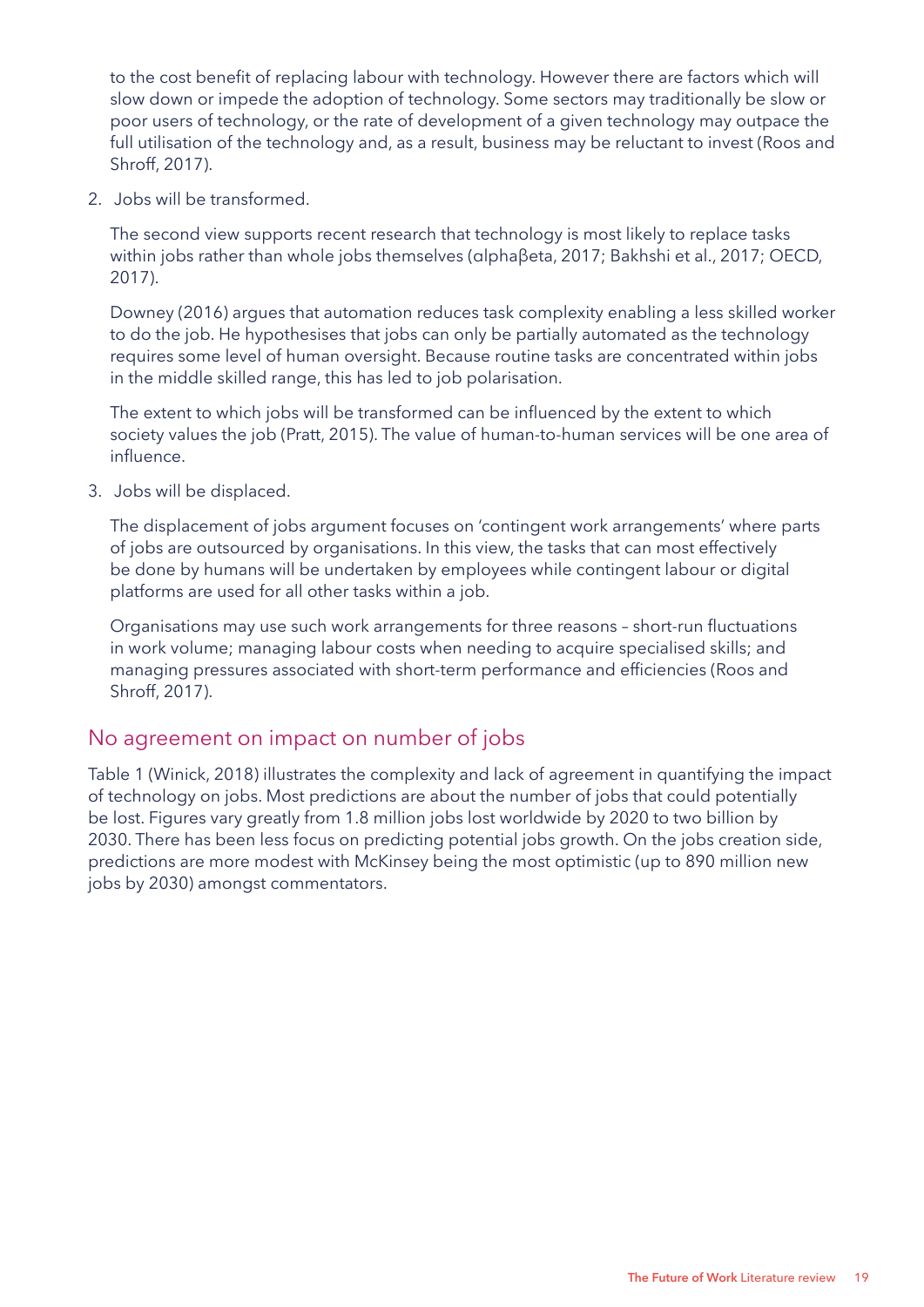| When    | <b>Where</b>                | Jobs destroyed              | <b>Jobs created</b>         | <b>Predictor</b>                           |
|---------|-----------------------------|-----------------------------|-----------------------------|--------------------------------------------|
| 2016    | Worldwide                   |                             | 900,000-1,500,000           | MetraMartech                               |
| 2018    | <b>US</b>                   | 13,852,530*                 | 30,078340*                  | Forrester                                  |
| 2020    | Worldwide                   |                             | 1,000,000-2,000,000         | MetraMartech                               |
| 2020    | Worldwide                   | 1,800,000                   | 2,300,000                   | Gartner                                    |
| 2020    | Sampling of<br>15 countries | 7,100,000                   | 2,000,000                   | World Economic<br>Forum (WEF)              |
| 2021    | Worldwide                   |                             | 1,900,000-3,500,00          | International<br>Federation of<br>Robotics |
| 2021    | US                          | 9,108,900*                  |                             | Forrester                                  |
| 2022    | Worldwide                   | 1,000,000,000               |                             | Thomas Frey                                |
| 2025    | <b>US</b>                   | 24,186,240*                 | 13,604,760*                 | Forrester                                  |
| 2025    | <b>US</b>                   | 3,000,000                   |                             | ScienceAlert                               |
| 2027    | <b>US</b>                   | 24,700,000                  | 14,900,000                  | Forrester                                  |
| 2030    | Worldwide                   | 2,000,000,000               |                             | Thomas Frey                                |
| 2030    | Worldwide                   | 400,000,000-<br>800,000,000 | 555,000,000-<br>890,000,000 | McKinsey                                   |
| 2030    | <b>US</b>                   | 58,164,320*                 |                             | PwC                                        |
| 2035    | US                          | 80,000,000                  |                             | Bank of England                            |
| 2035    | <b>UK</b>                   | 15,000,000                  |                             | Bank of England                            |
| No date | <b>US</b>                   | 13,594,320*                 |                             | <b>OECD</b>                                |
| No date | <b>UK</b>                   | 13,700,000                  |                             | <b>IPPR</b>                                |

#### **Table 1: Predicted number of jobs that automation will destroy/create**

\*extrapolation based on percentage of jobs lost or gained in the report Source: Winick, 2018.

Other than Frey and Osborne (2013), there are only a few other reports that have modelled the impact of technology on jobs. The OECD has taken a task-based approach to modelling the impact of technology, arguing that 'occupations usually consist of performing a bundle of tasks not all of which may be easily automatable' (Arntz et al., 2016). Their modelling predicts that overall the share of jobs at risk of automation in the US is nine per cent. The risk varies, however, from country to country and may be influenced by differing policies, institutions and workplace organisation (Arntz et al., 2016; Nedelkoska and Quintini, 2018).

NESTA (Bakhshi et al., 2017) has used a mixed method approach to analyse the impact of technology. They look at job features such as cognitive skills and systems skills, knowledge and capabilities to explore what this means for the future of work. Their findings suggest that for approximately 70 per cent of occupations, job redesign together with workforce retraining has the potential to promote growth. Because Osborne is a contributing author, the report has additional significance as it represents revised outcomes based on a variation of the original modelling.

Using trend analysis, Accenture (2016) predicts that 25 per cent of the global economy will be digital by 2020. This will require a 'cultural rethink' for organisations and the way they work. Unlike other modellers, Accenture focuses on a positive future for workers, 'where technology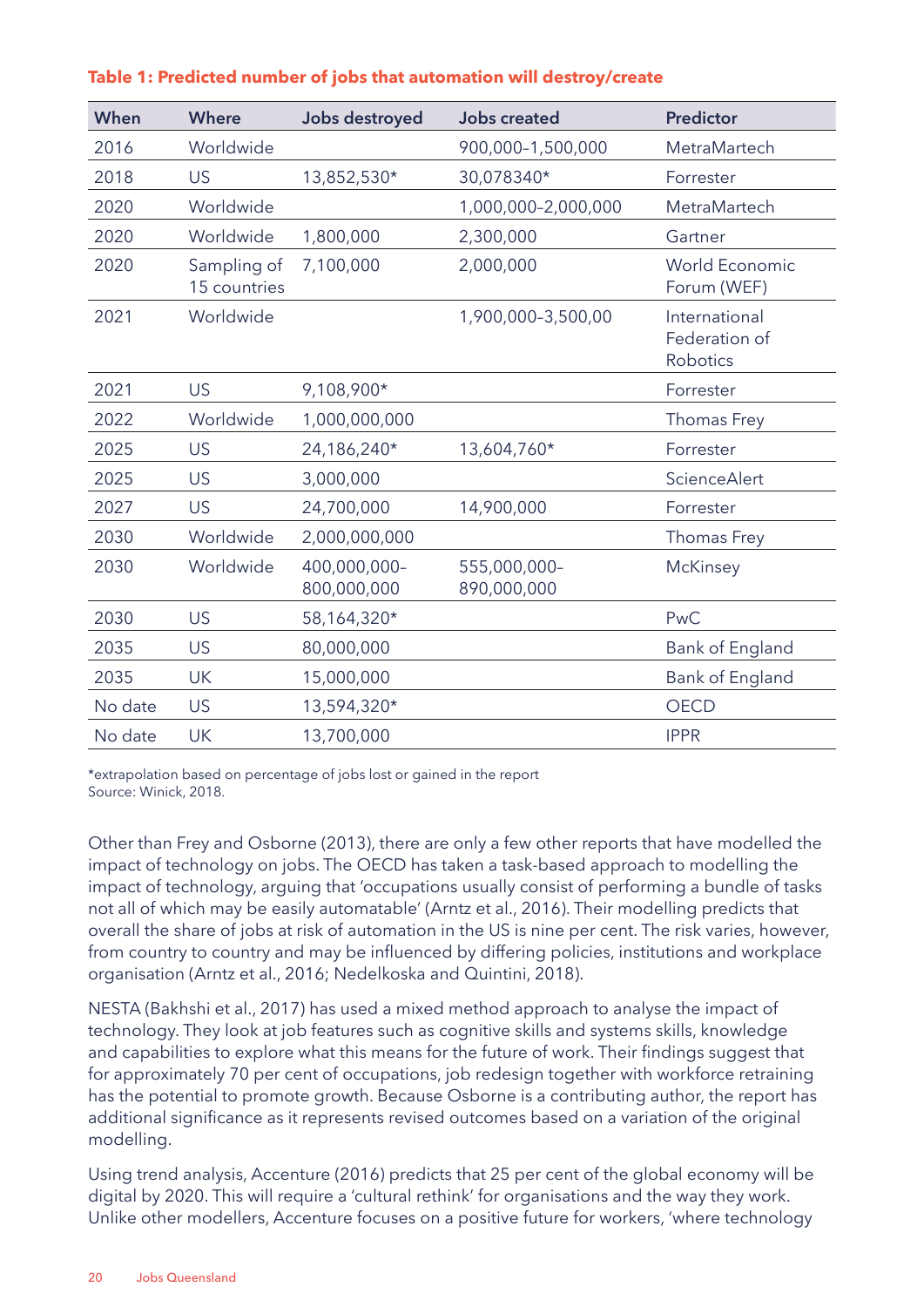empowers people to evolve, adapt and drive change' (pg. 12). McKinsey (Blackburn, Freeland and Gartner, 2017) expects that by 2020 there will be 30 billion connected 'things' (people or assets) worldwide (pg. 6).

There is limited Australian data available on the predicted impact of technology on jobs. The 2015 report from the Australian Council of Learned Academies (ACOLA) (Williamson et al., 2015) examined evidence from across a wide range of fields with the aim of understanding the role of technology in Australia and to provide guidance to government and industry for the future. Among the findings in the report, three in particular highlight the complexity of predicting the impact of technology on the future of work:

- it is difficult to determine the impacts of technologies
- technologies mean different things to different people
- technologies can be understood in multiple ways (pg. 16).

The Office of the Chief Economist (Edmonds and Bradley, 2015) predicted that around 44 per cent of Australian jobs were at risk of automation by 2030. Their work drew on the work of Frey and Osborne and uses Australian data to consider which occupations and industries are susceptible to automation.

The CSIRO (CSIRO Futures, 2016) through its 'digital DNA' scenario predicted that 'almost half of all Australian jobs' would be displaced by 2030. This estimate is in line with the work of ACOLA (Williamson et al., 2015) which is based on Frey and Osborne's 2013 modelling. While some workers would be able to upskill/reskill or be 'repurposed', others would leave the labour force altogether (pg. 18). Recent work by the CSIRO has predicted that as many as 868,000 jobs could be at risk of substantial change in Queensland by 2036. Their modelling also predicts that 1,000,000 new jobs could also be created in the same timeframe (Hajkowicz et al., 2018).

αlphaβeta, an Australian consultancy firm, partnered with Google to analyse changes in the composition of jobs in Australia over 15 years. Their 2017 report concluded that technology has the potential to increase the amount of time workers can spend on tasks that are 'uniquely human' and boost the Australian economy by up to \$2.2 trillion by 2030 (αlphaβeta, 2017).

# Australians and the uptake of technology

Technology is a key enabler of globalisation and productivity improvements (Australian Centre for Robotic Vision, 2018). To compete in global supply chains, businesses need to adopt the latest technological processes and production methods. Australians like to think that they are early adopters of technology and this may be true for personal devices such as smartphones. According to the OECD, in 2016 Australia was ranked third globally for its rate of mobile penetration. As well, over 80 per cent of Australians had access to a computer at home (OECD, 2018c).

At the industry level, Australia leads the world in the use of autonomous vehicles with the largest fleet of autonomous vehicles in action in the Pilbara in Western Australia (Australian Centre for Robotic Vision, 2018). The adoption of drone technology for recreational use is driving changes to knowledge and skill requirements as well as regulation. The Civil Aviation Safety Authority (CASA) introduced legislation in late 2017 to regulate the flying of 'unmanned aircraft' (Australian Government, 2017, October 17).

However overall take-up is not so positive. Australia lags well behind other developed nations in automation with less than 10 per cent of Australian listed companies engaging in automation to 2015 (αlphaβeta, 2017). The Australian Computer Society (ACS) (Deloitte Access Economics, 2018a), in its annual report, described Australia's digital performance over the five years to 2018 as 'almost no relative improvement' (pg. 3). There have been some gains – a more than 60 per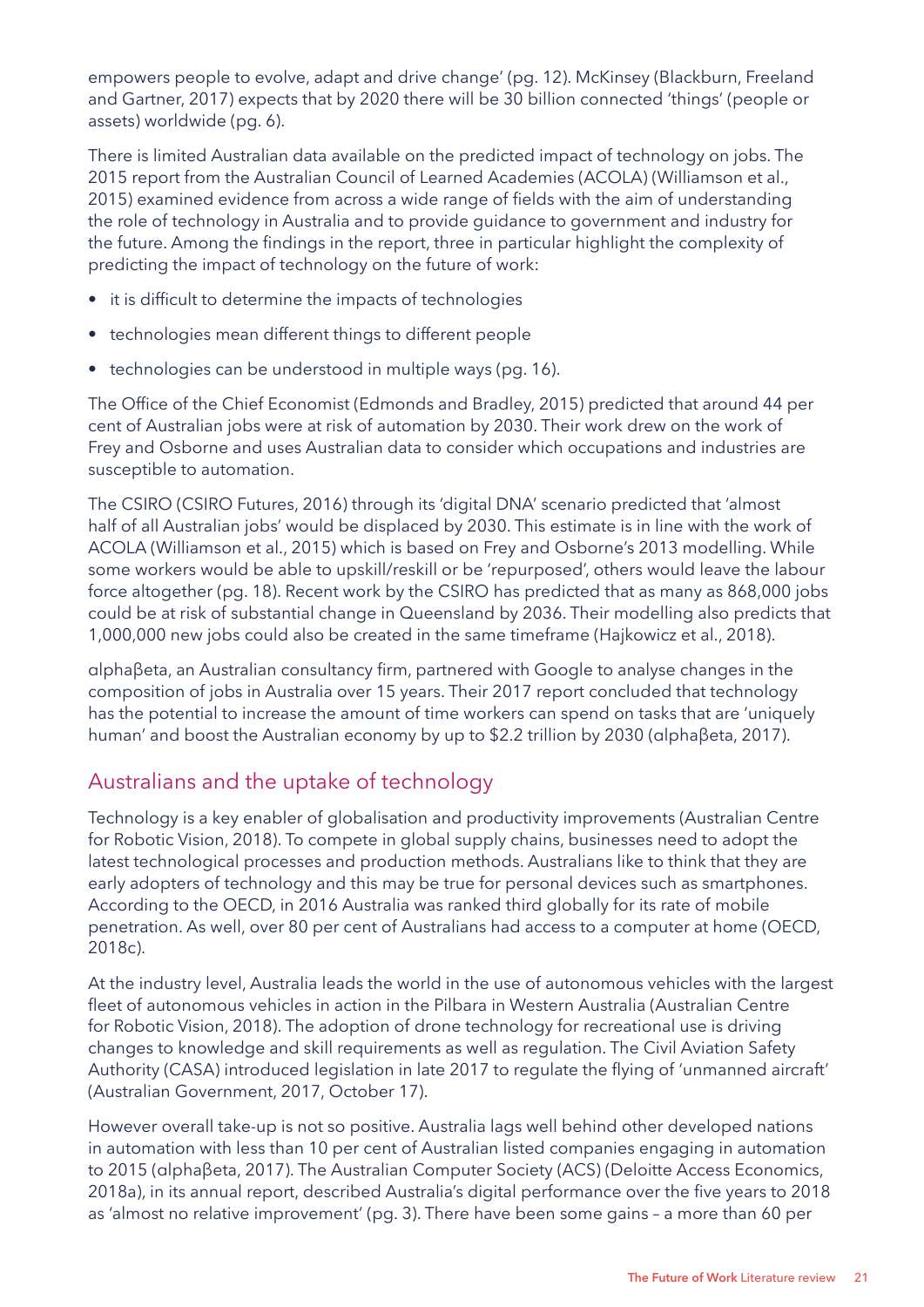cent increase in the export of ICT services and a growth in the workforce of 6.3 per cent from the previous year. If Australia (and therefore Queensland) is to participate in global supply chains, businesses are going to need to improve their rate of adoption of technology (Deloitte Access Economics, 2018a).

Uptake of technology in Australia is not evenly distributed (ISA, 2017; Australian Centre for Robotic Vision, 2018) with some industries having embraced digital technology and automation for over 50 years (manufacturing) and other leading the world in the use of autonomous vehicles (mining). Other industries, especially those in the services sector, are still 'exploring' or 'experimenting' (Australian Centre for Robotic Vision, 2018, pg. 31). At the individual firm level, it has been contended that the impacts will vary depending on a range of factors such as the size of the firm; its stage of development; capability and capacity to innovate; and the purpose for which the technology was introduced (Seet et al., 2018).

# The productivity paradox

Previously new technologies (steam power, electricity, etc.) have been shown to improve productivity (Brynjolfsson and McAfee, 2014; Edmonds and Bradley, 2015). Yet the global economy to date has not shown significant productivity growth with the uptake of new technologies such as robotics, AI, big data, etc. (OECD, 2018d). Two reasons have been postulated for this:

- 1. there is a lag between when a technology is introduced and when the impact on productivity is felt; or
- 2. the inability of current productivity measures to account for machine productivity as opposed to human productivity (Saniee, Kamat, Prakash and Weldon, 2017).

Weir (2018), in looking at the impacts at enterprise level, put forward that the uneven takeup of new technologies across economies is a contributing factor to the lack of productivity improvement. While early adopters have experienced productivity growth, those enterprises that have been slow to take advantage of new technologies are facing increasing productivity slowing. Weir's work drew upon an OECD study (2015b) on the diffusion of technology between firms and the rising gap in productivity growth between 'globally advanced', 'nationally advanced' and 'laggard' firms. The OECD also identified important differences between firms within countries, with SMEs lagging, and that consequently there is a large gap between what can be automated from a technical point of view (and by leading innovative firms) and what is actually being automated by the average firm (OECD, 2018d).

According to McKinsey (Blackburn et al., 2017) Australia's multifactor productivity has fallen by almost ten per cent since 2005. Currently Australia's productivity growth has been below what is needed to sustain economic growth (αlphaβeta, 2018). CAANZ (Chartered Accountants Australian & New Zealand, 2016) estimate that Australia will need an annual labour productivity growth of almost three per cent to maintain the GDP growth experienced between 2001 and 2013.

Roos and Shroff (2017) described the different impacts of technology on jobs (displacement, transformation and/or creation). Carney (2018) focuses on the impact of technology on productivity and described the impact as three major effects which have differing speeds:

- 1. The destruction effect sees the replacement of labour by technology (this aligns to Roos and Shroff, 2017). This usually occurs at the commencement of the change cycle.
- 2. The productivity effect is the result of increased demand driven by increased supply. This effect takes time to filter through the economy. In the medium term there is a reduction in the number of jobs and in labour's share of income.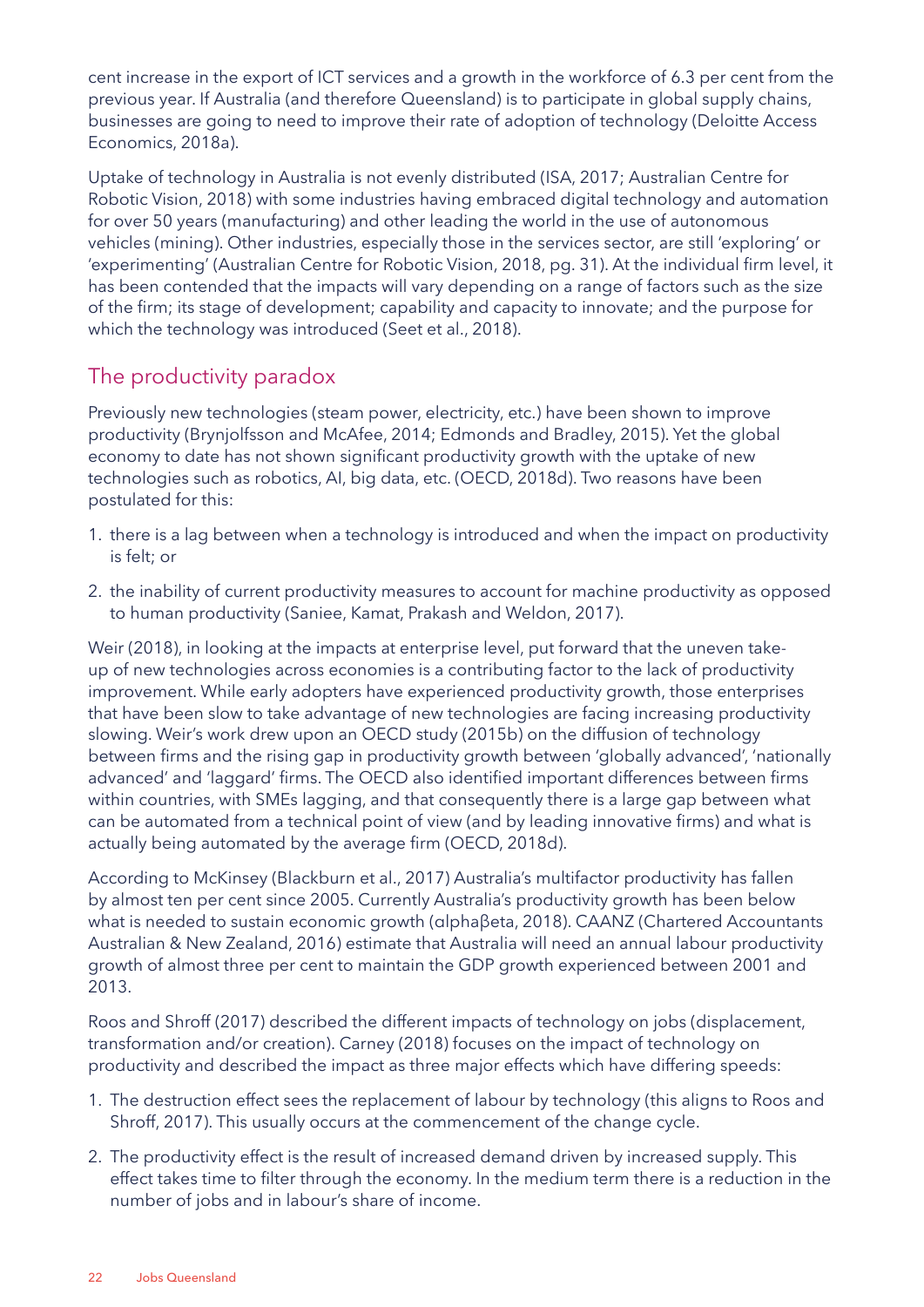3. The creation effect aligns to the third view presented by Roos and Shroff (2017). Technological change leads to the creation of new jobs which, when combined with the productivity effect, counterbalances the destruction effect, resulting in increased productivity and boosting wages (Figure 5).

#### **Figure 5: Three effects of technology and productivity**

| <b>Destruction effect</b>                    | <b>Productivity effect</b>                    | <b>Creation effect</b>                                    |
|----------------------------------------------|-----------------------------------------------|-----------------------------------------------------------|
| • replacement of labour<br>by the technology | • increased supply drives<br>increased demand | • creation of new jobs<br>leads to increased<br>$\bullet$ |
| • in the short term leads<br>to job losses   | • takes time to filter<br>through the economy | productivity and wage<br>growth                           |

Source: Carney, 2018.

# Likely all jobs will be impacted, some highly, others minimally

All occupations are susceptible to some form of digital disruption. Modelling by various organisations (αlphaβeta, 2017; Bakhshi et al., 2017; Arntz et al., 2016; CSIRO Futures, 2016) which looks at the tasks involved in a range of occupations has shown that the impact of technology can be greater for some occupations than others. The degree to which a job may be changed will depend on a number of factors, of which the impact of digital technologies is one.

The impact of digital technologies will be driven or constrained by the degree to which tasks within a particular job can be automated. If the job contains a high number of tasks that can be automated, it is more likely the job is to be impacted by automation. However automation currently tends to only replace those tasks within a job that are routine, easily codifiable and predictable (Bakhshi et al., 2017; Roos and Shroff, 2017).

Chalmers and Quigley (2017) describe the impact of technology as being either labour-saving or labour-linking. Labour-saving technology is technology which replaces slower, less efficient labour with faster and more efficient technology. This can happen at the occupational level, e.g. the horse-drawn plough being replaced by the mechanical plough, or at a task level, e.g. handwritten letters by the typewriter (this technology has now been replaced by laptops and tablets and electronic communications).

Labour-linking technology has seen the rise of digitally enabled employment platforms such as Airtasker, Sidekicker, Uber and Airbnb. For some analysts, these platforms enable the utilisation of dormant economic assets, adding value to the Australian economy (Allen and Berg, 2014). These platforms are providing alternate faster means of connecting labour supply and demand. The impact of the rise of digitally enabled employment models is examined in greater depth in Section 3.

Recent research in Australia (Seet et al., 2018) examined the relationship between disruptive technologies and the demand for skills within organisations and identified two different patterns of disruption:

- elimination of the number, and in some instances, the need for particular jobs; and
- expansion of the scope of tasks in existing jobs (pg. 26).

Seet et al. (2018) found that while there was acknowledgement that disruptive technologies could have a significant impact on jobs, there appeared to be few concerns around large-scale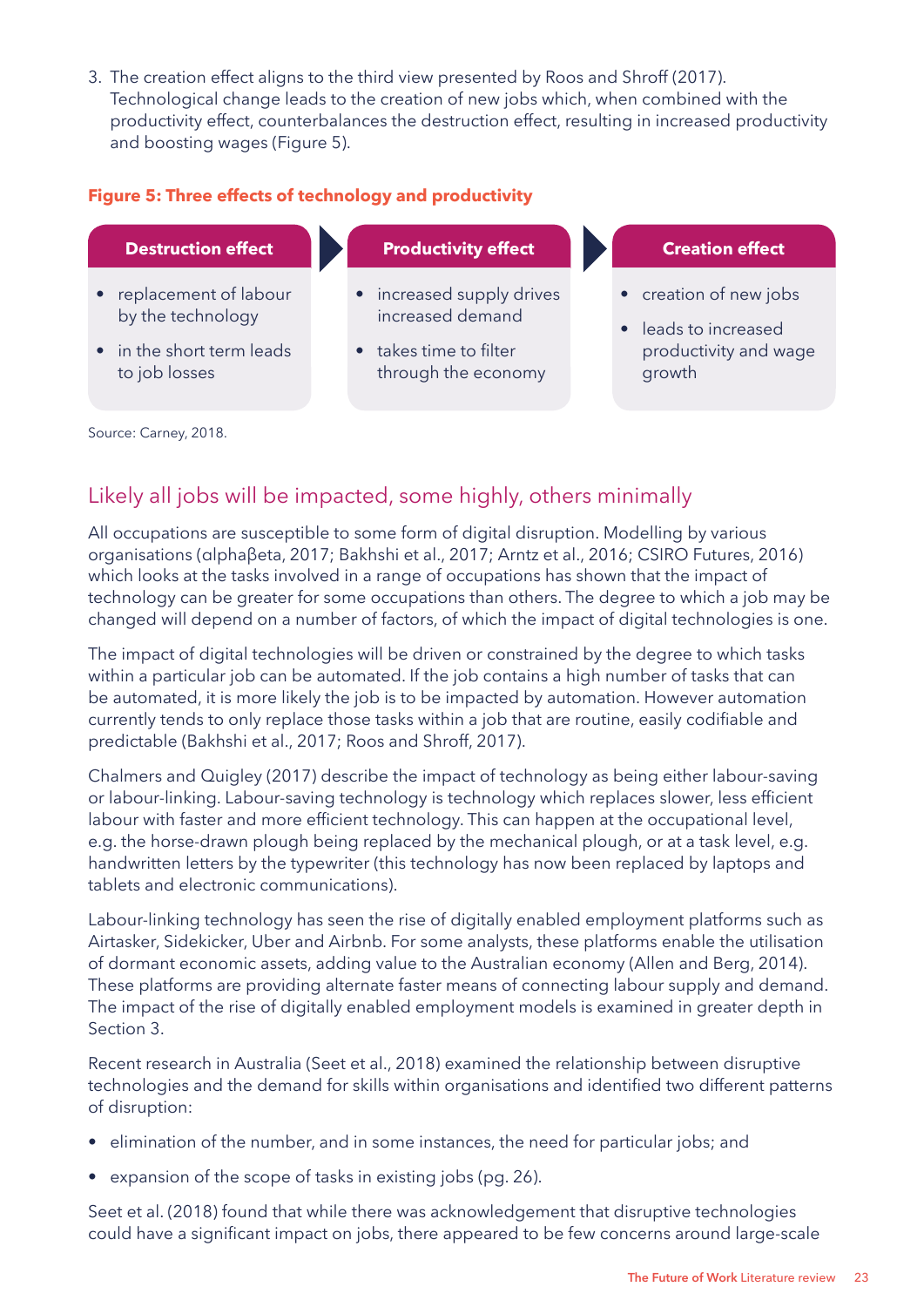<span id="page-23-0"></span>job losses. Instead, technology was being used to eliminate risky and dangerous job roles and/ or to fill identified workforce gaps.

# **Impacts for employment**

'Job polarisation' is a term that is used to describe the impact of computerisation on employment where many routine and easily codifiable tasks have been able to be undertaken by computers. This has led to a decrease in the number of jobs in occupations such as sales, retail, production and administration (Autor 2015; Williamson, et al., 2015; Frey and Osborne 2013). These jobs are considered to be 'middle income, middle skilled' roles (hence the reference to 'hollowing out of the middle') (Figure 6). At the same time, there has been growth in jobs at either end of the jobs/income spectrum. This creates a u-shaped employment profile (Autor, 2015).

#### **Figure 6: Distribution of job categories against probability of computerisation**



Note: This is the Australian equivalent of Figure 3 on page 37 in Frey and Osborne. Source: Durrant-Whyte et al., 2015.

Both the work by Frey and Osborne (2013) - who used O\*NET<sup>5</sup> data - and subsequent modelling (Nedelkoska and Quintini, 2018; Durrant-Whyte, McCalman, O'Callaghan, Reid, and Steinberg, 2015) suggest that middle income, middle skilled jobs – the job roles traditionally held by white males – are most likely to be impacted by automation.

<sup>5.</sup> O\*NET is the Occupational Information Network - a database that contains hundreds of standardised and occupation-specific descriptors on almost 1,000 occupations within the U.S. economy. It was developed under the sponsorship of the US Department of Labor/Employment and Training Administration.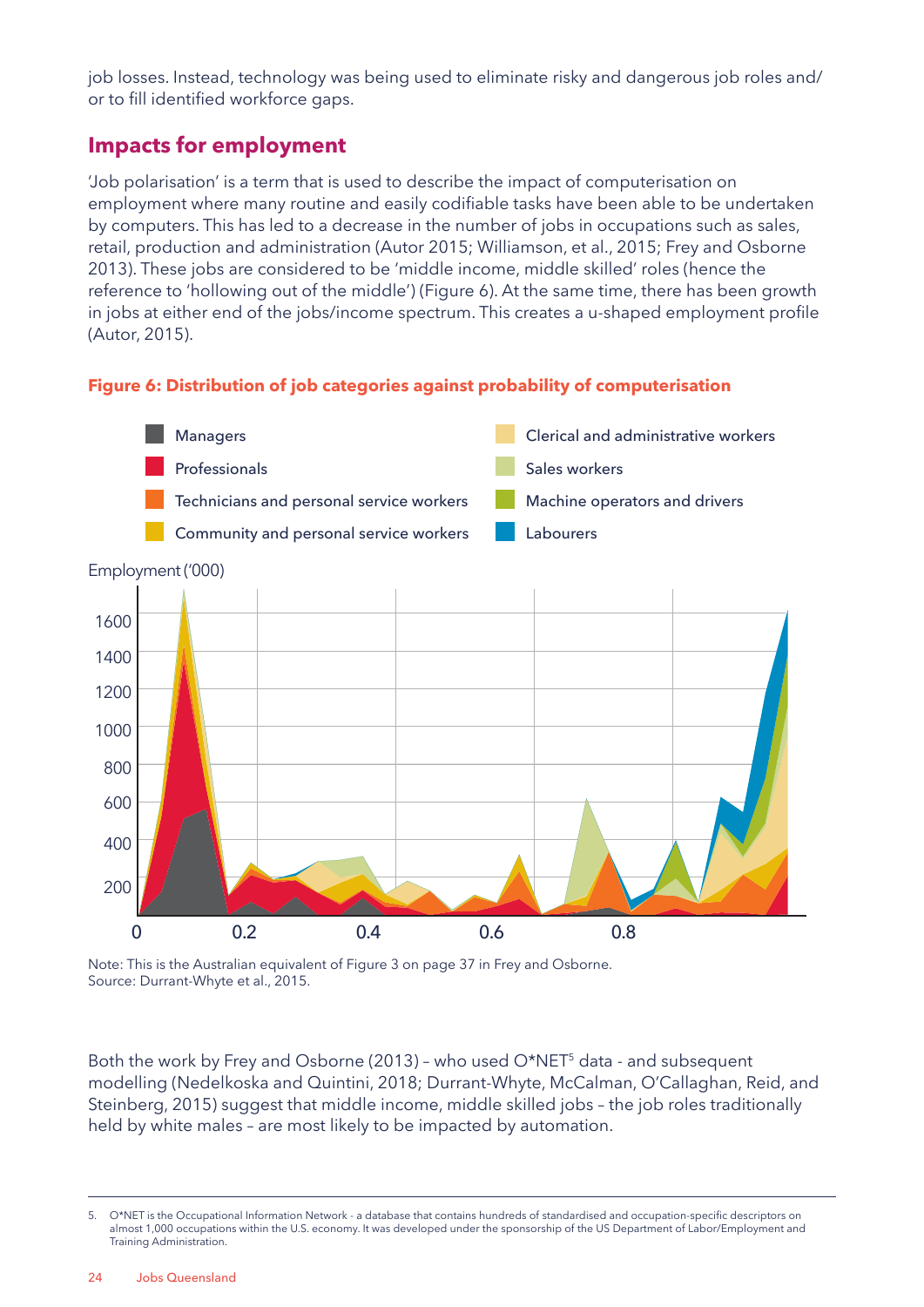Within Australia, this pattern of job polarisation is contested (Department of Jobs and Small Business, 2018b). Research undertaken by Coelli and Borland (2015) examined Australian employment data for the five years to 2011 and found a similar pattern of polarisation emerging in Australia.

This is in contrast to findings by the Bankwest Curtin Economic Centre (Cassells et al., 2018). Using data from 2006 to 2016, Cassells et al. (2018) show that the impact of technology has been mostly on low- and middle-skilled occupations and that women have been most impacted, with growth of almost 3.5 percentage points in high-skilled employment, and a decline of 2.6 percentage points in low-skilled employment. Australia's higher levels of education (OECD, 2018a) may contribute to the differing profile.

Modelling by Durrant-Whyte, et al. (2015) predicts a pattern of job polarisation for Australia (Figure 6). This is in line with work undertaken by Edmonds and Bradley (2015) who used the same modelling methodology as Frey and Osborne. They found however that at the lower end of susceptibility to computerisation, Australia has a lower proportion of jobs (32.7 per cent in Australia versus 37.7 per cent in the U.S.).

Technological change and the uncertainty about its implications for the future of workers adds further complexity to the concerns around inequality and wage growth. Technology impacts not just the types of jobs demanded by the labour market, but also the relative incomes of these jobs. This change in labour market demand has the potential to accelerate existing inequalities through job and/or wage polarisation (Hajkowicz et al., 2016).

Autor (2015) believes that the main issue is not so much about determining the extent of job polarisation, but rather understanding its influence or implications for wage polarisation or wage inequality more broadly. Recent research has shown evidence of a squeeze on the middle class, as the distribution of income has shifted towards the higher and lower ends of the scale (Bakhshi et al., 2017; Autor, 2015). It is important to note that Australia (along with Canada and Sweden) has been identified as an exception to this global trend (Dabla-Norris, Kochhar, Suphaphiphat, Ricka, and Tsounta, 2015).

The link between skills and job polarisation is difficult to define. Certainly in Australia, the transition to a services-based economy is driving the demand for highly skilled workers (Department of Jobs and Small Business, 2018b). The occupations predicted to show the most growth are high skilled roles such as Professionals (doctors, nurses, allied health, engineers, etc.) and managers as well as low skilled roles such as Personal carers (Jobs Queensland, 2018b; Shah and Dixon, 2018; Department of Jobs and Small Business, 2018a).

Have the skills required for these roles changed and become increasingly complex? We don't know as there has been limited credible research undertaken in this area. We do know that increasingly employers are demanding workers (new and existing) hold qualifications for these roles (SkillsIQ, 2017). This had led to concern around over-qualification and skills underutilisation with Australia having one of the highest levels of skills mismatch in the OECD (OECD. 2018a). Jennifer Westacott (BCA, 2016) has expressed concern about the impact of "creeping credentialisation" on Australian jobs and the labour force more broadly.

# Tradition entry-level roles disappearing

It has been reported that traditional entry-level roles are disappearing (Jobs Queensland, 2017b, 2018a). Certainly youth unemployment has risen and is proving to be a 'wicked' problem for governments to resolve (Carvalho, 2016). There is increased competition for lower skilled/entrylevel jobs<sup>6</sup> with as many as 20 applicants for each job (Anglicare Australia, 2017; Department of Employment, n.d.). At the same time the number of entry-level jobs available has declined

<sup>6.</sup> Lower skilled/entry-level jobs are classified by the ABS as those at skill level 5 or 6 in the Australian and New Zealand System of Classification of Occupations (ANZSCO).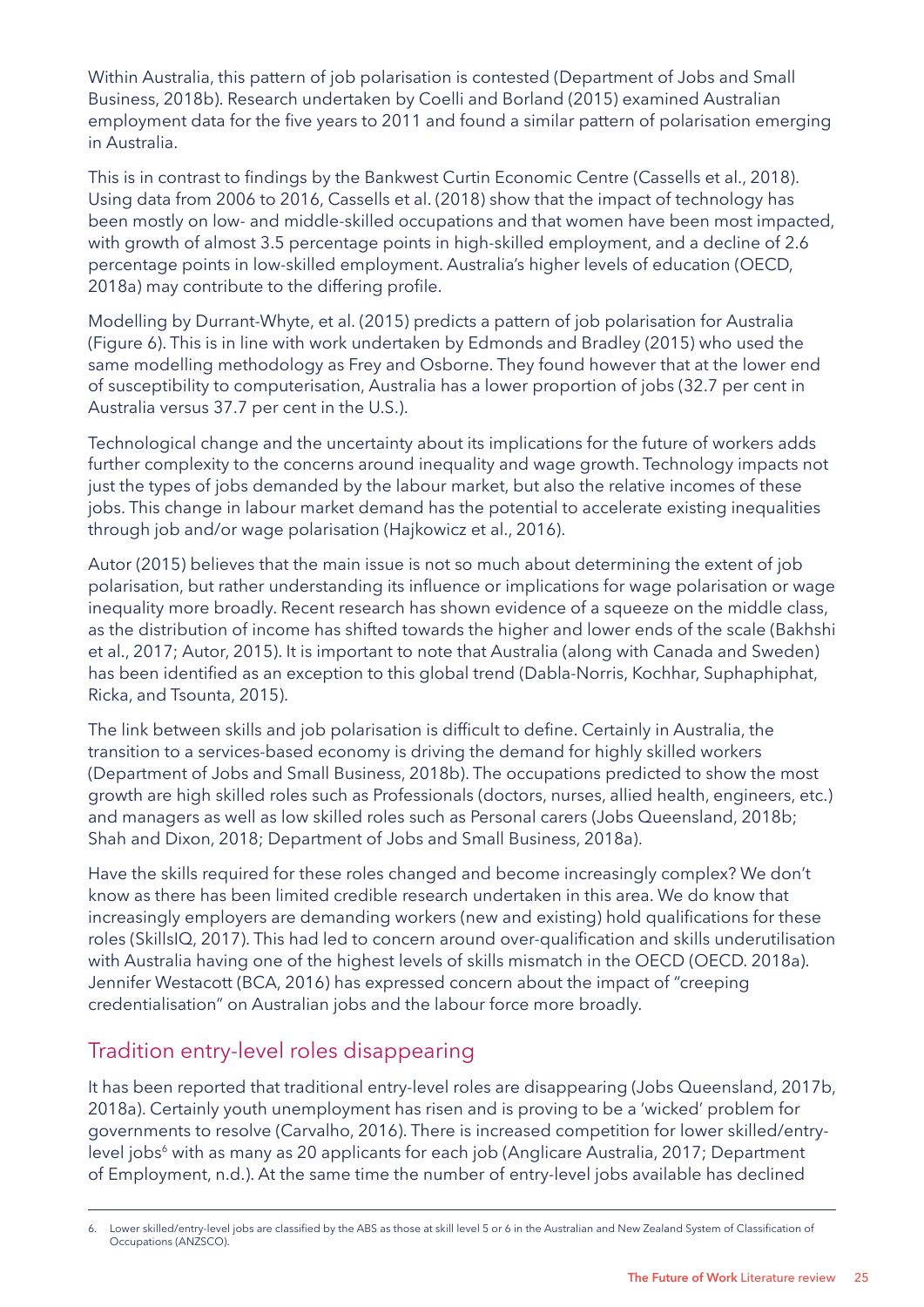by as much as 50 per cent since 2006 (Bowman and Azpitarte, 2017) and these jobs only make up just 15 per cent of the jobs market (Anglicare Australia, 2017). Competitors for these jobs often include vocational education and training (VET) and higher education graduates as well as young people straight from school (Bowman and van Kooy, 2016). Increasingly, entry-level jobs are appearing in the 'caring industries', that is in health and community services. These industries are predicted to grow by over three per cent by 2022 (McKinsey & Company, αlphaβeta and Macquarie Group Foundation, 2018).

Technology is also impacting entry-level roles for higher education graduates. The deputy president of the Queensland Law Society said that as firms embraced computerisation the proportion of graduates in the industry had dropped from 50 per cent to 20 per cent. Furthermore this is leading to a shortage of experienced lawyers to supervise new graduates (Professor Margaret Thornton cited in Kane, 2018).

# New entry-level roles requiring higher level skills appearing

It is predicted that between 2016 and 2020, of the almost one million new jobs that will be created, almost half of them will require a bachelor degree or higher. VET qualifications will be needed for a further 44 per cent (Australian Government Department of Employment, 2016, cited in Torii and O'Connell, 2017). It is perhaps worth noting that not all these new jobs will be entry-level jobs. At an occupational level, both professionals (skill level 1) and managers (skill level 1 or 2) are predicted to see the most growth to 2022 (Shah and Dixon, 2018). The majority of growth will be at skill level 1 which requires a bachelor or higher qualification (Department of Jobs and Small Business, n.d.). Jobs Queensland (2018b) finds a similar pattern in Queensland to 2022, and predicts that the number of workers without post-school qualifications will fall by between one and 2.6 per cent between 2017 and 2022.

Analysis of 2016–17 employment data has shown that, for the majority of people who found employment, over 50 per cent of positions were either part-time and/or casual (ACOSS and Jobs Australia, 2018).

According to the Business Council of Australia (BCA) (2017), a qualification based solely on technical knowledge and skills will not be enough to gain entry to the workforce. The WEF, 2016, (cited in BCA, 2017) found that the skills required for most occupations in 2020 will not be the skills currently required. There has been little empirical research into what are the 'new' entry-level roles or how entry-level roles are changing and the skills that are required for them. Research by the National Centre for Vocational Education Research (NCVER) (Seet et al., 2018) found that, in relation to digital skills, employers may have difficulty articulating what it is they require in a job. This may lead to a mismatch between employer expectations and the applicant's skills and knowledge (Select Committee on the Future of Work and Workers, 2018; OECD, 2018c; SkillsIQ, 2017).

## Impacts on health and safety issues

An αlphaβeta (2017) report looked at the impact of technology on health and safety and concludes that the impacts have been largely positive, with many high-risk repetitive tasks being able to be taken on by technology enabling workers up to undertake more creative 'human' tasks. Furthermore, the introduction of labour-saving technology will potentially improve job satisfaction and work-life balance for workers by freeing up an additional two hours per week to undertake tasks that are intellectually more satisfying. This is supported by the findings of a qualitative report by NCVER (Seet et al., 2018) which explored through industry interviews, the relationship between technology and skills demand. It found that where there had been a reduced need for certain job roles, these roles had largely been risky or difficult.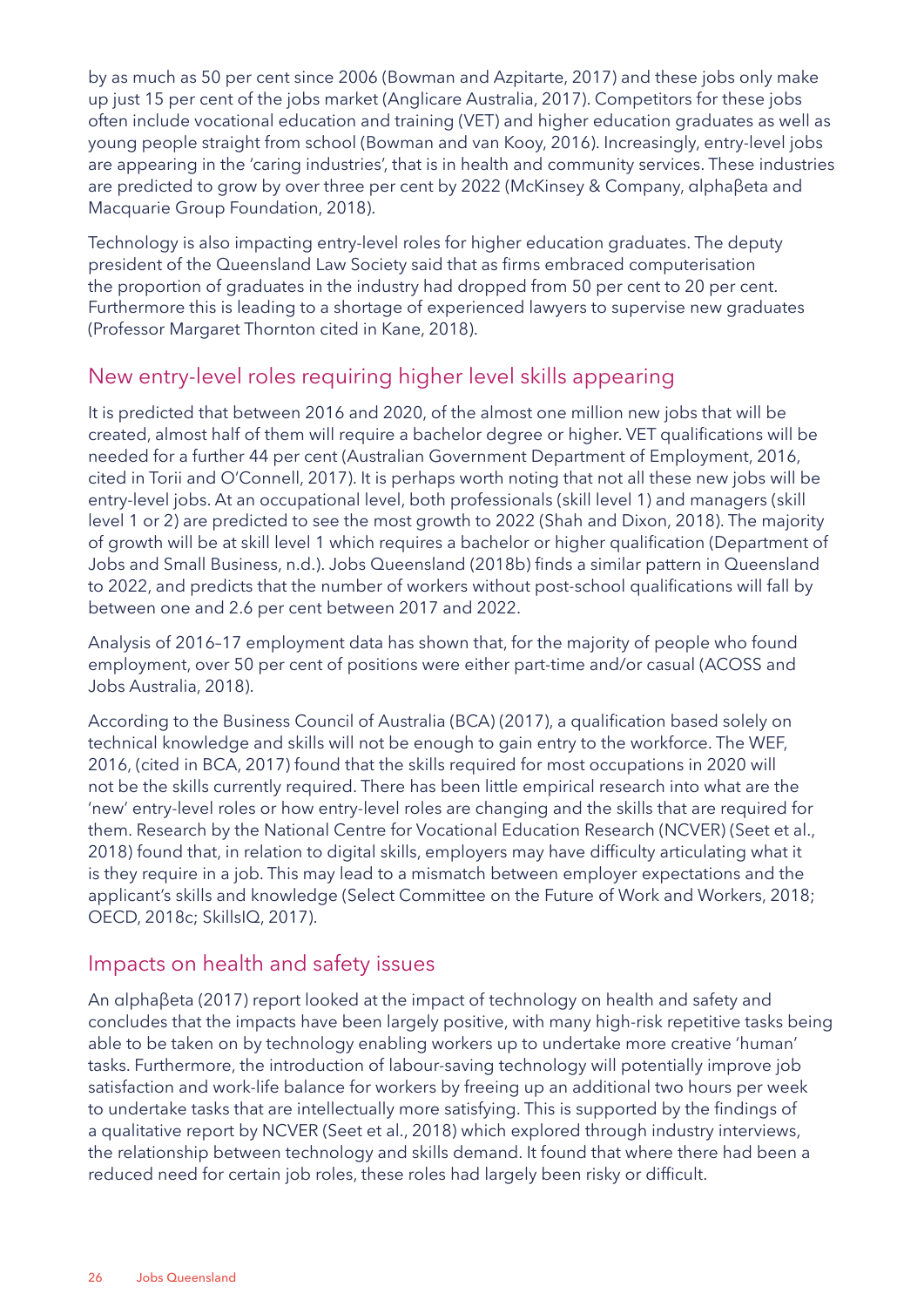# <span id="page-26-0"></span>**Key findings**

#### **Areas of consensus in the literature**

- Change is not new what is new is who will be impacted and the extent of the impact.
	- The demographic that is being impacted is different, with the impact most likely to be felt by 'white collar' workers with post-secondary school education qualifications such as diplomas and undergraduate degrees.
- There is growing consensus that the impact on jobs will be largely at task level.
	- While there is potential for some jobs to disappear, it is more likely that jobs will change; some so substantially that they will no longer be recognisable, others minimally.
	- At the same time, new jobs will be created which may require new skills that have not yet been identified.
- Participation in lifelong learning will be key as technology changes jobs and workplaces.
	- Workers will need to redevelop skills and attributes throughout their lifespan to remain in the labour force.

#### **Areas of contention in the literature**

• The extent and speed of the impact of new technologies such as artificial intelligence (AI) and machine learning (ML) on work and workplaces.

- The extent of impact is contested with some authors arguing that all industries and all jobs and all sectors of the workforce will be impacted. Others argue that the impacts will vary due to a number of factors relevant to the country being impacted.
- Some authors contend that the speed of change is faster than ever before while others disagree.
- The impact and the extent of impact of new technologies on employment and productivity both in the short-, medium- and longer-term.

# **? Challenges and questions for consideration**

- How do we identify and prepare for change associated with the impact of new technologies?
- What will government, industries, employers and workers need to prepare for and adapt to this change?
- What is the role of government in relation to the adoption/uptake of technology?
	- Accelerate, regulate or non-intervention?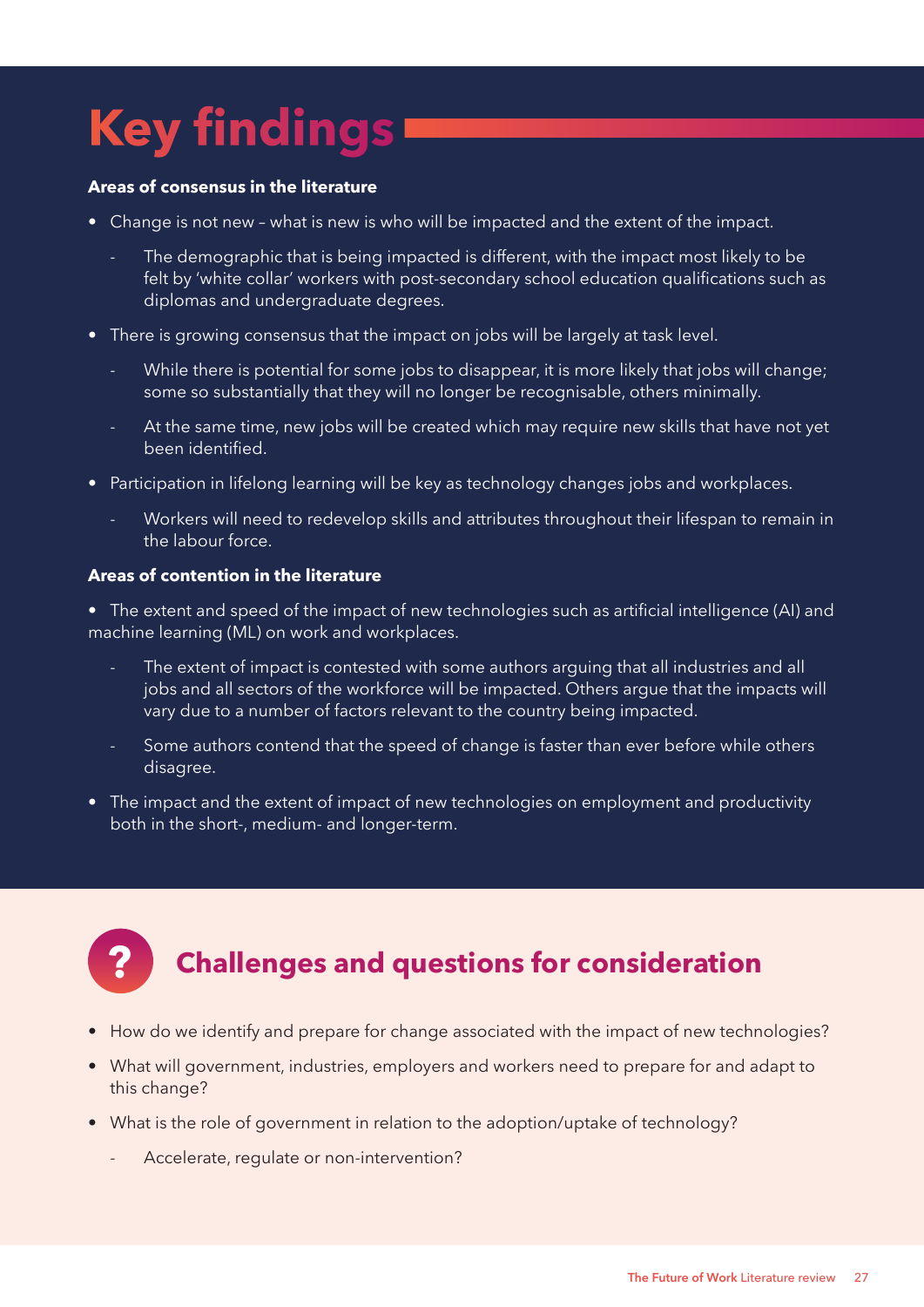# <span id="page-27-0"></span>**section two**

DEMOGRAPHIC AND SOCIAL CHANGES

In addition to technological advancement, demographic and social changes are also cause and consequence of changes to the substantive content of work and work arrangements. The interplay between these changes has the potential to create a 'perfect storm', presenting new and potentially amplifying existing opportunities and challenges for Queenslanders.

# **What the literature says**

# Demographic change

Over the last ten years, Australia's population has grown at an annual rate of more than 1.5 per cent, while Queensland's population has grown at an even faster rate of 1.8 per cent (Lowe, 2018; Queensland Government Statistician's Office (QGSO), 2018b). The effect of increased population growth on our demography, and subsequently our labour markets, has been important to our economic prosperity. While population growth has historically been a key factor underpinning economic growth in Queensland, it will also continue to be an important contributor to growth in the future (Queensland Government, 2018).

These rates of population growth have been largely attributable to increased levels of net overseas migration (Figure 7). Australia's migration system is designed to attract migrants with desirable skills and qualifications (Select Committee on the Future of Work and Workers, 2018). Increased migration has helped our economies adjust to large swings in the overall demand for labour and address specific skills shortages. Migration growth is also characterised by a significant increase in the number of overseas students studying in Australia. On average, new migrants to Australia are younger than the resident population, which has also assisted in reducing the rate of population ageing in Australia (Lowe, 2018) (Figure 8).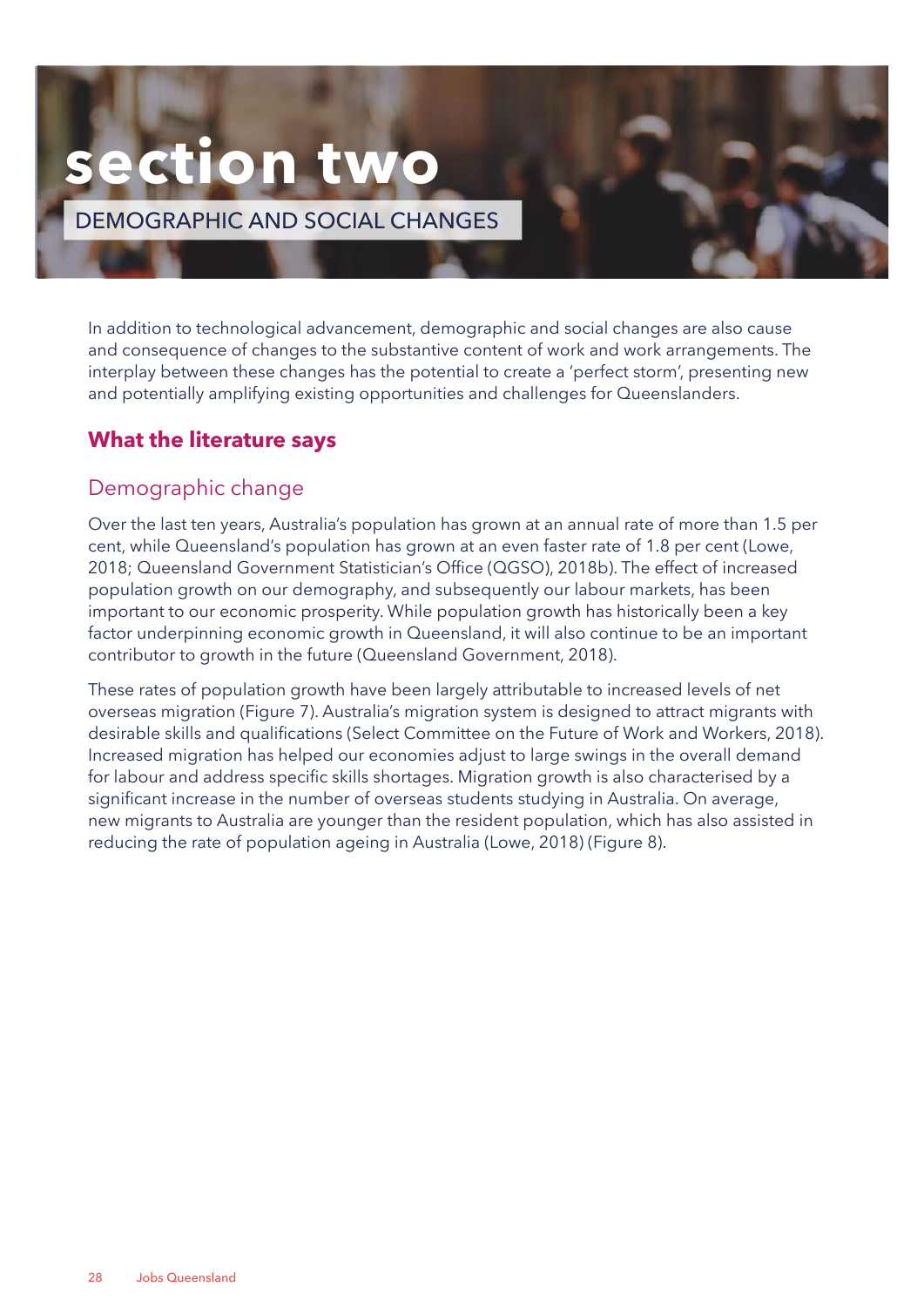

#### **Figure 7: Population growth\*, year-ended contribution, Australia**

\* Total population is the sum of natural increase and net overseas migration. Source: Lowe, 2018, based on ABS data.



#### **Figure 8: Net overseas migration to Australia by age**

Source: Lowe, 2018, based on ABS data.

An important part of this growth in the Queensland population has and will continue to be migration from both interstate and overseas, which currently accounts for around half of Queensland's population growth (Figure 9). Migration has particularly been important for Queensland's regional areas, in addressing both skills shortages and increasingly ageing demographic profiles (Regional Institute Australia, 2018, November).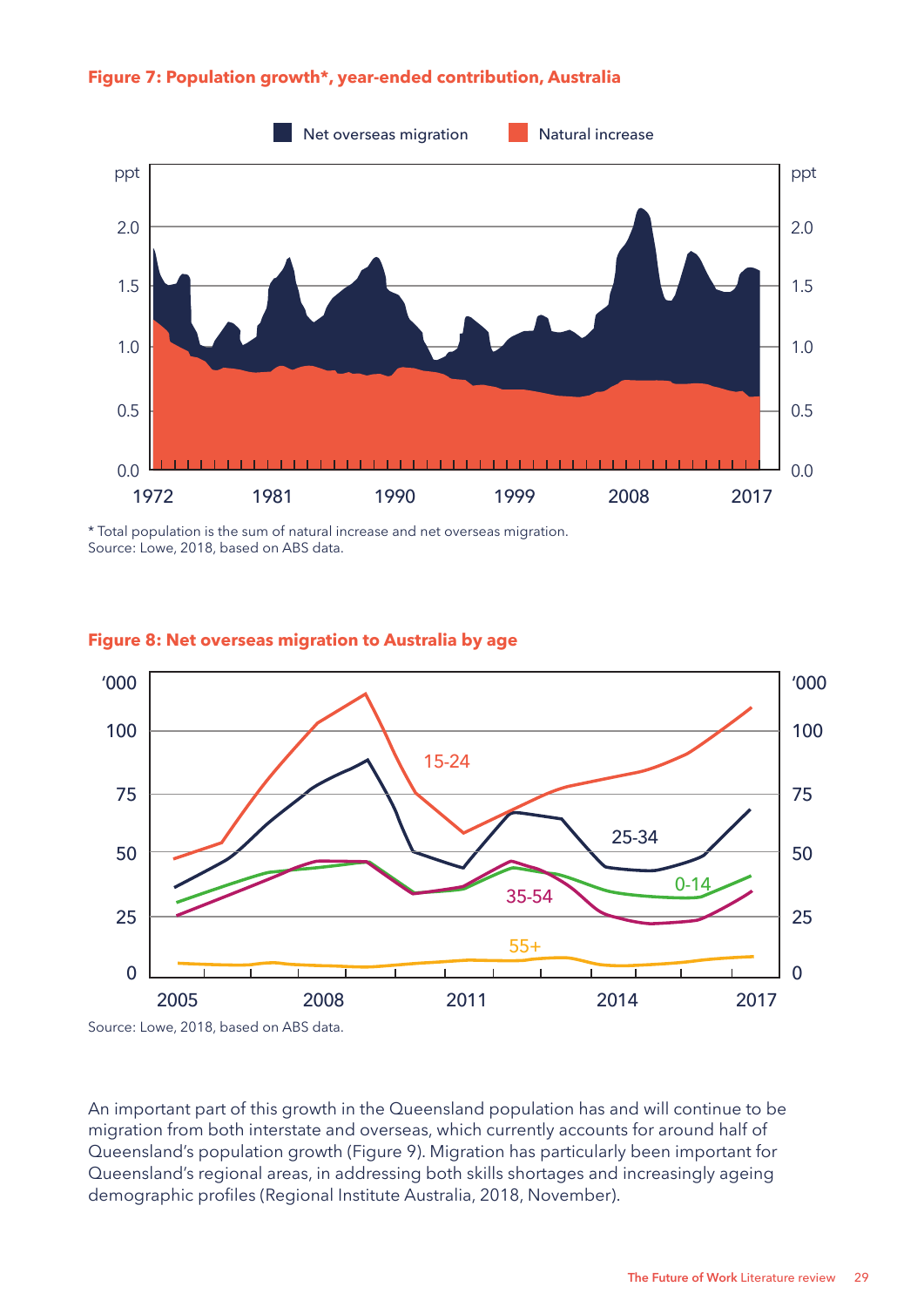

#### **Figure 9: Components of population change, Queensland 2013–2017**

Source: Queensland Government Statistician's Office, 2018a – licensed and adapted under CC BY 4.0.

# Ageing population

Despite this increase in relatively young migrants, the share of the Australian working age population (aged 15–64) has been falling and is projected to continue for at least a generation (Figure 10). This reflects a combination of the ongoing transition of baby boomers into the retirement age bracket, lower fertility rates and increased life expectancy. By 2040, it is estimated that 20 per cent of the population is expected to be aged over 65, compared with 15 per cent today (Lowe, 2018). Queensland's population is similarly ageing, with the proportion of people aged 65 years and over set to rise from 13 per cent in 2011 to between 19 and 21 per cent in 2036 (Hajkowicz et al., 2018).

Life expectancy at birth is expected rise to 96.6 for women and 95.1 for men by 2054–55, up from the current figures of 93.6 and 91.5 respectively. The number of Australians aged over 65 is projected to nearly double by 2035. Furthermore, Australians will be able to work in a productive capacity for longer. The Intergenerational Report (Australian Treasury, 2015) noted that recent improvements in life expectancy have been met or exceeded by improvements in healthy life expectancies. That is, not only are Australian lives getting longer, Australian are enjoying good health for an increasing number of those extra years (Australian Chamber of Commerce and Industry, 2018).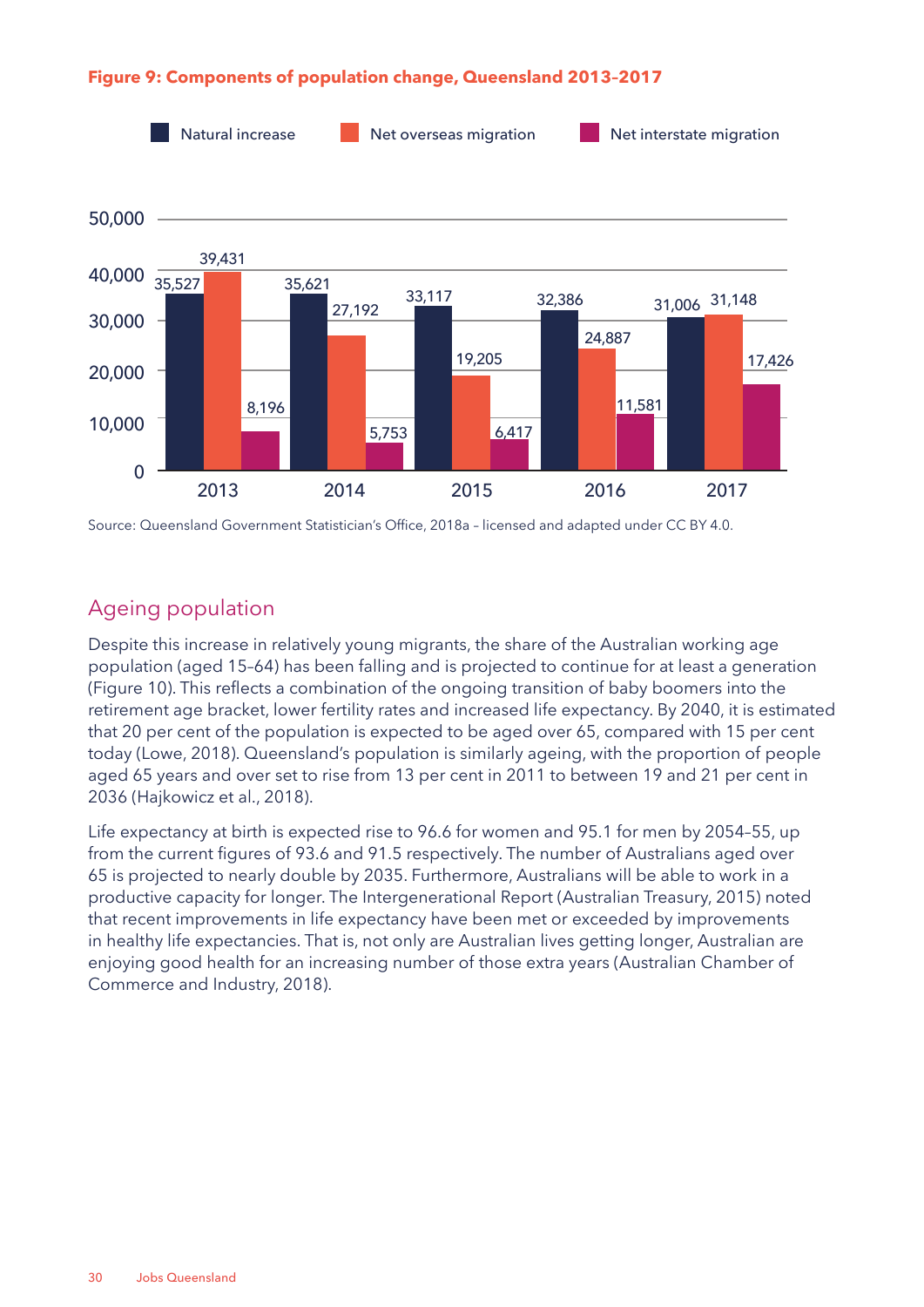#### **Figure 10: Population shares by age, Australia**



Source: Lowe, 2018, based on ABS data.

As the overall population begins to age, it might be expected that the proportion of people who are participating in the labour force would decline. In Australia, we are seeing shifts in behaviour that have, along with the increasing number of migrants who are of working age (Hajkowicz et al., 2016), offset the effects of ageing on labour supply.

Australians are increasingly working to older ages. In January 2018, Australians aged 65 and over had a workforce participation rate of 13 per cent, compared with eight per cent in 2006. Workforce participation had increased for both men and women, with men more likely to be in the workforce than women at this age (17 per cent to ten per cent in January 2018) (Australian Institute of Health and Welfare, 2018).

This is reflective of a number of factors: improved health outcomes; changes in the nature of work; retirement income policies; and the financial considerations of a longer life (Lowe, 2018).

Participation rate data provides some insight into labour market issues. Underutilisation<sup>7</sup> is persistent within the labour force data, suggesting excess capacity in the labour market, despite the increasing amount of hours worked in by the labour force overall. Around one-quarter of part-time workers in Australia are actively looking to work more hours than they currently do and on average they are seeking to work an extra two days a week (Debelle, 2018). Some groups within the labour force are more impacted by underutilisation than others. Over the past decade, there has been a rise in the share of underemployed younger workers who are willing and able to work extra hours (Dhillon and Cassidy, 2018).

## Female participation

Another significant change is the increasing labour force participation of women over the past number of decades. Labour supply in Australia across virtually all age groups has been boosted, rising from 43 per cent in 1978 to nearly 60 per cent in 2015 (Hajkowicz et al., 2016). This shift has been assisted by policy changes related to parental leave and child care, and the increased prevalence of flexible and part-time work opportunities. Changing societal attitudes and educational attainment, reflected by increased time spent in study and changing fields of study, have also played a significant role (Lowe, 2018; Australian Treasury, 2015). While the gender pay gap has narrowed, the difference in pay between men and women in Australia is still of concern (Cassells and Duncan, 2018).

<sup>7.</sup> Underutilisation encapsulates the extent to which people's desire for work is not being met, including persons who are not working but want to work, and those who are working but want to work more.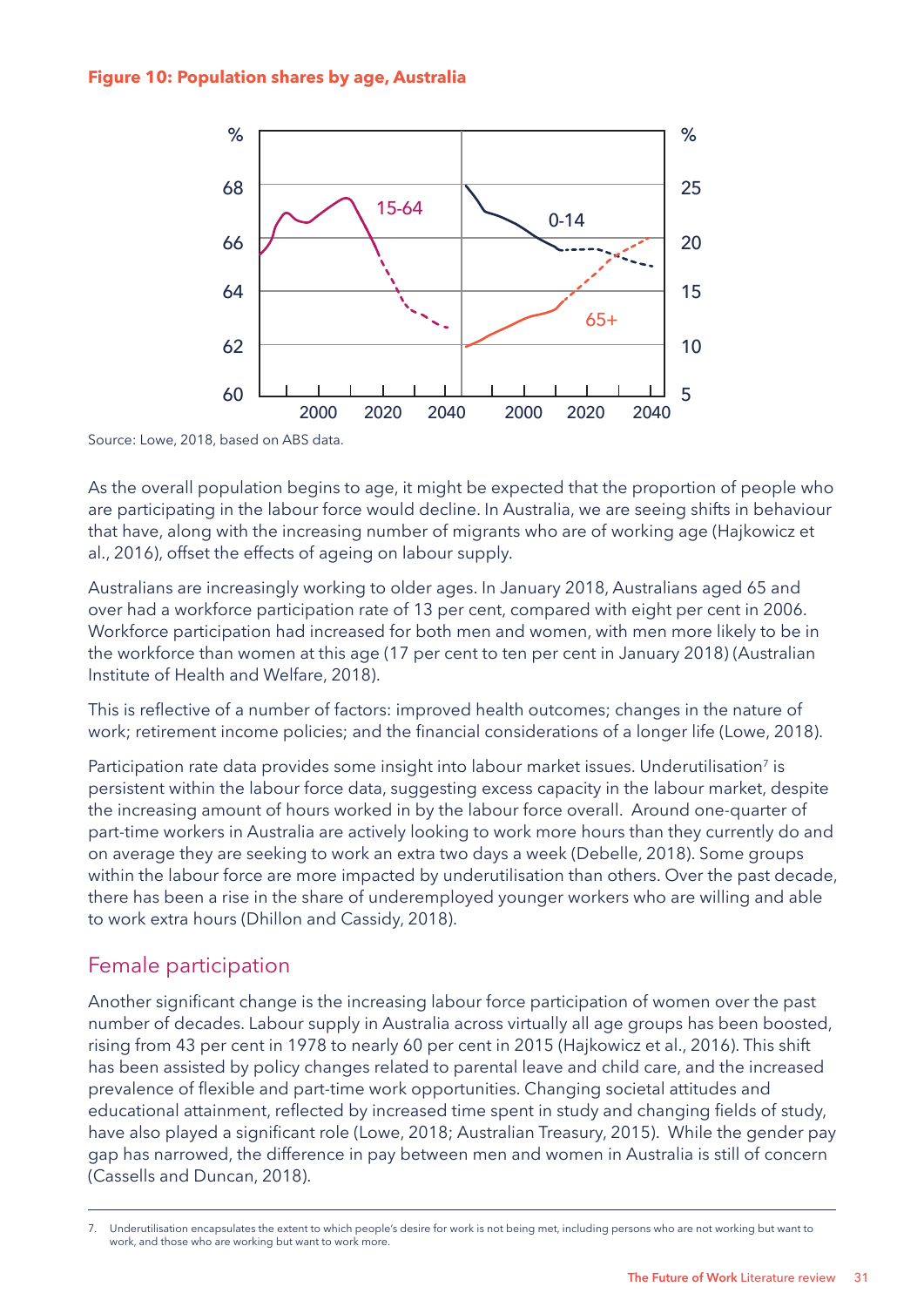# Educational attainment

Increasing educational attainment by both men and women is another indicator of our changing demography. Over the past decade, the percentage of Australians with no post-school qualifications has declined by almost ten per cent, with a notable shift in educational attainment towards higher level qualifications (ABS, 2017) (Figure 11).

|                                                                                                                                                               |      | 2011 | 2016 |
|---------------------------------------------------------------------------------------------------------------------------------------------------------------|------|------|------|
|                                                                                                                                                               | 2006 |      | 24.3 |
| Bachelor degree and                                                                                                                                           | 17.6 | 20.8 |      |
| above $*(\%)$<br>Advanced diploma and                                                                                                                         |      | 8.9  | 9.8  |
| diploma (%)                                                                                                                                                   | 8.0  |      |      |
| Certificate level (%)                                                                                                                                         | 18.9 | 20.0 | 20.8 |
| No non-school<br>qualifications (%)                                                                                                                           | 53.7 |      |      |
|                                                                                                                                                               |      | 48.8 | 44.1 |
| * Includes bachelor degrees, graduate certificates and<br>graduate diplomas and post graduate degrees.<br>Source: ABS, 2017, Census of Population and Housing |      |      |      |

#### **Figure 11: Non-school educational attainment over time, Australia**

#### **Figure 12: Non-school educational attainment, share of population by country of birth, Australia, 2016**



Source: Lowe, 2018, based on ABS data.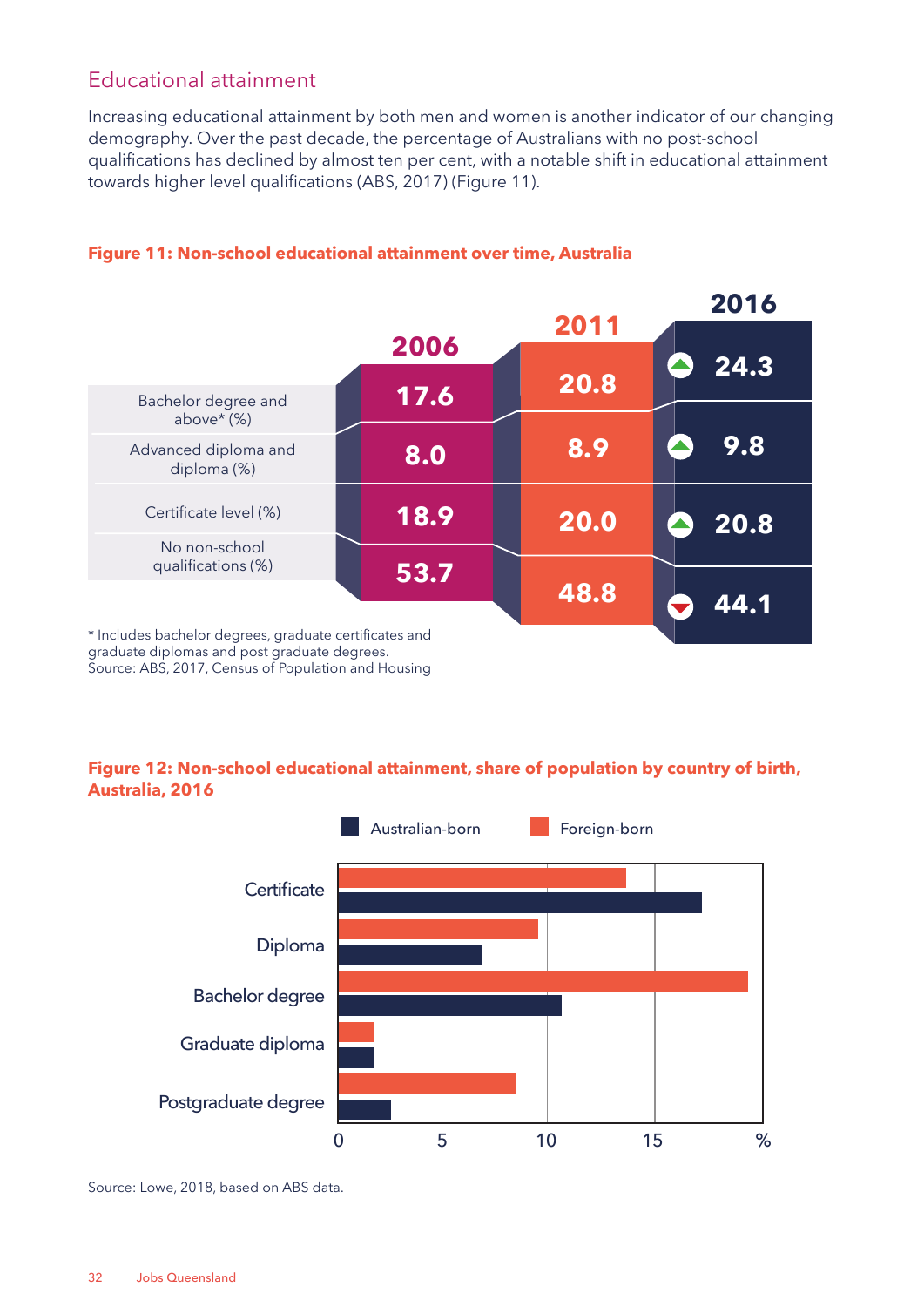Some of this change in educational attainment levels of the labour market is attributable to:

- older workers, who are less likely to hold post-school qualifications. As they retire, the proportion of the workforce with no post-school qualifications declines (OECD, 2017; Dixon, 2017).
- the education qualifications of our migrant intake, who on average possess a higher level of education than their Australian-born counterparts (Figure 12; Lowe, 2018).
- the longer time spent studying by younger Australians, reflective of education policy promoting such behaviour (ABS, 2017, November 6).

### Urbanisation

Over half of the world's population currently lives in cities, and this number is expected to increase to 68 per cent by 2050 (United Nations, 2018). Cities are magnets for high value, knowledge-intensive industries, where physical proximity and the diversity of people enables collaboration and sparks innovation (Bakhshi et al., 2017; Charles, 2017). Firms and workers benefit from enhanced labour pooling and matching, and employment and consumption opportunities are more plentiful. Advantages from such concentration of people highlights a basic unevenness of economic development – the tendency for places close to large markets to grow more rapidly than places more distant (Bakhshi et al., 2017).

In 2017, population growth in Queensland has been largely concentrated within the south east corner. This area accounted for 88.3 per cent of Queensland's growth for the year, reflecting the increasing urbanisation of the region (QGSO, 2018a). Over the last few decades, Queensland has seen a steady trend of people moving away from inland communities and towards coastal centres that offer more when it comes to employment, education, health and lifestyle opportunities (Deloitte, 2017). According to projections, this concentration of Queensland's population is expected to continue, with eight of the state's top ten local government areas (LGAs) by population size in 2036 located in South East Queensland (QGSO, 2017).

As technology shifts the economy towards higher value, knowledge-intensive work, vibrant and creative metropolitan areas (Yigicanlar, 2010) offer significant advantages. Within Queensland this transition presents a challenge for rural and remote areas affected by persistent workforce attraction and retention issues (Becker, Hyland and Soosay, 2013). These areas typically have an older population that is ageing at a faster rate than capital cities (National Seniors Australia, 2014). Furthermore, the long-term trend of productivity improvements in sectors such as agriculture have contributed to consolidation and growth of regional towns and centres (Productivity Commission, 2017b) and urbanisation.

On the other hand, the combination of the changing nature of work, advancements in telecommunications, and the push for greater workplace flexibility, have reduced the need for work to be performed in a central location (Cassells et al., 2018). Further opportunities may grow for alternative working arrangements and/or a geographically dispersed workforce<sup>8</sup> (for example, remote work) that may reduce physical and geographical barriers<sup>9</sup> (Financial Planning Association of Australia, 2018).

It has long been argued that digital transformations, such as the internet and cloud computing, would break down the barriers of distance. This vision is not playing out as first imagined. Even as telecommunications and travel have steadily grown cheaper, people are choosing to live closer together rather than further apart (Deloitte, 2017). While the technological readiness of a region's workforce and economy are fundamental to its competitiveness (Regional Australia Institute, 2015), there remains persistent issues within regional areas of access to high quality

<sup>8.</sup> For a comprehensive list describing various forms of displaced work see Victorian State Government (2013).

<sup>9.</sup> Other changes to employment arrangements arising from digital technologies, such as the 'gig economy', are discussed in Section 3.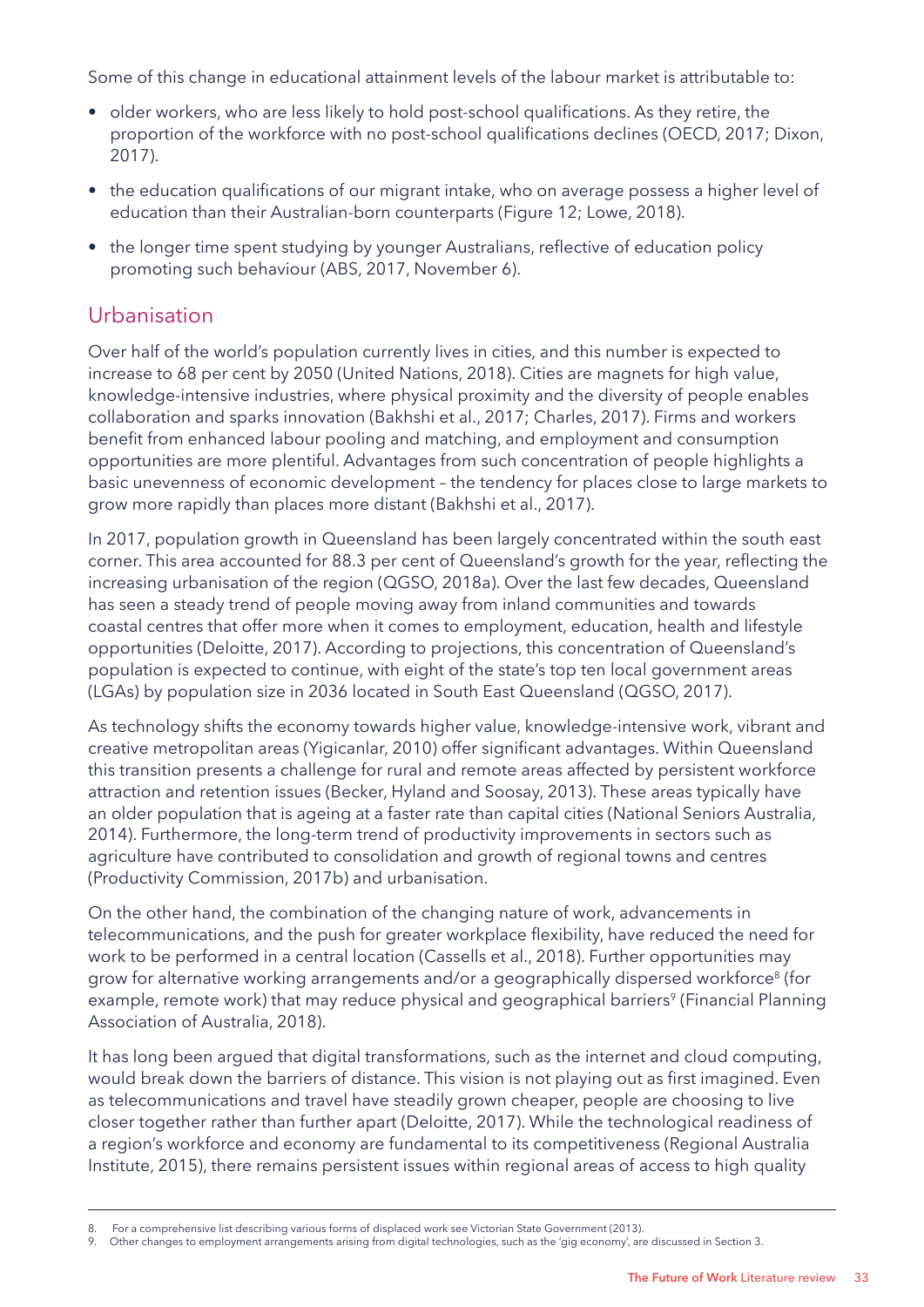internet services (Australian Information Industry Association, 2018; Jobs Queensland, 2017b). Furthermore, the success of implementing displaced and/or dispersed work arrangements relies on the effective management of employees and workloads (Victorian State Government, 2013).

As Australia transitions to a services and knowledge-based economy, concerns around increasing urbanisation and existing regional disparities might be ameliorated by new forms of technology and work arrangements. Given workforce decentralisation has been an area of increasing interest for Australian governments (Parliament of Australia, 2018), a conversation about this potential may be needed sooner rather than later.

Across the state, opportunities to find a good job that pays reasonably well vary significantly. This impacts people's spending power and their ability to cope when times are tough. Lower income families have less economic reserves to draw on during periods of employment disruption, such as unemployment or ill health. It affects the ability of families to relocate in search of better opportunities. Given the size of Queensland, it is not always easy to move to where the jobs are, further entrenching regional disadvantage (Jobs Queensland, 2018c; Deloitte, 2017).

## Inequality

Inequality has been identified as a defining challenge of our times (United Nations, 2016). It constitutes several dimensions and is not just a matter of income and wealth – it is also about access to skills, resources, knowledge (Buchanan et al., 2018) and the consumption of vital goods and services, such as health care and home ownership (Bakhshi et al., 2017; Deloitte, 2017).

The Productivity Commission (2018a) recently looked at trends in inequality, economic mobility and disadvantage across Australian society. Using an array of indicators that examine the distribution of household incomes, consumption and wealth, and their composition and movement over time, they found that over nearly three decades inequality has only risen slightly in Australia. Nevertheless the Productivity Commission (2018a) identified roughly 700,000 Australians were experiencing entrenched economic disadvantage in 2015-2016. People living in single-parent families, unemployed people, people with disabilities and Indigenous Australians are particularly likely to experience income poverty, deprivation and social exclusion. To support their specific needs, The Productivity Commission (2018a) identifies the need for targeted policy interventions for these cohorts.

While this result at first might seem somewhat acceptable amid current sentiment, detailed results in the report highlight numerous areas for concern, such as the recent low income growth of young persons. Indeed, for the first time in history the wealth accumulation trajectory of the generation of workers entering employment is well below that of their predecessors at comparable ages (Business Council of Co-Operatives and Mutuals, 2018).

Queensland's Gini Coefficient<sup>10</sup> has increased over the past two decades indicating an increase in wealth inequality (Hajkowicz et al., 2018). Rising inequality in labour market outcomes and income has occurred amid rising prosperity, with one third of Queensland's income in 2014–15 earned by just one tenth of the population. Furthermore, inequalities between Queenslanders are masked by economic statistics which are aggregated to the state level.

There are regional aspects to inequality. Levels of household wealth in Queensland are generally higher in the Brisbane region than elsewhere. Furthermore, the majority of the most disadvantaged statistical local areas in Queensland are considered 'very remote', with poor access to services and infrastructure like the internet. As you move away from urban centres, almost all measures of socioeconomic welfare fall (Deloitte, 2017).

<sup>10.</sup> The Gini Coefficient is a widely accepted measure of wealth distribution where a higher score translates to higher inequality.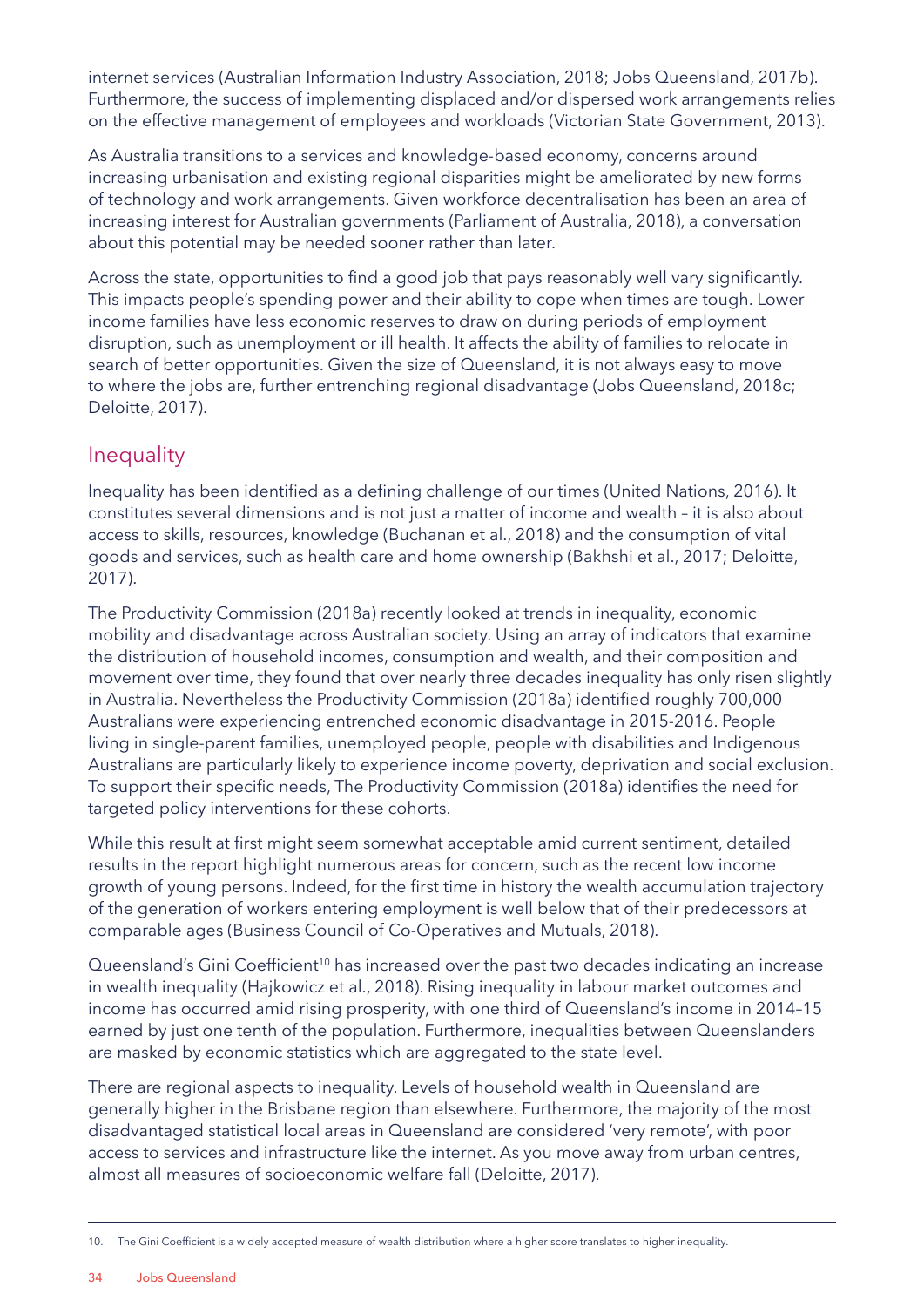Persistent low wage growth over the years following the resources boom in Australia, despite a tightening labour market is another area of concern. Arsov and Evans (2018) found that, in most economies, recent low wage growth did not reflect a weaker relationship with unemployment. Lower productivity growth, the difficulty in cutting wages following the global financial crisis (GFC) and a decline in labour's bargaining power help explain some of the wage sluggishness. However others have questioned the stability of the Phillips Curve framework (concerning unemployment and inflation/wages) in Australia, suggesting a rethink of this relationship is required given current levels of labour underutilisation and low wage growth (Weir, 2018; Chua and Robinson, 2018).

Another recent economic development is that the labour share of Australia's national income has been declining (Hajkowicz et al., 2016). This has not always been the case. Drawing on the work of economist Thomas Piketty on the disproportionate relationship between the rate of the return on capital and economic growth, Leigh (2014) found that the period from 1980-2010 marked the first notable increase in Australia's wealth to income ratio, with the income of the top one per cent almost doubling.

Technological advancements risk further shifting the composition of national income from labour to capital by increasing returns to capital owners and thus concentrating wealth to fewer people (Balliester and Elsheikhi, 2018; Hajkowicz et al., 2018). If machines were in fact to make human labour superfluous, we would have vast aggregate wealth but a serious challenge in determining who owns it and how to share it. Furthermore, a burst of robotic productivity can enrich one generation of capital owners at the expense of future generations. As the fruits of this productivity surge are consumed by the old, the young face diminished demand for their labour, and in some cases also experience credit constraints that inhibit their human capital investments (Autor, 2015).

Potential downward pressure is placed on wages when displaced labour adds to the supply of skilled labour already seeking employment (Autor, 2015). The global talent pool is currently growing rapidly as more people in less developed countries, such as India and China, enter tertiary education. Increasing international competition in the skilled labour market means it is unclear whether the growing number of educated people will continue to enjoy earning premiums and better career perspectives (Hajkowicz et al., 2016). Competition in the global labour market is increasingly seen as a source of widening wage inequality in both developed and developing countries (Balliester and Elsheikhi, 2018).

The relationship between inequality and economic growth has been discussed in various contexts. Recent studies have tended to highlight the long-run economic costs of persistent and/or rising inequality. There may also exist specific sectoral effects, such greater health and social problems raising demand for health care and social services. It can also translate into disparities in consumption demand between individuals, particularly for non-durable goods and services (such as education) that may further affect levels of inequality and/or economic growth.

For the most part, workers will be able to easily adjust their work routine and remain in their current jobs. However in some instances automation can lead to higher unemployment or reduced work hours, which will cause hardships. This is especially true for older and vulnerable workers who lose their jobs and lack the flexibility to find a new one quickly (αlphaβeta, 2017). Adults with a tertiary education fare better on the labour market than less-educated adults (OECD, 2018a). The distributional aspects of labour market transitions will require consideration alongside the productivity and efficiency aspects (Autor, 2015; αlphaβeta, 2017).

Technological advancement has the potential to combat inequality. If effective in increasing the productivity of workers, it could result in significant improvement to both wages and incomes (Autor, 2015). It also has the potential to increase labour market participation by eliminating ageold barriers arising from the physical and geographical requirements of existing work and may allow many Australians to access exciting new job opportunities (Hajkowicz et al., 2018).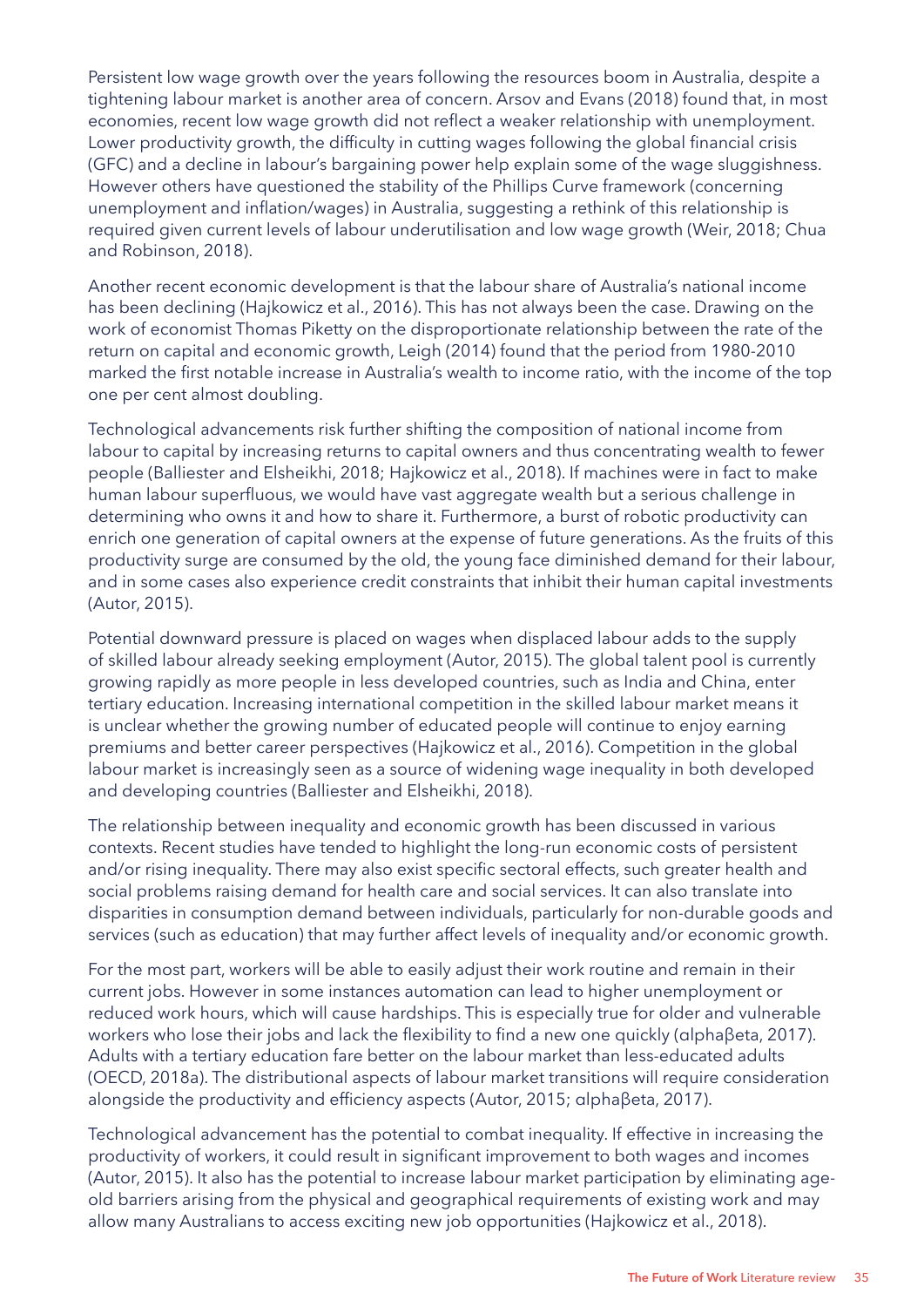# <span id="page-35-0"></span>Other social and cultural changes

There are many other social and cultural changes occurring alongside those pertaining to demography, urbanisation and inequality.

Aside from the substantive content of work, technological change is affecting many other aspects of our lives. The adoption and deployment of advanced information technologies have driven rapid changes across the economy and transformed the way we live, consume and interact with others.

The move towards a services and knowledge-based economy, along with rising incomes, has also spurred demand for differentiated products that have nothing to do with the technological vanguard, such as restaurant meals, cleaning services, haircare, personal fitness, barbering and brewing (Autor, 2015; Bakhshi et al., 2017). Furthermore, increasing concern about the sustainability of economic growth patterns is driving demand for greener models of growth (Hajkowicz et al., 2018) and as consumption patterns change, job growth in eco-friendly retail and other `green' occupations is expected to grow (Balliester and Elsheikhi, 2018).

The way we interact has also changed. The global growth of internet-connected devices is transforming the way in which people live and work. Social media offers new ways to connect and has rapidly become a popular and efficient platform for sharing, communicating, networking and collaborating for individuals, organisations and businesses globally. Most importantly, it provides opportunities for employers and potential employees to access entirely new employment environments previously considered beyond reach (Hajkowicz et al., 2016).

Technological change can also have negative social implications – advances have already generated significant health issues including the effects of our digital lifestyles, limited exercise and changing interpersonal relationships. Other impacts of digitisation include stress and anxiety associated with social media usage, cybersecurity concerns and privacy breaches (Hajkowicz et al., 2018). Furthermore, for those living on the other side of the 'digital divide', the inability to interact with technology in a meaningful way inhibits their ability to participate in society and the workforce. There may be hidden costs and uneven impacts on individuals, particularly where change is rapid or unexpected, including financial and emotional wellbeing.

Finally, amidst all the other technological, demographic and social changes, our personal relationship with work is also changing. Aside from injury time/risk of injury decreasing and job satisfaction increasing, it is also leading to increased facilitation of flexible work arrangements, such as working from home, and providing increased work/life balance opportunities. No longer is the labour market the sole domain of the traditional, male breadwinner working nine-tofive to support a stay-at-home wife and children (Select Committee on the Future of Work and Workers, 2018). This changing division of labour in the workplace is likely to also translate to the household. A lack of boundaries around when and where we work can also encroach upon our personal lives, potentially extending into our nights and weekends, taking up time normally spent on rest, leisure and personal relationships (Cassells et al., 2018).

# **Impacts for employment**

Demographic and social changes, along with technological advancement, will interact to influence the future employment and wellbeing of Queenslanders. As such changes progress, and potentially accelerate or deviate from their current trajectory, numerous opportunities and challenges will likely emerge for employment.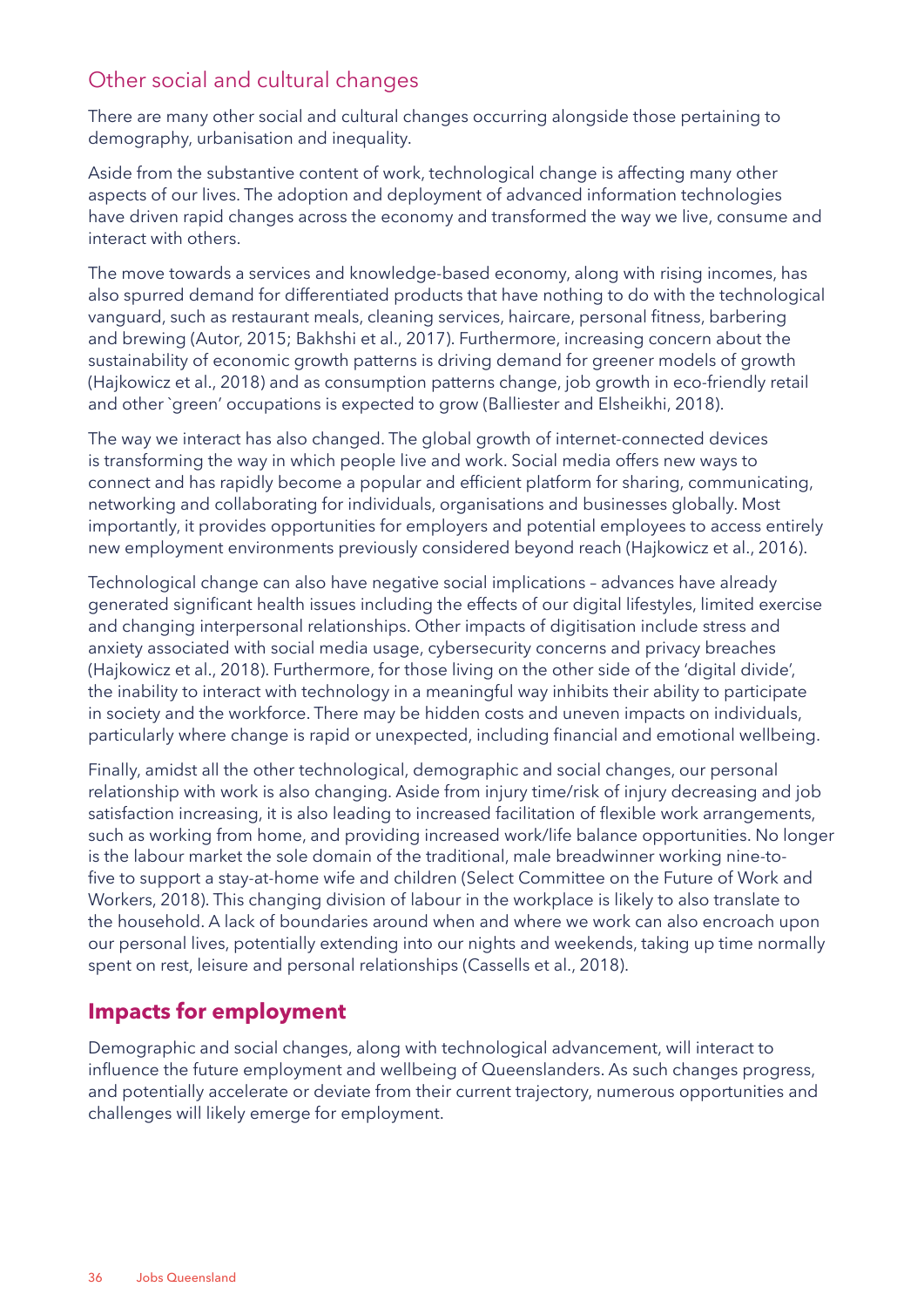Based on past trends, the impacts on employment will not be uniform in either their speed or scope. However they will be widespread and affect industries, communities, employers, workers and individuals. The exact impacts will vary depending on the location, industry of employment, current working arrangements and individual characteristics. For some, continuity or intensification of existing structures or processes may be just as likely to change.

Despite the numerous future possibilities already discussed, increased life expectancy means people will ultimately need to work for longer (Gratton and Scott, 2016; Reeson, Mason, Sanderson, Bratanova and Hajkowicz, 2016, Australian Human Rights Commission, 2016; Australian Treasury, 2015). Initial indications suggest that not everyone is prepared for such a change. In a recent survey, nearly one in four working Australians stated that they did not know how they could stay relevant in the workforce to ensure that they have a career in the next 10 years (SEEK, 2018).

Queenslanders need to consider their current and future working and non-working lives. But where does one begin? While many have discussed the topic, few offer guidance for individuals towards taking the first steps in preparing for the prospect of a longer working life.

Gratton and Scott (2016) offers some hope and direction for such a fundamentally significant transition. Central to their research is the notion that the traditional three-stage working life<sup>11</sup> that most people follow will no longer be relevant heading into the future. Given various factors, many of which have already been discussed in this literature review, they forecast a multi-staged working life, with multiple transitions between work and education, will become the norm (Figure 13).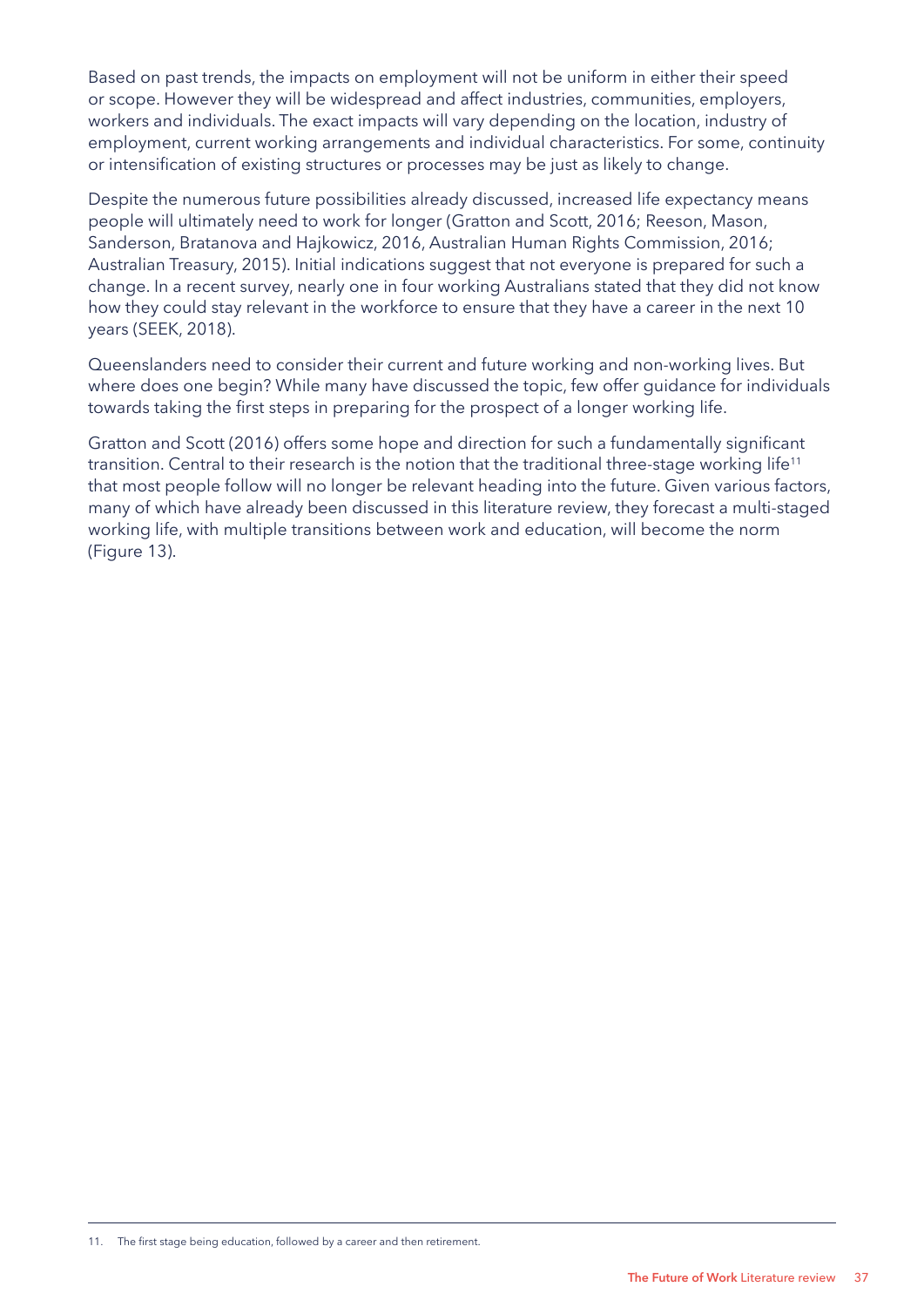### **Figure13: Traditional linear life versus 100-year life**



Source: Deloitte, 2018, October (based on Gratton and Scott, 2016).

The insights and optimism of Gratton and Scott provides a useful framework for identifying and discussing the opportunities and challenges for various groups of the Queensland labour market who have different needs and expectations of the future, and will make different contributions to the economy and society overall.

### Mature-age/late-career workers

It is useful to start by first looking at mature-age workers, who have a relatively short timeframe to adjust to the realities of a potentially longer working life. This section of the workforce is currently best characterised as representing the Baby Boomer generation – those born between 1946 and 1964 (McCrindle Research, 2018a).

An increasing pension age, levels of and access to retirement savings/superannuation and the increased costs associated with living longer will drive the need for a longer working life (Gratton and Scott, 2016; Swoboda, n.d.). The decision to remain in the workforce for longer than previous may arise out of opportunity rather than necessity, particularly as technology has the great potential to reduce the physical demands in many forms of work.

Many older workers are willing and able to work past traditional retirement ages, though this is more applicable to knowledge workers than those remaining in manual occupations (Hajkowicz et al., 2016).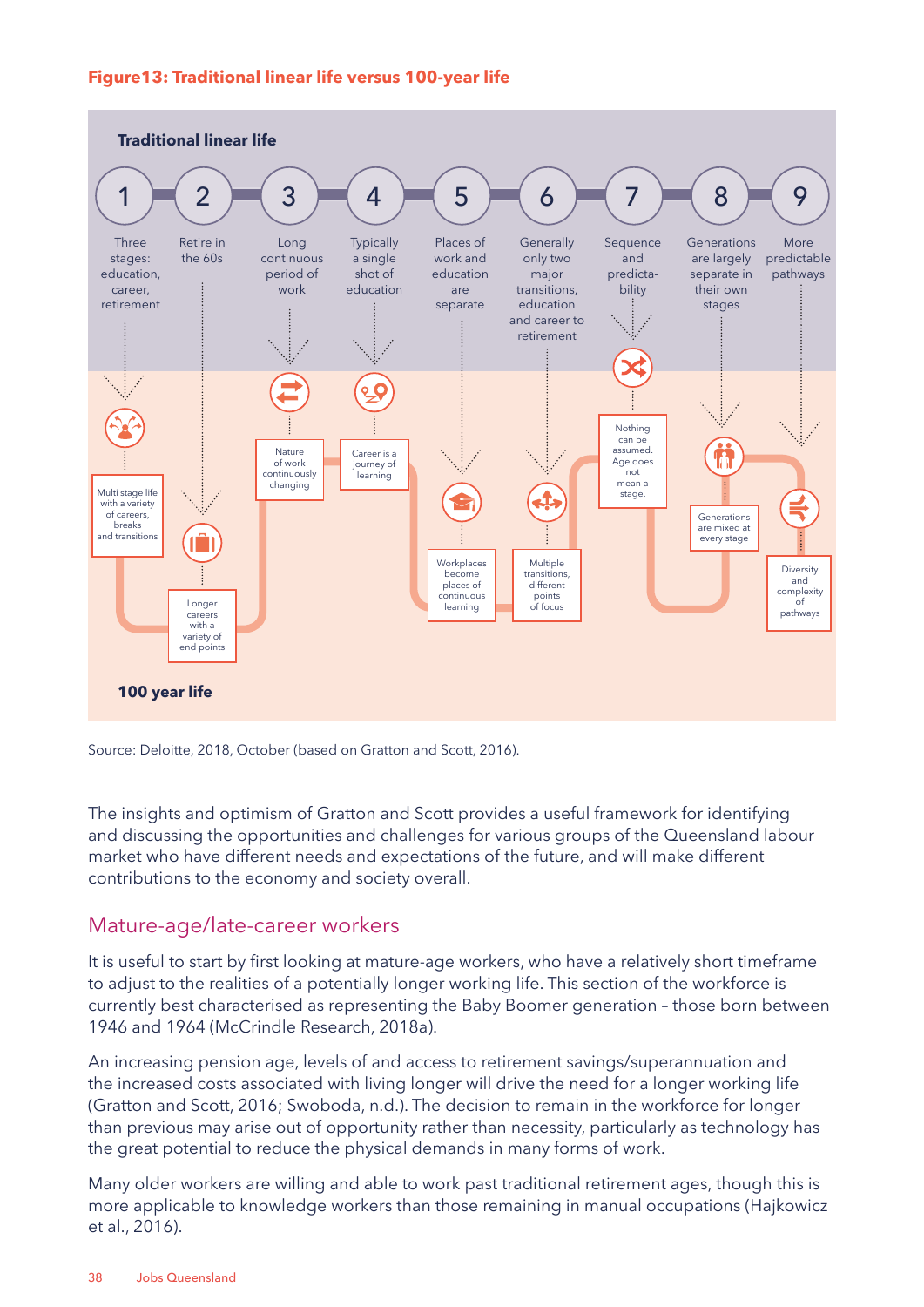Attitudinal changes are required to keep older workers in jobs for longer (Deloitte, 2017). Negative perceptions/ageism still persists in many Australian workplaces (Centre for Workplace Leadership, 2018; Australian Human Rights Commission, 2016). This may cause many older people to hesitate to explore new employment options (Select Committee on the Future of Work and Workers, 2018).

Therefore a shift in perception is necessary towards focusing on the various opportunities that mature-age workers can bring to a workplace, for example, increased productivity, performance and innovation (Australian Human Rights Commission, 2016), knowledge, experience and mentoring capabilities (Agarwal, Bersin, Lahiri, Schwartz and Volini, 2018). Economic benefits from ongoing tax contributions and a lower dependency on social assistance are additional reasons to champion the benefits of retaining mature-age workers in the workforce (Australian Human Rights Commission, 2016).

New working arrangements such as tapered retirement models are emerging. These will assist in smoothing the transition for mature-age workers into a tail end of a revised working life, as will freeing up positions for a younger generation of workers eager to find a foothold on the lower rungs of the career ladder (Hajkowicz et al., 2016).

### Mid-career workers

Currently positioned a little earlier in the traditional working life model are workers in the middle stages of their career. These workers are best characterised as those currently belonging to Generation X, born between 1965 and 1979 (McCrindle Research, 2018a). Similar to their mature-aged colleagues, mid-career workers need to grapple with a departure from an expected three-stage working life model. Many in this demographic may already be making the transition.

A large part of this transition will be the increased likelihood of the requirement to upskill/reskill over the remainder of their working life. Costs are typically borne by the individual through the purchase of additional education and forgone income. There are also potential costs to employers (Productivity Commission, 2017a; Griffin, 2018) including increased workloads for other staff.

### Young/early-career workers

Still relatively new entrants to the workforce, today's young workers born between 1980 and 1994 are more commonly known as Millennials or belonging to Generation Y. In addition to the invention of leisure-related technologies such as DVDs, video game consoles and iPods, this generation also witnessed the creation and widespread adoption of the transformative communication-based innovations of the internet, email and SMS (McCrindle Research, 2018a).

As a cohort they are perhaps more diverse than any preceding generation, with one in five born overseas and one in four with at least one parent born overseas (Centre for Multicultural Youth, 2018). This generation is entering adulthood and starting its working life in an era of lower economic growth than that experienced by previous generations, and at a time when the digital economy is eroding traditional employment relationships (Centre for Future Work, 2018). The future of work is more uncertain for this generation of workers than ever before (Select Committee on the Future of Work and Workers, 2018).

Like mature-age and mid-career workers, young workers also need to reassess the longstanding expectations of a traditional working life. They have the luxury of observing and learning from the transitions of their older counterparts, and more time to re-evaluate their career.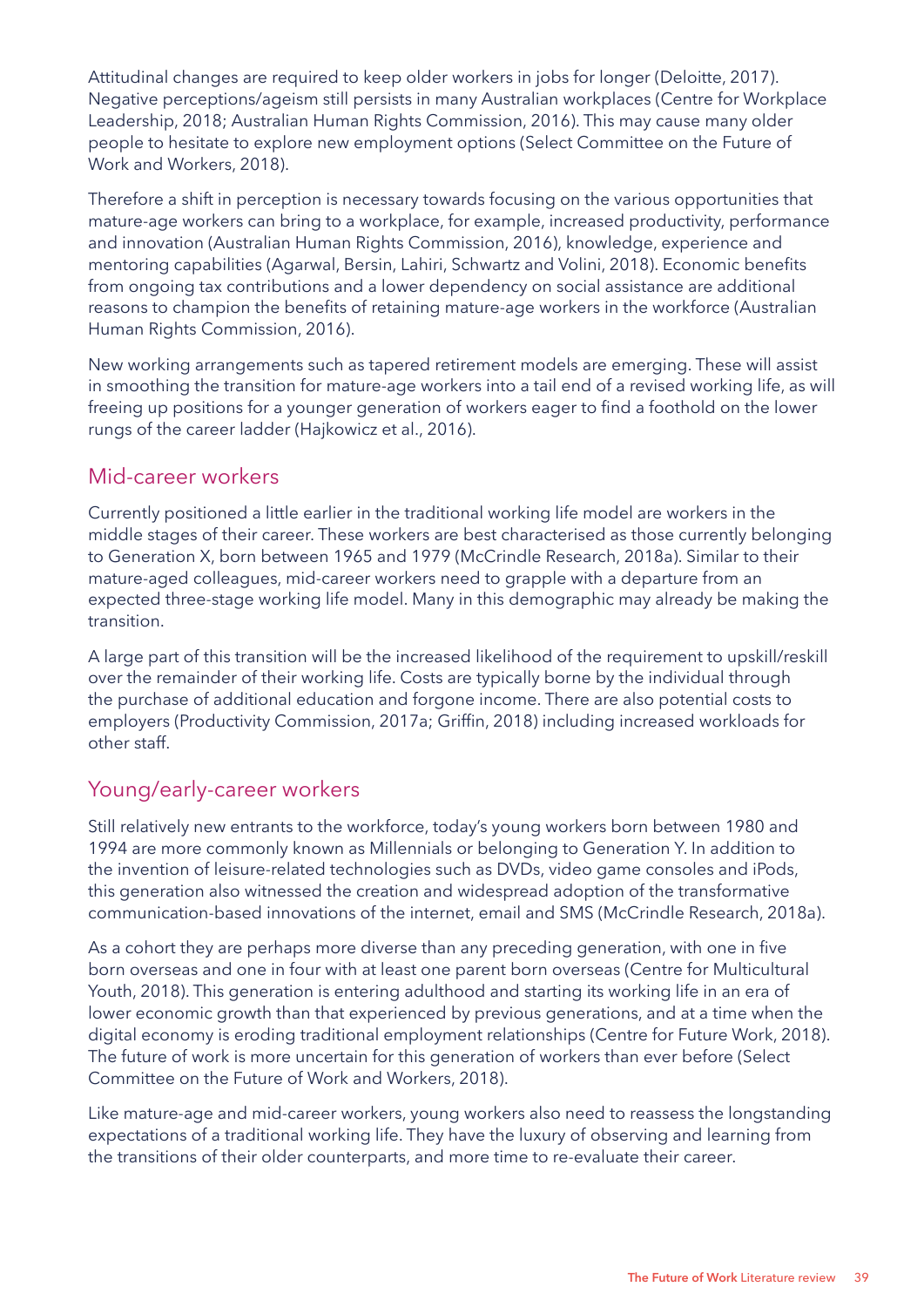Young workers appear to already see the merits of increased education, having spent longer periods in study than previous generations whilst pursuing part-time work. This group also show preferences towards features of a non-traditional working life, such as flexibility and improved work/life balance (Hays, 2013).

That being said, early-career workers still face challenges. Even with higher educational attainment, early-career workers often find gaining employment difficult, with experience remaining a highly prized prerequisite by employers. Rates of both casual employment, unemployment and underemployment have increased notably for young people, and ever more qualifications and experience are needed to secure good jobs (Hajkowicz et al., 2016; Dhillon and Cassidy, 2018). Furthermore, the share of young adults (age 20 to 24) not in employment, education or training (NEET) is still high in Australia and above the OECD average (16.2 per cent vs. 12.0 per cent in 2016) (OECD, 2018a). The difficulties of finding employment opportunities are also further amplified by the challenge of technology-driven job polarisation and the increasing number of older workers remaining in the labour market.

### Future/'soon-to-be' workers

It would be remiss not to discuss the next generation of workers, comprised by those currently known as 'Post-Millennials' or Generation Z who are born from 1995 onwards (McCrindle Research, 2018a). These 'digital natives' are growing up with the technologies and social networking systems that previous generations have needed to learn and adapt to, and also innovations such as tablets, Google, Facebook and Twitter.

They are likely to enter the workforce without the expectations of a traditional three-stage working life or working conditions. Instead, based upon the current expected trends, their career paths will be shaped and informed by the experiences of those generations before them, such as ongoing career transitions and expectations of a longer working life (Hajkowicz et al., 2016).

It is probable they may not even work in the same jobs as their older counterparts – children starting preschool in 2017 may go on to be employed in jobs we haven't imagined/don't exist yet (ManpowerGroup, 2018; Torii and O'Connell, 2017).

### Multigenerational workplaces

As will be explored in the next two sections, people are not only living longer, they are also remaining in the workforce longer. This, combined with young people staying in education longer, is creating a very different 'workplace of the future'. 2019 could potentially see the beginning of a workforce comprising five generations as the 'digital generation' enter employment (Select Committee on the Future of Work and Workers, 2018). This has significant implications for employment, employers (in attracting, recruiting, training and retaining new entrant workers), and for the integration of multiple generations within the one workplace.

### Gender

There will be potential opportunities and challenges for women and men, both in the workplace and at home.

While female participation and opportunities in the labour market are improving (overall participation, full-time employment and occupational representation), there is still more progress to be made. Despite gains in workforce participation, women remain the most underutilised factor for fair and prosperous economic growth (The Women, Work and Leadership Research Group, 2018). Educational attainment of women now outpaces that of men in Australia, there would be potentially large gains to the economy if women participated more in the labour market (OECD, 2018a).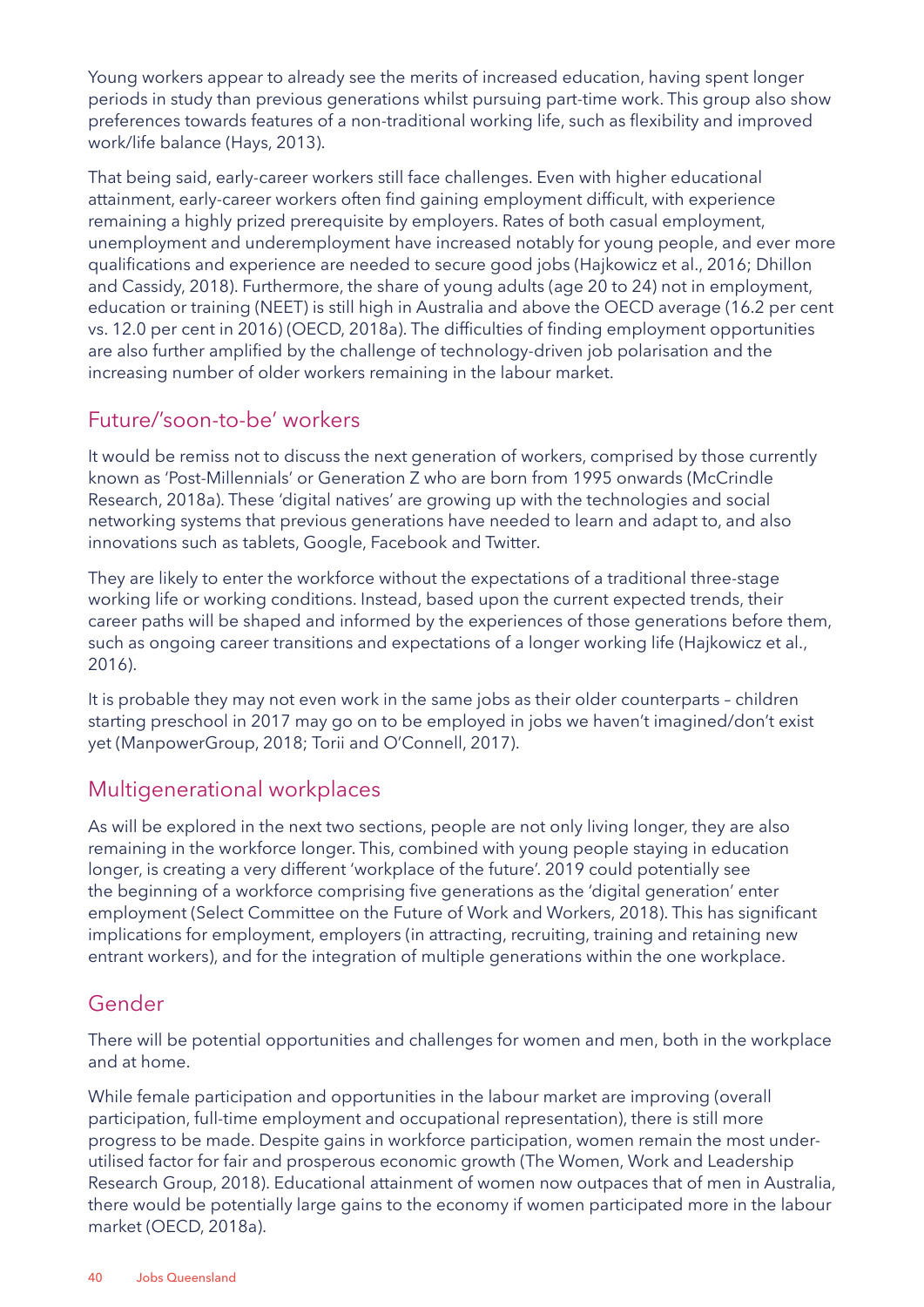Women are also still facing limited career progression, a gender pay gap and lower retirement savings by almost half, on average. As female participation becomes increasingly important for economic growth, ensuring the economic independence of women, their health and wellbeing is likely to be on the agenda for government, industry and employers (Hajkowicz et al., 2016).

A fundamental tension exists between achieving career growth while meeting expectations of reproduction and care (The Women, Work and Leadership Research Group, 2018). As women make up an increasing proportion of the labour market, the need to balance work and family responsibilities will increase demand for flexible working arrangements.

The knowledge economy should offer more opportunities for career flexibility, which can be beneficial for women who have children and also offer men the opportunity to play a more active role in childcare (Hajkowicz et al., 2016).

Despite this opportunity, men face their own unique challenges. Current trends in Australia show men are increasingly vulnerable to insecure work arrangements, with the proportion of men in part-time work significantly increasing over the past 10 years (Cassells et al., 2018). Of greater concern is that male workforce participation is in decline, but not because men are taking on more family responsibilities. There is a notable and concerning upward trend in the number of low-skilled (and often single) males who are dropping out the workforce entirely (Hajkowicz et al., 2016).

The transition to a new working life may not be as smooth for men compared to women, due to the typical stability/certainty of male-dominated employment (Gratton and Scott, 2016). According to Acemoglu and Restrepo (2017, cited in Balliester and Elsheikhi, 2018), men are facing greater job losses compared to women in industries exposed to automation. Lowerskilled men are particularly vulnerable to the changing market landscape (Cassells et al., 2018). If equivalent jobs are not available, these workers are likely to drop out of the labour force, which could further affect male participation rates (Hajkowicz et al., 2016). Ensuring the continued engagement of this cohort will be necessary for future economic growth.

### Disadvantaged cohorts

The OECD has identified people with disabilities as having untapped labour market potential (OECD, 2018a). Australia has one of the lowest rates of job participation for people with a disability in the OECD. Automation and AI have the potential to increase job participation for people with some types of physical disabilities by reducing manual tasks.

Extending the availability of flexible working arrangements specifically for people with disabilities, who currently face systemic barriers to workforce participation, is currently being promoted. The ability to work from home is described as game changing for this cohort. A more casualised workforce potentially offers young people with disabilities possible advantages, where they may not be able to undertake full-time work or where they may have to explore the kind of work that they want to do and that fits in with their particular needs (Victorian Youth Disability Advocacy Service, cited in Select Committee on the Future of Work and Workers, 2018).

Indigenous persons in Australia face significantly lower employment rates than the non-Indigenous population (OECD, 2018a). Indigenous workers are also more likely than their non-Indigenous counterparts to be employed in occupations which are vulnerable to automation and also disproportionately affected by evolving changes in the workplace, such as increased casualisation in remote areas (Markham, 2018).

In addition, research has revealed a strong association between ethnic background and higher rates of detachment from the labour market in Australia (Centre for Multicultural Youth, 2018). Given the current poor employment outcomes for many culturally and linguistically diverse (CALD) communities, it is expected that future changes in the job market, such as automation,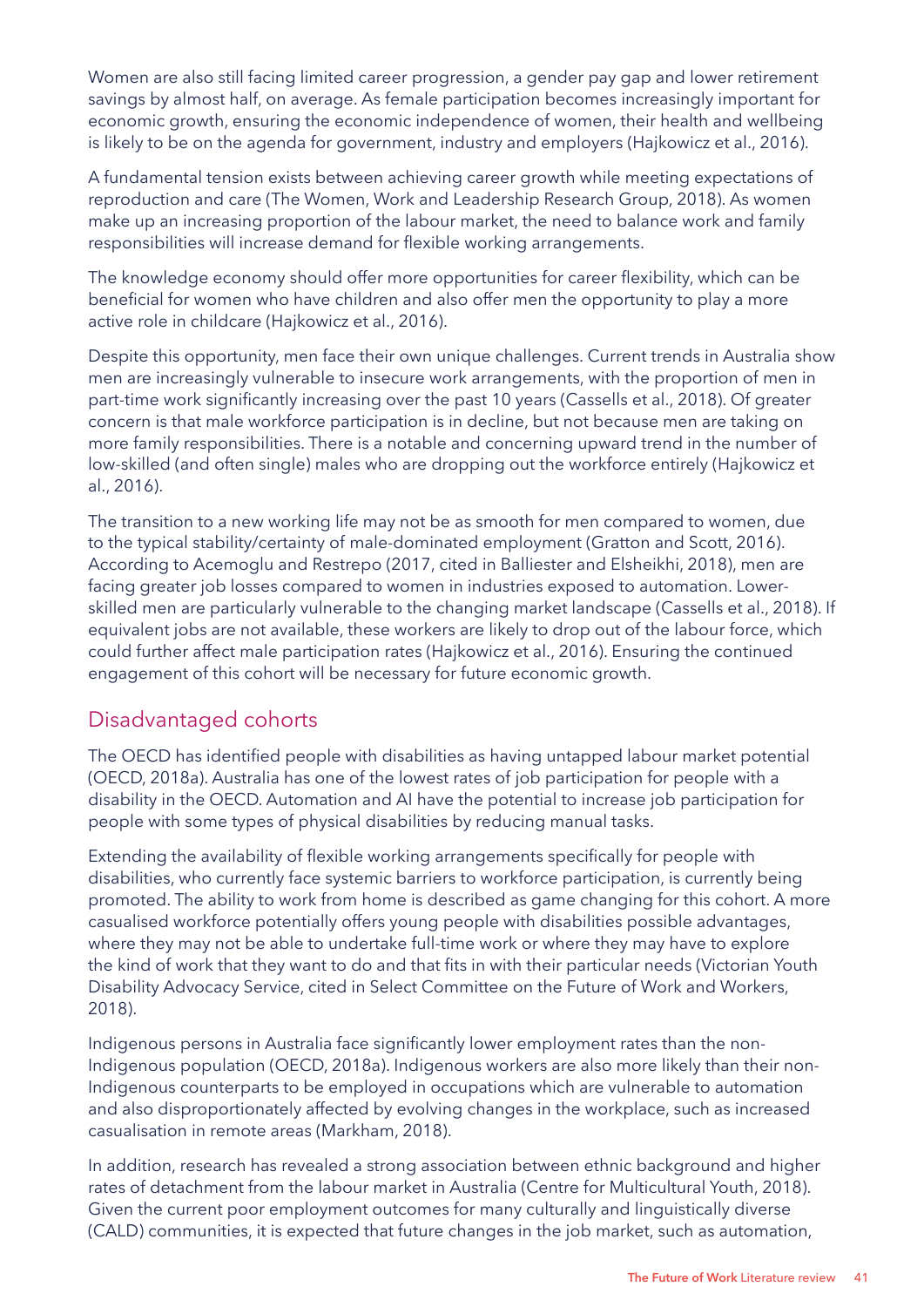will also adversely affect them.

As a result, culturally diverse people will face significantly reduced job opportunities or none at all. The employment challenges and barriers they currently face will be exacerbated (Victorian Multicultural Commission, 2018).

As well as being vulnerable to exploitation in the informal economy, CALD Australians are likely to be overrepresented in insecure employment arrangements. This is especially the case for women, resettled refugees, very young and older migrants (Federation of Ethnic Communities' Council of Australia, 2018).

In partnership with Multicultural Affairs Queensland, Deloitte (2018b) undertook research into the economic and social opportunities arising from better utilisation of the skills and experience of migrants and refugees in Queensland. Forty nine per cent of migrants who have arrived in Queensland in the last ten years are working in jobs that do use their highest level of skills or qualifications. This means that the majority of migrants and refugees with overseas-obtained post-school qualifications are working in lower skilled jobs, with the inability to gain recognition of their overseas obtained qualifications and/or skills and overseas industry experience being identified as contributing to this outcome. Obtaining recognition of such qualifications, skills and experience could help combat potential challenges faced by migrants in Queensland. Effective engagement of skilled migrants and refugees in the labour market has the potential to add \$250 million to the Queensland economy over the next ten years (Deloitte, 2018b).

### Regions

Changes in regional labour markets are often incremental and can be planned for, but in some cases may be rapid, dynamic and unforeseen. Depending on their speed, magnitude and severity, transitions can have significant economic and social impacts on workforces in regions and communities, requiring the development and implementation of appropriate adjustment responses (Jobs Queensland, 2018b).

The combination of forces driving the transition of the Australian economy will unavoidably create friction points in specific regional areas and localities across the country, while being the source of considerable growth and prosperity in others. Some regions may also have limited capacity to respond to changes in economic conditions (Productivity Commission, 2017b). Depending on the economic climate, and the skills and mobility of individual workers, many might struggle to find new work in their region (αlphaβeta, 2017).

Regional and rural Australians face greater potential impacts as a result of automation, technological development and changing work patterns than their urbanised counterparts. This is for a variety of reasons, such as the prevalence of jobs with a high likelihood of automation in rural areas and existing weaknesses in regional labour markets (Shop Distributive and Allied Employees' Association, 2018).

The likelihood and degree of technological impact will differ between regions due to the nature of jobs/tasks and capacity across regions<sup>12</sup>. Remote areas outside of South East Queensland have smaller populations and economies, and therefore have lower capacity to absorb displaced workers. This will amplify the potential knock-on effects and require a specific focus on dedicated and differentiated responses for each region (Hajkowicz et al., 2018).

Work undertaken by Jobs Queensland in the Fraser Coast region and with regional tourism stakeholders identifies the diversity of Queensland's regions and the need for place-based

<sup>12.</sup> This refers to the capacity for workers to get another job in the same region when they leave their existing job.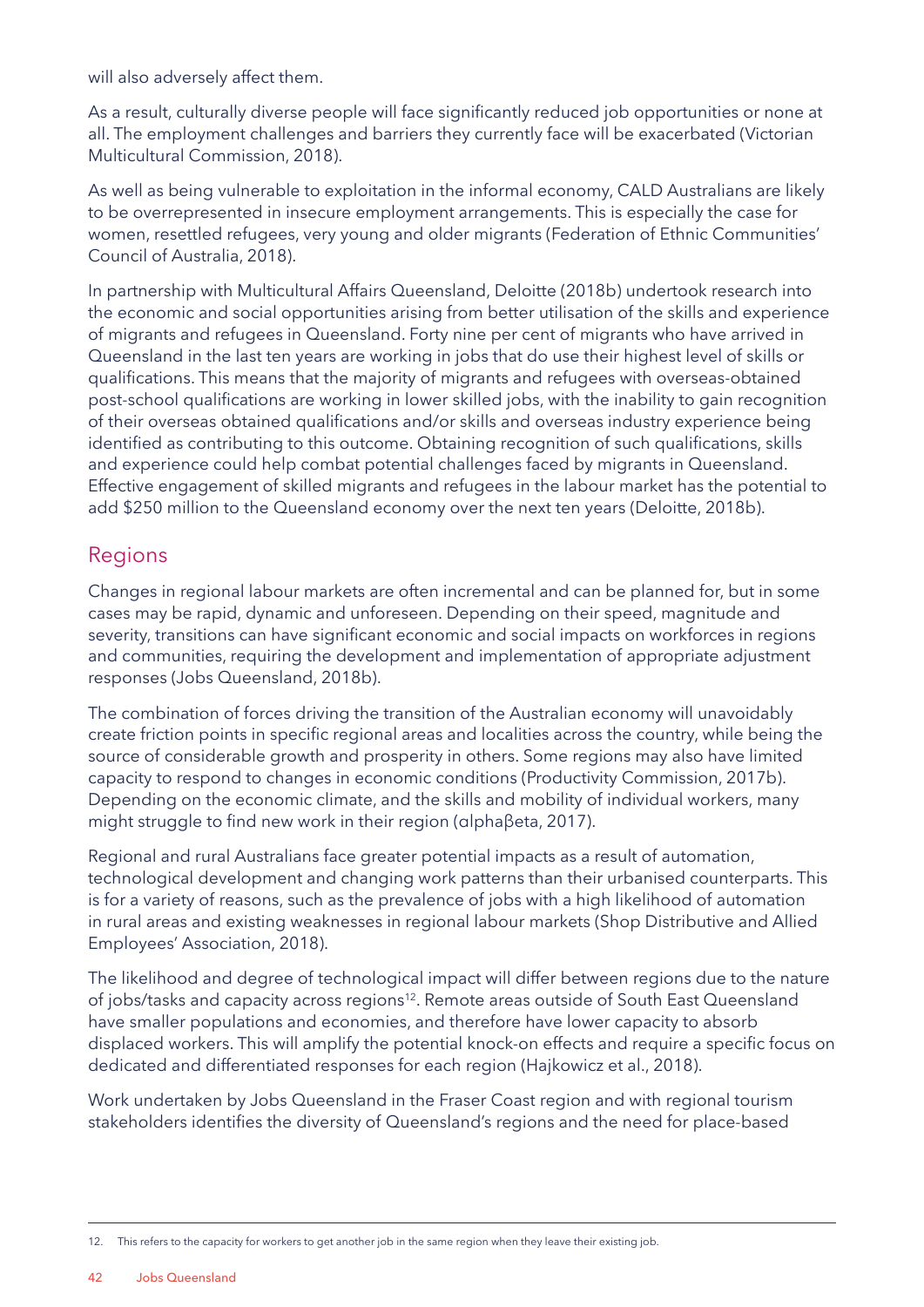responses to regional challenges (Jobs Queensland, 2018c, 2018e).

# Employers

The importance of employers in the context of these implications for employment must be acknowledged. In addition to managing their own futures, employers will also need to consider the opportunities and challenges confronting their current and future workforce.

Aside from the ongoing discourse around career longevity, significant cultural shifts in Australian workplaces will occur (Australian Chamber of Commerce and Industry, 2018). Employers will need to manage an increasingly diverse labour force of different age groups, health and social status (Hajkowicz et al., 2016).

Differing interests of employers and workers in times of profound change is nothing new. Managing the needs of each party, such as flexible working arrangements of workers versus the preference of employers for conformity and predictability, will pose challenges. Some companies (for whom attracting smart and skilled workers is crucial) are already realising the commercial advantages of changing their policies and practices. Not all will, and many may not offer the 'flexible' opportunities that some individuals desire (Gratton and Scott, 2016).

Other employers may offer preferences for flexibility, in terms of employee working contracts as opposed to their working arrangements. This 'battle', currently being waged in Australia around new forms of business/employment models, is discussed in further detail in Section 3.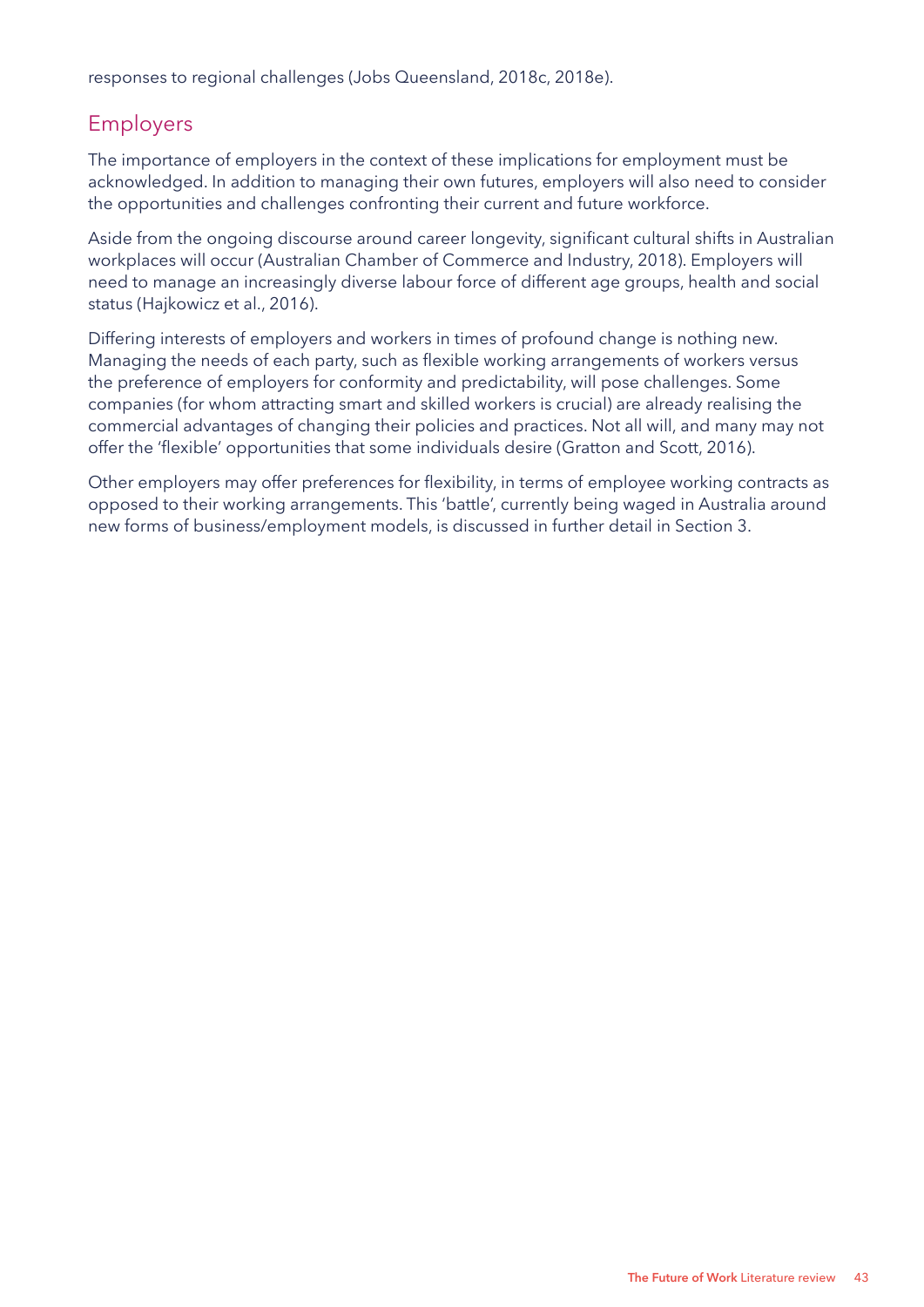# **Key findings**

### **Areas of consensus in the literature**

- Like many developed nations, Australia's population is ageing and this has implications for both employers and the labour force more broadly.
	- People are living longer and many are expected to remain in the workforce longer.
	- Workplaces are changing as they endeavour to adjust to a multigenerational workforce.
- Australia is becoming more urbanised.
	- This trend is also evident in Queensland.
	- Regional restructuring often occurs as people migrate to where the jobs and opportunities are.
	- Rural and remote communities are becoming more marginalised and isolated.

#### **Areas of contention in the literature**

- The extent to which inequality is rising in Australia and how changes in technology and the broader economy will affect this projected trajectory.
- How technology and the move towards a more knowledge- and service-based economy will affect regional and rural areas.



# **? Challenges and questions for consideration**

- How do we promote equality through supporting people, especially those most at risk, to engage, stay engaged or re-engage with the labour force and/or education and training?
- How do we prepare Queenslanders for the predicted departure from the 'traditional threestage' working life?
- How do we support employers in responding to potential transitions within their industry, including their workforces?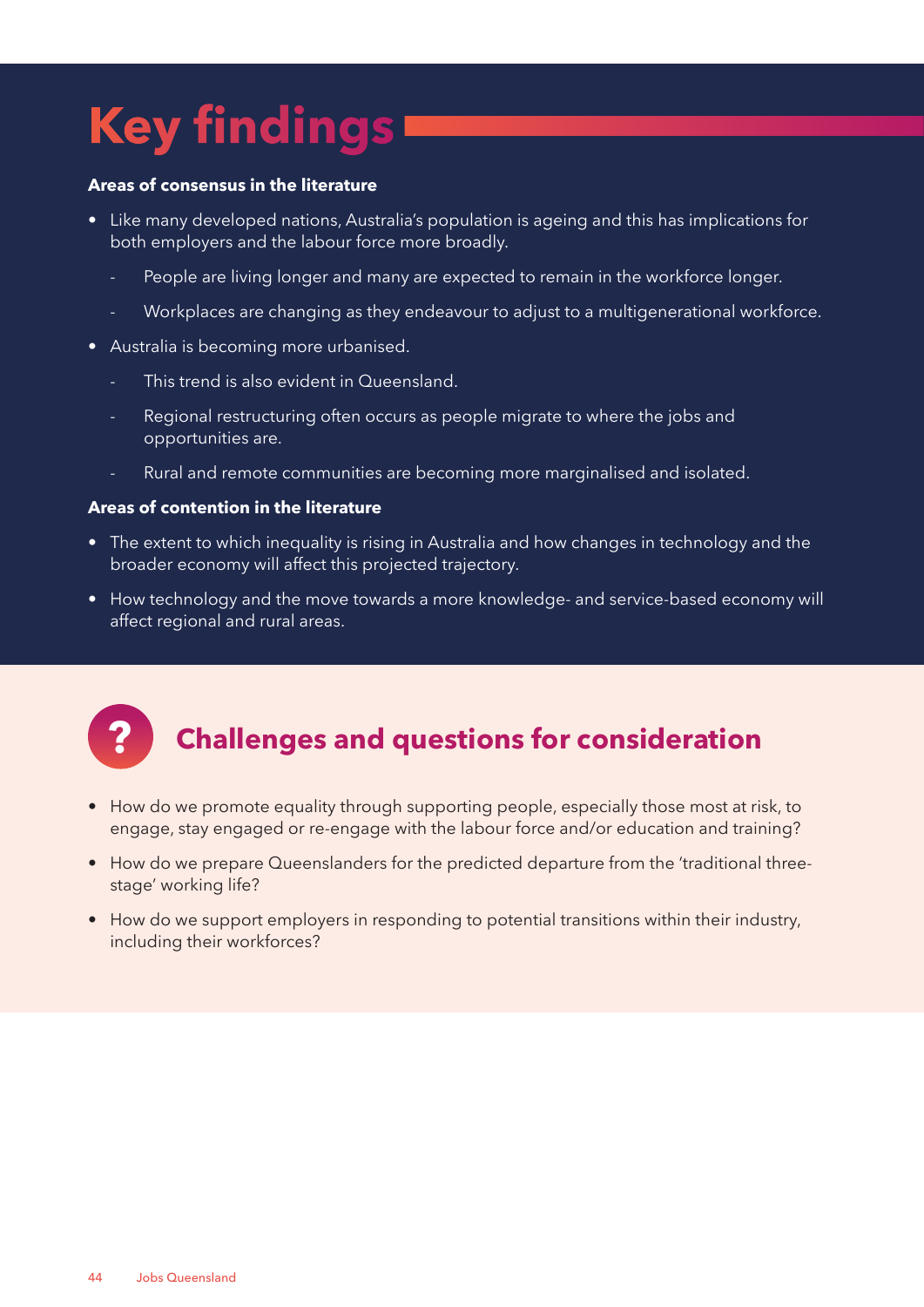# **section thr**

LEGAL, INSTITUTIONAL AND POLICY INFLUENCES

The third and final driver of the future of work considered is legal, institutional and policy influences. These influences, guided by various institutions, have also helped shape the employment and social landscapes of Australia over the last century – arguably more so than technological and social/demographic change.

While the term 'institution' itself comprises many aspects, in this section the primary focus is on the formal institution of government and the influence it exerts through public policy intervention. Other formal institutions such as economic and legal systems, and the factors within these systems, are also considered. The environment in which these institutions and the other drivers interact is often referred to as the 'political economy'.

### **What the literature says**

### Australian institutions and the labour market

The Australian government has implemented many important structural reforms over the last 40 years that have helped see the nation today enter its 28th year of uninterrupted annual economic growth (Tang, 2018).

The reduction and removal of the tariff system, floating of the Australian dollar and central bank independence helped Australian businesses and economy compete on a global stage (Berger-Thomson, Breusch, and Lilley, 2018; The Economist, 2017a; Daly, 2012). To cushion workers from the effects of the reforms to Australia's tariff system, the government of the time negotiated a 'social wage' with the Australian Council of Trade Unions (ACTU) under The Prices and Incomes Accord while moderating actual wage demands. Wage determinations were decentralised and the system of enterprise bargaining entrenched under subsequent governments, weakening the role of trade unions (Wright and Lansbury, 2015).

Subject to greater international competition, employment in manufacturing contracted and a decline of blue-collar jobs, often precipitated by technological change, contributed to the drop in union density (Bowden, 2011). At the same time, the rise of the services sector has resulted in less-capital intensive, smaller scale production reducing the imperative for a stable workforce (Stanford, 2017). Female participation in the workforce, which had been restricted by the primacy of the standard employment relationship (SER)<sup>13</sup> and the institutions around it, increased (Stanford, 2017; Cassidy and Parsons, 2017). The expansion of Australia's migration system (including trade in international education) has seen the arrival of a segment of overseas workers who often work in industries such as hospitality, agriculture and the transportation industry where award protection is difficult to enforce (Bowden, 2011). Technology also enabled the vertical disintegration of production and the subsequent outsourcing of various tasks to specialised businesses (including offshoring of some processes) (Coase cited in Deloitte, 2013).

13. The standard employment relationship (SER) is defined as one in which workers "work for just one employer, year-round, usually on a full-time basis, on the employer's premises, and utilising capital equipment supplied by the employer" (Stanford, 2017, pg. 9).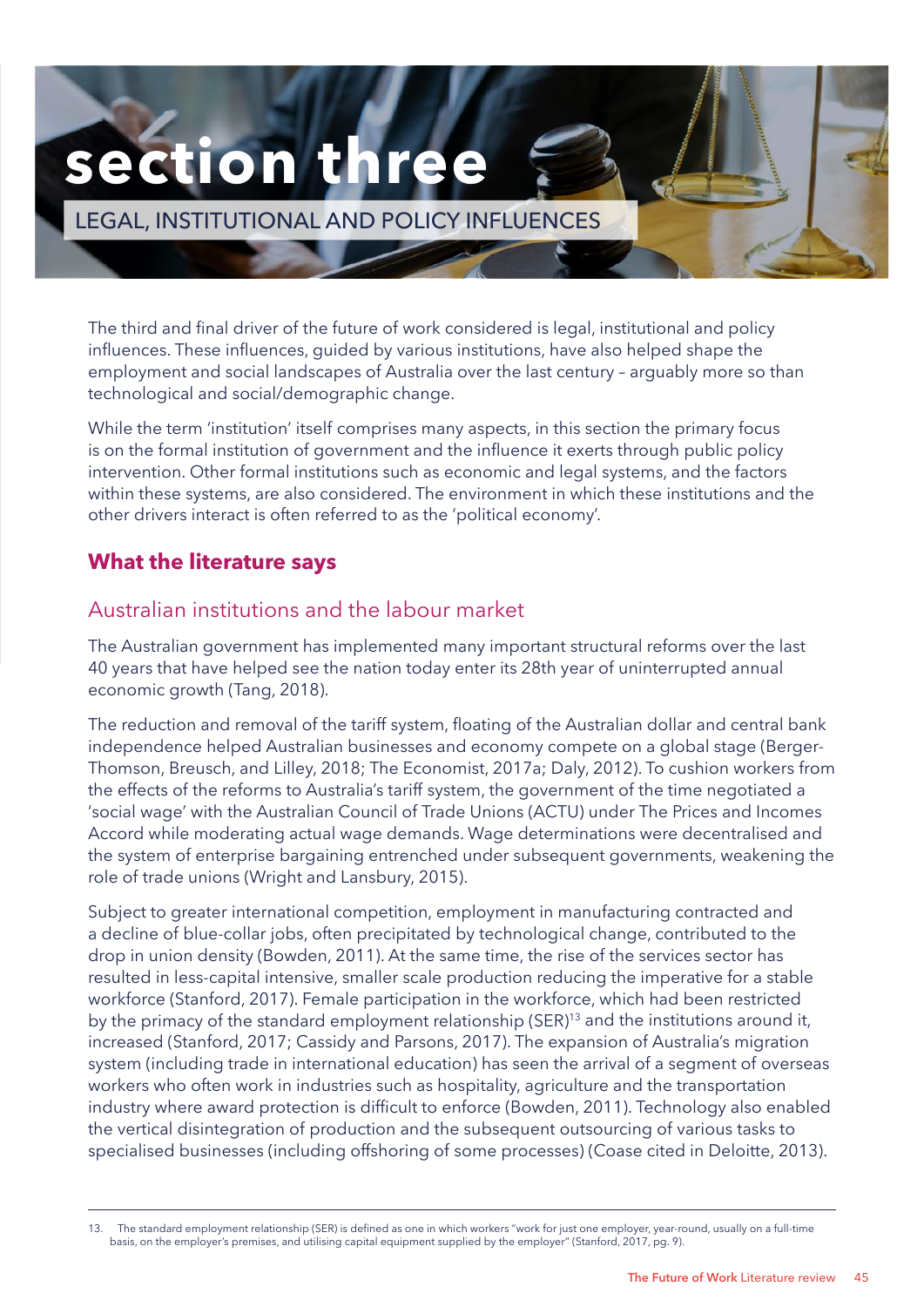There has been a trend towards flexible production processes mirrored by flexible labour market practices. This has led to the commodification of labour as 'human capital' (Oliver, Yu and Buchanan, 2018). Public regulation and institutions are viewed by some commentators as hampering the efficient operation of the market and accordingly, labour market regulatory structures have been weakened and compliance mechanisms under-resourced (Quinlan and Sheldon, 2011).

Job quality in Australia is viewed as favourable by international standards, underpinned by a strong aggregate labour market with legal safeguards to minimum terms, conditions and nondiscrimination (Burgess, Connell, and Dockery, 2013). There are some views that suggest that our workplace laws, designed to provide a balanced framework for cooperative and productive workplace relations, have failed to keep pace with emerging trends, such as the rise in nonstandard work (Select Committee on the Future of Work and Workers, 2018).

### Non-standard employment

Outsourcing, contracting and sub-contracting have a long tradition in employment history and these were the predominant forms of work until the late 19th century, when the first factories began to appear (Stanford, 2017). The more recent quest for increased labour market flexibility has led to claims about the prevalence of non-standard work arrangements and precarious work. Determining the proportion of workers employed in these different arrangements is challenging. The OECD (2015a) notes that definitions of non-standard work arrangements are often defined by what they are not rather than what they are.

These alternative forms of employment are cited as beneficial to the economy overall, contributing to increased labour force participation, promoting linkages between work and the unemployed and increasing services and choice for consumers while reducing costs (AiG, 2016c; Manyika, Lund, Bughin, Robinson, Mischke, and Mahajan, 2016). For businesses (particularly small businesses and start-ups) it has been identified that a contingent workforce assists in meeting temporary fluctuations in demand, reducing costs of sourcing, engaging and monitoring labour, meeting capital market pressures and even overcoming the complacency of permanent employees that constrains innovation and productivity (Cassidy and Parsons, 2017; Roos and Shroff, 2017; AiG, 2016c; Manyika et al., 2016). Workers are also considered to benefit from the emergence of these employment modes, with increased flexibility and the potential for increased job satisfaction and the opportunity to supplement incomes (Roos and Shroff, 2017; AiG, 2016c; Manyika et al., 2016).

This has led to concerns that the SER is declining while alternative forms of employment are on the rise (Stanford, 2017). Stanford (2017) notes that, as the factors which led to its emergence have diminished, so too has the supremacy of the SER as the dominant mode of employment in Australia. Indeed Carney and Stanford (2018) assert that less than half of employed Australians now work in a permanent full-time paid job with leave entitlements.

Non-standard forms of employment and the conditions on offer are far from homogenous. Fixed-term contract workers generally have similar work schedules and wages to that of standard workers and tend to be highly-skilled. The tenure of permanent part-time workers is similar to that of standard employment while almost one-fifth of casual workers have worked for their current employer for five years or more (Lass and Wooden, 2017). Many people working part-time do so through choice (Cassells et al., 2018; Cassidy and Parsons, 2017).

The bulk of commentary around non-standard employment locates it as a key factor in inequality in Australia. Part of the Productivity Commission's (2018a) discussion around inequality centres on persistent disadvantage in Australia, noting it can take the form of poverty, material deprivation and social exclusion – all potential by-products of precarious employment.

The ACTU (2018a) and the Centre for Future Work (Carney and Stanford, 2018) contend that the evolution of non-standard employment is commensurate with an increase of precarious or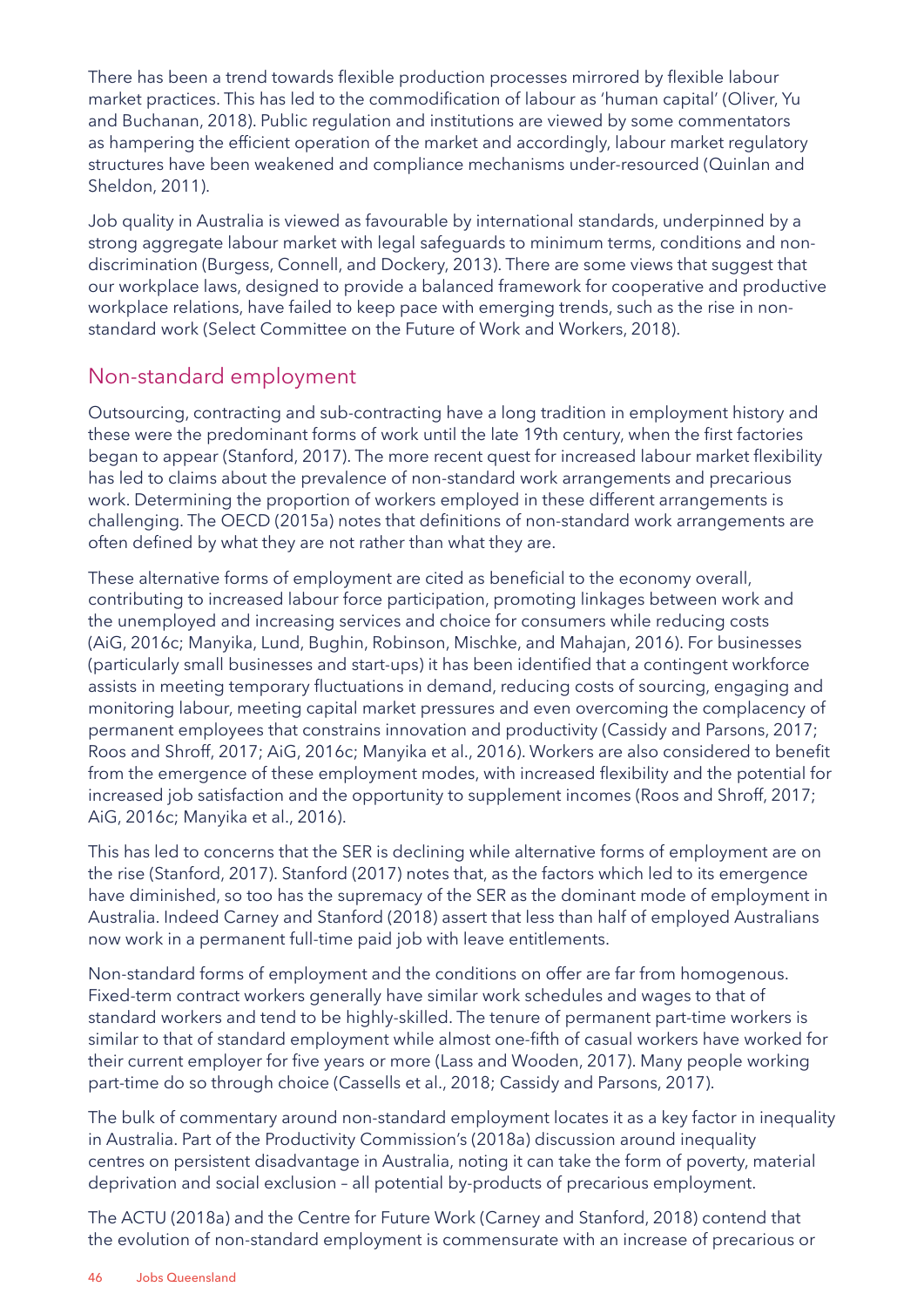insecure work. Others reject this assertion and contest that insecure work has not significantly increased over the past two decades. According to AiG (2018a), the proportion of workers who were casual employees barely increased between 1998 and 2018, while the proportion of permanent employees is higher. These findings are mirrored in work undertaken by Borland (cited in Marin-Guzman, 2017), Eslake (2017) and Lass and Wooden (2017).

### Part-time employment

Historical analysis of labour force data<sup>14</sup> shows a gradual but notable change in the structure of employment in Australia. Part-time employment has become more commonplace amongst both men and women across all ages, with a corresponding increase in part-time hours worked (Cassells et al., 2018; Cassidy and Parsons, 2017) (Figure 14). Such analysis, while showing a move from full-time to part-time employment, fails to differentiate between employment (full-time or part-time) that can be considered secure. That is, ongoing with the one employer, regular income and access to entitlements such as paid leave and superannuation.





Source: Cassells et al., 2018, based on ABS data.

<sup>14.</sup> The ABS Labour Force Survey measures the number of people aged 15 and over in the Australian labour force at a particular time. The ABS defines people as 'employed' if they work one hour or more in the reference week. People who work 35 hours or more per week are classified as employed full-time and this includes people who are employed in two or more jobs and in total worked more than 35 hours per week. There is no classification for 'casual' employment; anyone who works less than 35 hours is classified as part-time.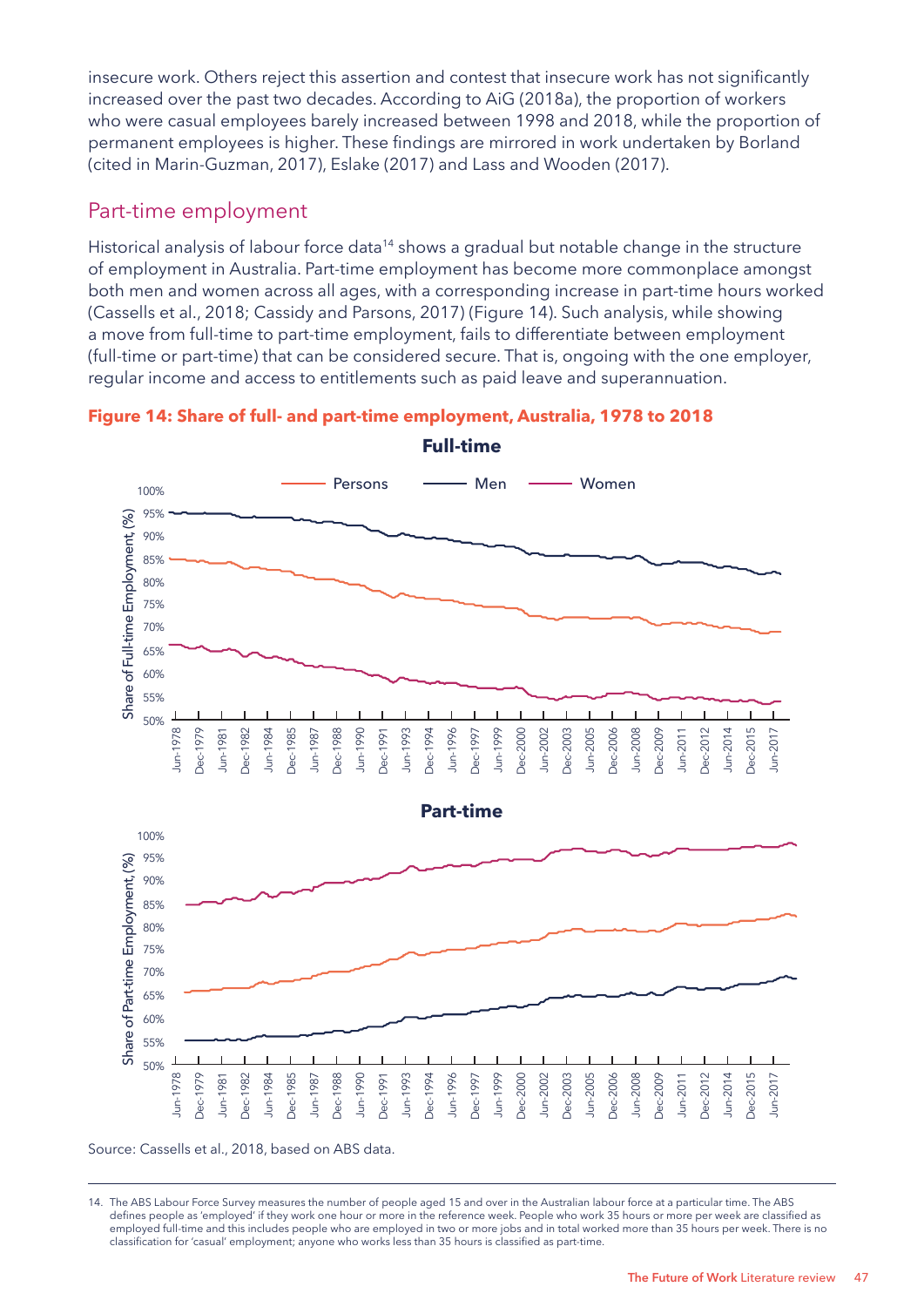Both demand and supply-side factors, including the transition towards a service-based economy, the increased propensity to combine work and study and the Australian tax/transfer system, have influenced these changes to the composition of employment (Cassells et al., 2018). While part-time work is on the rise, the reasons for this are contested. Some commentators promote part-time work as a 'choice' (AiG, 2018a) while others contest that people are being 'forced' into part-time work (ACTU, 2018b).

Cassidy and Parsons (2017) (Figure 15) identified the three most common reasons for undertaking part-time work are:

- to accommodate study
- a preference for part-time hours
- caring for children.



### **Figure 15: Reasons why people in Australia work part-time by age and sex, 2001–2015**

Source: Cassidy and Parsons, 2017, based on HILDA and RBA data.

A study by the Bankwest Curtin Economic Centre (Cassells et al., 2018) found similar reasons with a slight variation between men and women in that women put 'caring for others' as the most common reason (30.1 per cent) while men cited 'combining work and study' as their most common reason (29.6 per cent) (Figure 16).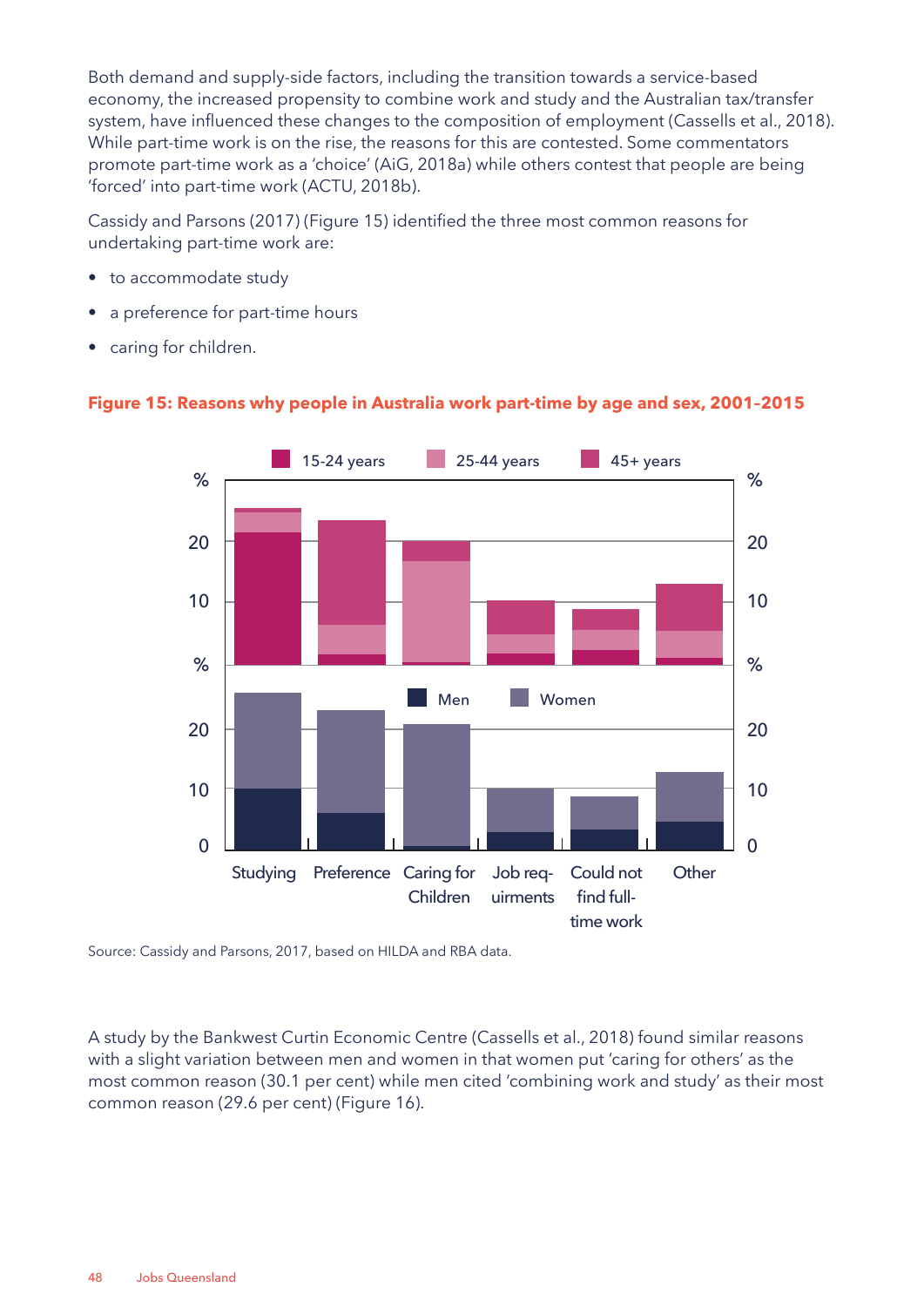**Figure 16: Main reason for working part-time rather than full-time, Australia, 2015**



Men Women Total 0% 5.3% 3.0% 30.1% 19.5% 8.0% 24.4% 12.6% 2.4% 3.7% 22.9% 22.4% 9.0% 24.1% 14.3% 3.5% 5.4% 29.6% 11.6% 23.5% 18.4% 6.2% 10% 30% 50% 70% 90% 20% 40% 60% 80% 100%

Both these studies highlight that for many people part-time work may be a choice made to meet other priorities in their life at the time. In contrast, the OECD (2018b) contends that Australia has a high proportion of 'involuntary part-timers' or those who would prefer to work full-time if they could.

Nevertheless, there are some evident trends. In October 1998, 26 per cent of Australian workers were employed part-time; by August 2018, this had increased to almost 32 per cent<sup>15</sup>. Rates of casual employment have increased (ABS, 2018)<sup>16</sup>. Labour underutilisation rates have been increasing since the GFC (Cassidy and Parsons, 2017; Eslake, 2017).

### Precarious work

The concept of 'precarious work' is multidimensional, encapsulating underemployment, insecure/lack of employment rights, benefits and entitlements as well as job insecurity (Cassells et al., 2018). It is difficult to define as even people in full-time permanent employment may perceive their employment to be precarious for a variety of reasons (Foster and Guttmann, 2018).

Source: Cassells et al., 2018, based on HILDA data.

<sup>15.</sup> ABS, 291.0.55.001 - RM1 - Labour force status by Age, Labour market region (ASGS) and Sex, October 1998 onwards.

<sup>16.</sup> There is no definitive measure for casual workers in Australia. The most commonly used proxy is the 'employees without paid leave entitlements' data in ABS 6333.0 – Characteristics of Employment.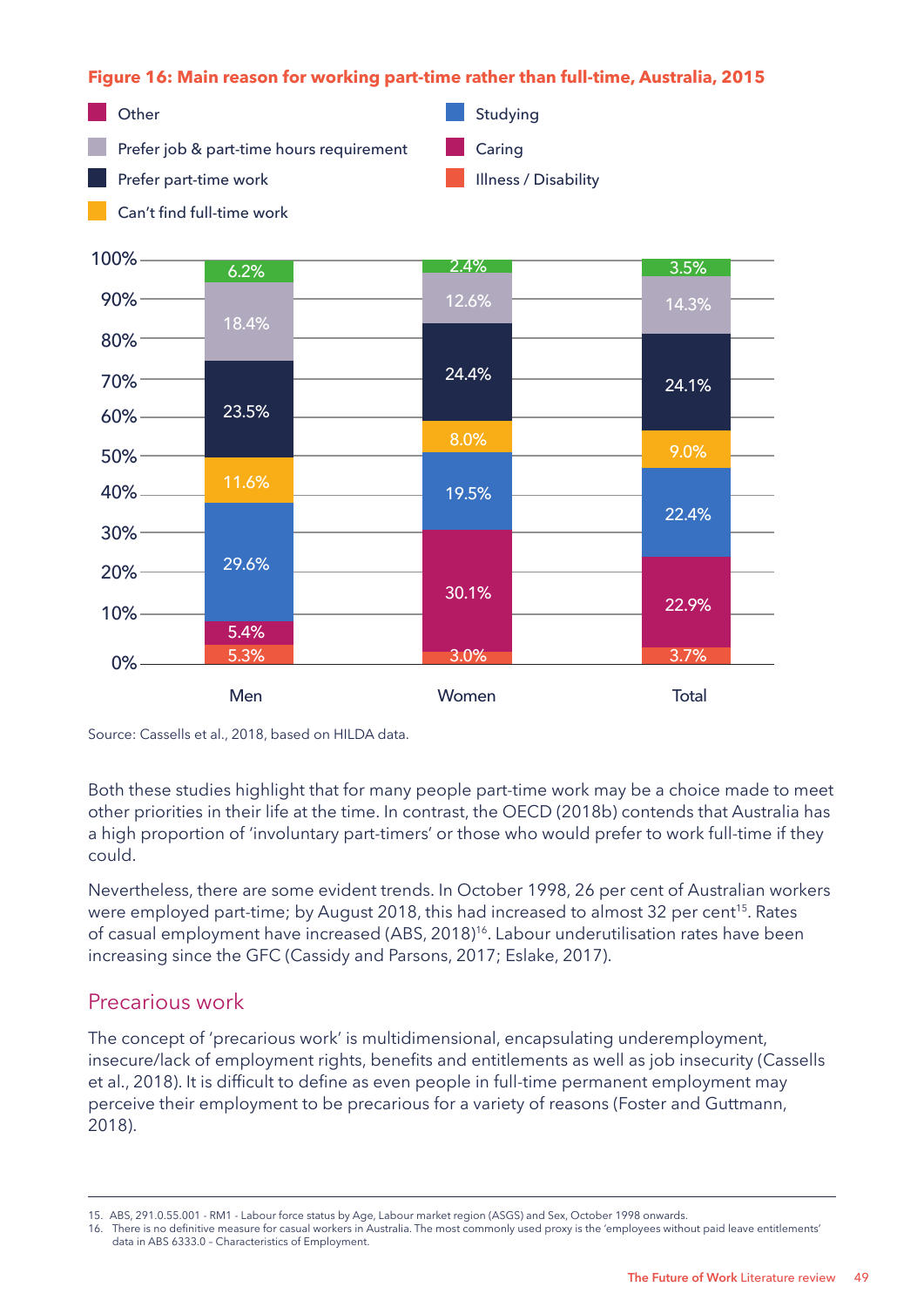Conditions, wages and levels of precariousness are dependent on a number of factors. Manyika et al., (2016) contend that the attributes of occupations and workers will affect both the feasibility of work being performed by independent contractors and the experiences of workers engaged in this work. For example, they put forward that occupations requiring high levels of contextual knowledge (of bureaucratic or institutional processes, for instance) are less suited to independent contracting while professionals with highly desirable or scarce skills will have the capacity to negotiate favourable pay and conditions.

The Independent Inquiry into Insecure Work in Australia (2012) defined insecure work as that which provides workers with little social and economic security, and little control over their working lives. Indicators of insecure work are:

- unpredictable, fluctuating pay
- inferior rights and entitlements, including limited or no access to paid leave
- irregular and unpredictable working hours, or working hours that, although regular, are too long or too few and/or non-social or fragmented
- lack of security and/or uncertainty over the length of the job
- lack of voice at work on wages, conditions and work organisation.

Lass and Wooden (2017) attempt to identify the rates of employment types in Australia while noting the different figures attained depending on the data and definitions used. For instance, using Household, Income and Labour Dynamics in Australia (HILDA) data, this study identified that 19 per cent of workers were in casual employment; this increased to 26 per cent using data from an ABS survey.

The impact of the rise in alternative forms of employment such as part-time and casual work, labour hire, independent contracting and gig work is contested. For employers there may be some short-term gains from such arrangements through greater worker flexibility and cost savings (Roos and Shroff, 2017; AiG, 2016c). Over the longer-term, this can lead to loss of productivity due to erosion of firm-specific skills which limit the ability of businesses to respond to changing market demand (Aleksynaka and Berg, 2016, cited in Balliester and Elshiekhi, 2018).

Concerns about precarious work centre around both the impact on individual workers and the impact on the community (Quinlan, 2015). The stability of the SER enabled workers to make decisions about, and access funding for, significant consumer purchases including home ownership and investment in further education. Lass and Wooden (2017) found that casual and permanent-part time workers earn between one-third and 40 per cent of the mean weekly wage of those employed in standard employment. As such, making these types of decisions when a worker's ability to earn a stable and adequate income is in doubt can be significantly constrained (Carney and Stanford, 2018).

Both Stanford (2017) and Whiteford (2018) state that Australia's systems of social institutions, such as social security, taxation and labour protections, are predicated on the SER as a norm; movements away from standard employment both risk undermining the financing of, and community support for, these social institutions. As Whiteford (2018) says:

Governments… recognise that social protection both promotes economic efficiency and productivity and supports high levels of participation in paid labour markets and promotes a socially inclusive and more equal society (pg. 1).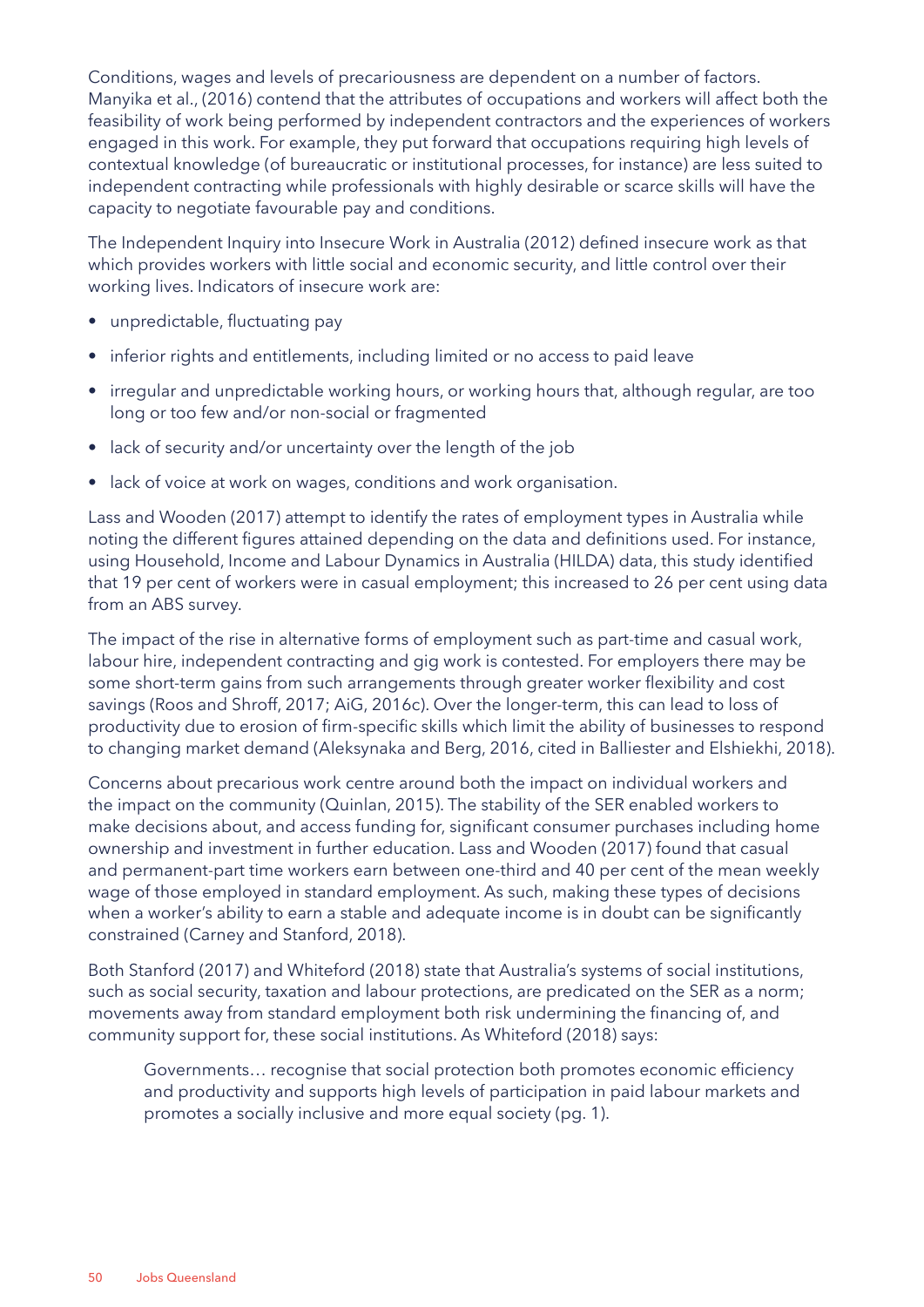Reports chronicle the effects of non-standard employment (including under-employment) on both physical and mental health, with some showing that rates of depression are equivalent to those for the unemployed (Quinlan, 2015; Dooley, Prause, and Ham-Rowbottom, 2000). In addition, workers in precarious employment may not have adequate protections under Work Health and Safety regulations, access to worker's compensation or access to sick leave (Quinlan, 2015; Whiteford, 2018).

Anxiety around the diminution of the SER and changes to the labour market often manifests in discussions around inequality, which is a growing issue that negatively affects both social cohesion and economic growth (OECD, 2015a). The Productivity Commission (2018a) state that wealth and income inequality in Australia has risen since the 2000s. Stanford (2018) points out that the changing distribution of income away from labour and toward capital is one of the factors behind income inequality, with other commentators pointing out that the period since the post-mining boom has been characterised by low wage growth but high capital returns (Peetz, 2018; Bishop and Cassidy, 2017).

### The 'new' gig economy

One of the alternative forms of employment attracting recent attention is associated with the 'gig economy'. The gig economy is most commonly described as involving the following characteristics:

- work is not ongoing and is performed on-demand
- payment is by task or unit of output
- workers are responsible for providing capital (location, tools and equipment)
- a triangular contractor or subcontractor relationship exists
- work and payment is organised via a digital platform (Stanford, 2017; Minter, 2017; Manyika et al., 2016; Lepanjuuri, Wishart, and Cornick, 2018).

Well-known examples of these digital platforms in Australia include Uber, Airtasker and Deliveroo. The definition of who actually engages in the gig economy is problematic, with various studies including or excluding freelancers, independent contractors, agency temps, business owners and 'moonlighters' (Cassells et al., 2018; Carney and Stanford, 2018; AiG, 2016c; Wooden, 2014).

Given the variability in just who is a 'gig' worker, estimates vary as to the prevalence of this form of work, with definitional differences producing wide variations. In the US, estimates of workers involved in the 'independent workforce' vary widely (see Figure 17). Upwork's (2017) freelancing report shows that the number of full-time freelancers in the US grew by 70 per cent between 2014 and 2017, while the percentage of part-time and moonlighting freelancers fell over this period. Farrell and Greig (2017) argue that growth in online platform participation in America is actually slowing.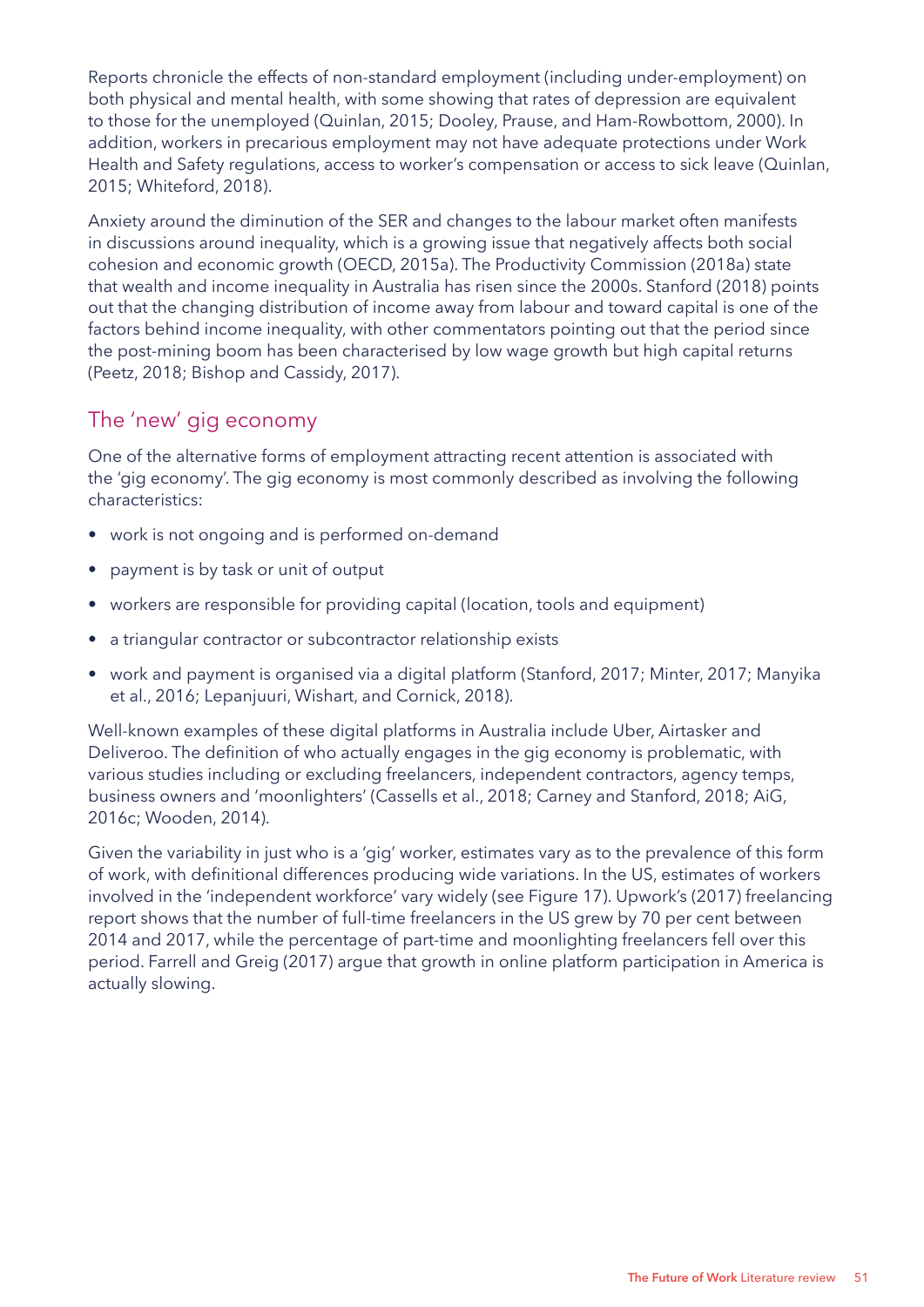### **Figure 17: Estimates of the US independent workforce as percentage of working-age population, 2016**



1 Includes those who work full time (16.9 million), part time (12.5 million), or occasionally (10.5 million) as consultants, freelancers, on contract, or performing temporary or on-call work each week.

2 Includes labor services and some leasing but excludes selling goods.

Source: Manyika et al., 2016.

Writers note the challenges these modes of employment pose to established methods of regulation in systems such as employment, health and safety, and taxation (Healy, Nicholson and Pekarek, 2017). Campbell (2013) wonders whether existing labour and social frameworks, based on standard employment, are suited to new modes of working. Stewart and Stanford (2017) suggest the solutions may lie in radical redefinitions of a 'worker' and/or an 'employer'.

The Productivity Commission (2018a) states sustained economic growth and reliable access to employment, accompanied by skills and education advances, offer the best opportunity of overcoming inequality in Australia.

A survey of European<sup>17</sup> countries estimated that between 60 and 94 million people were independent earners (Manyika et al., 2016) while according to Lepanjuuri et al (2018), 4.4 per cent of people in Great Britain were reported as working in the gig economy in the 12 months to February 2018.

The number of people engaged in the gig economy in Australia is also difficult to accurately determine (Cassells et al., 2018; AiG, 2016c). One 2015 report estimated that 30 per cent of the Australian workforce was involved in freelancing (Cassells et al., 2018) while another reports that fewer than 0.5 per cent of Australian adults were actively working on labour platforms (Minifie and Wiltshire, 2016). McCrindle Research (2018b) cited the growth of part-time workers in the latest Census as evidence that the gig economy is 'on the rise'.

<sup>17.</sup> In this report, Europe refers to Austria, Belgium, Denmark, Finland, France, Germany, Greece, Ireland, Italy, Luxembourg, the Netherlands, Portugal, Spain, Sweden, and the United Kingdom.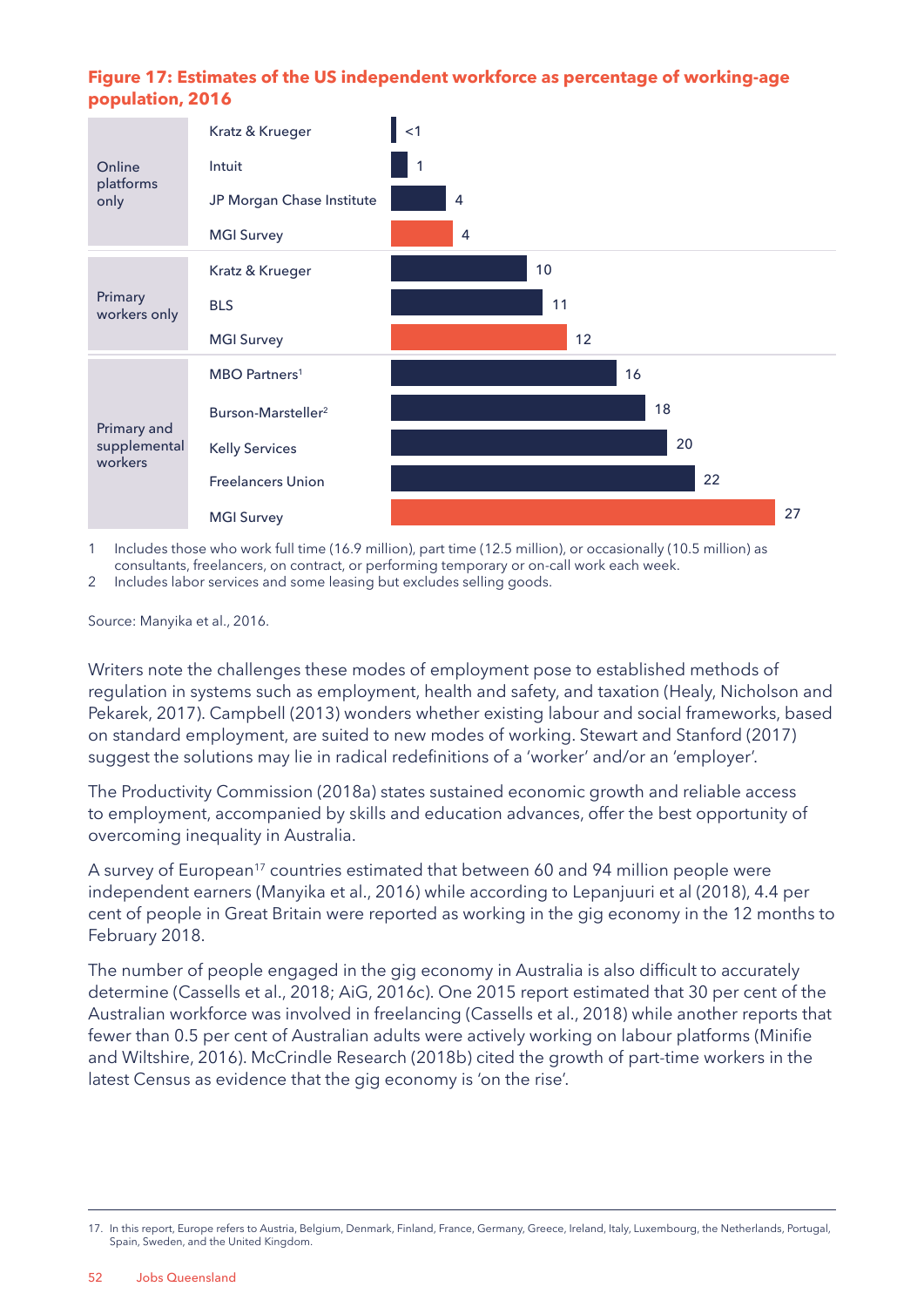However self-employment figures from the most recent HILDA survey showed no discernible growth in this variable and it was concluded that:

 If the gig economy is growing as rapidly as commonly believed, then either it involves the substitution of one type of self-employed worker for another (as might be happening in the taxi industry) or it is largely consigned to second jobs (Wooden, 2018).

The ABS (2018) released figures which show that just 6.5 per cent of all jobs were secondary jobs as of June 2018, an increase of only 0.3 percentage points since September 2010<sup>18</sup>.

Some researchers warn that discussions around the gig economy should acknowledge that many digital start-ups have faltered, unable to achieve economies of scale or compete effectively against already established companies or platforms, or to penetrate beyond mainly unskilled labour markets (Healy, Nicholson and Pekarek, 2017; Manyika et al., 2016). Given the difficulty in quantifying the size and impact of the gig economy in Australia, why is so much attention focused on it?

Expectations of the gig economy are that its inherent disruption will generate economic growth while driving innovation and entrepreneurship (Burtch, Carnahan and Greenwood, 2018). Prassl (2018) argues that advocates of the gig economy promote it as revolutionary, offering freedom, autonomy and self-determination. Its potential for disruption and association with technology infuses it with the 'glamour' of Silicon Valley and the excitement of entrepreneurial endeavour. Bailey (2018) equates this 'new way of working' with an anti-establishment vibe.

It would appear there is nothing particularly new about the gig economy. Stanford (2017) and Prassl (2018) both argue that, apart from the use of a digital platform, the features of the gig economy outlined above actually represent a reversion to previous labour practices, such as outworking.

 The main aspects of their work organization – on-demand work, piece work compensation, home work, and a triangulated relationship between producer, intermediary, and end-user – are visible in long-standing practices of private businesses stretching back through the history of capitalism (Stanford, 2017, pg. 9).

Nevertheless, both Stanford and Prassl acknowledge the technological innovation inherent in this mode of work. This technological innovation is decreasing the costs of doing business – jobs can be broken into component tasks and technology can then be used to cheaply source, coordinate and pay for performance of these tasks, at the lowest possible price (Healy, Nicholson and Pekarek, 2017; Manyika et al., 2016). Rating systems and user reviews, introduced to establish trust between otherwise unknown parties, actually transfer the responsibility of monitoring workers to customers while offering a low-cost method of control over work (Stanford, 2017; Manyika et al., 2016). Prassl (2018) takes this argument further, asserting that:

 nearly every aspect of on-demand work is shaped by the rating algorithms' constant hovering… from vetting potential entrants and assigning task to controlling how work is done and renumerated and sanctioning unsatisfactory performance – often without any transparency or accountability (2018, pg. 55).

It is this substantive control that critics cite when contesting the designation of some gig workers as contractors or independent workers, governed by commercial, rather than employment law. With no definition of employment under Australian law, courts apply a multi-factor test (see Appendix one) to determine whether a worker is an employee and therefore covered by minimum standards of employment (Minter, 2017; Minifie and Wiltshire, 2016). Digital platform providers argue that they do not provide services but instead serve as a marketplace that enables transactions between independent workers and customers.

<sup>18.</sup> ABS, 6150.0.55.003 – Labour Account Australia, Quarterly Experimental Estimates, June 2018.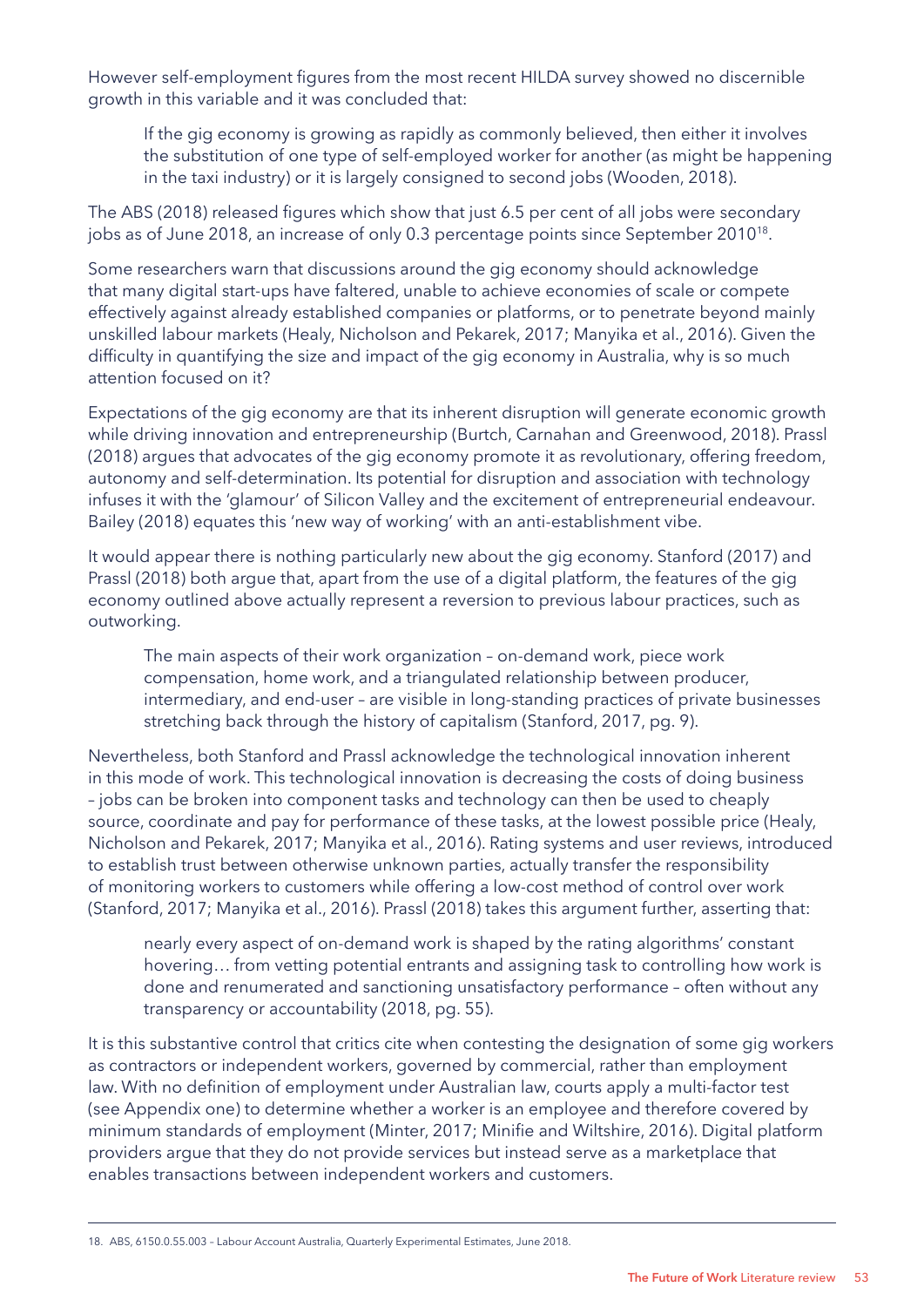The deeming of those performing the work via digital platforms as independent contractors enables the platforms to avoid the responsibilities and obligations imposed on traditional employers (Prassl, 2018; Stanford, 2017). This assertion has been subject to challenge across the globe, with differing results.

In Australia, a Fair Work Commission case found that Uber drivers were not employees, while the United Kingdom Employment Tribunal found that Uber drivers should be considered workers and thus entitled to additional rights. In New Zealand, the court found in favour of workers challenging their designation as independent contractors by LSG Sky Chefs New Zealand (Dosen and Graham, 2018).

Prior to its exit from Australia, delivery company Foodora was subject to accusations of sham contracting by the Fair Work Ombudsman, and both the Australian Tax Office and Revenue NSW have raised debts with the company for outstanding superannuation and payroll tax respectively (Chau, 2018).

Uncertainty around the categorisation of workers is not confined to 'gig workers'. In the wake of the Federal Court finding that an employee classified as casual was actually working in a capacity that entitled him to paid annual leave, the New South Wales Business Chamber has applied to the Fair Work Commission to create a new 'perma-flexi' category of worker. Under this categorisation, casual workers who work regular hours would be entitled to access to annual and sick leave entitlements, but their leave loading would be reduced and employers would retain the right to vary weekly hours (Elmas, 2018).

### **Regulation of technology**

While much of the literature about the future of work deals with technology and its supposedly inexorable progress, technology is not neutral and there is nothing inevitable about the way technology develops (Stanford, 2017; Kranzberg, 1986).

Technology does not develop in a vacuum and its uptake and usage is dependent on economic, scientific, political, organisational and educational influences (Little, 2010). Little cites the example of the development of electric power in the West, pointing out that the 'social implementation' of electrical power was influenced by numerous non-technical factors and its proliferation depended on the development of vertically integrated production systems including banks and factories. Technology is a tool, it still requires human decision making (Williamson et al., 2015).

This has implications for the technological impact on the future of work. Technologies touted as being potentially transformational may end up having a minimal or reduced impact due to a number of non-technological constraints. For example the ACS warns that Australia's competitiveness in information and communications technology (ICT) is average or below average on a number of measures and risks falling due to on-going skill shortages (Deloitte Access Economics, 2018a). This not only affects work and training in the ICT industry but has flow-on effects for the uptake of ICT in other industries and the economy as a whole.

# Why regulate?

Technologies have a moral dimension, sometimes intentional (such as the development of the internet to increase accessibility) and sometimes unintentionally, reflecting the values and biases of their creators (Philbeck, Davis, and Larsen, 2018). The latter has consequences for services increasingly reliant on algorithms and AI, which may impinge on basic rights for workers. For example, Amazon has been forced to abandon its autonomous recruitment tool because it has shown a gender bias against women (Hamilton, 2018). Such biases have implications (such as reducing workforce diversity and further disadvantaging already disadvantaged cohorts) for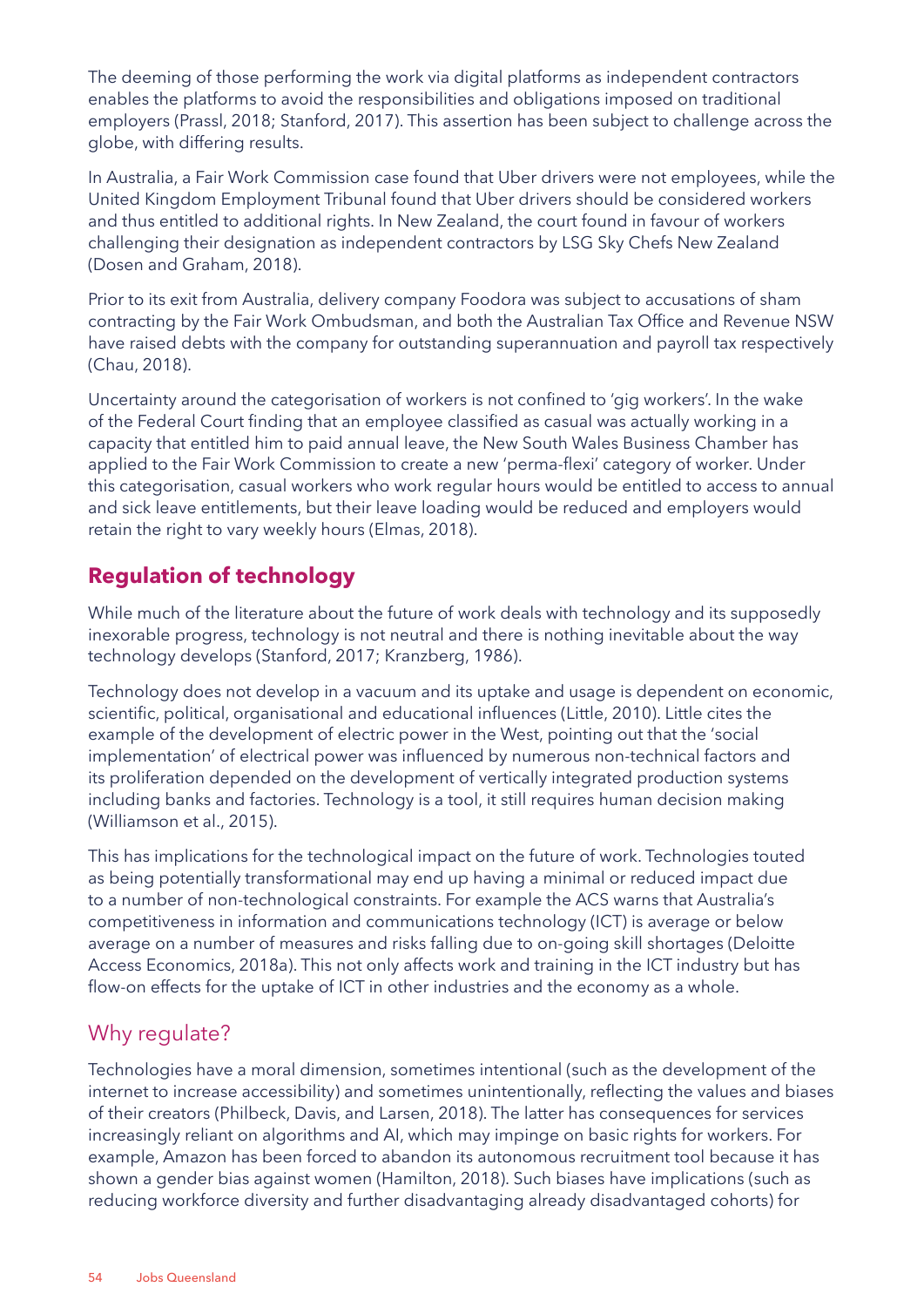recruitment practices within organisations that rely on such technology to recruit and evaluate employees (Mone, 2017; Knight, 2017).

The intermeshing of technology with contemporary society bring benefits but it also creates risks. As well as personal risks concerning cyber security, data privacy and sovereignty, cyberattacks on infrastructure (such as the 2016 Census data collection) are serious and have the potential to shut down a business, network or region (ACS, 2016). The vulnerability to hacking for autonomous vehicles and networked medical devices may see the implementation of such technologies slow down or even abandoned (Burrows, 2016).

### Approaches to regulation

Regulation of technology is important not only for moderating and mediating the effects of technology but in also influencing the actual development of particular technologies. According to Solomon (2016) there are four questions that need to be asked around the governance of technology. These are:

- 1. Should a technology be developed at all?
- 2. If a technology is going to proceed, how should it be used?
- 3. If a technology is to go forward, how should it proceed?
- 4. Once norms have been set, how will the field be monitored to ensure adherence?

The literature identifies a number of approaches to the regulation of technology.

Some commentators propose a human-centred approach towards regulation (Philbeck et al., 2018; Australian Centre for Robotic Vision, 2018). That is, regulation must be designed to reinforce human values and ethics and to enhance human intelligence rather than supplant it (Carriço, 2018; World Economic Forum, 2016). These concerns have been reflected in a number of international agreements and conventions as far back as the 1970s (Malsch, 2013).

Gunningham and Sinclair (2017) endorse 'smart regulation', which surpasses the traditional notion of regulation as a 'bipartite process involving government (as the regulator) and business (as the regulated entity)' (pg. 133) and instead recognises the multiplicity of formal and informal mechanisms which play a regulatory role in contemporary society. They note this concept evolved as the limitations of both control-and-command regulations and the free market emerged.

Marchant and Wallach (2015) argue that the complexity around new technologies, the speed of development and the innovative products emerging makes it difficult for one entity to oversee and regulate effectively. They state that a new coordinating body, acting as an issues manager, provides a possible solution. Kimber (2018) argues that Australia should establish a governing body comprised of government, innovators, business and academia to institute standards of behaviour around technologies such as AI.

Malsch (2013) acknowledges the prevailing view that sovereign states are ill-equipped to govern technological development and innovation but queries the apportioning of regulatory responsibility across both state and non-state actors (such as companies and the research community). She contests that it is necessary to balance innovators' rights to freedom with the rights of safety and security of other citizens, and that it is difficult to determine a fair division of moral labour concerning research and innovation. Nevertheless, Malsch concurs that collective responsibility is necessary under specific circumstances.

Trust is central to regulatory effectiveness. Governments rely on the trust of their citizens and enforcement regimes depend on trust between the regulator and the regulated (Eccles, 2015; Gunningham and Sinclair, 2017). Trust in institutions, including government, has been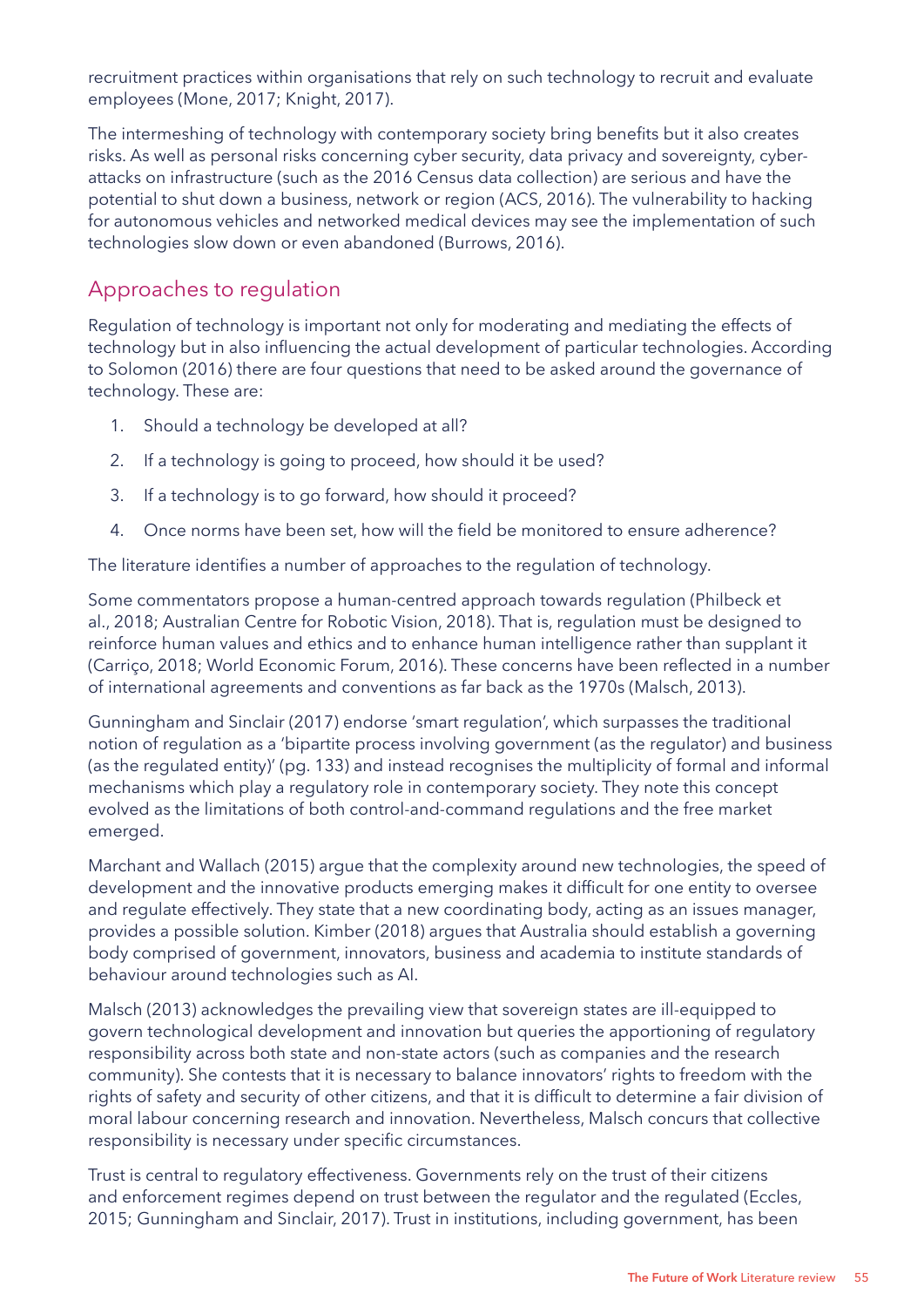declining for some time, (Bachmann, Gillespie, and Priem, 2015). Recent Royal Commissions into misuse/abuse of power have further damaged institutional trust (Danckert, 2018). In addition, trust in technology itself is weak, with concerns around data security, online verification and transparency (Kimber, 2018; Hautala and Kettunen, 2017).

Effective regulation of technology must address these issues of trust. As Jeleva and Rossignol (2008) note, scepticism towards government leads to scepticism towards risk reduction. One of the ways to do this may be to ensure that civil society is more embedded in regulatory and policy design and processes (Philbeck et al., 2018; Haley, 2016; Malsch, 2013).

Swanepoel (2018) argues that community-based guidelines for ethical use are essential to guarantee the acceptance and adoption of artificial intelligence.

Regulation is, of course, a balancing act.

Regulation may place a compliance burden on businesses, causing a diversion of resources away from innovation or compliance may actually drive innovation, as businesses seek to minimise the costs. To this end, regulations should be designed for transparency (to reduce information asymmetry) and flexibility, yet also be unambiguous and rigorous (Kramer and Wrightson, 2016). A review of the impacts of 12 regulatory factors on innovation in the European Union found that industry and regional effects varied, but that overall regulation has a neutral or positive impact and generated both investment and jobs (Peter et al., 2017).

One of the unintended consequences of technology has been the disruption of social cohesion and deepening inequality (World Economic Forum and The Boston Consulting Group, 2018). Technology is disrupting the jobs of both skilled and unskilled workers and the monetary benefits are flowing predominantly to the owners of new businesses and their highly skilled personnel (Burrows, 2016). Regulation directly affects the way in which workers engage with technology, including the digital platforms underpinning the gig economy. For example, regulations imposed by France means that driving for Uber there is very different to driving for Uber in the US. As Manyika et al. (2016) explain:

 France created an autoentrepreneur designation in 2008, which increased the number of individuals who were self-employed by streamlining tax filing and the process of becoming self-employed. However, regulators have imposed higher requirements specifically for drivers, including 250 hours of formal training and an additional cost and time investment for a 'DRE license', although drivers can avoid these costs by working through an existing transportation company. These hurdles, especially compared to the lower investment required in the United States, have encouraged a different segment of the French workforce to participate on the Uber platform. (pg. 59)

Rawling and Kaine (2018) call for better regulations to avoid the use of technology to evade labour market regulation and weaken workers' conditions. If governments do not address widening inequality and notions of fairness, they further undermine trust in governments and other public institutions, which threatens the effectiveness of any regulatory policy and compliance levels (Lind and Arndt, 2016).

According to the World Values Survey (2014), around 60 per cent of Australians agreed that 'because of science and technology, there will be more opportunities for the next generation', an increase of more than 20 percentage points since 2005. To maximise these opportunities, it is vital that we 'guide the direction of technological change so that the benefits are maximised and equitably distributed across Australian society and potential negative impacts are minimised' (Select Committee on the Future of Work and Workers, 2018).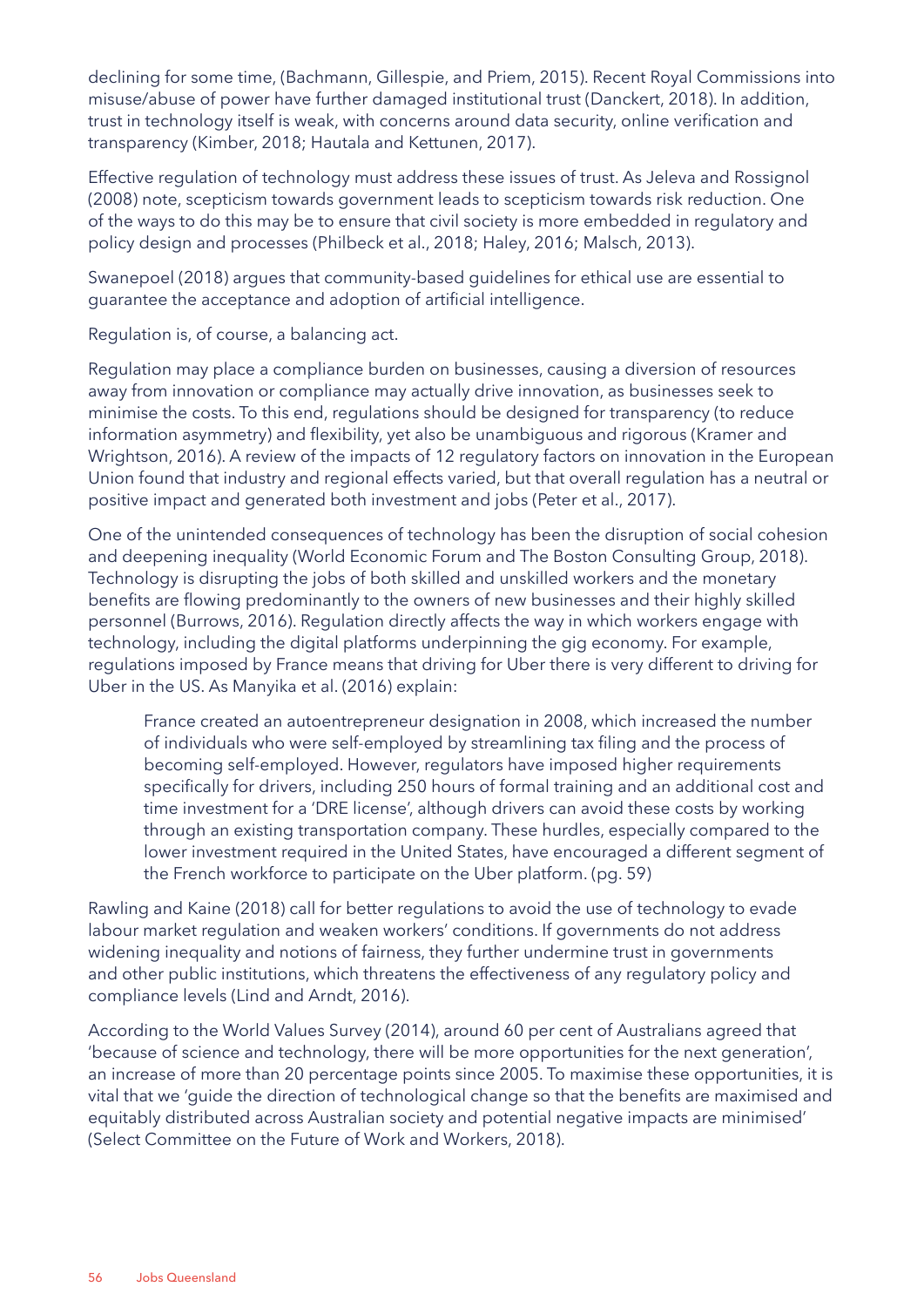# **Implications for employment**

# Quality work

Given the multitude of changes discussed thus far, it is almost inevitable that the structure of employment in Australia would be changing as well.

In the current discussions about the future of work, many have stressed in the context of existing and projected changes to technology, demography, society and business/employment models there needs to be emphasis placed towards ensuring that quality work and work opportunities still exist heading into the future (Select Committee on the Future of Work and Workers and various submissions, 2018).

But how does one define quality work? It has long been held that this is achieved through fulltime employment defined by Stanford (2017) as the 'standard employee relationship'. There has been a noticeable move away from full-time towards part-time employment which some commentators have equated with 'precarious employment'. If part-time work offers the same conditions and protections as full-time work (i.e. regular/set hours, regular income, stable and ongoing employment with all the entitlements of full-time employment), can it be considered to be 'precarious'?

Recent data suggests that there are many reasons for choosing to work part-time other than an inability to find full-time work (Cassidy and Parsons, 2017). Potential changes such as a longer/ changed working life, increased probability of lifelong learning and the changing division of labour between the workplace and household suggest that further adjustments in worker preferences are likely to occur into the future.

Does this then mean that quality work is indeed declining in Australia or is it a reflection of changing demographics (or both)? Research conducted by Burgess, Connell and Dockery (2013) considers quality work to be the extent to which a set of job attributes contributes to, or detracts from, workers' wellbeing in their work and non-work domains. This is a very broad and employee-centred definition and the relationship between work and wellbeing can be viewed from many different perspectives and disciplines. The authors state that an important caveat to any assessment of job quality is that individual workers have different preferences – being employed part-time is not in itself a feature of low quality work, but rather hours of work have to be assessed relative to workers' preferences.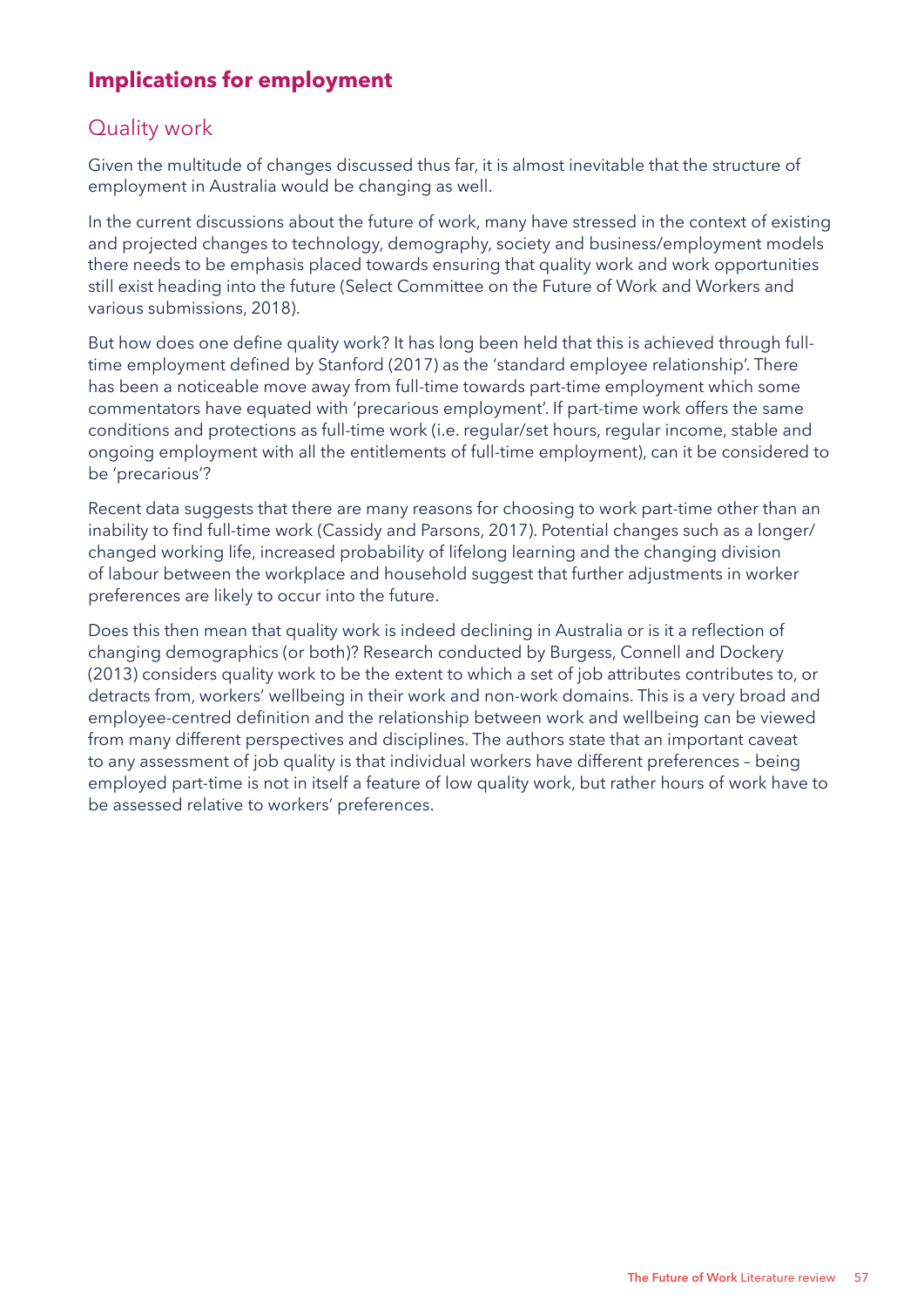# **Key findings**

#### **Areas of consensus in the literature**

- Key structural and economic reforms in Australia over the last 40 years have changed our labour market.
- Work is changing as a result of both technology and societal and demographic changes.
- We are not powerless in shaping our own futures.

### **Areas of contention in the literature**

- Definitions (e.g. worker/employee) are contested, resulting in anxiety and confusion.
	- As a result, empirical data is also contested.
	- In some areas there is an insufficient amount of data to substantiate claims.
	- The lack of empirical evidence is leading to confusion and anxiety and driving endless debate on what is 'important'.
- How and to what extent modes of employment are changing is contested.
	- There is little agreement on the importance and prevalence of new work arrangements such as teleworking and platform-mediated employment arrangements.
	- The rise of precarious work is also contested, due to deficiencies in the availability of data, differences in measurement and varied motivations of those engaging in this mode of employment.



# **? Challenges and questions for consideration**

- How prevalent are 'new' work arrangements (e.g. gig/platform-mediated work) in the Queensland economy?
	- Who is participating, why and to what extent?
	- How can we define and measure uptake/use/participation in these new arrangements and quantify their impacts on participants?
- What is the role of institutions (government, vocational education and training, etc.) in the process of transition?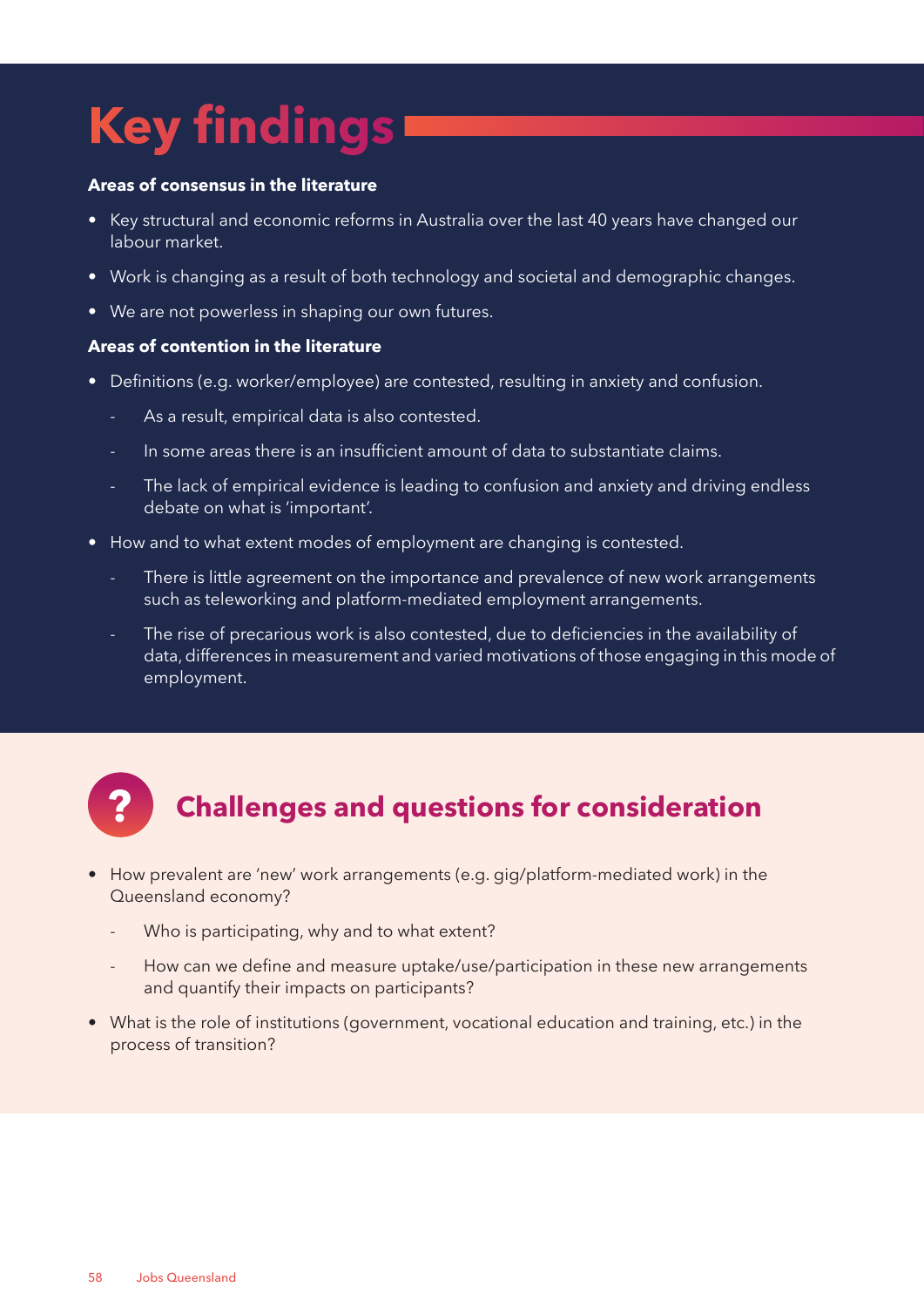

Education, be that school, VET or higher education, will be one of the most critical factors shaping workforce outcomes in the future.

### **What the literature says**

The research suggests that most of the new jobs of the future will require higher levels of skills. It also suggest that continual investment in education will be required in order to keep up with the rate of change brought about by developments in digital technology.

Yet Australian workers do not appear to consider that education will be important to remaining relevant in the workforce. Only six per cent of respondents to a future of work survey by the Australian National University (Sheppard, Biddle, and Gray, 2018) reported that they were 'very concerned' that the technical skills required to their job would outpace their current skill levels. According to MYOB, Australian businesses also do not appear to be prepared for the transformation that is happening across the economy. A lack of investment in training is hampering the introduction of new technologies (Kilimanjaro Consulting, 2018).

The impact of technology development and changing societal and demographic expectations is already impacting the education and training sector from early childhood education to universities. The demand for higher skills and knowledge comes not just from industry but also from individuals. In Australia, funding constraints and changing regulation are impacting almost all parts of the sector, e.g. new national regulations for early childhood education and care services stipulate the qualifications required to work in the sector and the minimum educator to child ratios (Queensland Government, 2018, February 1).

Multiple intersections with education and training throughout people's working lives will drive the demand for a more closely integrated education system that supports changing skills and knowledge requirements at different points in individuals' careers (Business Council of Australia, 2018; Nedelkoska and Quintini, 2018; Brungs, 2018 cited in Select Committee on the Future of Work and Workers, 2018). An integrated education sector that supports seamless transitions from school – further education – work as well as close collaboration with industry (employers and unions) is a key recommendation arising from the Select Committee on the Future of Work and Workers (2018). Jobs Queensland's work with stakeholders from the tourism and manufacturing industries have also reiterated this need (Jobs Queensland, 2017b; Jobs Queensland, 2018a).

# **A 'job ready' workforce**

There is much discussion in the Australian media and by business groups that graduates from Australia's education system are not 'job ready' (Business Council of Australia, 2018; AiG, 2018b). The VET sector has a pivotal role in supporting the workforce of the future to have the skills needed to participate productively and meaningfully throughout their working life (Reeson, et al., 2016; Select Committee on the Future of Work and Workers, 2018). According to the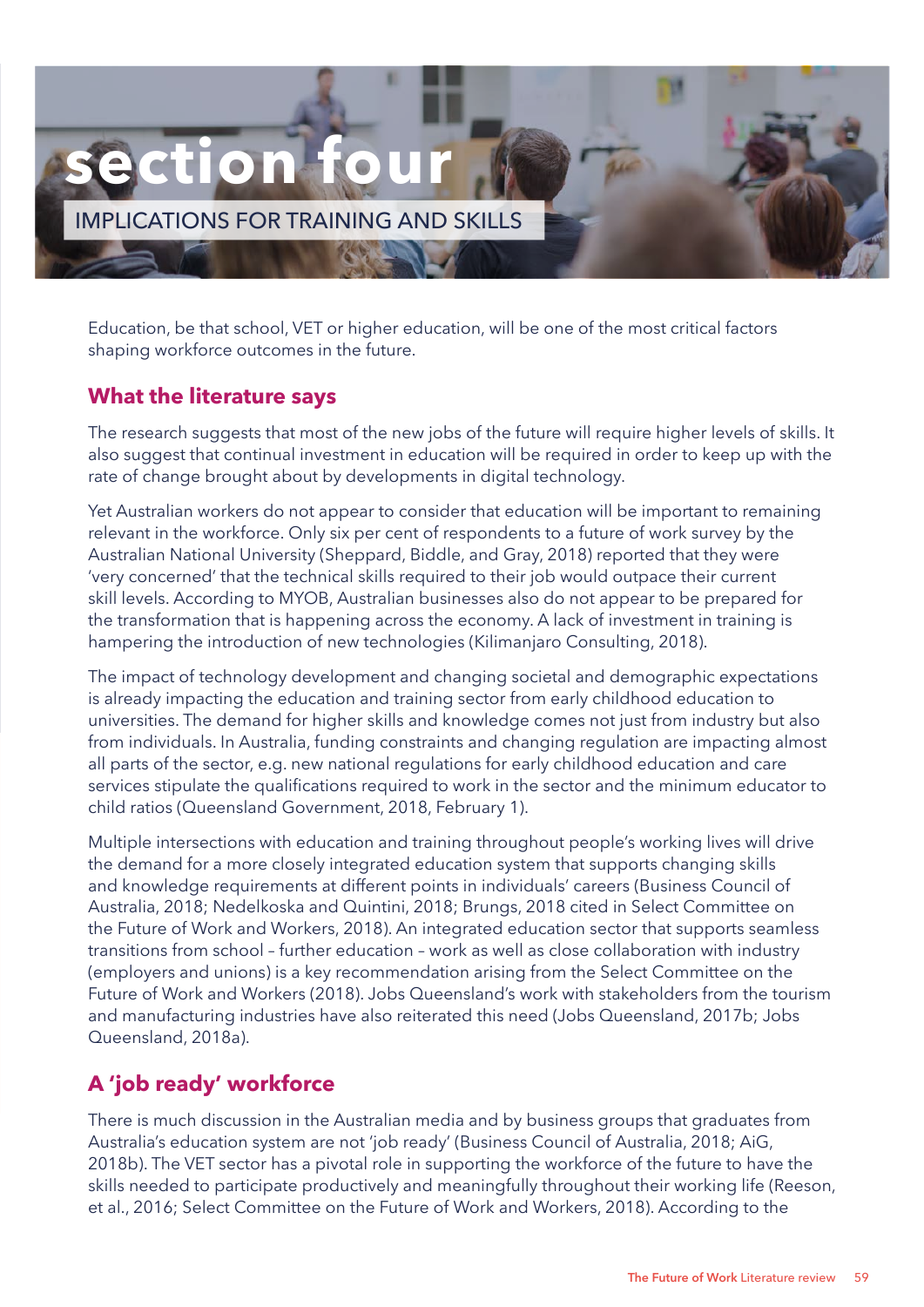Department of Jobs and Small Business (2018), the majority of new jobs projected up to 2022 will be in occupations supported by the VET sector.

This makes the VET sector vital for ensuring Queenslanders have the skills, knowledge and attributes needed to participate successfully and productively in an increasingly digitised, automated and global economy.

Since 2015 the VET sector has been undergoing major reform (Australian Government, 2017, August 23). It is facing decreasing public funding (Noonan, 2016) and extensive criticism of its lack of agility and flexibility to meet the needs of a changing economy (Schubert, Geodegebuure, and Meek, 2018; Australian Financial Review and KPMG, 2017).

The sector, particularly the public provider, TAFE, has an ageing workforce (Productivity Commission, 2011). There has also been a loss of confidence in the sector due to the VET FEE-HELP crisis (Saccaro and Wright, 2018).

The Productivity Commission (2017a) highlighted some of the issues being experienced within the VET sector as it strives to produce job-ready graduates in a modern economy. This includes a widening student demographic and increasingly diverse needs that the sector is expected to address. It has been beset with issues such as rising student debt, high student non-completion rates and poor labour market outcomes. Existing training packages, the main vehicle for the production of job-ready workers, are not always serving the needs of employers and students.

The perception of VET also needs to be addressed, particularly in a working life embodied by ongoing learning (Billett, 2018). There is a persistent tendency for many parents (Australian Government, n.d.) students and schools to view VET as a much less prestigious and valuable pathway, compared to the academic pathway that leads to university. However a university education may not be a good fit for all young people, and not necessary for all jobs (Norton, Cherastidtham and Mackey, 2018; Torii and O'Connell, 2017).

# Lifelong learning

A common theme running through much of the literature was that, in order to participate effectively in the workplace of the future, the working age population will need to engage with learning throughout their lifespan (Select Committee on the Future of Work and Workers, 2018; Gratton and Scott, 2016). The concept of 'lifelong learning' is not new. The Australian Centre for Educational Research (ACER) in 2000 (Bryce, Frigo, McKenzie, and Withers, 2000) investigated how the skills for lifelong learning could be embedded into the secondary school curriculum.

The importance of lifelong learning has been highlighted in recent publications by the WEF (Simmons, 2018; Centre for the New Economy and Society, 2018; Yuen, 2018). According to the WEF:

 [t]he half-life of a skill has dropped from 30 years to an average of 6 years. This holds true even for fresh university graduates. This means that the model of 'learn at school' and 'do at work' is no longer sustainable and constant reskilling and lifelong learning will be a way of life at work. (Yuen, 2018)

The top priority for organisations looking at their future workforce development strategy is reskilling their existing workforce (Centre for the New Economy and Society, 2018; AiG, 2018b). AiG's latest Workforce Development Needs Survey (2018b) found that the main strategy used by employers (68 per cent of respondents) to meet skill needs is upskilling existing staff. The WEF (Centre for the New Economy and Society, 2018) predicts that by 2022, at least 54 per cent of employees will need significant re-skilling and/or upskilling. The WEF emphasise that those most in need of training (those whose jobs were most at risk ) were the least likely to be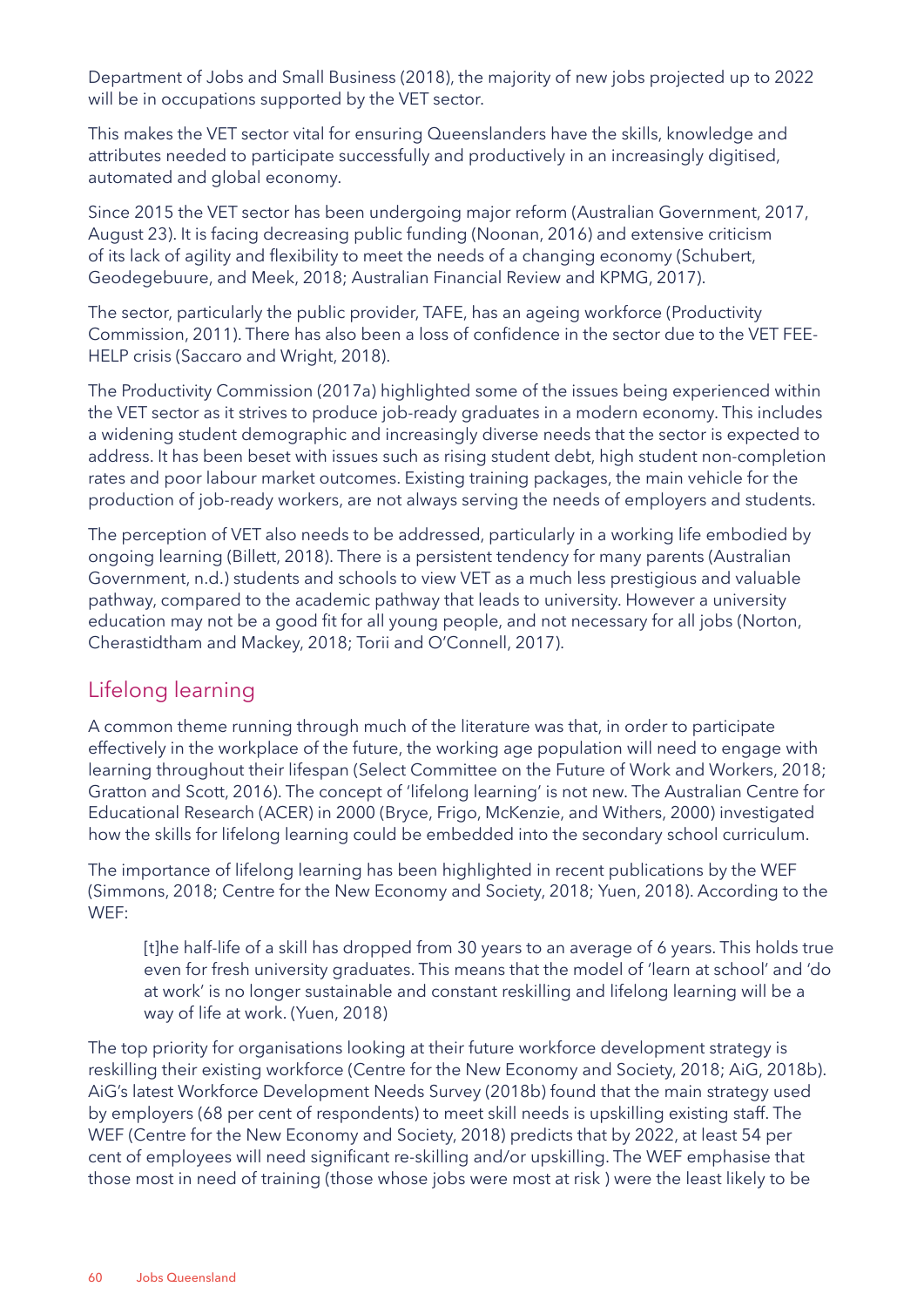offered training by employers. This is in line with research undertaken by the OECD (Nedelkoska and Quintini, 2018) which found that workers in roles that are fully automatable are more than three times less likely to participate in on-the-job training. They are also about twice as likely to not participate in formal education. Distance education is also shown to significantly not be accessed (around 3.5 times less likely to engage) (pg. 9).

Currently in Australia, the majority of education occurs in the first 20–25 years of a person's life. According to the ABS (2017, November 6), 84 per cent of people aged 15–19 years and 44 per cent of people aged 20–24 years were fully engaged in education in May 2017 (Figure 18). It is possible that young people currently engaged in post-school education may be preparing for a job that will not exist upon completion of their studies (FYA, 2017a).

The WEF 2016, (cited in Siekmann and Fowler, 2017) estimates that as many as 65 per cent of primary school children may end up working in jobs that don't exist today. The lifecycle of skills is increasingly shortening (Yuen, 2018; ManpowerGroup, 2018). This has implications for individuals, employers, industries, educational institutions and governments.



### **Figure 18: Enrolled in formal study, by sex and age group, Australia, 2017**

Source: ABS, 2017, November 6, Education and Work, Australia, 2017.

Strengthening the affective aspects of education and instilling a lifelong learning habit, especially among males and students from disadvantaged backgrounds who tend to have lower levels of motivation, is a further area of interest for policy makers (Bakhshi et al., 2017). Individuals need to nurture their learnability: their desire and ability to learn new skills to stay relevant and remain employable (ManpowerGroup, 2018).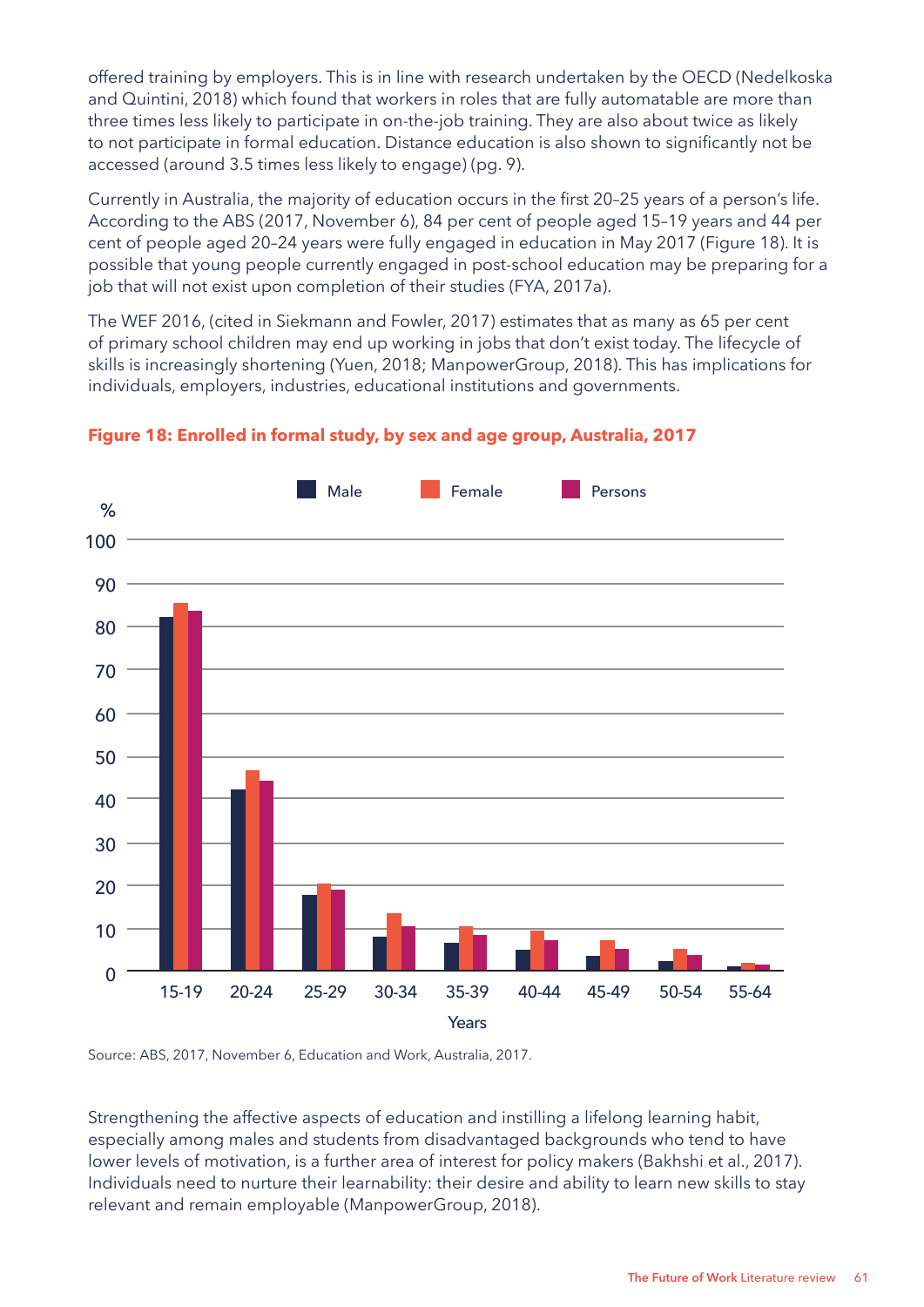While progress is already being made, the education sector needs to continue to address and match the efforts of industry to eliminate persistent gender bias associated with certain professions/fields of study. For example, the (improving but persistent) low rates of female enrolment in science, technology, engineering and mathematics (STEM) and ICT-related disciplines, and male enrolment in health and care-based disciplines need to be addressed. Women comprise three quarters of enrolments in the growth areas of health and education, while men continue to dominate engineering and IT (Cassells et al., 2018).

Similarly, apprenticeships and traineeships will need to be promoted, particularly as opportunities for the workforce attraction and retention of mature-aged workers and workers from diverse backgrounds (Jobs Queensland, 2017a; 2018a). Whilst offering much needed experience for young people about to enter the labour market, there remains a significant diversity imbalance across occupations. Apprenticeships are largely focused on traditional trade occupations which are male-dominated. Expanding the model to more future focused industries through the introduction of higher apprenticeships has the potential to increase their attractiveness and diversity (FYA, 2017c; Jobs Queensland, 2017a).

Participants at the policy roundtable convened by the Mitchell Institute (Torii and O'Connell, 2017) explored the role of apprenticeships in future workplaces. It was agreed that the concept 'offers a strong value proposition for young people today and in the future' (pg. 18). However there is a need to explore innovative apprenticeship models to meet the needs of future workplaces.

As discussed previously, a significant part of a redefined working life involves the transition towards continual reskilling and upskilling – one of lifelong learning. However the purchase of ongoing education comes with ongoing costs for the individual, the employer and governments.

This raises an important question of who should bear the costs of increased purchasing of education. If borne by the individual, there exists a trade-off between working and studying, which may act as a deterrent depending on personal circumstances. Although many employers provide assistance, this avenue might become less common if contingent work arrangements such as contract or casual work becomes more commonplace. Rising education costs are likely to create an increasing burden on public and private expenditure, but also have the potential to exacerbate inequality if an increasingly expensive education is required to access a good job (Hajkowicz et al., 2016).

A paradigm shift towards lifelong learning would also significantly increase the demands on the education system (such as an increase in the number, knowledge and skill level of teachers, investment in upgraded infrastructure, etc.). A recently completed research project into the effects of teacher/trainer qualifications on the quality of VET teaching/training (Smith, Yasukawa, Harris and Tuck, 2018) identified that for VET teachers, higher level VET qualifications, i.e. a diploma or degree, made a significant difference to the quality of teaching within the sector.

Current funding (entitlement) models are focused on supporting an individual's aquisition of an initial post-school qualification, be that through the VET system or higher education. The question of whether current funding/government support models need a similar paradigm shift has been raised by Noonan (2016). This is a question that governments across most of the developed world are grappling with.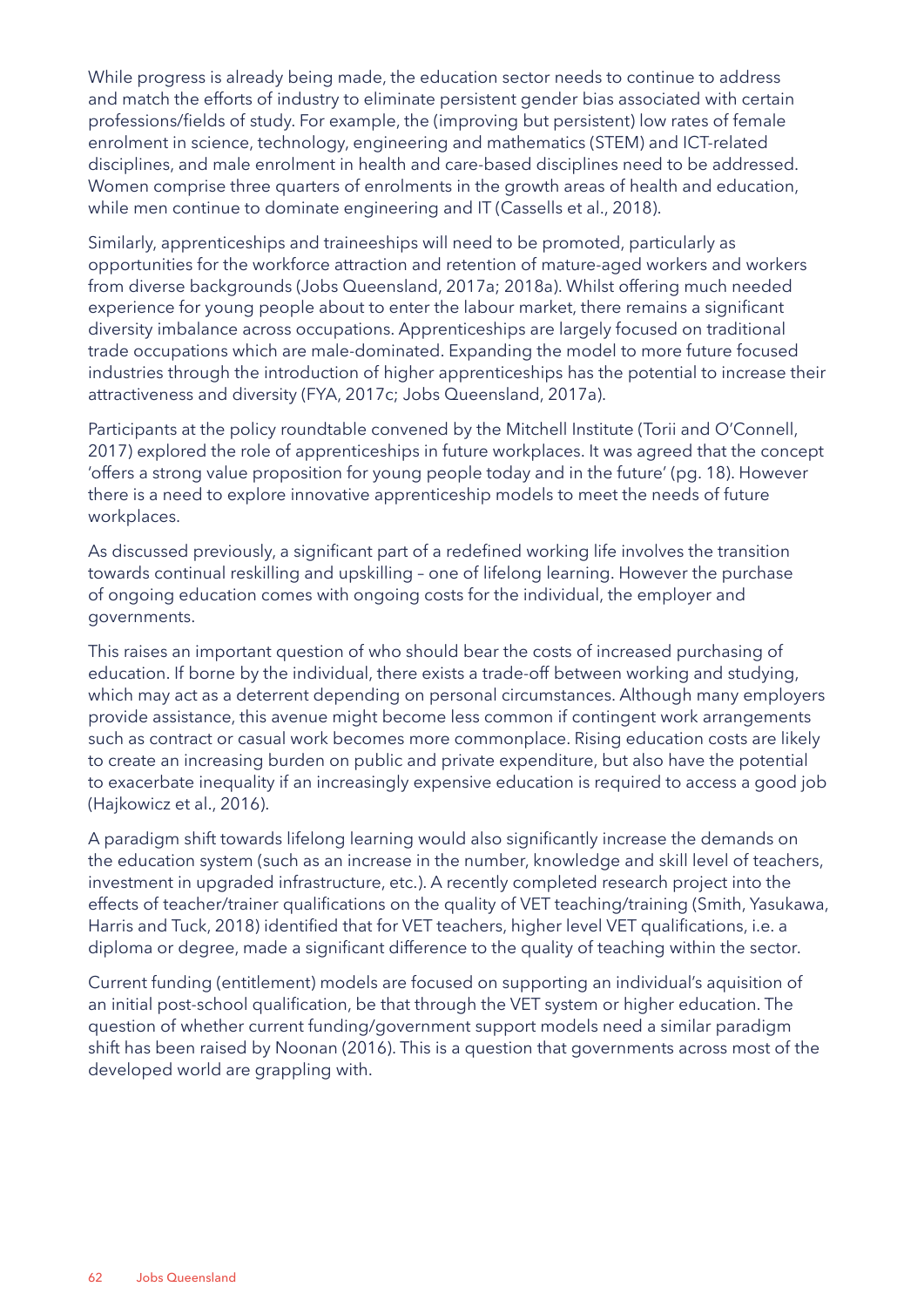# Foundation skills

Foundation skills are defined in Australia as:

the combination of:

- English language, literacy and numeracy (LLN) listening, speaking, reading, writing, digital literacy and use of mathematical ideas; and
- Employability skills, such as collaboration, problem solving, self-management, learning and information and communication technology (ICT) skills required for participation in modern workplaces and contemporary life (Australian Government, [2012] National Foundation Skills Strategy for Adults, pg. 2).

Often the terms 'foundation skills' and 'LLN' are used interchangeably in the literature with the focus largely on LLN. For example the AiG report 'Tackling Foundation Skills in the Workforce' refers extensively to LLN skills (2016b). This may be to the detriment of the other skills required to participate productively and successfully in the future workforce. According to Cotgreave (2018), digital literacy will be key to unlocking the productivity gains that technology such as AI offers. At the same time, there is an increased focus on the development of 'soft skills'/'21st century skills' to ensure the development of a flexible and adaptable workforce for the future (AiG, 2018b; OECD, 2018b).

# Language, literacy and numeracy (LLN)

Participating in lifelong learning requires proficiency in language, literacy and numeracy (LLN) (ABS, 2013). While Australia has high levels of education (OECD, 2018a), results from the Programme for the International Assessment of Adult Competencies (PIAAC) 2011–12 showed that a concerning 43.7 per cent of the Australian workforce had literacy skills below Level 3<sup>19</sup> and 53.5 per cent lacked proficiency at Level 3 in numeracy (ABS, 2013). The next Survey of Adult Skills will occur in 2022<sup>20</sup>. The OECD (2017, October 18) expects that the average LLN proficiency of the working age population to have improved slightly in most countries. This improvement will be driven by changes in demography (as older cohorts who have not had the benefit of longer access to education opportunities leave the workforce) and rising education levels across the participant counties. For Australia, this is projected to be a five-point improvement.

Research undertaken by AiG (2018b) found that 99 per cent of employers report that inadequate levels of LLN skills in their workforces are impacting their businesses in some way. Impacts include:

- poor completion of workplace documents and reports
- teamwork and communication problems
- a lack of employee confidence
- an unwillingness to take on new work (pg. 13).

Foundation skills were also ranked by industry as a priority skill need area in 27 per cent of Industry Reference Committee (IRC) Skills Forecasts (Australian Industry and Skills Committee [AISC], 2018). A majority of the industries which prioritised these skills have been identified as growth industries by the Department of Jobs and Small Business (2018).

<sup>19.</sup> Level 3 is considered to be the level of competency required to participate successfully in society and work (ABS 2012 cited in Mayer, 2016).

<sup>20.</sup> Australia will not participate in the 2022 OECD survey of adult skills (Matchett, 2018).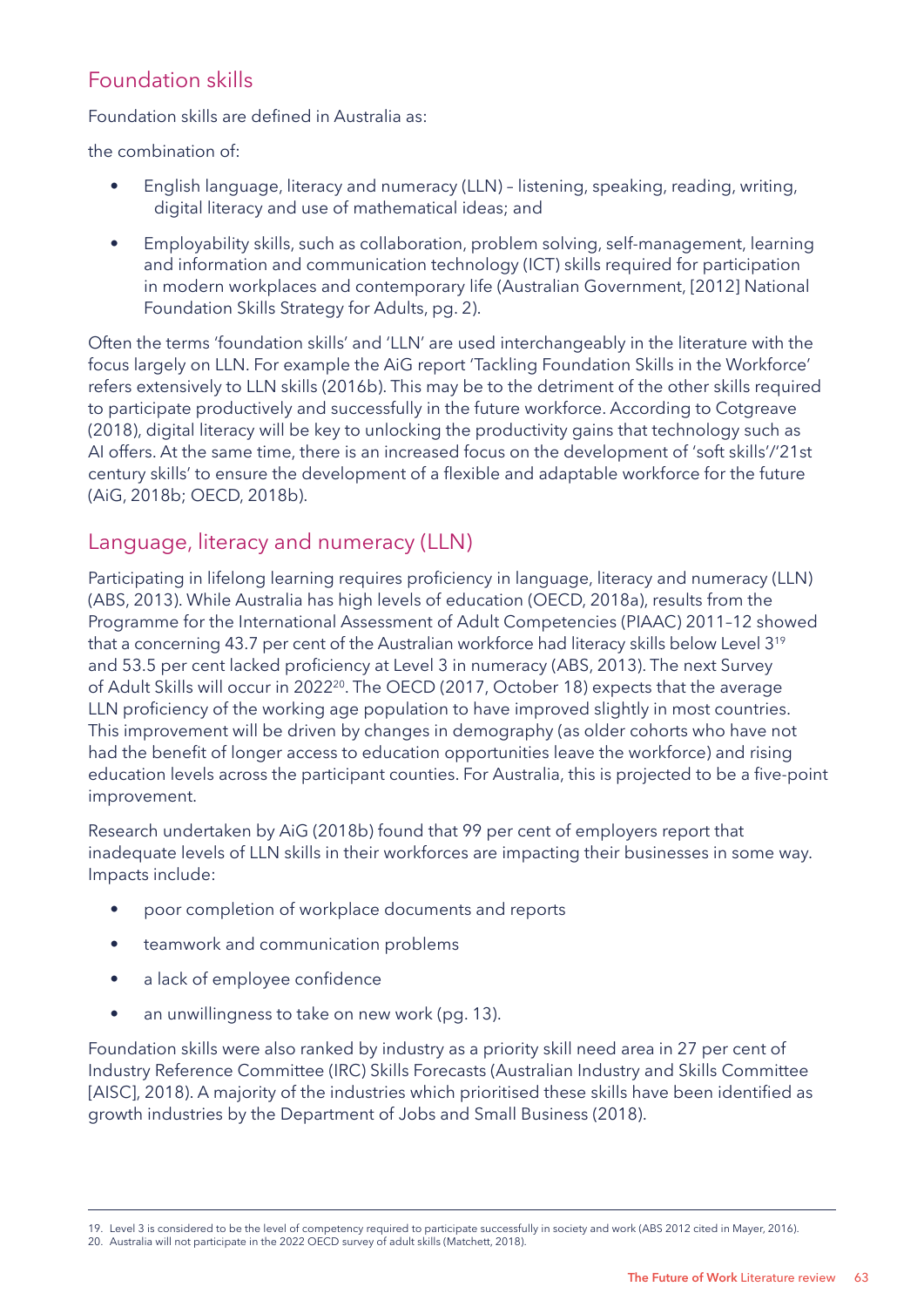# Digital literacy

Technology is all-pervasive in our lives. For many of us, it improves our lives and enhances our ability to do our jobs and live our lives. In the education and training space, technology has the power to create access to high quality learning opportunities (Halsey, 2018). For those living on the other side of the 'digital divide', the inability to interact with technology in a meaningful way inhibits their ability to participate in society and in employment in particular (Innovation and Business Skills Australia, 2013).

Digital literacy has become an increasingly important core skill in Australia. All workers , even those in low-skill occupations, will need some form of digital skills to navigate the workplaces of the future. Access to digital technologies such as the internet and online learning environments will be crucial if education inequality is not to worsen. Regional areas struggle the most to access quality internet connections and also to access educational opportunities (Bond-Smith, Duncan, Kiely and Salazar, 2018; Jobs Queensland, 2017b).

Across both industry and education, it is unclear what 'digital literacy' refers to. Initially the term was used to describe the acquisition and utilisation of computer skills or ICT skills. As workplaces have become increasingly automated, the definition of digital literacy has been broadened to consider the range of competencies required to function in these more complex and demanding environments. Yet for many employers, it refers solely to the use of a particular technology or software program rather than this more encompassing definition (Gekara, Molla, Snell, Karanasios and Thomas, 2017).

Digital skills have been identified as 'vital' for a workforce that is agile and with the necessary skills to participate in the future of work (AISC, 2018). Sixty four per cent of Australia's IRCs identified these skills as a priority. Among the digital skills identified by the IRCs as priority for their industry are:

- coding and programming
- development and use of robotic and automation technologies
- leveraging ICT skills in business
- exploring the world of cloud computing and the 'Internet of Things' (AISC, 2018, pg. 6).

In 2017, the AISC commissioned a number of cross-sectoral projects to identify the skills needed across a broad range of industries in Australia. One project was the 'digital skills' project which focused on the following skills:

- digital analytic/diagnostic skills arising from the digital augmentation occurring in many industries where there is a need for people with the technical skills to analyse and respond to data provided by the machines in their workplace,
- additive manufacturing (3D printing) skills, and
- programming/coding skills (IBSA Manufacturing, 2017, pg. 5).

### Science, technology, engineering and mathematics (STEM)

Science, technology, engineering and mathematics (STEM) skills have been identified in the literature as essential skills which underpin work and learning both now and in the future. They have been described as the 'lifeblood' of emerging industries and are required to ensure competitive advantage in a globalised economy. They also provide some of the generic skills identified as required in the workplace of the future – creativity, problem solving, critical thinking and communications skills (Office of the Chief Scientist, 2016).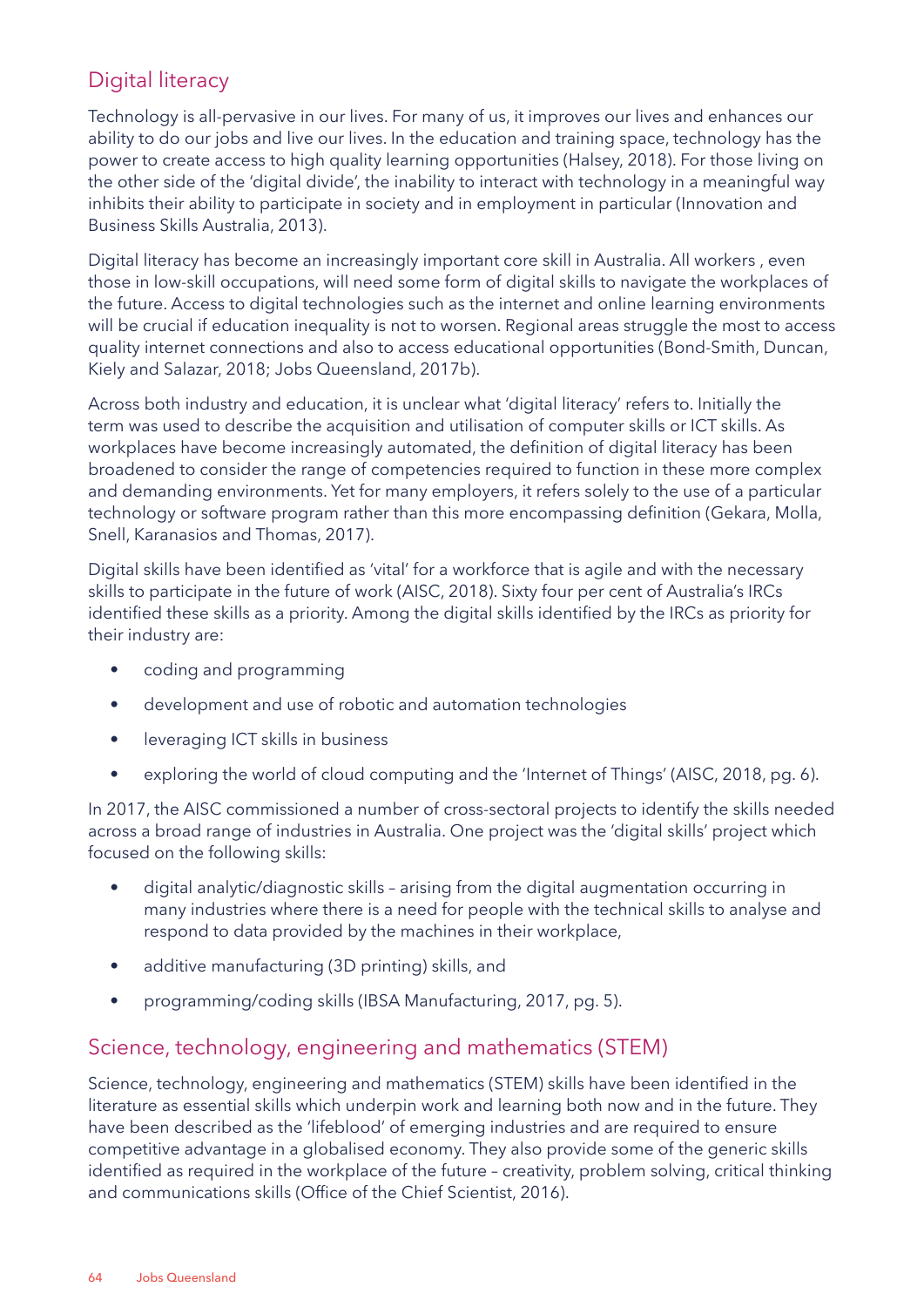As Dr Alan Finkel says 'As time moves on it becomes increasingly difficult to decide who is and who isn't a STEM worker' (Office of the Chief Scientist, 2016, pg. iii). PricewaterhouseCoopers (PwC) (2015) estimated that if one per cent of the Australian workforce moved into STEM roles, it would grow GDP by \$57.4 billion.

The OECD (2018a) has found that Australia has significant skill shortages in the area of science and mathematics. Of the six industries that employ 61 per cent of STEM qualified people, five are in the services sector (Office of the Chief Scientist, 2016). Both AISC (2018) and AiG (2018b) have identified these skills as a priority needs area. Across most education sectors, participation in STEM has been declining (Chapman and Vivian, 2016; PwC, 2015) and there is also a significant gender divide within the STEM workforce (Chapman and Vivian, 2016; Office of the Chief Scientist, 2016) with only 16 per cent of the workforce being female.

There is an emerging argument that to meet the future needs of global economies and support sustainable development, STEM needs to become STEAM where the `A' represents the addition of the humanities. Including the humanities is needed to provide a moral and cultural compass that will ensure that technology can deliver on its promise of human betterment (Vestberg, 2018).

### New skills

While technology will drive the need for STEM and digital skills, automation will also drive the need for 'uniquely human skills' – skills such as creativity, communication, collaboration, critical thinking, etc. (Torii and O'Connell, 2017). Researchers are predicting that once automation has replaced the tasks that can be codified, the remaining tasks within a job will be those that are 'uniquely human' (αlphaβeta, 2017). Gratton and Scott (2016), citing Autor, group these skills (or 'capabilities' as they call them) into two streams – one associated with complex problem solving involving expertise, inductive reasoning or communication skills and the other drawing on interpersonal interactions and situational adaptability (pg. 61). Consequently there is a push to include a wider range of non-technical skills/attributes in curricula across all levels of education.

# 21st century skills

Researchers and commentators are increasingly talking about '21st century skills', 'work-ready skills', 'enterprise skills', 'future work skills' and others similar terms (Australian Government, 2017, 7 December). Such skills are those skills and attributes other than the technical or foundation skills (language, literacy and numeracy, digital literacy) that are needed for work. Included in this group of skills and attributes are emotional intelligence, self-awareness and resilience along with communication, teamwork, collaboration and other 'soft' skills. The growing demand for these skills and attributes may be driven by the transition to a services dominated employment sector which emphasises human interaction (Oliver et al., 2018).

This conversation is not new. Australia has been developing policy around 'generic skills' since the development of the Mayer Key Competencies in 1992. The Employability Skills Framework was approved in 2004–05 and remains in place in Training Packages today (Cushnahan, 2009). In 2016, further work led to the development of the Core Skills for Work Developmental Framework<sup>21</sup> (Department of Education and Training, 2018). Buchanan et al. question the approach currently being taken to embedding these skills in training packages. International research cited in their report highlights a changing rhetoric around generic skills which focuses less on developing these skills and more on improvements in four distinct areas:

- anticipating emerging skill needs and adapting policies accordingly
- reinforcing the role of training and work-based learning

<sup>21.</sup> This framework has not been mandated for inclusion in training packages.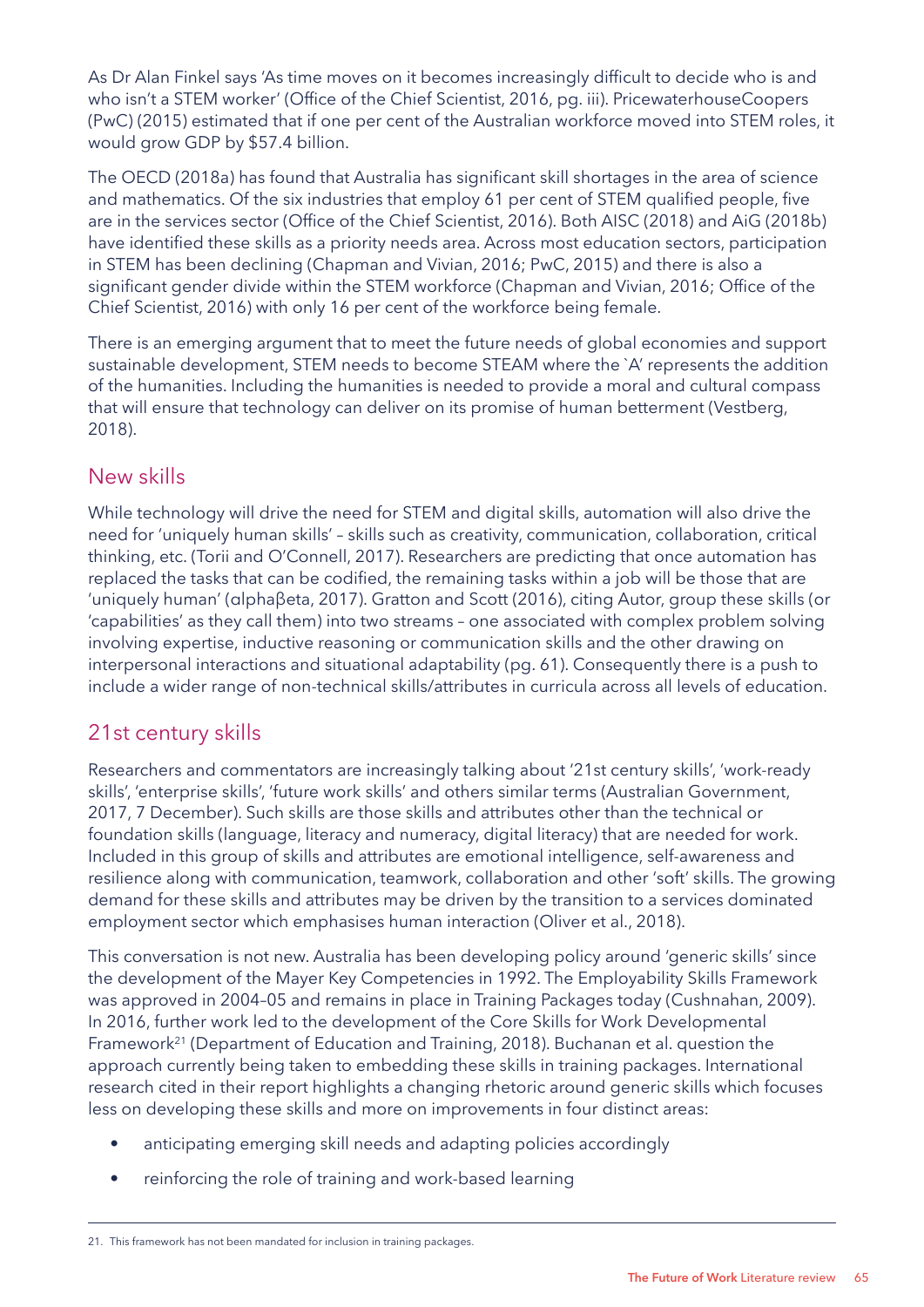- enhancing the adaptability of workplaces
- promoting labour mobility (OECD et al., 2016 cited in Buchanan et al., 2018).

There is also discussion in the literature as to whether and how these skills and attributes can be developed. Lamb, Maire, and Doecke (2017) highlight the global efforts to identify the key skills for the 21st century and develop frameworks to support the development and assessment of these skills and attributes. One approach to developing 21st century skills and attributes is to develop 'T-shaped' graduates (Tisdell, 2016) (Figure 19). This approach was first proposed by Medhat and Peers (2012) to develop science and technology graduates in the United Kingdom. Now it is being broadened to encompass workers in all industries and graduates from all levels of education (Deloitte, 2018; Finkel, 2018; European Political Strategy Centre, 2016).

### **Figure 19: The T-shaped graduate**



Source: Tisdell, 2016.

FYA (2017a) analysed millions of job advertisements in Australia and identified that there are broadly seven 'clusters' of work that occupations can be grouped in according to the skills required for the job. These clusters are illustrated in Figure 20.

### **Figure 20: Work clusters in Australia**



Source: The Foundation for Young Australians, 2017a, pg. 7.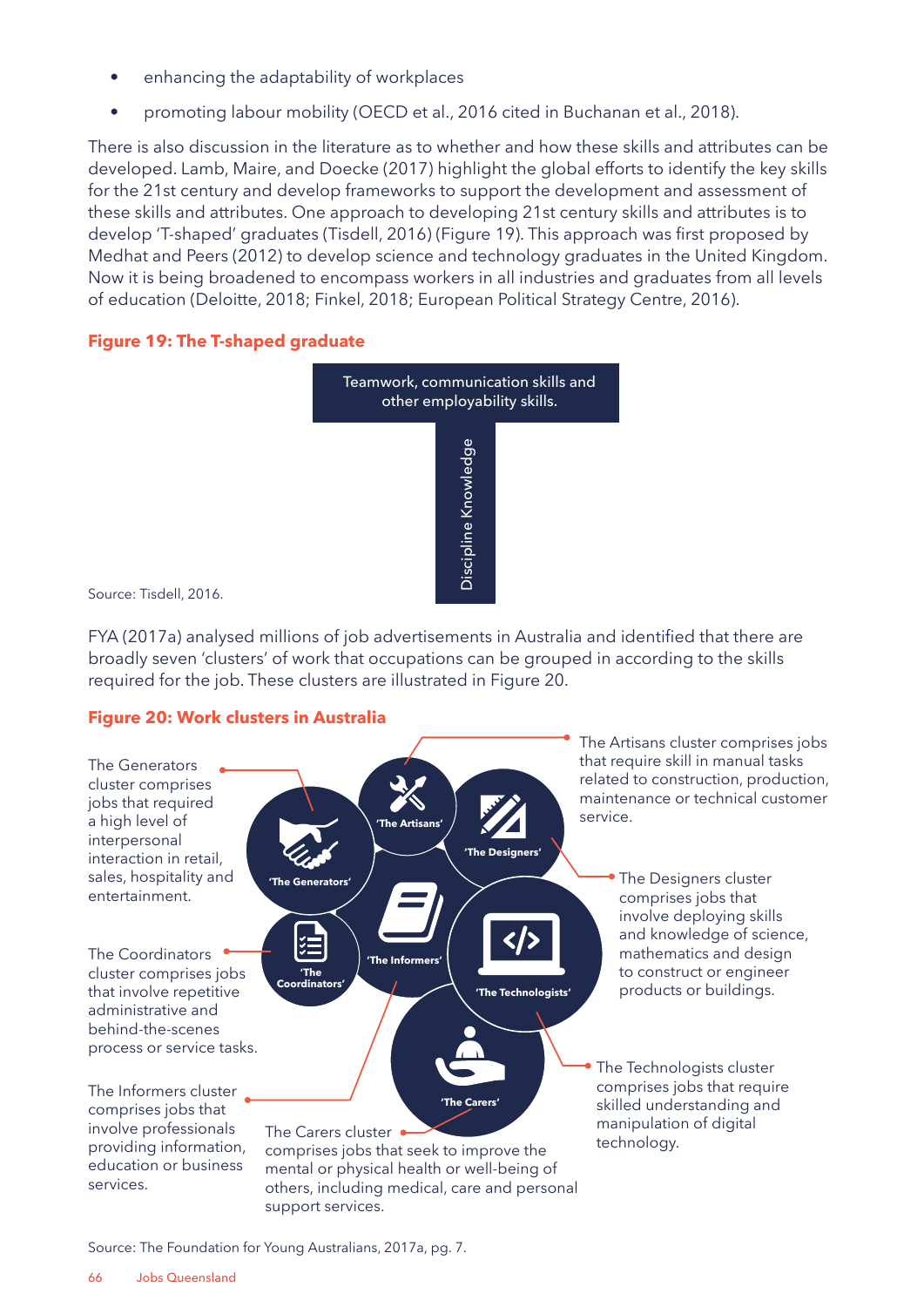# Capabilities and vocational streams

The work by FYA builds upon the work by other authors around capabilities and vocational streams<sup>22</sup>.

A report (Wheelahan and Moodie, 2011) commissioned by the NSW Board of Vocational Education and Training (BVET) proposed that there is a need to focus more broadly if the VET sector is to provide the workforce of the future. The authors propose moving from a focus on a competency-based framework to a focus on a capability framework which is described as:

 … the conditions individuals need to engage in work and to progress through a career with the requirements of broad occupations. It focuses on what people need to be able to do to exercise complex judgements at work and what they need to be able to do in the future, rather than on workplace tasks and roles that have been defined for them or based existing or past practice. (pg. 2)

The concept of capabilities is not new nor is consideration of it limited to Australia. There already exists a number of capability frameworks globally (Lucas, 2018). These frameworks provide insight into possible future directions for the education system in Australia.

Wheelahan, Buchanan, and Yu (2015) identified that there was a mismatch between the knowledge and skills of graduates from VET and higher education and the skills and knowledge identified as needed by employers. This mismatch has also been identified by the OECD (2018a) with up to 60 per cent of individuals mismatched to their occupation in 2012. SkillsIQ (2017) found that the cost to the Australian economy in foregone income was almost \$4 billion due to time spent in unnecessary study.

Wheelahan et al., (2015) propose a new approach to vocational education which is built around the premise of vocational streams. This would enable people to move both vertically within an occupational field of practice or laterally into related occupations. This approach has been endorsed at the policy roundtable facilitated by the Mitchell Institute (Torii and O'Connell, 2017). Buchanan et al. (2014) found that for many workers, movement within the labour market is 'like a flow within a limited number of loosely connected streams' (pg. 33). People rarely move out of the stream they have chosen, however progression isn't linear or always upwards as is assumed in our current education system.

These skills are distinct from the technology skills currently codified in training packages and qualifications. There is agreement that technology skills/occupation and industry skills will continue to be important with 71 per cent of IRCs that support Australia's VET system identifying these skills as their top priority for the future (AISC, 2018).

# Modular education and training

There are range of 'new' education and training options in the marketplace, often referred to as modularised training, microcredentials and nano-degrees (Fawcett, 2018; The Economist, 2017b). These options offer the learner the opportunity to gain skills and knowledge in 'bitesized chunks' that can build into full qualifications or meet the needs to rapidly gain skills and knowledge in a specialist area. MOOCs have been available within the higher education sector since 2012 (The Economist, 2017b) while in the VET sector, skill sets are available as a mechanism for people with full qualifications to upgrade their skills (Mills, Crean, Ranshaw and Bowman, 2012).

<sup>22.</sup> Vocational streams consist of linked occupations that share common practices, knowledge, skills and attributes (Wheelahan et al., 2015, pg. 7).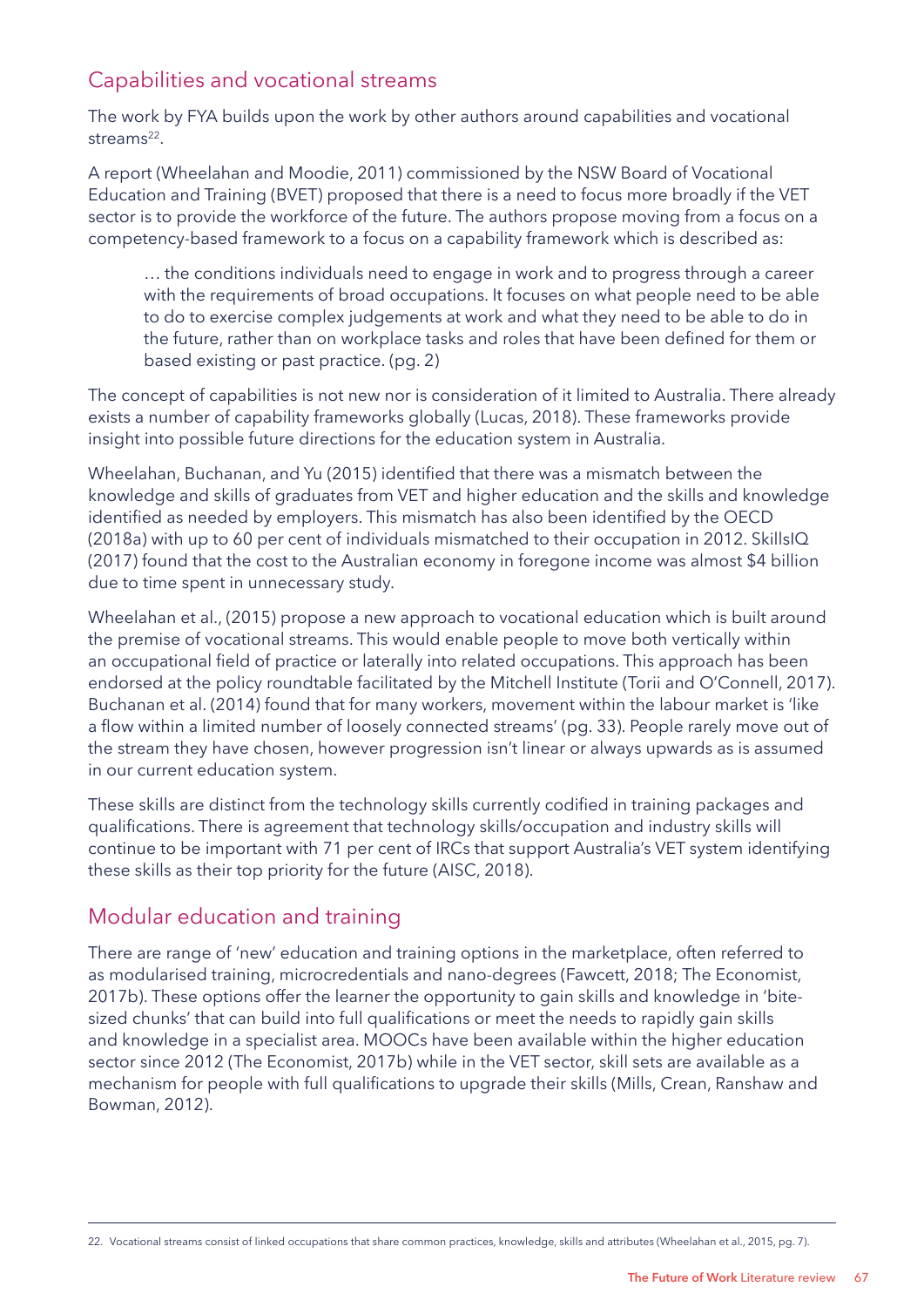In Jobs Queensland's (2017b; 2018a) work with industries and regions, stakeholders identified the need for a more flexible approach to education and training to meet emerging skill needs, such as modular training delivered onsite as needed for existing workers. While the majority of stakeholders contributing to this work agreed that full qualifications in an industry-relevant area form the basis for new entrants, existing workers often don't need a full qualification to obtain the necessary knowledge and skills for expanding or changing roles.

These findings have been reflected in work by NCVER (Payton, 2017) which also highlighted the impact technology will have on delivery methods.

There is some concern that a move to modularised training provision risks fragmenting Australia's VET system and will limit the transferability of skills for workers in transitioning industries (Jobs Queensland, 2018d; Buchanan, 2018 cited in Select Committee on the Future of Work and Workers, 2018; Wibrow and Circelli, 2016). The use of skill sets within the VET sector to meet the needs of industry for upskilling of existing workers is currently the subject of a research project by NCVER which is due to be completed in 2019 (Siekmann and Stanwick, 2018). While it can be hypothesised that the use of skill sets will be recognised across industries, other forms of skill acquisition such as microcredentialling and nanodegrees may not be as easily transportable (The Economist, 2017b).

Jobs Queensland (2018d) has identified that a key element for success in supporting industry transition, whether in an emerging or a declining sector, is providing education and training opportunities for affected workforces. Snell, Geraka and Gatt, 2016 (cited in Wibrow and Circelli, 2016) argue that '[i]n a labour market where qualifications are becoming increasingly important, undertaking formally recognised training is far more beneficial for workers as it results in qualifications that are recognised nationally' (pg. 6). It is important that vulnerable workers have access to training that will benefit their futures and provide the skills for quality jobs in growing and emerging industries.

# **The goal of training and skilling**

In the midst of attempts to make sense of current and potential changes to the substantive content of work and working arrangements, and their greater implications for education, it is relatively easy for practitioners and policy makers alike to lose focus on the bigger picture of what makes the 'future of work' such an important and pertinent issue.

Perhaps before attempting to address the complex and uncertain future, it might be wise to first take a step back and ask ourselves what exactly is the purpose of education? While many factors have been covered in this literature review, consider that ultimately at the very core of the overall discussion around the 'future of work' is people.

According to the Business Council of Australia (2017), formal education was initially designed to prepare people to be good citizens – to teach them to think, give them confidence and independence and prepare them for the future. The 21st century has seen a strong push for formal education to be focused on preparing people for work.

Central to the four issues of an effective approach to guiding education policy and practice as identified by Buchanan et al. (2018) was the question around what types of [school] pupils are we developing: highly flexible labour or flourishing, productive citizens? Given all the considerations highlighted throughout this literature review, undoubtedly this question could and should be extended to consider all persons, both current and future.

Jobs are the cornerstone of our economic and social lives: they give people meaning, selfrespect, income and the chance to make societal contributions (Bakhshi et al., 2017). The development of high functioning, well balanced people with the capacity to flourish is not just good for the individuals concerned – it is a great asset for any community and its associated economy (Buchanan et al., 2018).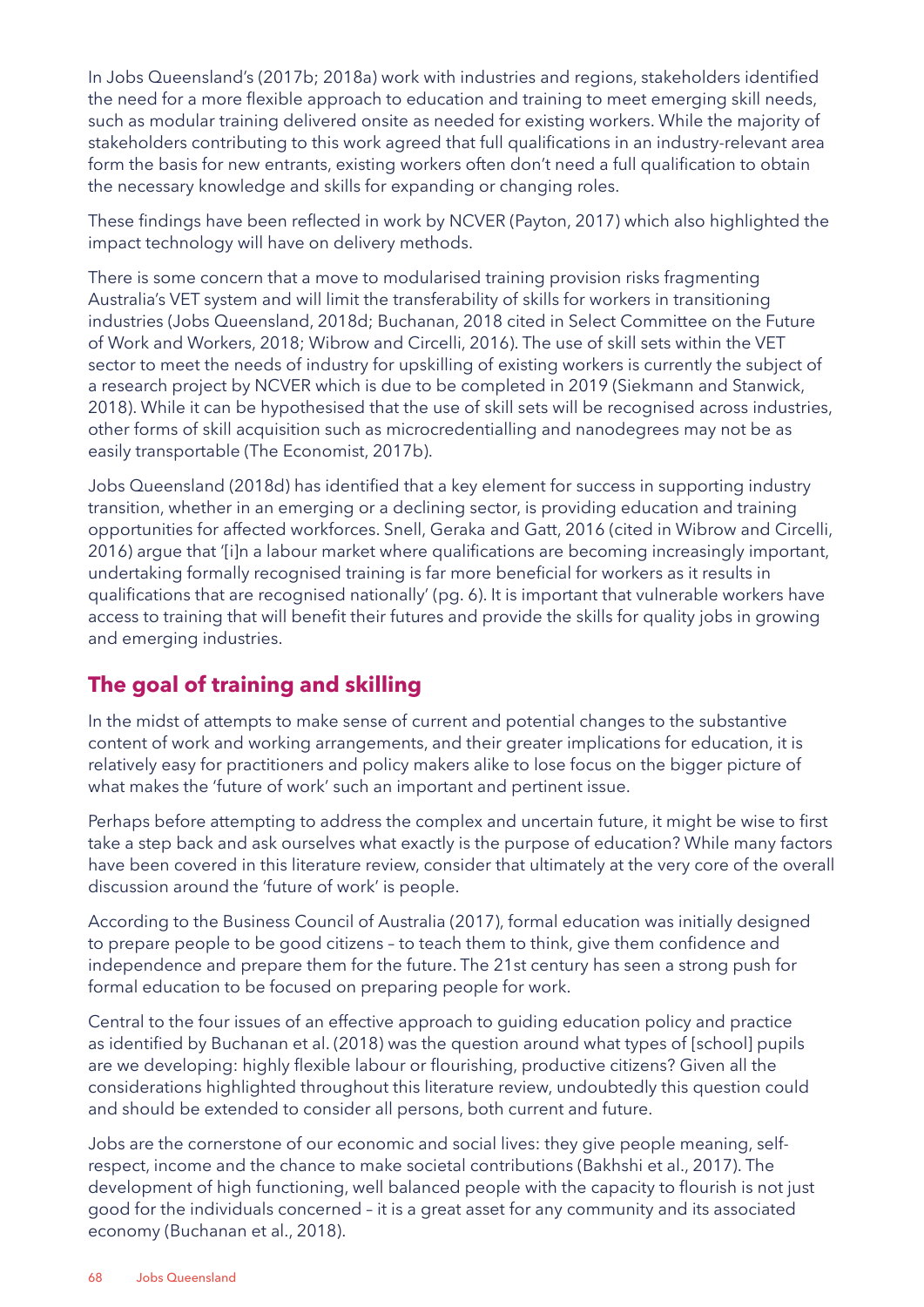The terms 'highly flexible labour' and 'flourishing, productive citizens' should not be considered mutually exclusive. The right mindset around employment and education heading into the future should result in the greatest benefits to society in general, both in tangibles such as economic output and wages, as well as intangibles such as a cohesive and well-functioning society.

# Changing pedagogy

Technology is expanding the reach of education and offering alternate delivery methods. The Grattan Institute (Norton et al., 2018) found that over 20 per cent of higher education students study off campus and a further 13 per cent were enrolled on a multi-modal basis; that is they studied both on campus and also off campus in 2016. Many of these students were matureage students and postgraduates. Improvements in educational technology as well as increased demand from people with significant work and family responsibilities have been identified as drivers for these changes.

Professor Tricia McLaughlin from RMIT (Ortolan, 2018) identified four ways in which education is changing:

- Classrooms will become increasingly connected, collaborative and co-creative as student learning spaces supersede traditional classrooms.
- Digital technology will increasingly drive 'anywhere, anytime learning' providing greater access and opportunities for participation.
- Customisation for a learner-first approach which will see increasingly individualised learning journeys.
- Grading systems that are evidence based, using measures that allow learning plans to be drawn up and personalised.

Already pedagogy is changing. For example the New South Wales Department of Education has developed a bank of resources that support different modes of delivery such as 21st century learning design, hackathons and gallery walks (NSW Department of Education, 2018).

# Over-qualification and skill underutilisation

Skill underutilisation (or underemployment) is growing in Australia (ABS, 2018). Underemployment is defined as the underutilisation of the productive capacity of the labour force (ILO cited in Parliament of Australia, 2017). One of the reasons for underemployment may be over-qualification for the job held. The OECD (2018a) found that around 20 per cent of Australian workers are over qualified for their jobs.

This data aligns with research undertaken by SkillsIQ (2017) which identified that the rate of over-qualification in the services sectors such as retail, tourism and sport could be as high as 51 per cent. Jennifer Westacott (Business Council of Australia, 2016) expressed concern about the 'creeping credentialism' which is becoming prevalent in Australia. Over-qualification is costing individuals \$3.6 billion in foregone income and \$555 million in unnecessary tuition fees (SkillsIQ, 2017). Both the OECD and SkillsIQ have found that employers may be selecting staff with higher qualifications than required due to a belief that these people have attributes that are likely to make them better workers.

The Select Committee on the Future of Work and Workers (2018) highlighted that this in turn denies lower-skilled workers opportunities to participate in work and increases the level of under-employment and unemployment.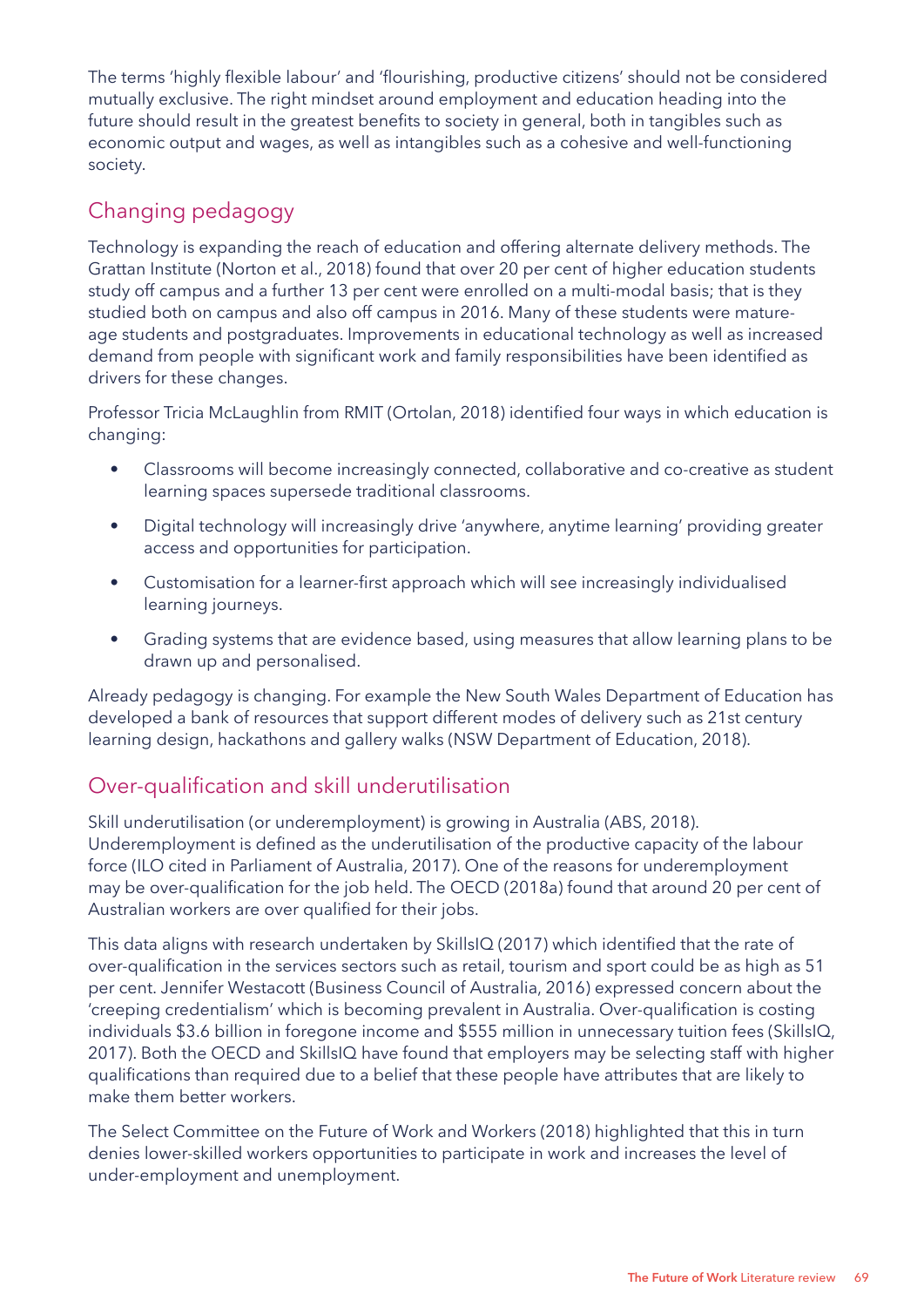### Career advice and management

What is becoming clear is that successful participation in work in the future requires effective and accurate careers advice and the skills to successfully manage career transitions throughout the lifespan (FYA, 2017d; Select Committee on the Future of Work and Workers, 2018). The need for clear, timely and accurate advice for students is crucial in developing the workforce of the future (Siekmann and Fowler, 2017). Gore, Holmes, Smith, Southgate and Albright (2015) found that many students by Year 6 already had clear ideas of what jobs they wanted when they completed school.

This need has been clearly expressed by stakeholders contributing to work undertaken by Jobs Queensland. Both at industry level as well as at regional level, stakeholders have been almost unanimous in their call for better and earlier career advice for students and their parents/carers so that they are able to make better informed choices (Jobs Queensland, 2017; 2018).

Career advice needs not to be limited to those transitioning from school. Students exiting postschool education and workers transitioning from industries and/or regions in decline also need support to enter/re-enter the workforce (Select Committee on the Future of Work and Workers, 2018; Jobs Queensland, 2018a, 2018d).

Career management skills are becoming increasingly important for all working age people. A longer working life will result in multiple entries and exits into and out of the workforce as well as transitions throughout a person's working life (FYA, 2017c; Gratton and Scott, 2016).

# **Collaboration**

A recurrent theme running through the literature in relation to skills for the future is the need for increased collaboration between government, education and training and industry. The importance of school-industry partnerships was highlighted at the Mitchell Institute's roundtable (Torii, 2018):

 Both schools and industry play a role in ensuring that all children and young people are given learning opportunities that enable them to reach their full potential and develop the skills and capabilities that are needed in future jobs (pg. iv).

The Select Committee on the Future of Work and Workers (2018) heard that this collaboration needs to extend beyond schools to both the VET sector and universities if Australia is to have the skills required for a productive future. In consultations with stakeholders undertaken by Jobs Queensland (2017, 2018), the need for collaboration came through clearly and strongly. Time and again, stakeholders told us that stronger partnerships between government, education and training and industry is key to developing people with the right skills and attributes needed for future workforces.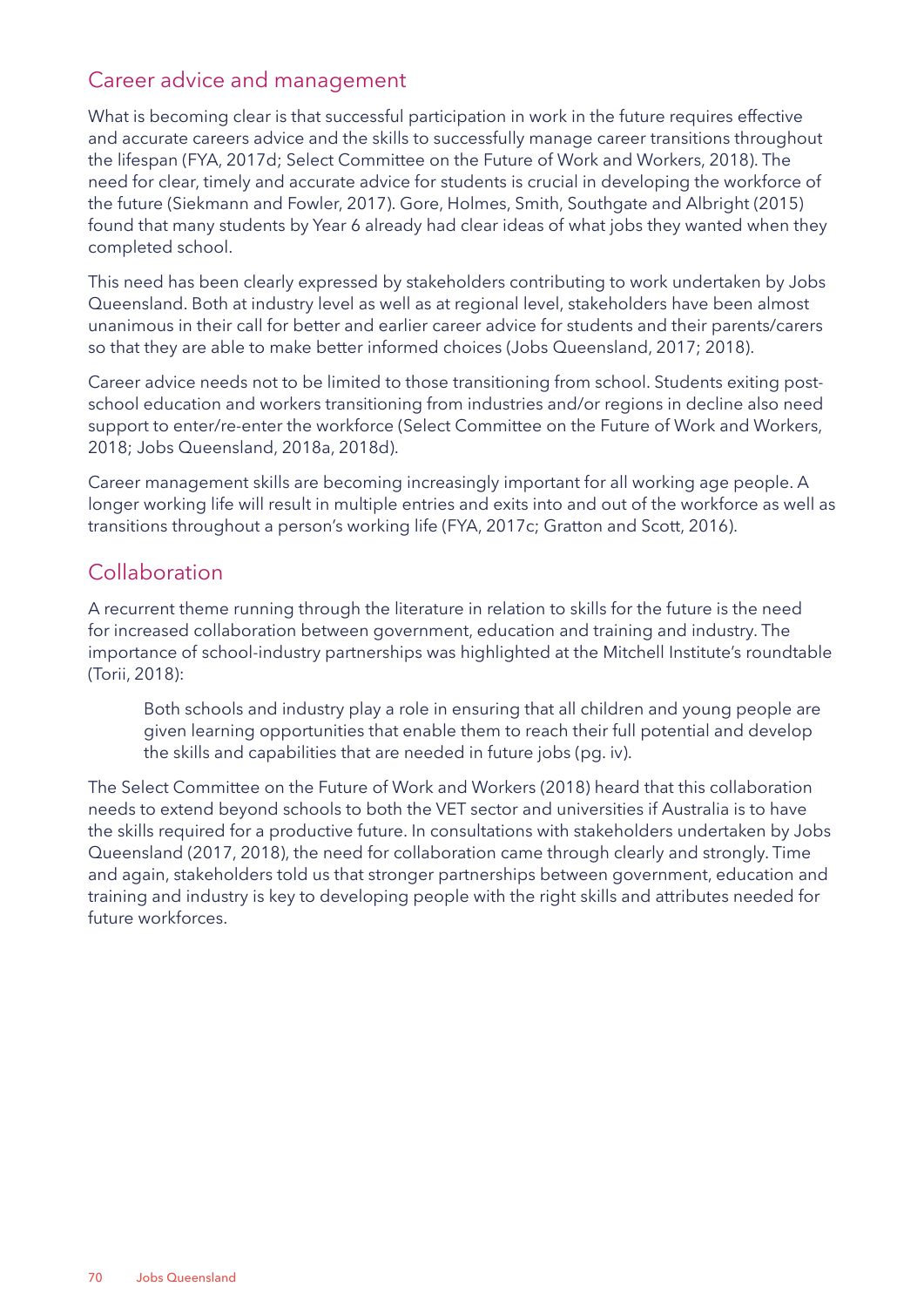# **Key findings**

#### **Areas of consensus in the literature**

- Participation in lifelong learning will be key as jobs and workplaces are transformed by the drivers shaping the Queensland economy.
	- Workers will need to redevelop skills and attributes throughout their lifespan to remain in the labour force.
- Collaboration across all institutions (education and training, government, employment and society) is needed to ensure a high-skilled and adaptive workforce.

### **Areas of contention in the literature**

- The skills, knowledge and attributes needed for the future are contested.
	- There is contention about whether attributes are teachable and/or assessable.
	- The role of context in the teaching of generic skills is also contested.
- The role of vocational education and training is unclear.
	- Industry is calling for VET to be transformed yet there is no agreement on what this 'transformation' should look like.



# **? Challenges and questions for consideration**

- How do we identify and develop the new skills that are needed?
- How do we develop the workforce of the future if we don't yet know what skills and knowledge the workforce will need?
- How do we transition the workforce of today to the workforce of the future?
- What skills, knowledge and attributes will employers and workers need to succeed in this changing environment?
	- How do we recognise skills and knowledge gained through non-formal/non-accredited training and learning?
	- What is the role of modularised training/microcredentialling/nano-degrees?
- What is the role of the VET system now and in the future in developing workers? And how will it need to change/adapt to meet the needs of consumers in the changing work environment?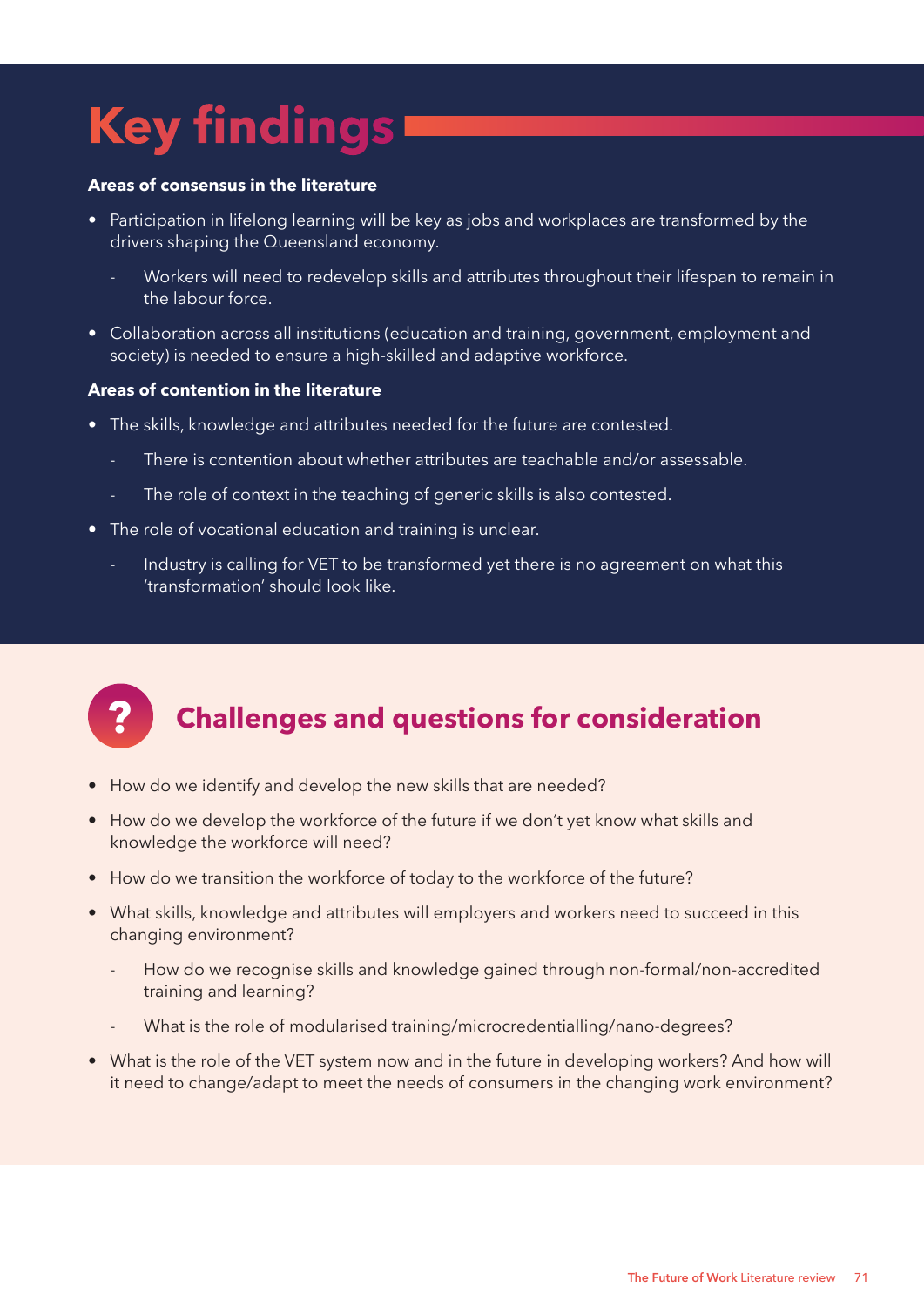# **section five**

FINDINGS AND QUESTIONS FOR EMPLOYMENT AND SKILLS POLICY IN QUEENSLAND

### **Figure 21: Factors influencing the future of work in Queensland**



As Queensland's economy transitions as a result of technology impacts and demographic and social changes, it is important to acknowledge that while change is inevitable, the outcomes are within our control. We can manage and direct how we respond and harness the potential of digital disruption and an ageing workforce to create the society we want.

It will require all sections of society to work together to build this new future that provides quality work and the standard of living we aspire to. Each of us has a role to play – government, education and training, industry and individuals. Our success will depend on how well we can work together to create a vibrant and equitable society and thriving economy.

The key findings outlined in this section focus on the areas of consensus and contention within the literature. The future is not set in stone and there are many factors that can and will impact on the future of work. Much of what is in the literature is based on 'best guess' modelling. History has shown that both the best and worst of predictions can be correct and that there can often be other factors that have the biggest impact in the long term.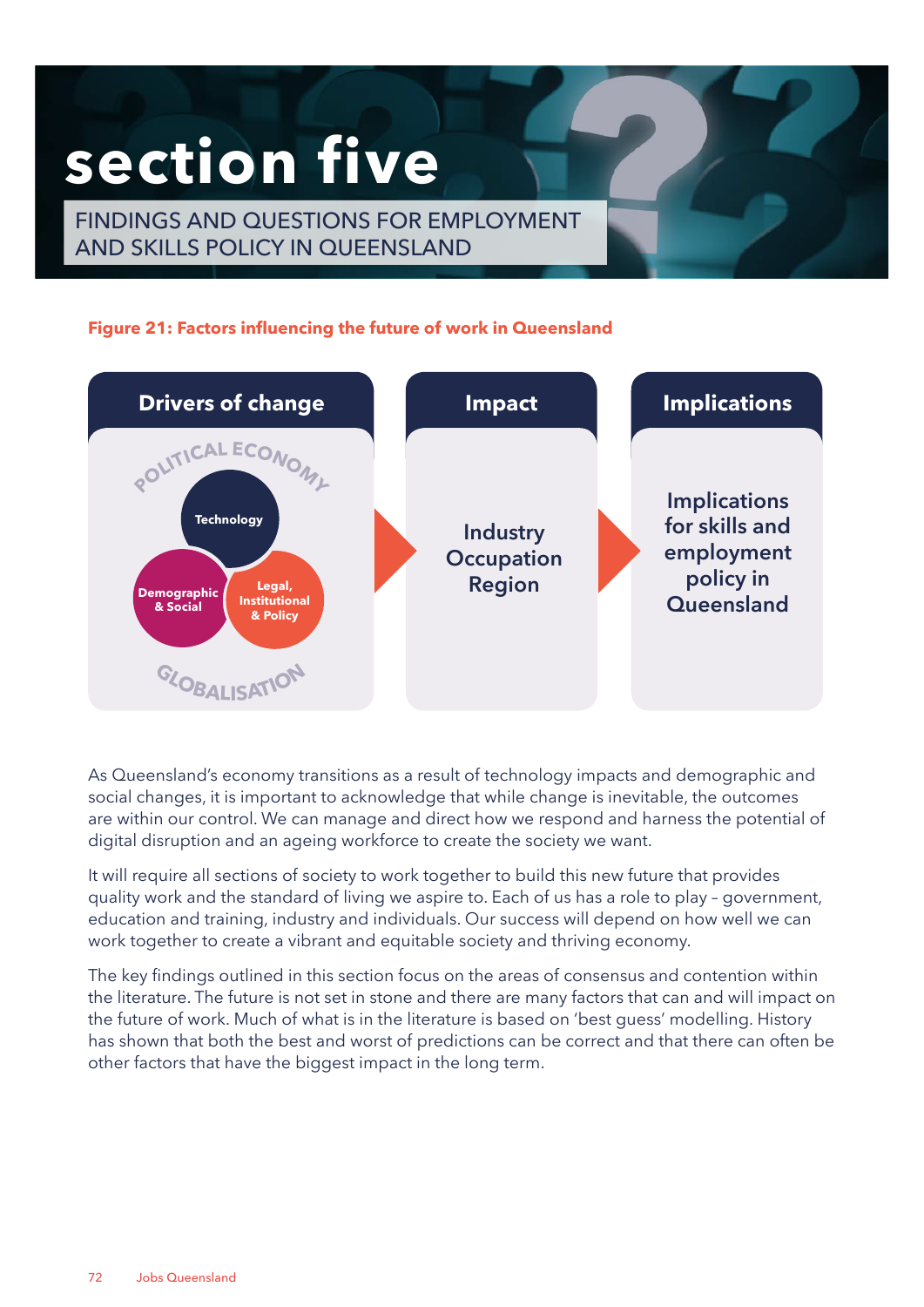# **Technology impacts**

### **Areas of consensus in the literature**

- Change is not new what is new is who will be impacted and the extent of the impact.
	- The demographic that is being impacted is different, with the impact most likely to be felt by 'white collar' workers with post-secondary school education qualifications such as diplomas and undergraduate degrees.
- There is growing consensus that the impact on jobs will be largely at task level.
	- While there is potential for some jobs to disappear, it is more likely that jobs will change; some so substantially that they will no longer be recognisable, others minimally.
	- At the same time, new jobs will be created which may require new skills that have not yet been identified.
- Participation in lifelong learning will be key as technology changes jobs and workplaces.
	- Workers will need to redevelop skills and attributes throughout their lifespan to remain in the labour force.

#### **Areas of contention in the literature**

- The extent and speed of the impact of new technologies such as artificial intelligence (AI) and machine learning (ML) on work and workplaces.
	- The extent of impact is contested with some authors arguing that all industries and all jobs and all sectors of the workforce will be impacted. Others argue that the impacts will vary due to a number of factors relevant to the country being impacted.
	- Some authors contend that the speed of change is faster than ever before while others disagree.
- The impact and the extent of impact of new technologies on employment and productivity both in the short-, medium- and longer-term.



- How do we identify and prepare for change associated with the impact of new technologies?
- What will government, industries, employers and workers need to prepare for and adapt to this change?
- What is the role of government in relation to the adoption/uptake of technology?
	- Accelerate, regulate or non-intervention?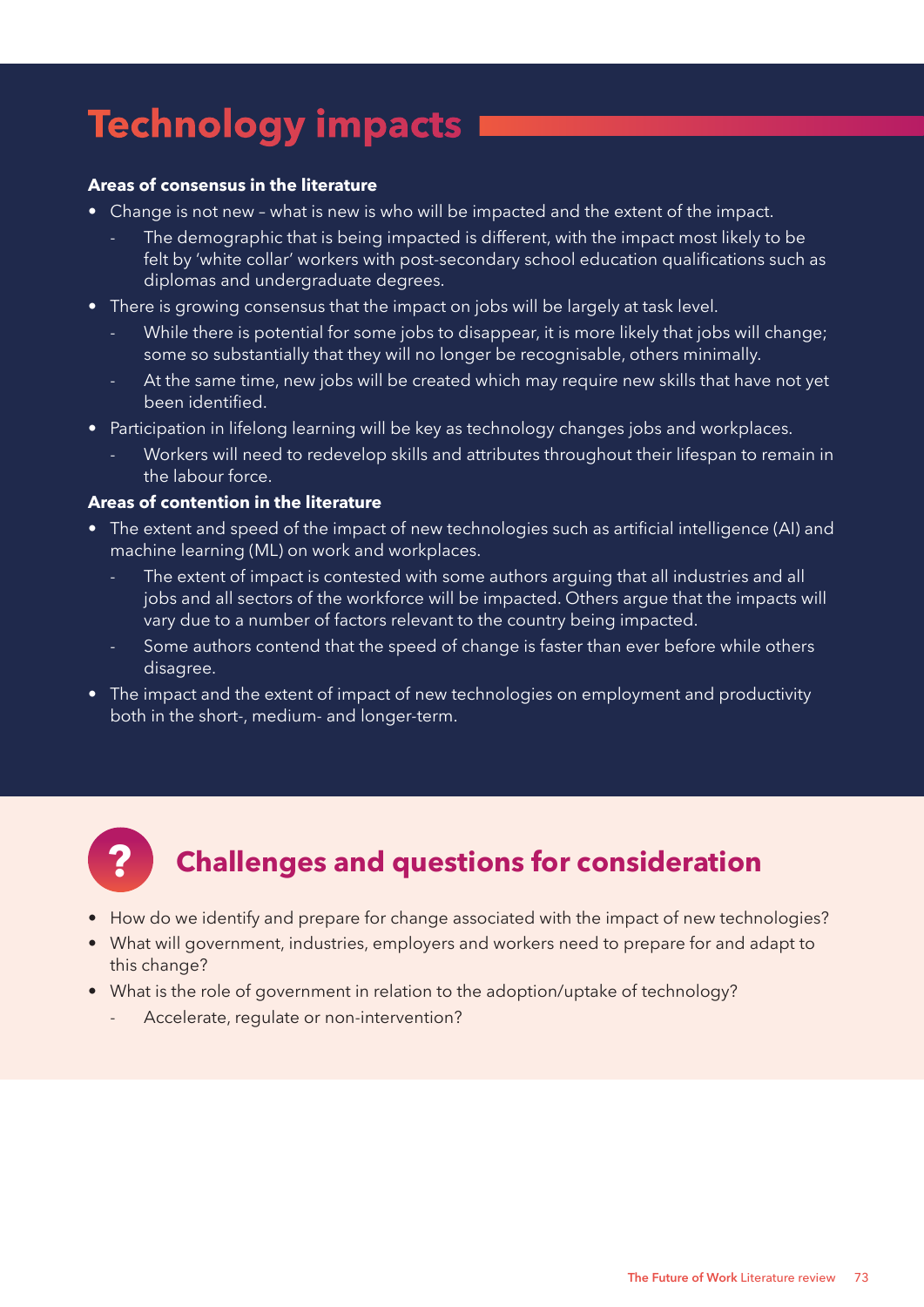# **Demographic and social changes**

#### **Areas of consensus in the literature**

- Like many developed nations, Australia's population is ageing and this has implications for both employers and the labour force more broadly.
- People are living longer and many are expected to remain in the workforce longer.
	- Workplaces are changing as they endeavour to adjust to a multigenerational workforce.
- Australia is becoming more urbanised.
	- This trend is also evident in Queensland.
	- Regional restructuring often occurs as people migrate to where the jobs and opportunities are.
	- Rural and remote communities are becoming more marginalised and isolated.

### **Areas of contention in the literature**

- The extent to which inequality is rising in Australia and how changes in technology and the broader economy will affect this projected trajectory.
- How technology and the move towards a more knowledge- and service-based economy will affect regional and rural areas.

- How do we promote equality through supporting people, especially those most at risk, to engage, stay engaged or re-engage with the labour force and/or education and training?
- How do we prepare Queenslanders for the predicted departure from the 'traditional threestage' working life?
- How do we support employers in responding to potential transitions within their industry, including their workforces?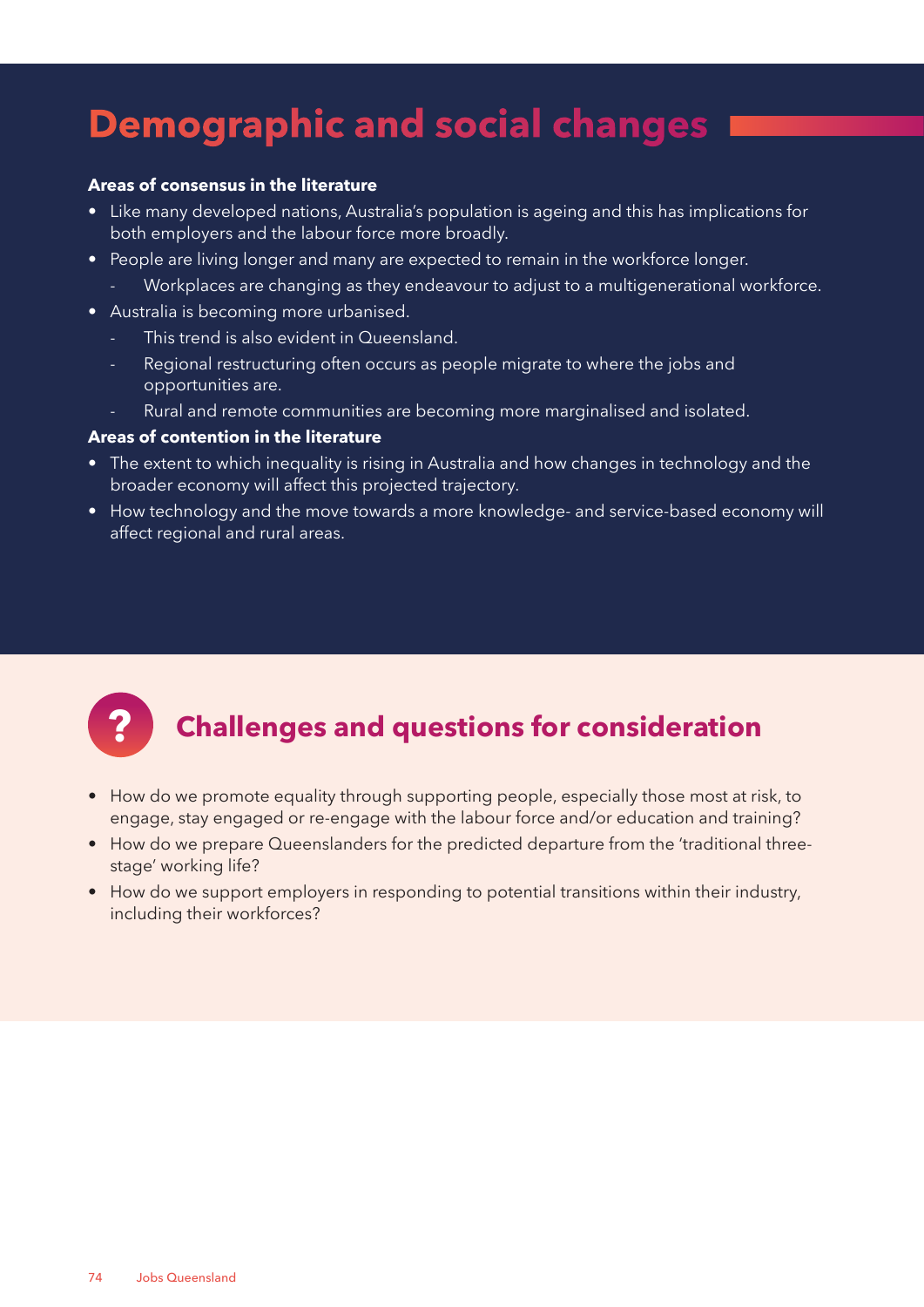# **Legal, institutional and policy influences**

#### **Areas of consensus in the literature**

- Key structural and economic reforms in Australia over the last 40 years have changed our labour market.
- Work is changing as a result of both technology and societal and demographic changes.
- We are not powerless in shaping our own futures.

### **Areas of contention in the literature**

- Definitions (e.g. worker/employee) are contested, resulting in anxiety and confusion.
	- As a result, empirical data is also contested.
	- In some areas there is an insufficient amount of data to substantiate claims.
	- The lack of empirical evidence is leading to confusion and anxiety and driving endless debate on what is 'important'.
- How and to what extent modes of employment are changing is contested.
	- There is little agreement on the importance and prevalence of new work arrangements such as teleworking and platform-mediated employment arrangements.
	- The rise of precarious work is also contested, due to deficiencies in the availability of data, differences in measurement and varied motivations of those engaging in this mode of employment.

- How prevalent are 'new' work arrangements (e.g. gig/platform-mediated work) in the Queensland economy?
	- Who is participating, why and to what extent?
	- How can we define and measure uptake/use/participation in these new arrangements and quantify their impacts on participants?
- What is the role of institutions (government, vocational education and training, etc.) in the process of transition?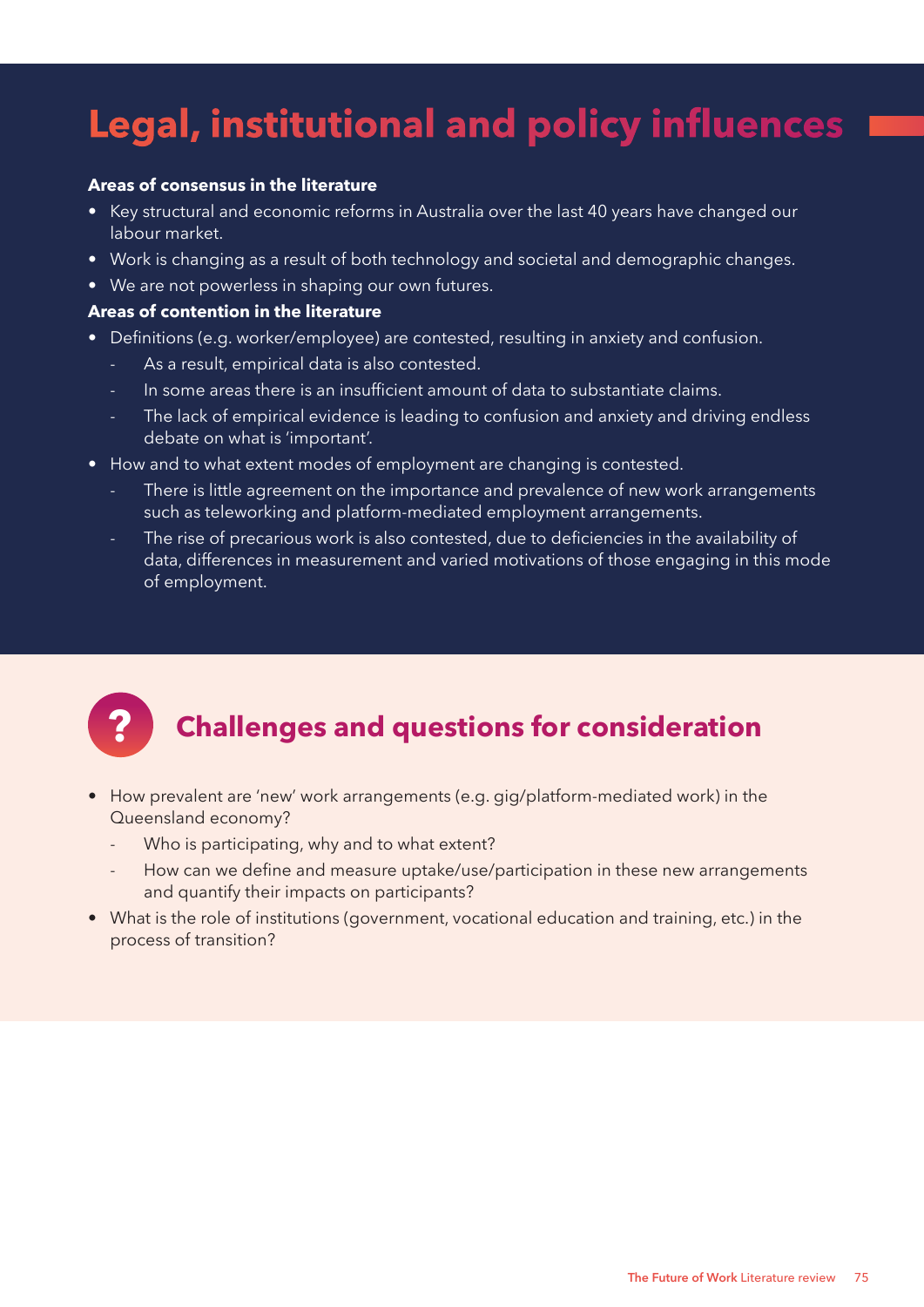# **Implications for training and skills**

#### **Areas of consensus in the literature**

- Participation in lifelong learning will be key as jobs and workplaces are transformed by the drivers shaping the Queensland economy.
	- Workers will need to redevelop skills and attributes throughout their lifespan to remain in the labour force.
- Collaboration across all institutions (education and training, government, employment and society) is needed to ensure a high-skilled and adaptive workforce.

### **Areas of contention in the literature**

- The skills, knowledge and attributes needed for the future are contested.
	- There is contention about whether attributes are teachable and/or assessable.
	- The role of context in the teaching of generic skills is also contested.
- The role of vocational education and training is unclear.
	- Industry is calling for VET to be transformed yet there is no agreement on what this 'transformation' should look like.



- How do we identify and develop the new skills that are needed?
- How do we develop the workforce of the future if we don't yet know what skills and knowledge the workforce will need?
- How do we transition the workforce of today to the workforce of the future?
- What skills, knowledge and attributes will employers and workers need to succeed in this changing environment?
	- How do we recognise skills and knowledge gained through non-formal/non-accredited training and learning?
	- What is the role of modularised training/microcredentialling/nano-degrees?
- What is the role of the VET system now and in the future in developing workers? And how will it need to change/adapt to meet the needs of consumers in the changing work environment?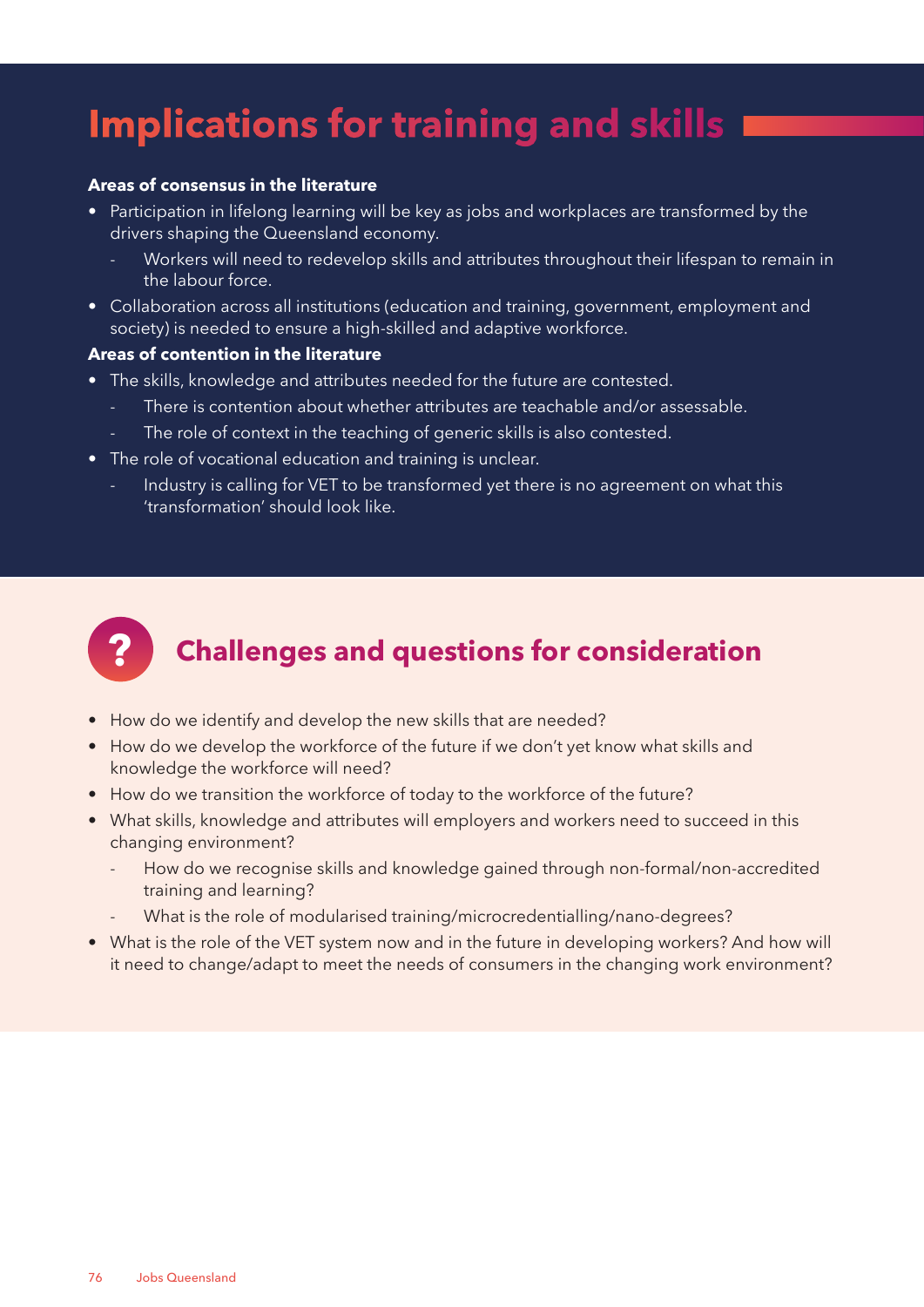# **Implications of the future of work**

### **• For employers this means:**

- managing a workforce of multiple generations
- identifying and managing the need to upskill and reskill the existing workforce to meet changing business and industry needs and maintain competitiveness
- recruiting, training and retaining skilled and knowledgeable employees
- developing and supporting a workforce that is adaptable, resilient and innovative
- providing opportunities for new entrants to gain experience and fine-tune skills and knowledge gained through education and training.

### **• For individuals this means:**

- identifying, developing and maintaining a skills and knowledge base that supports ongoing participation in quality work
- developing the skills and attributes for lifelong learning.

### **• For education and training this means:**

- the implementation of a seamless education and training industry that provides multiple entry and exit points for consumers through the lifespan
- greater collaboration with industry to identify and provide the skills needed to produce good global citizens as well as resilient and highly skilled workers
- upskilling and developing the skills of the education and training workforce
- exploring and investing in innovative delivery models to support a diverse range of learners.

### **• For policy makers this means:**

- ensuring that no one is left behind during industry and economic transitions
- supporting and developing institutional responses to industry and skills demand
- supporting access to lifelong learning opportunities.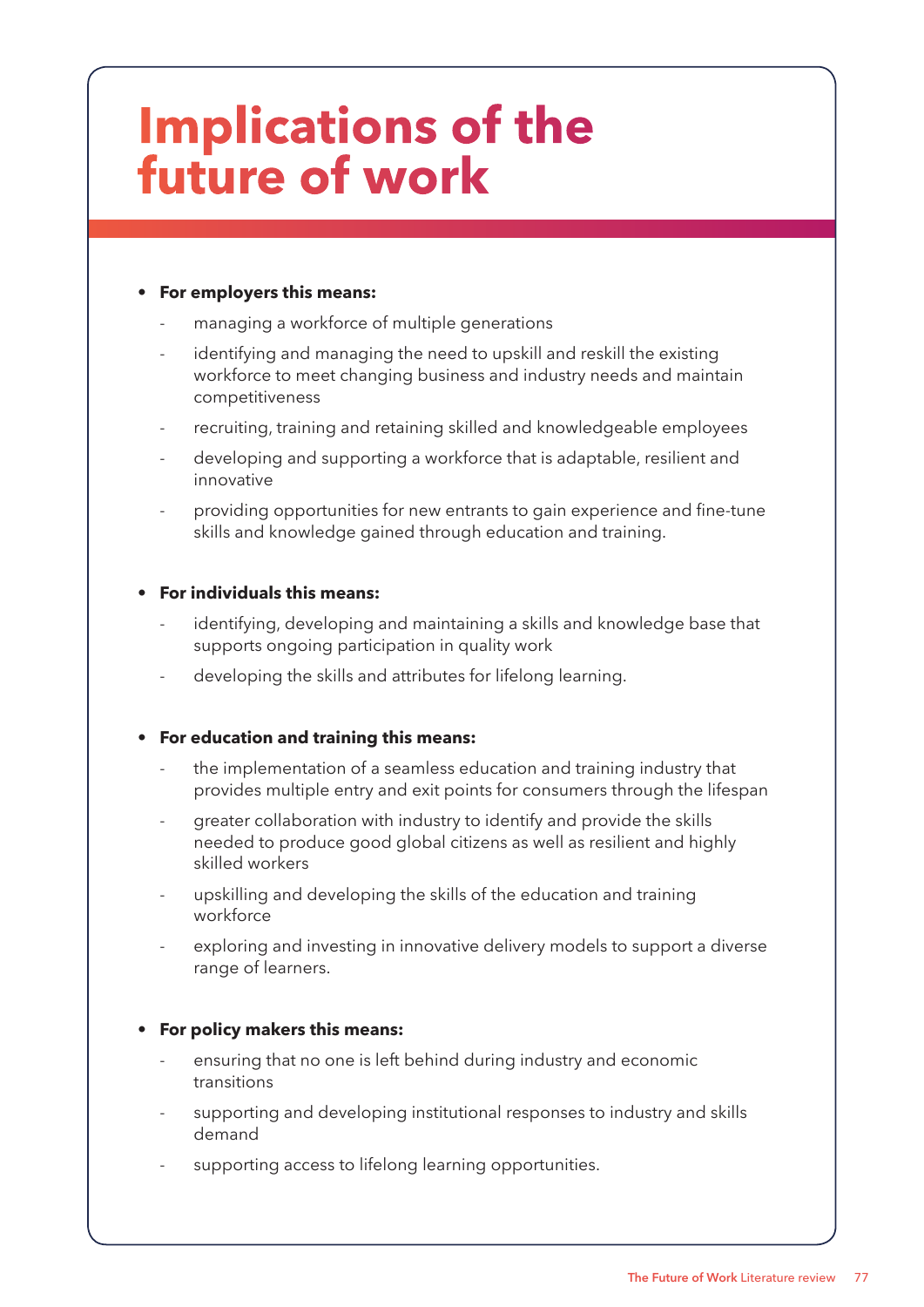# **APPENDIX ONE** independent workers v employees

### **The difference between an independent contractor and an employee in Australia**

| Indicator                                          | <b>Employee</b>                                                                                                                                                                                     | Independent contractor                                                                                                                                                                                                                             |
|----------------------------------------------------|-----------------------------------------------------------------------------------------------------------------------------------------------------------------------------------------------------|----------------------------------------------------------------------------------------------------------------------------------------------------------------------------------------------------------------------------------------------------|
| Degree of control<br>over how work is<br>performed | Performs work, under the direction<br>and control of their employer, on<br>an ongoing basis.                                                                                                        | Has a high level of control in how<br>the work is done.                                                                                                                                                                                            |
| Hours of work                                      | Generally works standard or set<br>hours (note: a casual employee's<br>hours may vary from week to<br>week).                                                                                        | Under agreement, decides what<br>hours to work to complete the<br>specific task.                                                                                                                                                                   |
| Expectation of work                                | Usually has an ongoing<br>expectation of work (note: some<br>employees may be engaged for a<br>specific task or specific period).                                                                   | Usually engaged for a specific task.                                                                                                                                                                                                               |
| <b>Risk</b>                                        | Bears no financial risk (this is the<br>responsibility of their employer).                                                                                                                          | Bears the risk for making a profit<br>or loss on each task. Usually bears<br>responsibility and liability for poor<br>work or injury sustained while<br>performing the task. As such,<br>contractors generally have their<br>own insurance policy. |
| Superannuation                                     | Entitled to have superannuation<br>contributions paid into a<br>nominated superannuation fund by<br>their employer.                                                                                 | Pays their own superannuation<br>(note: in some circumstances<br>independent contractors may be<br>entitled to be paid superannuation<br>contributions).                                                                                           |
| Tools and<br>equipment                             | Tools and equipment are generally<br>provided by the employer, or a tool<br>allowance is provided.                                                                                                  | Uses their own tools and<br>equipment (note: alternative<br>arrangements may be made within<br>a contract for services).                                                                                                                           |
| Tax                                                | Has income tax deducted by their<br>employer.                                                                                                                                                       | Pays their own tax and GST to the<br>Australian Taxation Office.                                                                                                                                                                                   |
| Method of payment                                  | Paid regularly (e.g., weekly/<br>fortnightly/monthly).                                                                                                                                              | Has obtained an ABN and submits<br>an invoice for work completed or<br>is paid at the end of the contract or<br>project.                                                                                                                           |
| Leave                                              | Entitled to receive paid leave<br>(e.g., annual leave, personal/<br>carers' leave, long service leave) or<br>receive a loading in lieu of leave<br>entitlements in the case of casual<br>employees. | Does not receive paid leave.                                                                                                                                                                                                                       |

Source: Fair Work Ombudsman n.d.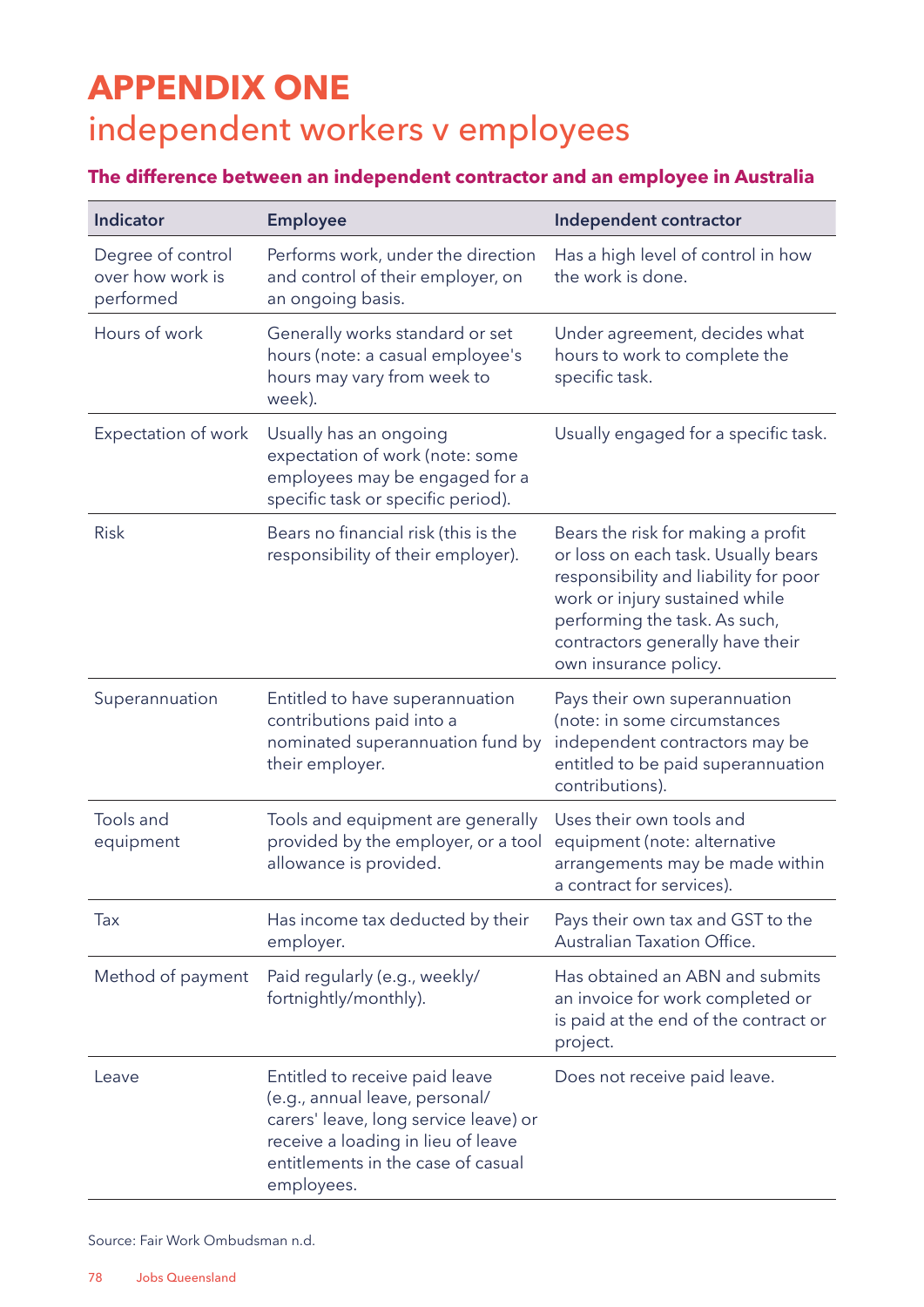### **REFERENCES**

Accenture. (2016). *People First: The Primacy of People in a Digital Age*. Dublin: Accenture.

ACOSS and Jobs Australia. (2018). *Faces of Unemployment*. Sydney: Australian Council of Social Services and Jobs Australia.

Agarwal, D., Bersin, J., Lahiri, G., Schwartz, J., and Volini, E. (2018*). The longevity dividend: Work in an era of 100-year lives*. New York: Deloitte Human Capital Consulting. Retrieved from [https://www2.deloitte.com/insights/us/en/focus/](https://www2.deloitte.com/insights/us/en/focus/human-capital-trends/2018/advantages-implications-of-aging-workforce.html) [human-capital-trends/2018/advantages-implications-of-aging-workforce.html](https://www2.deloitte.com/insights/us/en/focus/human-capital-trends/2018/advantages-implications-of-aging-workforce.html)

Aither. (2014). *Structural Adjustment in Regional Australia: Learning from experience, improving future responses*. Barton: Rural Industries Research and Development Corporation.

Allen, D., and Berg, C. (2014). *The Sharing Economy: How over-regulation could destroy an economic revolution*. Melbourne: Institute of Public Affairs.

αlphaβeta. (2017). *The Automation Advantage*. Sydney: αlphaβeta. Retrieved from [https://www.alphabeta.com/wp](https://www.alphabeta.com/wp-content/uploads/2017/08/The-Automation-Advantage.pdf)[content/uploads/2017/08/The-Automation-Advantage.pdf](https://www.alphabeta.com/wp-content/uploads/2017/08/The-Automation-Advantage.pdf)

αlphaβeta. (2018). *Digital Innovation: Australia's \$315bn opportunity*. Sydney: αlphaβeta. Retrieved from [https://www.](https://www.alphabeta.com/our-research/digital-innovation/) [alphabeta.com/our-research/digital-innovation/](https://www.alphabeta.com/our-research/digital-innovation/)

Anglicare Australia. (2017). *Jobs Availability Snapshot*. Canberra: Anglicare Australia. Retrieved from [http://www.](http://www.anglicare.asn.au/docs/default-source/default-document-library/jobs-availability-snapshot-2017.pdf) [anglicare.asn.au/docs/default-source/default-document-library/jobs-availability-snapshot-2017.pdf](http://www.anglicare.asn.au/docs/default-source/default-document-library/jobs-availability-snapshot-2017.pdf)

Arntz, M., Gregory, T., and Zierahn, U. (2016). The Risk of Autmation for Jobs in OECD Countries: A Comparative Analysis. *OECD Social, Employment and Migration Working Papers* (189).

Arsov, I. and Evans, R. (2018). Wage Growth in Advanced Economies. *Bulletin* (March 2018). Sydney: Reserve Bank of Australia. Retrieved from [https://www.rba.gov.au/publications/bulletin/2018/mar/pdf/wage-growth-in-advanced](https://www.rba.gov.au/publications/bulletin/2018/mar/pdf/wage-growth-in-advanced-economies.pdf)[economies.pdf](https://www.rba.gov.au/publications/bulletin/2018/mar/pdf/wage-growth-in-advanced-economies.pdf) 

Atkinson, R., (2016). Technology may disrupt occupations, but it won't kill jobs. *Monthly Labour Review*, February. U.S. Bureau of Labor Statistics.

Australian Bureau of Statistics. (2013, October 9). *4228.0 - Programme for the International Assessment of Adult Competencies, Australia, 2011-12*. Retrieved from [http://www.](http://www.abs.gov.au/AUSSTATS/abs@.nsf/Latestproducts/4228.0Main Features202011-12?opendocument&tabname=Summary&prodno=4228.0&issue=2011-12&num=&view) [abs.gov.au/AUSSTATS/abs@.nsf/Latestproducts/4228.0Main%20Features202011-](http://www.abs.gov.au/AUSSTATS/abs@.nsf/Latestproducts/4228.0Main Features202011-12?opendocument&tabname=Summary&prodno=4228.0&issue=2011-12&num=&view) [12?opendocument&tabname=Summary&prodno=4228.0&issue=2011-12&num=&view=](http://www.abs.gov.au/AUSSTATS/abs@.nsf/Latestproducts/4228.0Main Features202011-12?opendocument&tabname=Summary&prodno=4228.0&issue=2011-12&num=&view)

Australian Bureau of Statistics. (2017, November 6). *6227.0 - Education and Work, Australia, May 2017*. Retrieved from <http://www.abs.gov.au/ausstats/abs@.nsf/mf/6227.0>

Australian Bureau of Statistics. (2017). *Census of Population and Housing: Reflecting Australia - Stories from the Census, 2016*. Retrieved from [http://www.abs.gov.au/ausstats/abs@.nsf/Lookup/by%20](http://www.abs.gov.au/ausstats/abs@.nsf/Lookup/by Subject/2071.0~2016~Main Features~Educational Qualifications Data Summary ~65) [Subject/2071.0~2016~Main%20Features~Educational%20Qualifications%20Data%20Summary%20~65](http://www.abs.gov.au/ausstats/abs@.nsf/Lookup/by Subject/2071.0~2016~Main Features~Educational Qualifications Data Summary ~65)

Australian Bureau of Statistics. (2018). *6150.0.55.003 – Labour Account Australia, Quarterly Experimental Estimates, June 2018*. Retrieved from <http://www.abs.gov.au/ausstats/abs@.nsf/mf/6150.0.55.003>

Australian Centre for Robotic Vision. (2018). *A Robotics Roadmap for Australia 2018*. Brisbane: Australian Centre for Robotic Vision.

Australian Chamber of Commerce and Industry. (2018). Submission to *the Select Senate Committee on the Future of*  Work and Workers. Retrieved from [https://www.aph.gov.au/Parliamentary\\_Business/Committees/Senate/Future\\_of\\_](https://www.aph.gov.au/Parliamentary_Business/Committees/Senate/Future_of_Work_and_Workers/FutureofWork/Submissions) Work and Workers/FutureofWork/Submissions

Australian Computer Society. (2016). *Cybersecurity: Threats; Challenges; Opportunities*. Brisbane: Australian Computer Society.

Australian Council of Trade Unions. (2018a). *Australia's insecure work crisis: Fixing it for the future*. Melbourne: Australian Council of Trade Unions.

Australian Council of Trade Unions. (2018b). *Jobs You Can Count On*. Retrieved from [https://www.australianunions.](https://www.australianunions.org.au/jycco_petition) [org.au/jycco\\_petition](https://www.australianunions.org.au/jycco_petition)

Australian Financial Review and KPMG. (2017, September). *The Future of Education*. Retrieved from [http://reports.afr.](http://reports.afr.com/kpmg/education/) [com/kpmg/education/](http://reports.afr.com/kpmg/education/)

Australian Government. (2012). *National Foundation Skills Strategy for Adults*. Canberra: Commonwealth of Australia. Retrieved from [https://docs.education.gov.au/system/files/doc/other/national-foundation-skills-strategy-for-adults\\_0.](https://docs.education.gov.au/system/files/doc/other/national-foundation-skills-strategy-for-adults_0.pdf) [pdf](https://docs.education.gov.au/system/files/doc/other/national-foundation-skills-strategy-for-adults_0.pdf)

Australian Government. (2017, December 7). *Training Product Reform: what is the case for change?* Canberra: Commonwealth of Australia. Retrieved from [https://docs.education.gov.au/documents/training-product-reform-what](https://docs.education.gov.au/documents/training-product-reform-what-case-change)[case-change](https://docs.education.gov.au/documents/training-product-reform-what-case-change)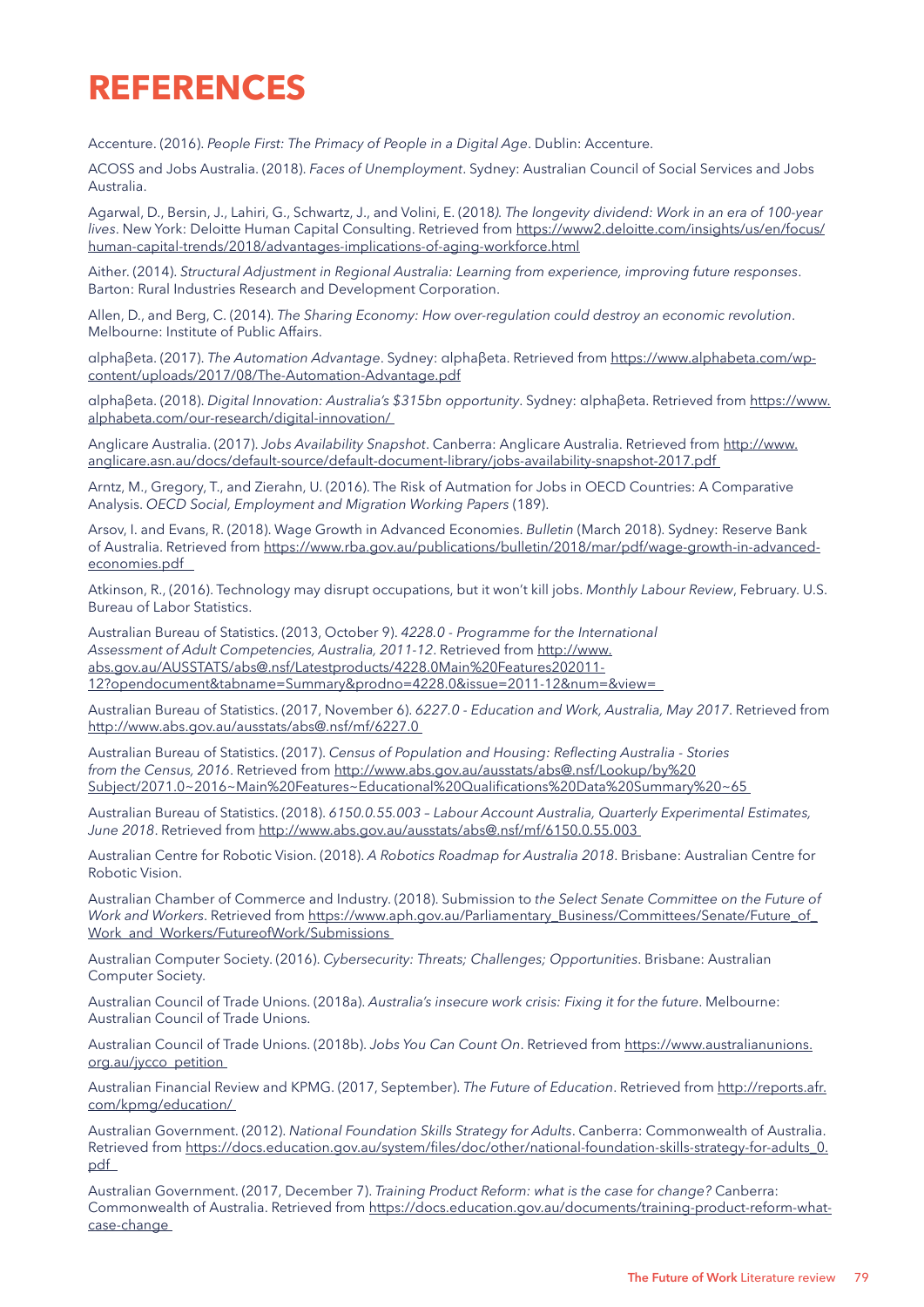Australian Government. (2017, October 17). *Instrument number CASA 96/17 - Direction - operation of certain unmanned aircraft*. Retrieved from <https://www.legislation.gov.au/Details/F2017L01370>

Australian Government. (2017, August 23). *Vocational Education and Training Reform*. Retrieved from [https://www.](https://www.education.gov.au/vocational-education-and-training-reform) [education.gov.au/vocational-education-and-training-reform](https://www.education.gov.au/vocational-education-and-training-reform)

Australian Government. (n.d.). *VET. It's Right Now.* Department of Education and Training. Retrieved from [https://www.](https://www.myskills.gov.au/career-info/advising-on-careers/vet-its-right-now/) [myskills.gov.au/career-info/advising-on-careers/vet-its-right-now/](https://www.myskills.gov.au/career-info/advising-on-careers/vet-its-right-now/)

Australian Human Rights Commission. (2016). *Willing to Work: National Inquiry into Employment Discrimination Against Older Australians and Australians with Disability*. Retrieved from [https://www.humanrights.gov.au/sites/](https://www.humanrights.gov.au/sites/default/files/document/publication/WTW_2016_Full_Report_AHRC_ac.pdf) [default/files/document/publication/WTW\\_2016\\_Full\\_Report\\_AHRC\\_ac.pdf](https://www.humanrights.gov.au/sites/default/files/document/publication/WTW_2016_Full_Report_AHRC_ac.pdf)

Australian Industry and Skills Committee. (2018). *National Industry Insights Report: National Overview*. Canberra: Department of Education and Training.

Australian Industry Group. (2016a). *Developing the Workforce for a Digital Future: Addressing critical issues and planning for action*. Melbourne: Australian Industry Group.

Australian Industry Group. (2016b). *Tackling Foundation Skills in the Workforce. Melbourne: Australian Indsutry Group*. Retrieved from [http://cdn.aigroup.com.au/Reports/2016/AIG9675\\_EMAIL.pdf](http://cdn.aigroup.com.au/Reports/2016/AIG9675_EMAIL.pdf)

Australian Industry Group. (2016c). *The Emergence of the Gig Economy*. Melbourne: Australian Industry Group.

Australian Industry Group. (2018a). *Casual work and part-time work in Australia in 2018*. Melbourne: Australian Industry Group.

Australian Industry Group. (2018b). *Skilling: A National Imperative*. Melbourne: The Australian Industry Group.

Australian Information Industry Association. (2018). *The impact of technological and other change on the future of work and workers in Australia*. Canberra: Australian Information Industry Association. Retreived from [https://www.aiia.](https://www.aiia.com.au/__data/assets/pdf_file/0004/83668/AIIA-response-Senate-Committee-Future-of-Work-Jan-2018.pdf) [com.au/\\_\\_data/assets/pdf\\_file/0004/83668/AIIA-response-Senate-Committee-Future-of-Work-Jan-2018.pdf](https://www.aiia.com.au/__data/assets/pdf_file/0004/83668/AIIA-response-Senate-Committee-Future-of-Work-Jan-2018.pdf)

Australian Institute of Health and Welfare. (2018). *Older Australia at a glance*. Retrieved from [https://www.aihw.gov.](https://www.aihw.gov.au/reports/older-people/older-australia-at-a-glance/contents/social-and-economic-engagement/employment-and-economic-participation) [au/reports/older-people/older-australia-at-a-glance/contents/social-and-economic-engagement/employment-and](https://www.aihw.gov.au/reports/older-people/older-australia-at-a-glance/contents/social-and-economic-engagement/employment-and-economic-participation)[economic-participation](https://www.aihw.gov.au/reports/older-people/older-australia-at-a-glance/contents/social-and-economic-engagement/employment-and-economic-participation)

Australian Treasury. (2015). *2015 Intergenerational Report: Australia in 2055*. Canberra: Commonwealth of Australia.

Autor, D. H. (2015). Why Are There Still So Many jobs? The History and Future of Workplace Automation. *Journal of Economic Perspectives*, 29(3), 3 -30.

Bachmann, R., Gillespie, N., and Priem, R. (2015). Repairing Trust in Organizations and Institutions: Toward a Conceptual Framework. *Organization Studies*, 36(9), 1123-1142.

Bailey, M. (2018, June 4). The gig economy is growing whether you like it or not. *Australian Financial Review*. Sydney. Retrieved from [https://www.afr.com/brand/boss/gig-economy-explainer-the-phenomenon-rocking-the-way-we-work-](https://www.afr.com/brand/boss/gig-economy-explainer-the-phenomenon-rocking-the-way-we-work-20180514-h101t9)[20180514-h101t9](https://www.afr.com/brand/boss/gig-economy-explainer-the-phenomenon-rocking-the-way-we-work-20180514-h101t9)

Bakhshi, H., Downing, J. M., Osborne, M. A., and Schneider, P. (2017). *The Future of Skills: Employment 2030*. London: Pearson and Nesta.

Baldwin, R. (2018, April 30). Globalization is close to its 'holy cow' moment: Why we must rethink our outdated ideas about international trade. *Chicago Booth Review*. Retrieved from [https://review.chicagobooth.edu/economics/2018/](https://review.chicagobooth.edu/economics/2018/article/globalization-close-its-holy-cow-moment) [article/globalization-close-its-holy-cow-moment](https://review.chicagobooth.edu/economics/2018/article/globalization-close-its-holy-cow-moment)

Balliester, T., and Elsheikhi, A. (2018). *The Future of Work: A Literature Review*. Research Department Working Paper no 29. Geneva: International Labour Office. Retrieved from [https://www.ilo.org/global/research/publications/working](https://www.ilo.org/global/research/publications/working-papers/WCMS_625866/lang--en/index.htm)[papers/WCMS\\_625866/lang--en/index.htm](https://www.ilo.org/global/research/publications/working-papers/WCMS_625866/lang--en/index.htm)

BBC. (2017a, November 29). Robot automation will 'take 800 million jobs by 2030' - report. *BBC*. London, UK. Retrieved from <https://www.bbc.com/news/world-us-canada-42170100>

BBC. (2017b, March 24). Robots to affect up to 30% of UK jobs, says PwC. BBC. London, UK. Retrieved from [https://](https://www.bbc.com/news/business-39377353) [www.bbc.com/news/business-39377353](https://www.bbc.com/news/business-39377353)

Becker, K., Bradley, L., and Smidt, M. (2015). *The Future of Work: What it means for Queensland Businesses*. Brisbane: Davidson QUT. Retrieved from<https://www.davidsonwp.com/wp-content/uploads/2015/12/Future-of-Work.pdf>

Becker, K., Hyland, P., and Soosay, C. (2013). *Labor Attraction and Retention in Rural and Remote Queensland Communities*. Retrieved from [https://eprints.qut.edu.au/65669/10/AJRS\\_submission\\_Mar\\_2013\\_REV\\_FINAL.pdf](https://eprints.qut.edu.au/65669/10/AJRS_submission_Mar_2013_REV_FINAL.pdf)

Berger-Thompson, L., Breusch, J., and Lilley, L. (2018). *Australia's Experience With Economic Reform*. Canberra: The Treasury. Retrieved from [https://static.treasury.gov.au/uploads/sites/1/2018/10/p2018-t332486-economic-reform-v2.](https://static.treasury.gov.au/uploads/sites/1/2018/10/p2018-t332486-economic-reform-v2.pdf) [pdf](https://static.treasury.gov.au/uploads/sites/1/2018/10/p2018-t332486-economic-reform-v2.pdf)

Billett, S. (2018, October 4). We need to change negative views of the jobs VET serves to make it a good post-school option. *The Conversation*. Retrieved from [https://theconversation.com/we-need-to-change-negative-views-of-the](https://theconversation.com/we-need-to-change-negative-views-of-the-jobs-vet-serves-to-make-it-a-good-post-school-option-101388)[jobs-vet-serves-to-make-it-a-good-post-school-option-101388](https://theconversation.com/we-need-to-change-negative-views-of-the-jobs-vet-serves-to-make-it-a-good-post-school-option-101388)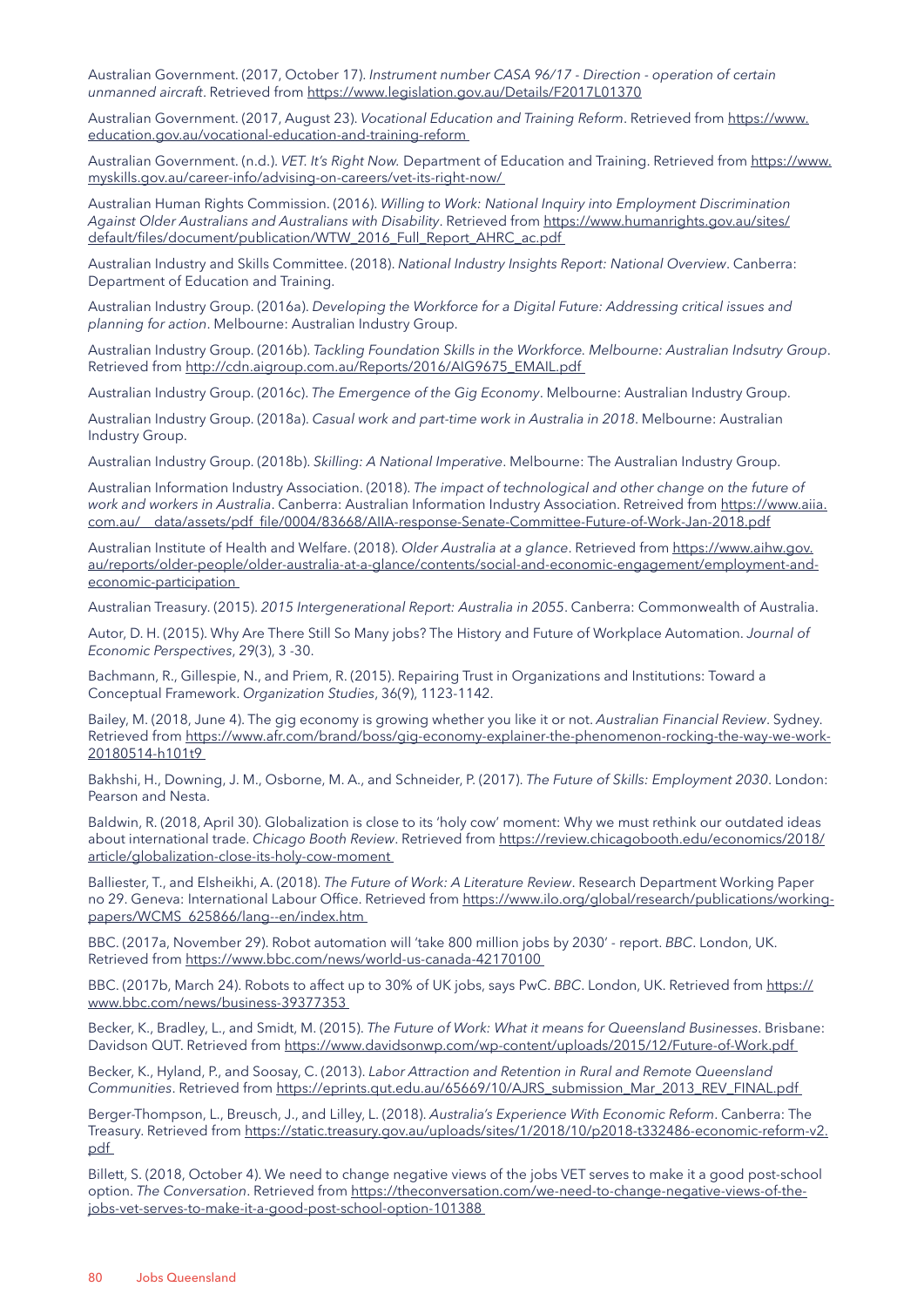Bishop, J., and Cassidy, N. (2017). Insights into Low Wage Growth in Australia. *Bulletin* (March Quarter 2017). Sydney: Reserve Bank of Australia. Retrieved from [https://www.rba.gov.au/publications/bulletin/2017/mar/pdf/bu-0317-2](https://www.rba.gov.au/publications/bulletin/2017/mar/pdf/bu-0317-2-insights-into-low-wage-growth-in-australia.pdf) [insights-into-low-wage-growth-in-australia.pdf](https://www.rba.gov.au/publications/bulletin/2017/mar/pdf/bu-0317-2-insights-into-low-wage-growth-in-australia.pdf)

Blackburn, S., Freeland, M., and Gartner, D. (2017). *Digital Australia: Seizing the opportunity from the Fourth Industrial Revolution*. Sydney: McKinsey Global Instutute.

Bond-Smith, S., Duncan, A., Kiely, D., and Salazar, S. (2018*). Falling Through the Net: The Digital Divide in Western Australia*. Perth: Bankwest Curtin Economics Centre.

Boreham, P., Parker, R., Thompson, P., and Hall , R. (2008). *New Technology @ Work*. Abingdon: Routledge.

Bowden, B. (2011). The Rise and Decline of Australian Unionism: A History of Industrial Labour from the 1820s to 2010. *Labour History*, 51-82.

Bowman, D., and Azpitarte, F. (2017, December 4). Young people still find it hard to get a job, despite using the same tactics as older job seekers. *The Conversation*. Retrieved from [https://theconversation.com/young-people-still-find-it](https://theconversation.com/young-people-still-find-it-hard-to-get-a-job-despite-using-the-same-tactics-as-older-job-seekers-88566)[hard-to-get-a-job-despite-using-the-same-tactics-as-older-job-seekers-88566](https://theconversation.com/young-people-still-find-it-hard-to-get-a-job-despite-using-the-same-tactics-as-older-job-seekers-88566)

Bowman, D., and van Kooy, J. (2016). *Inclusive work and economic security: a framework*. Fitzroy: Brotherhood of St Laurence. Retrieved from [http://library.bsl.org.au/jspui/bitstream/1/9350/3/Bowman\\_vanKooy\\_Inclusive\\_work\\_econ\\_](http://library.bsl.org.au/jspui/bitstream/1/9350/3/Bowman_vanKooy_Inclusive_work_econ_security_framework_2016.pdf) [security\\_framework\\_2016.pdf](http://library.bsl.org.au/jspui/bitstream/1/9350/3/Bowman_vanKooy_Inclusive_work_econ_security_framework_2016.pdf)

Bryce, J., Frigo, T., McKenzie, P., and Withers, G. (2000). *The era of lifelong learning: implications for secondary schools*. Camberwell: Australian Council for Educational Research.

Brynjolfsson, E., and McAfee, A. (2014). *The Second Machine Age: Work, Progress and Prosperity in a Time of Brilliant Technologies*. New York: W. W. Norton & Company. Retrieved from [https://edisciplinas.usp.br/pluginfile.php/622156/](https://edisciplinas.usp.br/pluginfile.php/622156/mod_resource/content/1/Erik-Brynjolfsson-Andrew-McAfee-Jeff-Cummings-The-Second-Machine-Age.pdf) [mod\\_resource/content/1/Erik-Brynjolfsson-Andrew-McAfee-Jeff-Cummings-The-Second-Machine-Age.pdf](https://edisciplinas.usp.br/pluginfile.php/622156/mod_resource/content/1/Erik-Brynjolfsson-Andrew-McAfee-Jeff-Cummings-The-Second-Machine-Age.pdf)

Buchanan, J., Ryan, R., Anderson, M., Calvo, R. A., Glozier, N., and Peter, S. (2018*). Preparing for the best and worst of times*. Sydney: NSW Department of Education.

Buchanan, J., Verma, G., and Yu, S. (2014). Manufacturing 2030: Getting the questions right on work and skills. In Manufacturing Skills Australia, *Manufacturing 2030: Symposium Stimulus* (pp. 28-34). Sydney: Manufacturing Skills Australia Industry Skills Council.

Burgess, J., Connell, J., and Dockery, M. (2013). *Quality of Work Research Project Report*. Commissioned by the Australian Workforce and Productivity Agency. Perth: Curtin University

Burrows, M. J. (2016). *Global Risks 2035: The Search for a New Normal*. Washington D.C.: Atlantic Council.

Burtch, G., Carnahan, S., and Greenwood, B. (2018*). Can You Gig It? An Empirical Examination of the Gig Economy and Entrepreneurial Activity*. USA: Management Science.

Business Council of Australia. (2016, August 11). The Future of Education - Australian Davos Connection Forum Address by Jennifer Westacott. *Business Council of Australia - Media & Speeches*. Melbourne: Business Council of Australia.

Business Council of Australia. (2017*). Future Proof: Protecting Australians through Education and Skills*. Canberra: Business Council of Australia.

Business Council of Australia. (2018). *Future-Proof: Australia's future post-secondary education and skills system*. Melbourne: Business Council of Australia.

Business Council of Co-operatives and Mutuals. (2018). Submission to the *Select Senate Committee on the Future of Work and Workers*. Retrieved from [https://www.aph.gov.au/Parliamentary\\_Business/Committees/Senate/Future\\_of\\_](https://www.aph.gov.au/Parliamentary_Business/Committees/Senate/Future_of_Work_and_Workers/FutureofWork/Submissions) [Work\\_and\\_Workers/FutureofWork/Submissions](https://www.aph.gov.au/Parliamentary_Business/Committees/Senate/Future_of_Work_and_Workers/FutureofWork/Submissions)

Campbell, I. (2013, March). A historical perspective on insecure work in Australia. *The Queensland Journal of Labour History* (16).

Carney, M. (2018, September 14). *The Future of Work*. Speech to the Bank of Ireland. Dublin: Bank of England.

Carney, T., and Stanford, J. (2018). *The Dimensions of Insecure Work: A Factbook*. Canberra: The Australia Institute. Retrieved from [https://d3n8a8pro7vhmx.cloudfront.net/theausinstitute/pages/2807/attachments/](https://d3n8a8pro7vhmx.cloudfront.net/theausinstitute/pages/2807/attachments/original/1528337971/Insecure_Work_Factbook.pdf?1528337971) [original/1528337971/Insecure\\_Work\\_Factbook.pdf?1528337971](https://d3n8a8pro7vhmx.cloudfront.net/theausinstitute/pages/2807/attachments/original/1528337971/Insecure_Work_Factbook.pdf?1528337971)

Carriço, G. (2018). The EU and artificial intelligence: A human-centred perspective*. European View*, 17(1), 29-36.

Carvalho, P. (2016). *Youth Unemployment in Australia*. Sydney: The Centre for Independent Studies.

Cassells, R., and Duncan, A. (2018). *Gender Equity Insights 2018: Australia's Gender Pay Gap*. Perth: Bankwest Curtin Economic Centre.

Cassells, R., Duncan, A., Mavisakalyan, A., Phillimore, J., Seymour, R., and Tarverdi, Y. (2018). *Future of Work in Australia: Preparing for tomorrow's world*. Perth: Bankwest Curtin Economics Centre.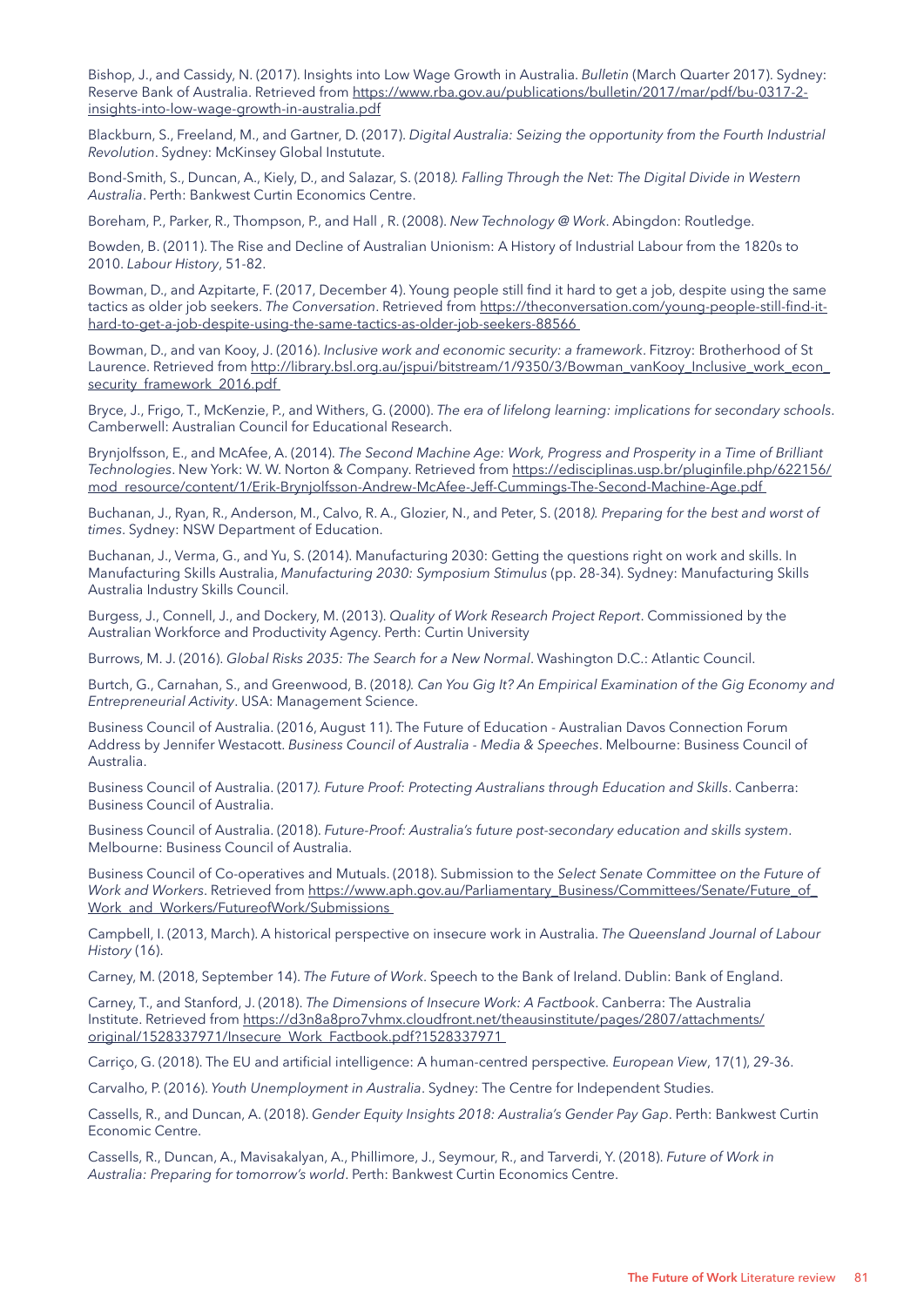Cassidy, N., and Parsons, S. (2017). The Rising Share of Part-time Employment. *Bulletin* (September Quarter 2017). Sydney: Reserve Bank of Australia. Retrieved from [https://www.rba.gov.au/publications/bulletin/2017/sep/pdf/bu-](https://www.rba.gov.au/publications/bulletin/2017/sep/pdf/bu-0917-3-the-rising-share-of-part-time-employment.pdf)[0917-3-the-rising-share-of-part-time-employment.pdf](https://www.rba.gov.au/publications/bulletin/2017/sep/pdf/bu-0917-3-the-rising-share-of-part-time-employment.pdf)

Centre for Future Work. (2018). Submission to the *Select Senate Committee on the Future of Work and Workers*. Retrieved from [https://www.aph.gov.au/Parliamentary\\_Business/Committees/Senate/Future\\_of\\_Work\\_and\\_Workers/](https://www.aph.gov.au/Parliamentary_Business/Committees/Senate/Future_of_Work_and_Workers/FutureofWork/Submissions) [FutureofWork/Submissions](https://www.aph.gov.au/Parliamentary_Business/Committees/Senate/Future_of_Work_and_Workers/FutureofWork/Submissions)

Centre for Multicultural Youth. (2018). Submission to the *Select Senate Committee on the Future of Work and Workers*. Retrieved from [https://www.aph.gov.au/Parliamentary\\_Business/Committees/Senate/Future\\_of\\_Work\\_and\\_Workers/](https://www.aph.gov.au/Parliamentary_Business/Committees/Senate/Future_of_Work_and_Workers/FutureofWork/Submissions) [FutureofWork/Submissions](https://www.aph.gov.au/Parliamentary_Business/Committees/Senate/Future_of_Work_and_Workers/FutureofWork/Submissions)

Centre for the New Economy and Society. (2018). *The Future of Jobs 2018*. Geneva: World Economic Forum.

Centre for Workplace Leadership. (2018). *Are Australians ageist*? Retrieved [https://fbe.unimelb.edu.au/\\_\\_data/assets/](https://fbe.unimelb.edu.au/__data/assets/pdf_file/0007/2729140/Research-Snapshot.pdf) [pdf\\_file/0007/2729140/Research-Snapshot.pdf](https://fbe.unimelb.edu.au/__data/assets/pdf_file/0007/2729140/Research-Snapshot.pdf)

Chalmers, J., and Quigley, M. (2017). *Changing Jobs: The fair go in the new machine age*. Melbourne: Redback.

Chapman, S., and Vivian, R. (2016). *Engaging the future of STEM*. Sydney: Chief Executive Women (CEW) Ltd.

Charles, A. (2017). *Cities need to innovate to survive*. Here are four ways they can do it. Geneva: World Economic Forum. Retrieved from [https://www.weforum.org/agenda/2017/02/cities-must-tirelessly-innovative-to-respond-to](https://www.weforum.org/agenda/2017/02/cities-must-tirelessly-innovative-to-respond-to-their-challenges/)[their-challenges/](https://www.weforum.org/agenda/2017/02/cities-must-tirelessly-innovative-to-respond-to-their-challenges/)

Chartered Accountants Australia & New Zealand. (2016). *The Future of work: how can we adapt to survive and thrive?* Sydney: Chartered Accountants Australia & New Zealand

Chau, D. (2018, August 28). Foodora fallout: ATO comes after failed food delivery company for unpaid taxes. *ABC News*. Retrieved from [http://www.abc.net.au/news/2018-08-28/foodora-fallout-taxman-chasing-delivery-food](http://www.abc.net.au/news/2018-08-28/foodora-fallout-taxman-chasing-delivery-food-company/10172650)[company/10172650](http://www.abc.net.au/news/2018-08-28/foodora-fallout-taxman-chasing-delivery-food-company/10172650)

Coelli, M., and Borland, J. (2015, February 24). Job polarisation and earnings inequality in Australia. *Research paper*. Melbourne: University of Melbourne.

Connolly, E. and Lewis, C. (2010). Structural Change in the Australian Economy. *Bulletin* (September Quarter 2010). Sydney: Reserve Bank of Australia. Retrieved from [https://www.rba.gov.au/publications/bulletin/2010/sep/pdf/bu-](https://www.rba.gov.au/publications/bulletin/2010/sep/pdf/bu-0910-1.pdf)[0910-1.pdf](https://www.rba.gov.au/publications/bulletin/2010/sep/pdf/bu-0910-1.pdf)

Cotgreave, A. (2018, October 12). AI is a door to productivity gains, but data literacy holds the key. *FE news*. Retrieved from [https://www.fenews.co.uk/featured-article/20724-ai-is-a-door-to-productivity-gains-but-data-literacy-holds-the](https://www.fenews.co.uk/featured-article/20724-ai-is-a-door-to-productivity-gains-but-data-literacy-holds-the-keys)[keys](https://www.fenews.co.uk/featured-article/20724-ai-is-a-door-to-productivity-gains-but-data-literacy-holds-the-keys)

CSIRO Futures. (2016). *Australia 2030: Navigating our uncertain future*. Brisbane: Commonwealth Scientific and Industrial Research Organisation.

Cushnahan, M. (2009). *Beyond Mayer: Learning from delivering and assessing generic employability competencies*. Adelaide: NCVER.

Dabla-Norris, E., Kochhar, K., Suphaphiphat, N., Ricka, F., and Tsounta, E. (2015). *Causes and Consequences of Income Inequality: A Global Perspective*. Paris: International Monetary Fund. Retrieved from [https://www.imf.org/external/](https://www.imf.org/external/pubs/ft/sdn/2015/sdn1513.pdf) [pubs/ft/sdn/2015/sdn1513.pdf](https://www.imf.org/external/pubs/ft/sdn/2015/sdn1513.pdf)

Daly, J. (2012). *Game-changers: Economic reform priorities*. Retrieved from [https://grattan.edu.au/wp-content/](https://grattan.edu.au/wp-content/uploads/2014/04/Game_Changers_Web.pdf) [uploads/2014/04/Game\\_Changers\\_Web.pdf](https://grattan.edu.au/wp-content/uploads/2014/04/Game_Changers_Web.pdf)

Danckert, S. (2018, July 26). 'Indefensible': ASIC slams super funds ahead of commission hearings. *Sydney Morning Herald*. Retrieved from [https://www.smh.com.au/business/banking-and-finance/indefensible-asic-slams-super-funds](https://www.smh.com.au/business/banking-and-finance/indefensible-asic-slams-super-funds-ahead-of-commission-hearings-20180726-p4ztpl.html)[ahead-of-commission-hearings-20180726-p4ztpl.html](https://www.smh.com.au/business/banking-and-finance/indefensible-asic-slams-super-funds-ahead-of-commission-hearings-20180726-p4ztpl.html)

Debelle, G. (2018). The State of the Labour Market. *Citi 10th Annual Australia and New Zealand Investment Conference*. Sydney: Reserve Bank of Australia. Retrieved from [https://www.rba.gov.au/speeches/2018/pdf/sp](https://www.rba.gov.au/speeches/2018/pdf/sp-dg-2018-10-17.pdf)[dg-2018-10-17.pdf](https://www.rba.gov.au/speeches/2018/pdf/sp-dg-2018-10-17.pdf)

Deloitte. (2013). *Evolution through dis-integration: How the future of the financial services industry will be shaped by dramatic changes in the value chain*. Retrieved from [https://www2.deloitte.com/content/dam/Deloitte/global/](https://www2.deloitte.com/content/dam/Deloitte/global/Documents/Financial-Services/gx-fsi-us-consulting-evoloution-through-disintegration-2013-10.pdf) [Documents/Financial-Services/gx-fsi-us-consulting-evoloution-through-disintegration-2013-10.pdf](https://www2.deloitte.com/content/dam/Deloitte/global/Documents/Financial-Services/gx-fsi-us-consulting-evoloution-through-disintegration-2013-10.pdf) 

Deloitte. (2017). *Confidently Queensland: Liveable communities, Diversified economy, Inclusive growth.* Brisbane: Deloitte.

Deloitte. (2018, October). *Higher education for a changing world: Ensuring the 100-year life is a better life.* Sydney: Deloitte.

Deloitte. (2018, April 5). *Insights from IMPACT 2018: The Rise of the Individual in the Future of Work*. Retrieved from <https://blog.bersin.com/insights-from-impact-2018-the-rise-of-the-individual-in-the-future-of-work/>

Deloitte Access Economics. (2018a). *ACS Australia's Digital Pulse: Driving Australia's international ICT competitiveness and digital growth*. Brisbane: Deloitte.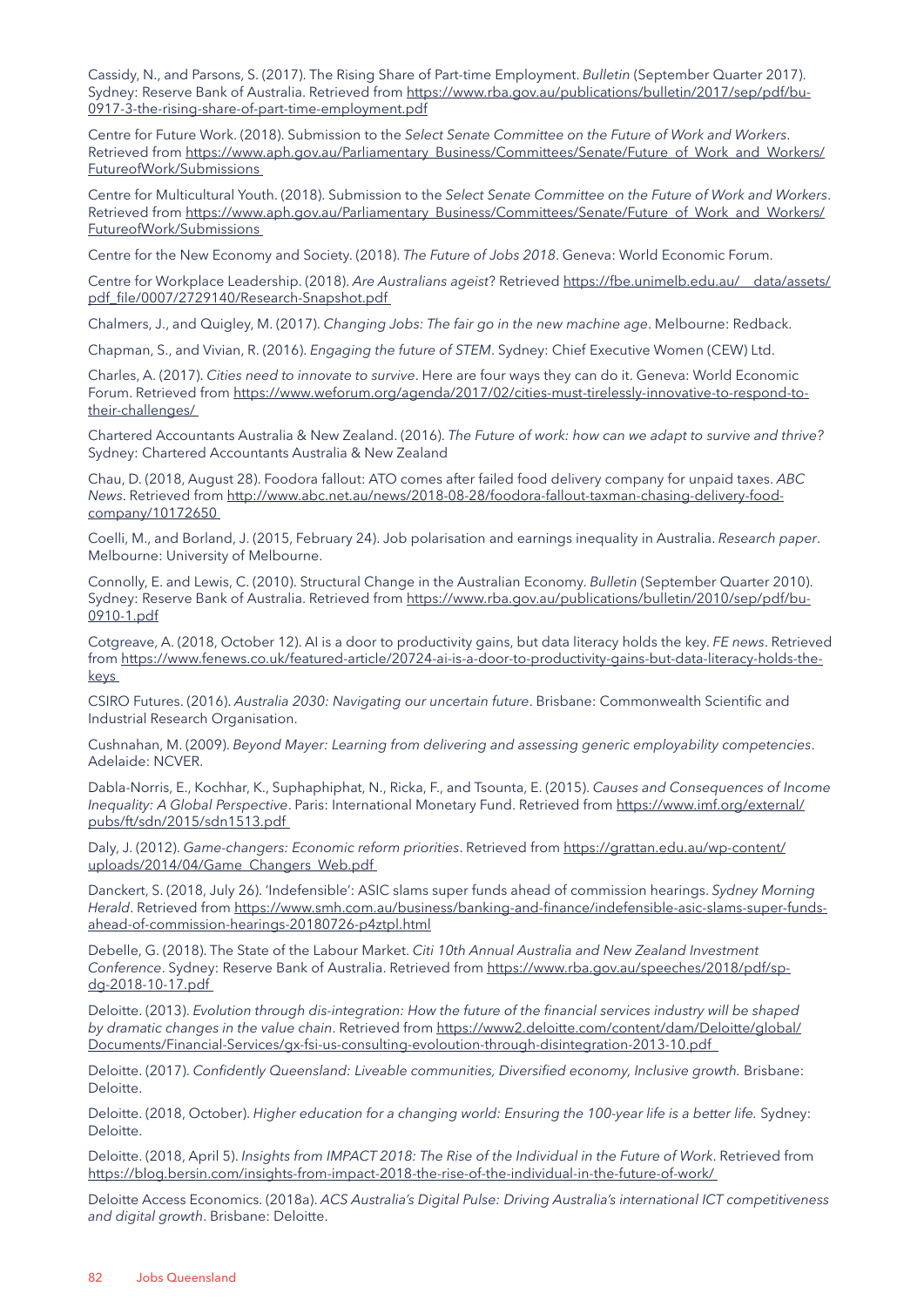Deloitte Access Economics. (2018b). *Seizing the Opportunity: Making the Most of the Skills and Experience of Migrants and Refugees*. Brisbane: Deloitte. Retrieved from [https://www.dlgrma.qld.gov.au/resources/multicultural/](https://www.dlgrma.qld.gov.au/resources/multicultural/programs-initiatives/deloitte/seizing-the-opportunity.pdf) [programs-initiatives/deloitte/seizing-the-opportunity.pdf](https://www.dlgrma.qld.gov.au/resources/multicultural/programs-initiatives/deloitte/seizing-the-opportunity.pdf)

Department of Education and Training. (2018, April 9). *Core Skills for Work Developmental Framework*. Retrieved from Australian Government:<https://www.education.gov.au/core-skills-work-developmental-framework>

Department of Employment. (n.d.). *Recruitment for Lower Skilled Vacancies*. Canberra: Australian Government.

Department of Jobs and Small Business. (2018a). *Australian Jobs 2018*. Canberra: Australian Government.

Department of Jobs and Small Business. (2018b). Submission to the *Select Senate Committee on the Future of Work*  and Workers. Retrieved from [https://www.aph.gov.au/Parliamentary\\_Business/Committees/Senate/Future\\_of\\_Work\\_](https://www.aph.gov.au/Parliamentary_Business/Committees/Senate/Future_of_Work_and_Workers/FutureofWork/Submissions) [and\\_Workers/FutureofWork/Submissions](https://www.aph.gov.au/Parliamentary_Business/Committees/Senate/Future_of_Work_and_Workers/FutureofWork/Submissions)

Department of Jobs and Small Business. (n.d.). *Employment Outlook to May 2022*. Canberra: Australian Government.

Dhillon, Z., and Cassidy, N. (2018). Labour Market Outcomes for Younger People. *Bulletin* (June 2018) Sydney: Reserve Bank of Australia. Retrieved from [https://www.rba.gov.au/publications/bulletin/2018/jun/pdf/labour-market](https://www.rba.gov.au/publications/bulletin/2018/jun/pdf/labour-market-outcomes-for-younger-people.pdf)[outcomes-for-younger-people.pdf](https://www.rba.gov.au/publications/bulletin/2018/jun/pdf/labour-market-outcomes-for-younger-people.pdf)

Dixon, J. (2017). *Victoria University Employment Forecasts: 2017 Edition*. Centre of Policy Studies, Victoria University.

Dolphin , T. (ed.). (2015). *Technology, globalisation and the future of work in Europe: Essays on employment in a digitised economy*. London: IPPR. Retrieved from [https://www.oxfordmartin.ox.ac.uk/downloads/academic/](https://www.oxfordmartin.ox.ac.uk/downloads/academic/technology-globalisation-future-of-work_Mar2015.pdf) [technology-globalisation-future-of-work\\_Mar2015.pdf](https://www.oxfordmartin.ox.ac.uk/downloads/academic/technology-globalisation-future-of-work_Mar2015.pdf)

Dooley, D., Prause, J., and Ham-Rowbottom, K. A. (2000, December). Underemployment and depression: longitudinal relationships. *Journal of Health and Social Behaviour*, 41, 421-436.

Dosen, I., and Graham, M. (2018). *Labour rights in the gig economy: an explainer*. Melbourne: Victorian Parliamentary Library & Information Service.

Downey, M. (2016, May 1). *Partial Automation: Routine-Biased Technical Change, Deskilling, and the Minimum*  Wage. San Diego: University of California. Retrieved from [http://econweb.ucsd.edu/~pmdowney/pdfs/wp/](http://econweb.ucsd.edu/~pmdowney/pdfs/wp/PartialAutomation.pdf) [PartialAutomation.pdf](http://econweb.ucsd.edu/~pmdowney/pdfs/wp/PartialAutomation.pdf)

Durrant-Whyte, H., McCalman, L., O'Callaghan, S., Reid, A., and Steinberg, D. (2015). The impact of computerisation and automation on future employment. In CEDA, *Australia's future workforce?* (pp. 56-64). Melbourne: CEDA.

Eccles, C. (2015). Restoring Trust in Government. In J. Wanna, E. A. Lindquist, and P. Marshall (Eds.), *New Accountabilities, New Challenges*. Canberra: ANU Press.

Edmonds, D., and Bradley, T. (2015). *Mechanical boon: will automation advance Australia?* Office of the Chief Economist. Department of Industry, Innovation and Science.

Elliott, L. (2018, February 1). Robots will take our jobs. We'd better plan now, before it's too late. *The Guardian Australia*. Australia. Retrieved from [https://www.theguardian.com/commentisfree/2018/feb/01/robots-take-our-jobs](https://www.theguardian.com/commentisfree/2018/feb/01/robots-take-our-jobs-amazon-go-seattle)[amazon-go-seattle](https://www.theguardian.com/commentisfree/2018/feb/01/robots-take-our-jobs-amazon-go-seattle)

Elmas, M. (2018, September 25). NSW Business Chamber pushes to introduce new type of work amid mounting concern about casual employee 'double dipping'. *Smart Company*. Melbourne. Retrieved from [https://www.](https://www.smartcompany.com.au/business-advice/legal/nsw-business-chamber-pushes-introduce-new-type-work-mounting-concern-casual-double-dipping/) [smartcompany.com.au/business-advice/legal/nsw-business-chamber-pushes-introduce-new-type-work-mounting](https://www.smartcompany.com.au/business-advice/legal/nsw-business-chamber-pushes-introduce-new-type-work-mounting-concern-casual-double-dipping/)[concern-casual-double-dipping/](https://www.smartcompany.com.au/business-advice/legal/nsw-business-chamber-pushes-introduce-new-type-work-mounting-concern-casual-double-dipping/)

Eslake, S. (2017). Insecurity, Inequality and the Labour Market. *Jobs Australia Conference*. Hobart: ResearchGate.

European Political Strategy Centre. (2016, June 10). The Future of Work: Skills and Resilience for a World of Change*. EPSC Strategic Notes*(13), 1-12.

Fair Work Ombudsman. (n.d.). *Independent contractors*. Retrieved from [https://www.fairwork.gov.au/find-help-for/](https://www.fairwork.gov.au/find-help-for/independent-contractors) [independent-contractors](https://www.fairwork.gov.au/find-help-for/independent-contractors)

Farrell, D., and Greig, F. (2017). *The Online Platform Economy: Has Growth Peaked?* USA: JP Morgan Chase & Co Institute.

Fawcett, K. (2018, September 21). Lifelong Learning and Reskilling - The promise of Microcredentials. *fya*. Melbourne: The Foundation for Young Australians. Retrieved from [https://www.fya.org.au/2018/09/21/lifelong-learning-and](https://www.fya.org.au/2018/09/21/lifelong-learning-and-reskilling-the-promise-of-microcredentials/)[reskilling-the-promise-of-microcredentials/](https://www.fya.org.au/2018/09/21/lifelong-learning-and-reskilling-the-promise-of-microcredentials/)

Federation of Ethnic Communities' Council of Australia. (2018). Submission to *the Select Committee on the Future of*  Work and Workers. Retrieved from [https://www.aph.gov.au/Parliamentary\\_Business/Committees/Senate/Future\\_of\\_](https://www.aph.gov.au/Parliamentary_Business/Committees/Senate/Future_of_Work_and_Workers/FutureofWork/Submissions) Work and Workers/FutureofWork/Submissions

Financial Planning Association of Australia. (2018). Submission to the *Select Committee on the Future of Work and*  Workers. Retrieved from [https://www.aph.gov.au/Parliamentary\\_Business/Committees/Senate/Future\\_of\\_Work\\_and\\_](https://www.aph.gov.au/Parliamentary_Business/Committees/Senate/Future_of_Work_and_Workers/FutureofWork/Submissions) [Workers/FutureofWork/Submissions](https://www.aph.gov.au/Parliamentary_Business/Committees/Senate/Future_of_Work_and_Workers/FutureofWork/Submissions)

Finkel, A. (2018). Raising Twenty-First Citizens. *Australian Science Teachers Association Annual Conference (CONASTA 67)*. Sydney: Australian Government.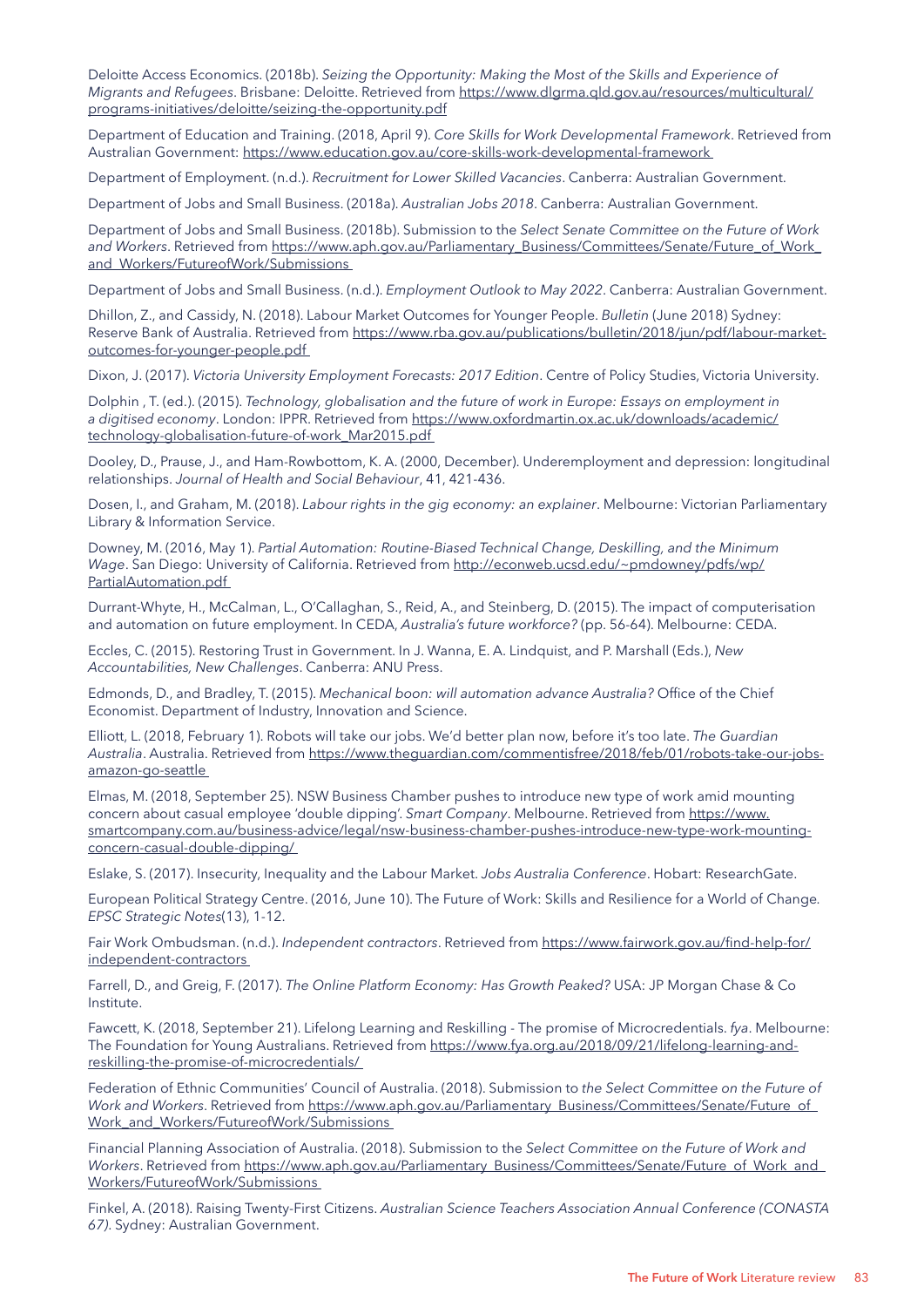Fogel, R. (1999). Catching up with the Economy. *The American Economic Review*, 89(1), 1-21. Retrieved from [https://](https://www.jstor.org/stable/116977) [www.jstor.org/stable/116977](https://www.jstor.org/stable/116977) 

Foster, J., and Guttmann, R. (2018). Perceptions of Job Security in Australia. *Bulletin* (March 2018). Sydney: Reserve Bank of Australia. Retrieved from [https://www.rba.gov.au/publications/bulletin/2018/mar/pdf/perceptions-of-job](https://www.rba.gov.au/publications/bulletin/2018/mar/pdf/perceptions-of-job-security-in-australia.pdf)[security-in-australia.pdf](https://www.rba.gov.au/publications/bulletin/2018/mar/pdf/perceptions-of-job-security-in-australia.pdf)

Frey, C. B., and Osborne, M. (2013). *The Future of Employment: How Susceptible are Jobs to Computerisation?* Oxford: University of Oxford.

Furman, J. (2016). Is This Time Different? The Opportunities and Challenges of Artificial Intelligence. *AI Now: The Social and Economic Implications of Artificial Intelligence Technologies in the Near Term*. New York: New York University.

Gekara, V., Molla, A., Snell, D., Karanasios, S., and Thomas, A. (2017). *Developing appropriate workforce skills for Australia's emerging digital economy: working paper*. Adelaide: NCVER.

Goldin, I. (2016, January 17). *How immigration has changed the world – for the better*. Geneva: World Economic Forum. Retrieved from [https://www.weforum.org/agenda/2016/01/how-immigration-has-changed-the-world-for-the](https://www.weforum.org/agenda/2016/01/how-immigration-has-changed-the-world-for-the-better/)[better/](https://www.weforum.org/agenda/2016/01/how-immigration-has-changed-the-world-for-the-better/)

Gore, J., Holmes, K., Smith, M., Southgate, E., & Albright, J. (2015, April). Socioeconomic status and the career aspirations of Australian school students: Testing enduring assumptions. *The Australian Educational Researcher*, 42(2), 155-177. Retrieved from<https://link.springer.com/article/10.1007/s13384-015-0172-5>

Gorman, A. (2018, August 27). Australian archeologists dropped the term 'Stone Age' decades ago, and so should you. *The Conversation*. Retrieved from [https://theconversation.com/australian-archaeologists-dropped-the-term](https://theconversation.com/australian-archaeologists-dropped-the-term-stone-age-decades-ago-and-so-should-you-47275)[stone-age-decades-ago-and-so-should-you-47275](https://theconversation.com/australian-archaeologists-dropped-the-term-stone-age-decades-ago-and-so-should-you-47275)

Gratton, L., and Scott, A. (2017). *The 100-Year Life: Living and Working in an Age of Longevity*. Bloomsbury.

Griffin, T. (2018). *Costs and benefits of education and training for the economy, businesses and individuals*. Adelaide: NCVER.

Gunningham, N., and Sinclair, D. (2017). *Regulatory Theory: Foundations and applications*. (P. Drahos, Ed.) Canberra: ANU Press.

Hajkowicz, S. A., Neale, N., Cameron, L., Horton, J., Naughtin, C., Bratanova, A., and Sauer, K. (2018). *The innovation imperative: Risks and opportunities for Queensland over the coming decades of economic and technological transformation*. Brisbane: CSIRO Data61.

Hajkowicz, S., Cook, H., and Littleboy, A. (2012). *Our future world: Global megatrends that will change the way we live*. Brisbane: CSIRO.

Hajkowicz, S., Reeson, A., Rudd, L., Bratanova, A., Hodgers, L., Mason, C., and Boughen, N. (2016). *Tomorrow's Digitally Enabled Workforce: Megatrends and scenarios for jobs and employment in Australia over the coming twenty years*. Brisbane: CSIRO.

Haley, B. (2016). Getting the Institutions Right: Designing the Public Sector to Promote Clean Innovation. *Canadian Public Policy / Analyse de Politiques*, 42(S1), S54-S66.

Halsey, J. (2018). *Independent Review into Regional, Rural and Remote Education - Final Report*. Canberra: Department of Education and Training.

Hamilton, I. A. (2018, October 11). Amazon built an AI tool to hire people but had to shut it down because it was discriminating against women. *Business Insider*.

Harris, K., Kimson, A., and Schwedel, A. (2018). *Labor 2030: The Collision of Demographics, Automation and Inequality*. New York: Bain and Company.

Hautala, M., and Kettunen, A. (2017, November 10). Human-centred approach to data leads the way to a smarter digital age. *Open Access Government*. Retrieved from [https://www.openaccessgovernment.org/human-centred](https://www.openaccessgovernment.org/human-centred-approach-data-leads-the-way-smarter-digital-age/39712/)[approach-data-leads-the-way-smarter-digital-age/39712/](https://www.openaccessgovernment.org/human-centred-approach-data-leads-the-way-smarter-digital-age/39712/)

Hays. (2013). *Gen Y and the World of Work: A report into the workplace needs, attitudes and aspirations of Gen Y Australia*. Retrieved from [https://www.hays.com.au/cs/groups/hays\\_common/@au/@content/documents/digitalasset/](https://www.hays.com.au/cs/groups/hays_common/@au/@content/documents/digitalasset/hays_213472.pdf) [hays\\_213472.pdf](https://www.hays.com.au/cs/groups/hays_common/@au/@content/documents/digitalasset/hays_213472.pdf)

Head, B. (2017, October). The Robots Are Coming. *CD*, pp. 29 - 31.

Healy, J., Nicholson, D., and Gahan, P. (2017). *The Future of Work in Australia: Anticipating how new technologies will reshape labour markets, occupations and skill requirements*. Sydney: NSW Government Department of Education.

Healy, J., Nicholson, D., and Pekarek, A. (2017). Should we take the gig economy seriously? *Labour & Industry: a journal of the social and economic relations of work*, 1-17.

IBSA Manufacturing. (2017). *Digital Skills Cross Sector Project: Case for Change*. Melbourne: IBSA Manufacturing.

Independent Inquiry into Insecure Work in Australia. (2012). *Lives on Hold: Unlocking the potential of Australia's workforce*. Melbourne: ACTU.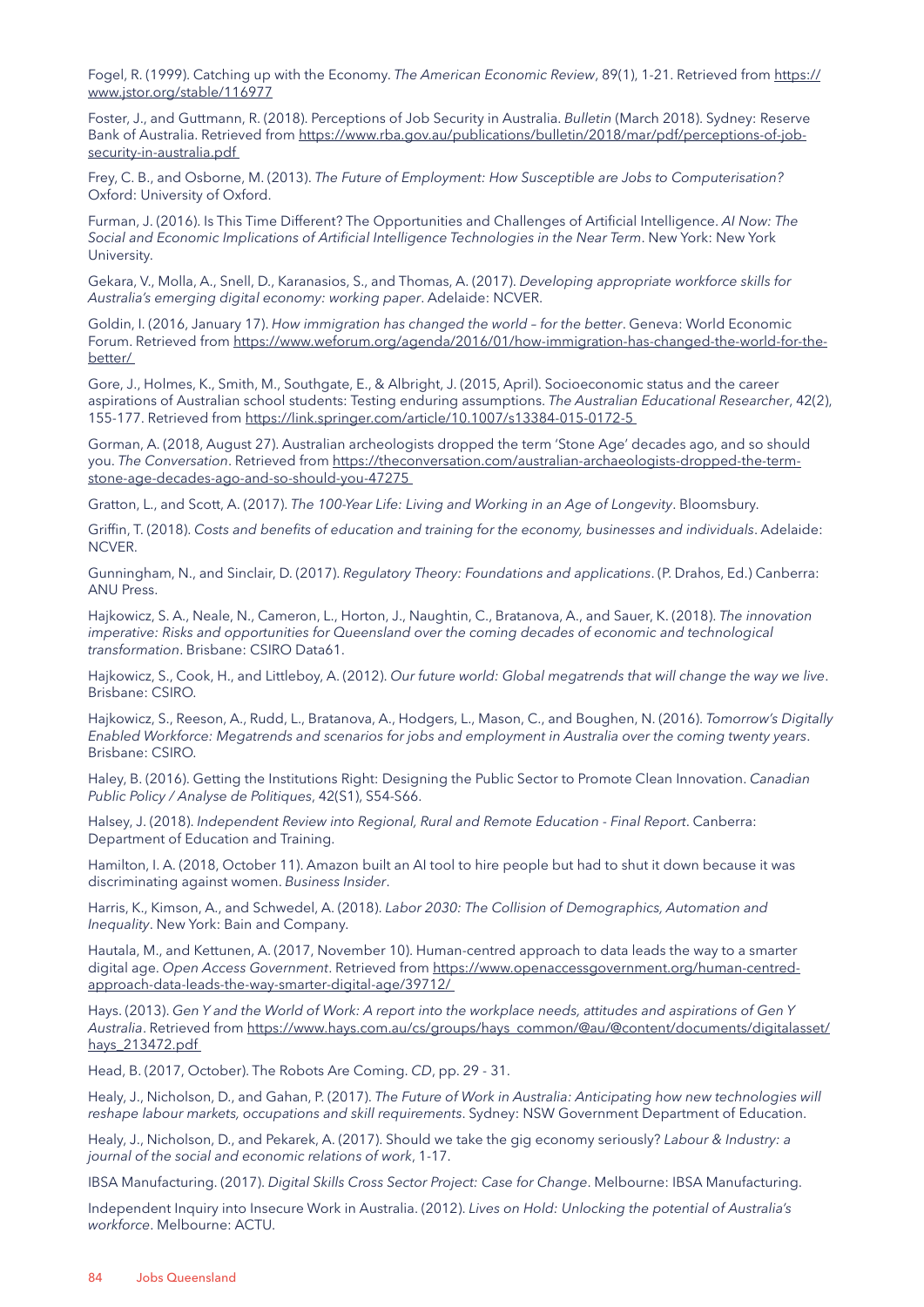Innovation and Business Skills Australia. (2013). *Digital literacy and e-skills: participation in the digital economy*. Melbourne: IBSA.

Innovation and Science Australia. (2017). *Australia 2030: prosperity through innovation*. Canberra: Australian Government.

Jeleva, M., and Rossignol, S. (2008, April). Political decision of risk reduction: The role of trust. *Public Choice*, 139(1), 83-104.

Jobs Queensland. (2017a). *Positive Futures: Apprenticeships and Traineeships in Queensland.* Ipswich: Jobs Queensland. Retrieved from<https://jobsqueensland.qld.gov.au/projects/positive-futures/>

Jobs Queensland. (2017b*). Queensland Tourism Workforce Plan 2017-20.* Ipswich: Jobs Queensland. Retrieved from <https://jobsqueensland.qld.gov.au/projects/queensland-tourism-workforce-plan/>

Jobs Queensland. (2018a). *Advancing Manufacturing Skills: A Skills, Training and Workforce Development Strategy for the Manufacturing Industry in Queensland.* Ipswich: Jobs Queensland. Retrieved from [https://jobsqueensland.qld.](https://jobsqueensland.qld.gov.au/projects/advancing-manufacturing/) [gov.au/projects/advancing-manufacturing/](https://jobsqueensland.qld.gov.au/projects/advancing-manufacturing/)

Jobs Queensland. (2018b). *Anticipating Future Skills: Jobs, growth and alternative futures for Queensland to 2022*. Ipswich: Jobs Queensland. Retrieved from <https://jobsqueensland.qld.gov.au/projects/anticipating-future-skills/>

Jobs Queensland. (2018c). *Regional Tourism Workforce Plans*. Ipswich: Jobs Queensland. Retrieved from [https://](https://jobsqueensland.qld.gov.au/projects/regional-tourism-workforce-plans/) [jobsqueensland.qld.gov.au/projects/regional-tourism-workforce-plans/](https://jobsqueensland.qld.gov.au/projects/regional-tourism-workforce-plans/)

Jobs Queensland. (2018d). *The Fraser Coast Workforce Blueprint 2018: Building capabilities to meet future demand*. Ipswich: Jobs Queensland. Retrieved from <https://jobsqueensland.qld.gov.au/projects/fraser-coast-blueprint/>

Jobs Queensland. (2018e). *Supporting Workforces during Industry Transition*. Ipswich: Jobs Queensland. Retrieved from<https://jobsqueensland.qld.gov.au/projects/supporting-workforces-industry-transition>

Jones, S., and Tee, C. (2017). *Experiences of Structural Change*. Canberra: The Treasury. Retrieved from [https://](https://treasury.gov.au/publication/p2017-t213722b/) [treasury.gov.au/publication/p2017-t213722b/](https://treasury.gov.au/publication/p2017-t213722b/)

Kane, C. (2018, September 28). Law Council of Australia raises concerns about the uberisation of profession by technology. *ABC News*. Gold Coast: ABC. Retrieved from [http://www.abc.net.au/news/2018-09-28/law-council-of](http://www.abc.net.au/news/2018-09-28/law-council-of-australia-raises-concerns-about-uberisation/10306298)[australia-raises-concerns-about-uberisation/10306298](http://www.abc.net.au/news/2018-09-28/law-council-of-australia-raises-concerns-about-uberisation/10306298)

Khan, A., Rudd, L., and Reeson, A. (2016). *Tomorrow's Digitally Enabled Workforce Appendix*. Australia: Data61.

Kilimanjaro Consulting. (2018). *Transforming the Mid Market: MYOB Enterprise Insights Report*. Sydney: MYOB.

Kimber, R. (2018, July 19). Why Australia has an opportunity to lead the way on AI regulation. *Computerworld*. Australia. Retrieved from [https://www.computerworld.com.au/article/644033/why-australia-has-an-opportunity-lead](https://www.computerworld.com.au/article/644033/why-australia-has-an-opportunity-lead-way-ai-regulation/)[way-ai-regulation/](https://www.computerworld.com.au/article/644033/why-australia-has-an-opportunity-lead-way-ai-regulation/)

Knight, W. (2017, July 12). Biased Algorithms Are Everywhere, and No One Seems to Care. *MIT Technology Review*. Retrieved from [https://www.technologyreview.com/s/608248/biased-algorithms-are-everywhere-and-no-one-seems](https://www.technologyreview.com/s/608248/biased-algorithms-are-everywhere-and-no-one-seems-to-care/)[to-care/](https://www.technologyreview.com/s/608248/biased-algorithms-are-everywhere-and-no-one-seems-to-care/)

KPMG. (2013, November 5). *Global megatrend #2: Rise of the individual*. Retrieved from [https://home.kpmg.com/xx/](https://home.kpmg.com/xx/en/home/insights/2013/10/rise-of-the-individual.html) [en/home/insights/2013/10/rise-of-the-individual.html](https://home.kpmg.com/xx/en/home/insights/2013/10/rise-of-the-individual.html)

Kramer, F. D., and Wrightson, J. A. (2016, April 11). Innovation, Leadership, and National Security. *Atlantic Council*. Retrieved from <http://www.atlanticcouncil.org/publications/reports/innovation-leadership-and-national-security>

Kranzberg, M. (1986). Technology and History: "Kranzberg's Laws". *Technology and Culture*, 27(3), 544-560.

Lamb, S., Maire, Q., and Doecke, E. (2017). *Key Skills for the 21st Century: an evidence-based review*. Sydney: NSW Department of Education.

Lass, I., and Wooden, M. (2017). *Measurement, Prevalence and the Socio-demographic Structure of Non-standard Employment:* The Australian Case. Melbourne: Melbourne Institute of Applied Economic and Social Research.

Lawlor, D., and Tovey, M. (2011). *Training in Australia (4th ed.)*. Melbourne: Pearson Australia.

Leigh, A. (2014, June). An Australian take on Thomas Piketty's 'Capital in the Twenty-first Century'. *The Monthly*. Retrieved from [https://www.themonthly.com.au/issue/2014/june/1401544800/andrew-leigh/australian-take-thomas](https://www.themonthly.com.au/issue/2014/june/1401544800/andrew-leigh/australian-take-thomas-pikettys-capital-twenty-first-century)[pikettys-capital-twenty-first-century](https://www.themonthly.com.au/issue/2014/june/1401544800/andrew-leigh/australian-take-thomas-pikettys-capital-twenty-first-century)

Lepanjuuri, K., Wishart, R., and Cornick, P. (2018*). The Characteristics of Those in the Gig Economy*. London: Department of Business, Energy & Industrial Strategy.

Lind, E., and Arndt, C. (2016). Perceived Fairness and Regulatory Policy: A Behavioural Science Perspective on Government-Citizen Interactions. *OECD Regulatory Policy Working Papers, No. 6*. Paris: OECD.

Little, D. (2010). *New Contributions to the Philosophy of History*, Volume 6 of Methodos Series. New York: Springer.

Lowe, P. (2018). Demographic Change and Recent Monetary Policy. *Address to Anika Foundation Luncheon supported by NAB and the ABE*. Sydney: Reserve Bank of Australia. Retrieved from [https://www.rba.gov.au/speeches/2018/sp](https://www.rba.gov.au/speeches/2018/sp-gov-2018-08-08.html)[gov-2018-08-08.html](https://www.rba.gov.au/speeches/2018/sp-gov-2018-08-08.html)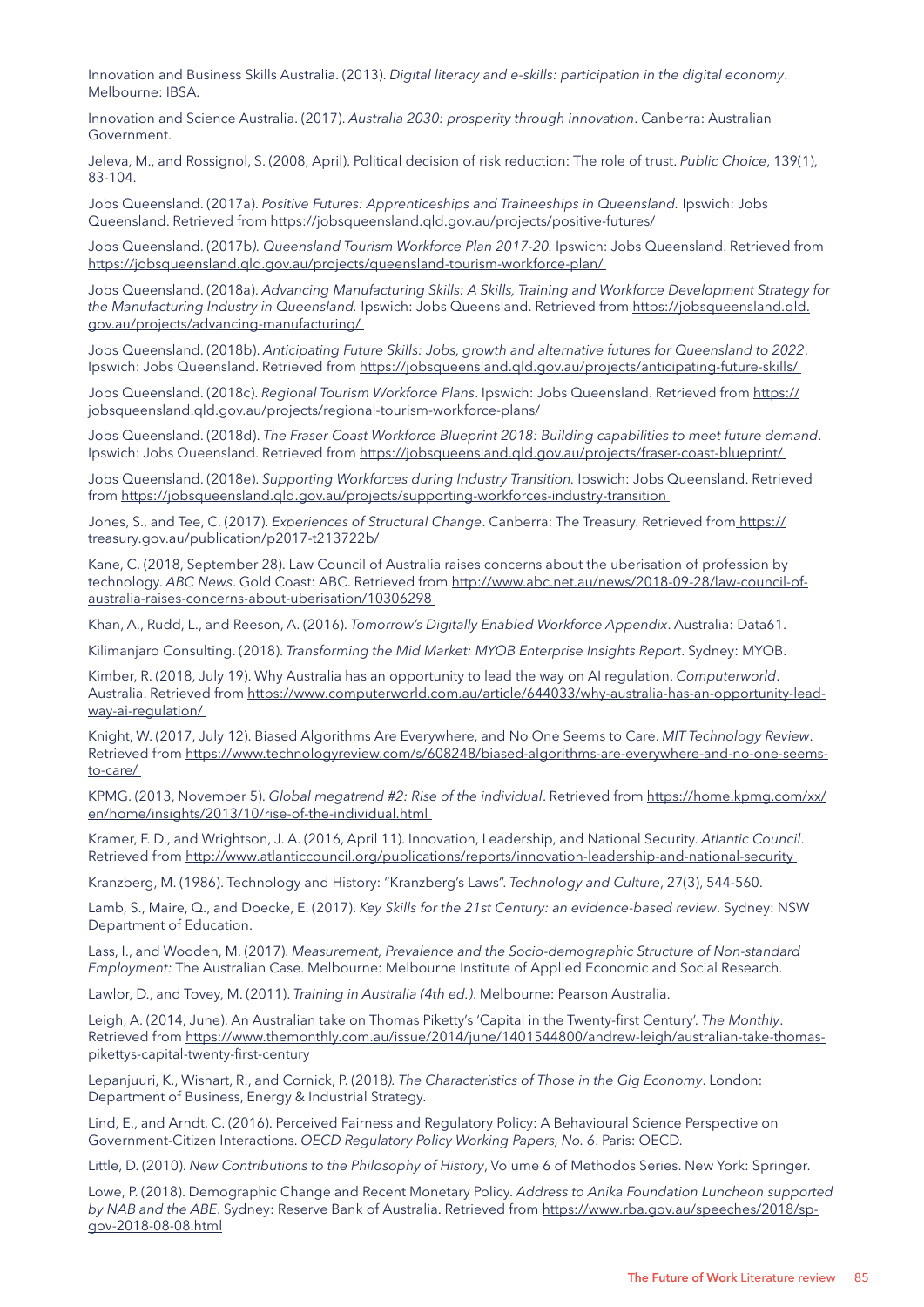Lucas, B. (2018). *Capabilities in context: A snapshot of historic and global approaches*. Melbourne: Mitchell Institute.

Malsch, I. (2013). Responsible Innovation in Practice - Concepts and Tools*. Philosopia Reforma*, 78(1), 47-63.

Maney, K. (2016, July 22). Artificial Intelligence gets a lot of bad press, but it will solve the planet's hardest problems. *The Independent*. London, UK. Retrieved from [https://www.independent.co.uk/life-style/gadgets-and-tech/features/](https://www.independent.co.uk/life-style/gadgets-and-tech/features/how-technology-will-solve-the-planet-s-hardest-problems-a7150341.html) [how-technology-will-solve-the-planet-s-hardest-problems-a7150341.html](https://www.independent.co.uk/life-style/gadgets-and-tech/features/how-technology-will-solve-the-planet-s-hardest-problems-a7150341.html)

ManpowerGroup. (2018). *The Skills Revolution: Digitization and why skills and talent matter*. Milwaukee, Wisconsin. Retrieved from [https://www.manpowergroup.com/wps/wcm/connect/5943478f-69d4-4512-83d8-36bfa6308f1b/](https://www.manpowergroup.com/wps/wcm/connect/5943478f-69d4-4512-83d8-36bfa6308f1b/mg_skills_revolution_final.pdf?mod=ajperes&cacheid=5943478f-69d4-4512-83d8-36bfa6308f1b) [mg\\_skills\\_revolution\\_final.pdf?mod=ajperes&cacheid=5943478f-69d4-4512-83d8-36bfa6308f1b](https://www.manpowergroup.com/wps/wcm/connect/5943478f-69d4-4512-83d8-36bfa6308f1b/mg_skills_revolution_final.pdf?mod=ajperes&cacheid=5943478f-69d4-4512-83d8-36bfa6308f1b)

Manyika, J., Lund, S., Bughin, J., Robinson, K., Mischke, J., and Mahajan, D. (2016). *Independent Work: Choice, necessity and the gig economy*. San Francisco: McKinsey.

Manyika, J., Lund, S., Chui, M., Bughin, J., Woetzel, J., Batra, P., Ko, R. and Sanghvi, S. (2017). *Jobs Lost, Jobs Gained: Workforce Transitions in a Time of Automation*. San Francisco: McKinsey Global institute.

Marchant, G., and Wallach, W. (2015). Coordinating technology governance. *Issues in Science and Technology*, 31(4), 43-50.

Marin-Guzman, D. (2017, July 30). Economist busts myth of rising job insecurity. *Australian Financial Review*. Retrieved from [https://www.afr.com/news/economy/employment/economist-busts-myth-of-rising-job-insecurity-20170730](https://www.afr.com/news/economy/employment/economist-busts-myth-of-rising-job-insecurity-20170730-gxln4k) [gxln4k](https://www.afr.com/news/economy/employment/economist-busts-myth-of-rising-job-insecurity-20170730-gxln4k)

Markham, P. J. (2018). Submission to the *Select Senate Committee on the Future of Work and Workers*. Retrieved from [https://www.aph.gov.au/Parliamentary\\_Business/Committees/Senate/Future\\_of\\_Work\\_and\\_Workers/FutureofWork/](https://www.aph.gov.au/Parliamentary_Business/Committees/Senate/Future_of_Work_and_Workers/FutureofWork/Submissions) [Submissions](https://www.aph.gov.au/Parliamentary_Business/Committees/Senate/Future_of_Work_and_Workers/FutureofWork/Submissions)

Matchett, S. (ed.) (2018, November 22). *Australia bails on adult-skills report*. Retrieved from https:// campusmorningmail.com.au/chief-scientist-finkel-slams-soft-skills-in-education/

Mayer, D. (2016). *Exploring perspectives on adult language, literacy and numeracy*. Adelaide: NCVER.

McCrindle Research. (2018a). *Generations defined: 50 years of change over 5 generations*. Retrieved from [https://](https://mccrindle.com.au/insights/blog/generations-defined-50-years-change-5-generations-resource/) [mccrindle.com.au/insights/blog/generations-defined-50-years-change-5-generations-resource/](https://mccrindle.com.au/insights/blog/generations-defined-50-years-change-5-generations-resource/)

McCrindle Research. (2018b). *Latest Census data: How Australians learn, work and commute*. Retrieved from [https://](https://mccrindle.com.au/insights/blogarchive/latest-census-data-how-australians-learn-work-and-commute/) [mccrindle.com.au/insights/blogarchive/latest-census-data-how-australians-learn-work-and-commute/](https://mccrindle.com.au/insights/blogarchive/latest-census-data-how-australians-learn-work-and-commute/)

McKinsey & Company; αlphaβeta; Macquarie Group Foundation. (2018). *A demand driven approach to addressing youth unemployment in Australia*. Sydney: McKinsey & Company; αlphaβeta; Macquarie Group Foundation.

Medhat, S., and Peers, S. (2012). *A White Paper: T-shaped Learning for the New Technologist*. London: NEF The Innovation Institute.

Mills, J., Crean, D., Ranshaw, D., and Bowman, K. (2012). *Workforce skills development and engagement in training through skill sets*. Adelaide: NCVER.

Minifie, J., and Wiltshire, T. (2016). *Peer-to-peer pressure: policy for the sharing economy*. Melbourne: Grattan Institute.

Minter, K. (2017, August 8). Negotiating labour standards in the gig economy: Airtasker and Unions New South Wales. *The Economic and Labour Relations Review*, 28(3), 438-454.

Mone, G. (2017). Bias in Technology. *Communications of the ACM*, 60(1), 19-20.

National Seniors Australia. (2014*). Past, present and future of mature age labour force participation*. Retrieved from [https://nationalseniors.com.au/research/employment/past-present-and-future-of-mature-age-labour-force](https://nationalseniors.com.au/research/employment/past-present-and-future-of-mature-age-labour-force-participation)[participation](https://nationalseniors.com.au/research/employment/past-present-and-future-of-mature-age-labour-force-participation)

Nedelkoska, L., and Quintini, G. (2018). Automation, skills use and training. *OECD Social, Employment and Migration Working Papers, No. 202*. Paris: OECD Publishing.

Noonan, P. (2016). *VET funding in Australia: Background, trends and future directions*. Melbourne: Mitchell Institute.

Norton, A., Cherastidtham, I., and Mackey, W. (2018). *Mapping Australian higher education*. Melbourne: Grattan Institute.

NSW Department of Education. (2018, July 9). *Learning for the future*. Retrieved from [https://education.nsw.gov.au/](https://education.nsw.gov.au/teaching-and-learning/curriculum/learning-for-the-future/future-focused-learning-and-teaching) [teaching-and-learning/curriculum/learning-for-the-future/future-focused-learning-and-teaching](https://education.nsw.gov.au/teaching-and-learning/curriculum/learning-for-the-future/future-focused-learning-and-teaching)

OECD. (2015a). *OECD Employment Outlook 2015*. Paris: OECD Publishig.

OECD. (2015b). *The Future of Productivity. Preliminary version*. Paris: OECD Publishing. Retrieved from: [https://www.](https://www.oecd.org/eco/OECD-2015-The-future-of-productivity-book.pdf) [oecd.org/eco/OECD-2015-The-future-of-productivity-book.pdf](https://www.oecd.org/eco/OECD-2015-The-future-of-productivity-book.pdf)

OECD. (2017). *How much will the literacy level of the working-age population change from now to 2022?* Adult Skills in Focus (No. 7). Paris: OECD Publishing.

OECD. (2017, October 18). Preventing Ageing Unequally: How does Australia compare? Paris: OECD Publishing. Retrieved from <http://www.oecd.org/australia/PAU2017-AUS-En.pdf>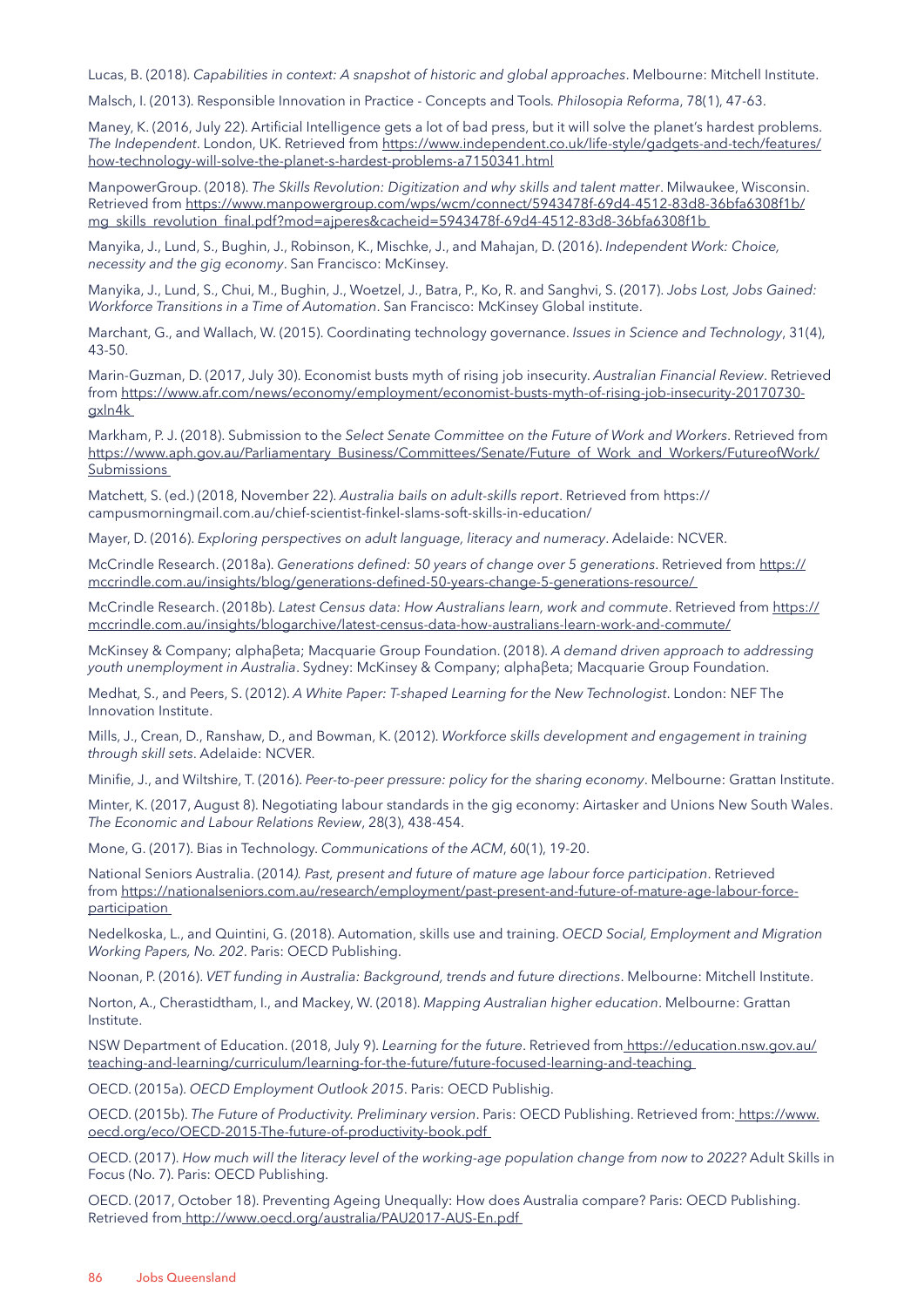OECD. (2018a). *Getting Skills Right: Australia*. Paris: OECD Publishing.

OECD. (2018b). *OECD Employment Outlook 2018*. Paris: OECD Publishing.

OECD. (2018c). *Information and communication technology (ICT)*. OECD iLIbrary. Retrieved from [https://www.oecd](https://www.oecd-ilibrary.org/science-and-technology/access-to-computers-from-home/indicator/english_a70b8a9f-en?parentId=http%3A%2F%2Finstance.metastore.ingenta.com%2Fcontent%2Fthematicgrouping%2F04df17c2-en)[ilibrary.org/science-and-technology/access-to-computers-from-home/indicator/english\\_a70b8a9f-en?parentId=http](https://www.oecd-ilibrary.org/science-and-technology/access-to-computers-from-home/indicator/english_a70b8a9f-en?parentId=http%3A%2F%2Finstance.metastore.ingenta.com%2Fcontent%2Fthematicgrouping%2F04df17c2-en) [%3A%2F%2Finstance.metastore.ingenta.com%2Fcontent%2Fthematicgrouping%2F04df17c2-en](https://www.oecd-ilibrary.org/science-and-technology/access-to-computers-from-home/indicator/english_a70b8a9f-en?parentId=http%3A%2F%2Finstance.metastore.ingenta.com%2Fcontent%2Fthematicgrouping%2F04df17c2-en)

OECD. (2018d). *Transformative Technologies and Jobs of the Future: Background report for the Canadian G7 Innovation Ministers' Meeting*. Geneva: OECD.

Office of the Chief Scientist. (2016). *Australia's STEM Workforce: Science, Technology, Engineering and Mathematics*. Canberra: Australian Government.

Oliver, D., Yu, S., and Buchanan, J. (2018). Political Economy of Vocational Education and Training. In Unwin and Allen (eds), *Handbook of Vocational Education and Training (forthcoming)*.

Ortolan, M. (2018, March 23). *The future of learning and teaching: Big changes ahead for education*. Retrieved from <https://www.rmit.edu.au/news/the-source/the-future-of-learning-and-teaching>

Parliament of Australia. (2018, November 26*). Underemployment statistics: a quick guide*. Retrieved from [https://www.](https://www.aph.gov.au/About_Parliament/Parliamentary_Departments/Parliamentary_Library/pubs/rp/rp1819/Quick_Guides/Underemployment) [aph.gov.au/About\\_Parliament/Parliamentary\\_Departments/Parliamentary\\_Library/pubs/rp/rp1819/Quick\\_Guides/](https://www.aph.gov.au/About_Parliament/Parliamentary_Departments/Parliamentary_Library/pubs/rp/rp1819/Quick_Guides/Underemployment) [Underemployment](https://www.aph.gov.au/About_Parliament/Parliamentary_Departments/Parliamentary_Library/pubs/rp/rp1819/Quick_Guides/Underemployment)

Parliament of Australia. (2018). *Inquiry into regional development and decentralisation*. Retrieved from [https://www.](https://www.aph.gov.au/Parliamentary_Business/Committees/House/Former_Commmittees/Regional_Development_and_Decentralisation/RDD) [aph.gov.au/Parliamentary\\_Business/Committees/House/Former\\_Commmittees/Regional\\_Development\\_and\\_](https://www.aph.gov.au/Parliamentary_Business/Committees/House/Former_Commmittees/Regional_Development_and_Decentralisation/RDD) [Decentralisation/RDD](https://www.aph.gov.au/Parliamentary_Business/Committees/House/Former_Commmittees/Regional_Development_and_Decentralisation/RDD)

Payton, A. (2017). *Skilling for tomorrow*. Adelaide: NCVER.

Peetz, D. (2018). The Labour Share, Power and Financialisation. *Journal of Australian Political Economy*, 81, 33-51.

Peter, V., Ravet, J., Roman, L., Enzing, C., Venjakob, M., Adisorn, T., Seibt, C., and Dates, M. (2017). *Assessing the Impacts of EU Regulatory Barriers on Innovation*. Luxemborg: Publications Office of the European Union.

Petropoulos, G. (2018). The Impact of Artificial Intelligence on Employment. In M. Neufield, J. O'Reilly, and F. Ranft, *Work in the Digital Age: Challenges of the Fourth Industrial Revolution* (pp. 119-132). London: Rowman & Littlefield International.

Philbeck, T., Davis, N., and Larsen, A. M. (2018). *Values, Ethics and Innovation: Rethinking Technological Development in the Fourth Industrial Revolution*. Cologny: World Economic Forum.

Prassl, J. (2018). *Humans as a Service: The Promise and Perils of Work in the Gig Economy*. Oxford: Oxford University Press.

Pratt, G. A. (2015). Is a Cambrian Explosion Coming for Robotics? *Journal of Economic Perspectives*, 29(3), 51-60.

PricewaterhouseCoopers. (2015). *A smart move*. Sydney: PricewaterhouseCoopers.

Productivity Commission. (2011). *Vocational Education and Training Workforce*. Canberra: Productivity Commission.

Productivity Commission. (2017a). *Shifting the Dial 5 Year Productivity Review: Supporting Paper No. 8 Upskilling*  and Retraining. Canberra: Productivity Commission. Retrieved from [https://www.pc.gov.au/inquiries/completed/](https://www.pc.gov.au/inquiries/completed/productivity-review/report/productivity-review-supporting8.docx) [productivity-review/report/productivity-review-supporting8.docx](https://www.pc.gov.au/inquiries/completed/productivity-review/report/productivity-review-supporting8.docx)

Productivity Commission. (2017b). *Transitioning Regional Economies*. Canberra.

Productivity Commission. (2018a). *Rising Inequality? A stocktake of the evidence*. Canberra.

Queensland Government. (2017, December 7). *Interesting facts about Queensland*. Retrieved from [https://www.qld.](https://www.qld.gov.au/about/about-queensland/statistics-facts/facts) [gov.au/about/about-queensland/statistics-facts/facts](https://www.qld.gov.au/about/about-queensland/statistics-facts/facts)

Queensland Government. (2018). *Queensland Budget 2018-19: Budget Strategy and Outlook - Budget Paper No. 2*. Brisbane: Queensland Government.

Queensland Government. (2018, February 1). Education and Care Services National Regulation. *Education and Care Services National Law (Queensland)*. Brisbane. Retrieved from [https://www.legislation.qld.gov.au/view/pdf/2018-02-](https://www.legislation.qld.gov.au/view/pdf/2018-02-01/sl-2011-ecsnr) [01/sl-2011-ecsnr](https://www.legislation.qld.gov.au/view/pdf/2018-02-01/sl-2011-ecsnr)

Queensland Government Statistician's Office. (2017). *Queensland Government population projections, 2015 edition: LGAs and SA2s*. Retrieved from [http://www.qgso.qld.gov.au/products/reports/qld-govt-pop-proj-lga-sa2/qld-govt](http://www.qgso.qld.gov.au/products/reports/qld-govt-pop-proj-lga-sa2/qld-govt-pop-proj-lga-sa2-2015.pdf)[pop-proj-lga-sa2-2015.pdf](http://www.qgso.qld.gov.au/products/reports/qld-govt-pop-proj-lga-sa2/qld-govt-pop-proj-lga-sa2-2015.pdf)

Queensland Government Statistician's Office. (2018a). *Population growth highlights and trends, Queensland, 2018 edition*. Retrieved from [http://www.qgso.qld.gov.au/products/reports/pop-growth-highlights-trends-qld/pop-growth](http://www.qgso.qld.gov.au/products/reports/pop-growth-highlights-trends-qld/pop-growth-highlights-trends-qld-2018-edn.pdf)[highlights-trends-qld-2018-edn.pdf](http://www.qgso.qld.gov.au/products/reports/pop-growth-highlights-trends-qld/pop-growth-highlights-trends-qld-2018-edn.pdf)

Queensland Government Statistician's Office. (2018b). *Queensland Regional Profiles*. Retrieved from [https://statistics.](https://statistics.qgso.qld.gov.au/qld-regional-profiles) [qgso.qld.gov.au/qld-regional-profiles](https://statistics.qgso.qld.gov.au/qld-regional-profiles)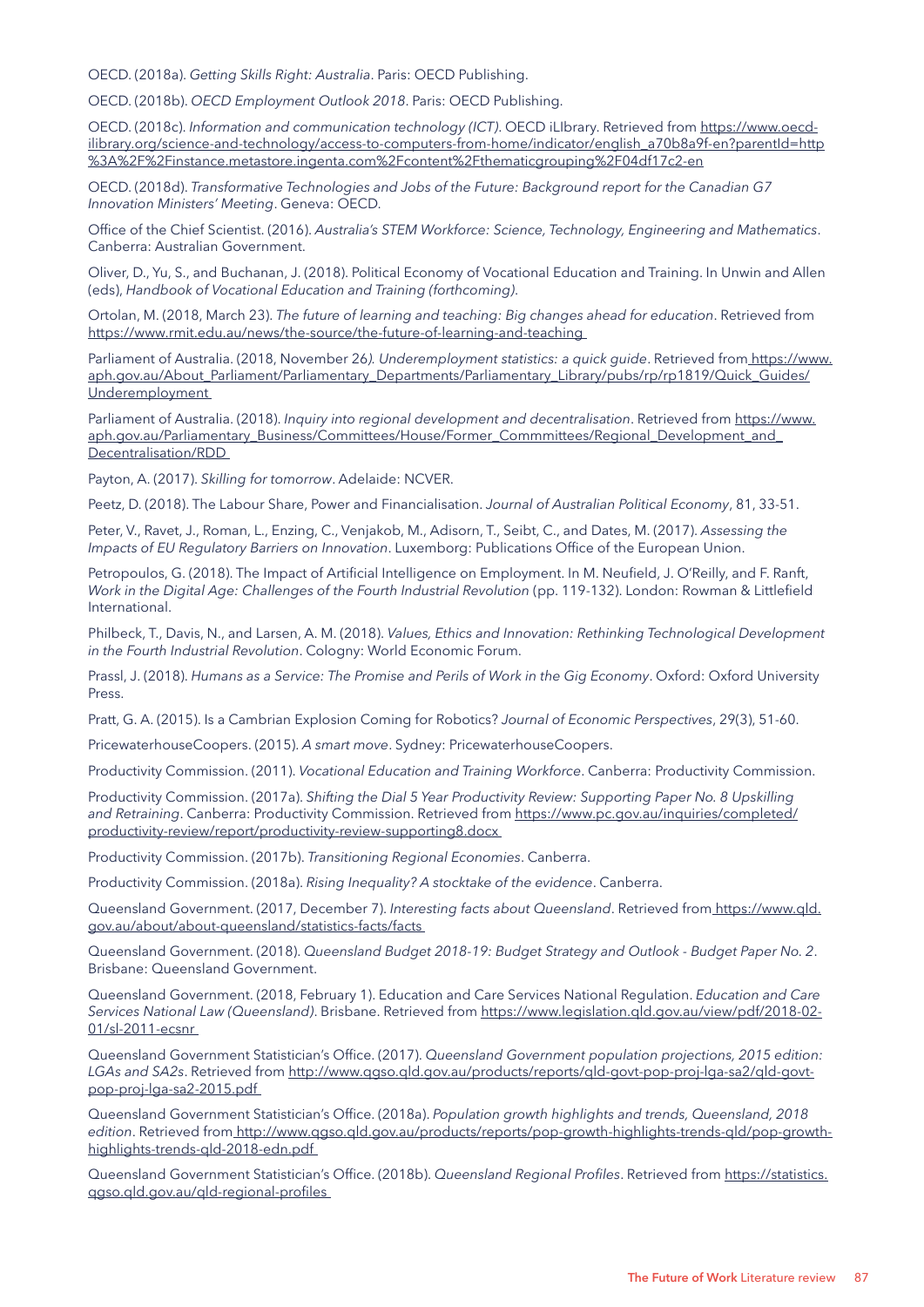Quiggan, J. (2018). Submission to *the Select Senate Committee on the Future of Work and Workers*. Retrieved from [https://www.aph.gov.au/Parliamentary\\_Business/Committees/Senate/Future\\_of\\_Work\\_and\\_Workers/FutureofWork/](https://www.aph.gov.au/Parliamentary_Business/Committees/Senate/Future_of_Work_and_Workers/FutureofWork/Submissions) [Submissions](https://www.aph.gov.au/Parliamentary_Business/Committees/Senate/Future_of_Work_and_Workers/FutureofWork/Submissions)

Quinlan, M. (2015). *The Effects of non-standard forms of employment on worker health and safety*. Geneva: ILO.

Quinlan, M., and Sheldon, P. (2011, July). The Enforcement of Minimum Labour Standards in an Era of Neo-Liberal Globalisation: An Overview. *The Economic and Labour Relations Review*, 22(2), 5-31.

Rainie, L. (2018, April). *The future of technology*. Washington, DC: Pew Research Center. Retrieved from [http://www.](http://www.pewinternet.org/2018/04/17/the-future-of-technology/) [pewinternet.org/2018/04/17/the-future-of-technology/](http://www.pewinternet.org/2018/04/17/the-future-of-technology/)

Rawling, M., and Kaine, S. (2018, October 5). How to stop workers being exploited in the gig economy. *The Conversation*. Retrieved from [https://theconversation.com/how-to-stop-workers-being-exploited-in-the-gig](https://theconversation.com/how-to-stop-workers-being-exploited-in-the-gig-economy-103673)[economy-103673](https://theconversation.com/how-to-stop-workers-being-exploited-in-the-gig-economy-103673)

Reeson, A., Mason, C., and Sanderson, T. (2017). *Growing Opportunties in the Fraser Coast: Informing regional workforce development*. Brisbane: CSIRO. Retrieved from [https://jobsqueensland.qld.gov.au/wp-content/](https://jobsqueensland.qld.gov.au/wp-content/uploads/2017/09/growing_opportunities_research_report.pdf) [uploads/2017/09/growing\\_opportunities\\_research\\_report.pdf](https://jobsqueensland.qld.gov.au/wp-content/uploads/2017/09/growing_opportunities_research_report.pdf)

Reeson, A., Mason, C., Sanderson, T., Bratanova, A., and Hajkowicz, S. (2016*). The VET Era: Equipping Australia's workforce for the future digital economy*. Brisbane: DATA61.

Regional Australia Institute. (2015). *Australia's Hidden Metropolis: The Future Role and Contribution of Regional Capitals to Australia*. Retrieved from [http://www.regionalaustralia.org.au/wp-content/uploads/FINAL-Regional-](http://www.regionalaustralia.org.au/wp-content/uploads/FINAL-Regional-Capitals-Submission-20150513.pdf)[Capitals-Submission-20150513.pdf](http://www.regionalaustralia.org.au/wp-content/uploads/FINAL-Regional-Capitals-Submission-20150513.pdf)

Regional Institute Australia. (2018, November). *Regional Australia: International migration key to country towns*. Retrieved from [http://www.regionalaustralia.org.au/home/2018/03/regional-australia-international-migration-key](http://www.regionalaustralia.org.au/home/2018/03/regional-australia-international-migration-key-country-towns/)[country-towns/](http://www.regionalaustralia.org.au/home/2018/03/regional-australia-international-migration-key-country-towns/)

Rodrigue, J.-P. (2017). *The Geography of Transport Systems (4th ed.)*. New York: Routledge.

Roos, G. (2017). Technology-Driven Productivity Improvements in the Professional Services Industry. In E. Evans, R. Burritt, and J. Guthrie, *Future Proofing the Profession: Preparing Business Leaders and Finance Professionals for 2025* (pp. 41-50). Melbourne: Chartered Accountants Australia and New Zealand & School of Accounting, RMIT University.

Roos, G., and Shroff, Z. (2017, August 8). What will happen to the jobs? Technology-enabled productivity improvement - good for some, bad for others. *Labour & Industry: a journal of the social and economic relations of work*, 27(3), 165 -192.

Saccaro, F., and Wright, R. (2018). *VET FEE-HELP: What went wrong?* Melbourne: The University of Melbourne.

Sandhana, L. (2013, September 24). 47% of US jobs under threat from computerization according to Oxford study*. New Atlas*. Retrieved from <https://newatlas.com/half-of-us-jobs-computerized/29142/>

Saniee, I., Kamat, S., Prakash, S., and Weldon, M. (2017, January). Will productivity growth return in the new digital era? *Bell Labs Technical Journal*, 22.

Schubert, R., Geodegebuure, L., and Meek, L. (2018). *Revisioning the system: A critical analysis and the way forward*. Melbourne: The University of Melbourne.

Schumpeter, J. (1942). *Capitalism, Socialism and Democracy*. New York: Harper & Brothers.

SEEK. (2018). Submission to the *Select Senate Committee on the Future of Work and Workers*. Retrieved from [https://www.aph.gov.au/Parliamentary\\_Business/Committees/Senate/Future\\_of\\_Work\\_and\\_Workers/FutureofWork/](https://www.aph.gov.au/Parliamentary_Business/Committees/Senate/Future_of_Work_and_Workers/FutureofWork/Submissions) [Submissions](https://www.aph.gov.au/Parliamentary_Business/Committees/Senate/Future_of_Work_and_Workers/FutureofWork/Submissions)

Seet, P., Jones, J., Spoehr, J., and Hordacre, A. (2018). *The Fourth Industrial Revolution: the implications of technological disruption for Australian VET*. Adelaide: NCVER.

Select Committee on the Future of Work and Workers. (2018). *Hope is not a strategy - our shared responsibility for the future of work and workers*. Canberra: Australian Government.

Shah, C., and Dixon, J. (2018). *Future job openings for new entrants by industry and occupation*. Adelaide: NCVER.

Sheppard, J., Biddle, N., and Gray, M. (2018). *ANU Poll 25, Job Security and the Future of Work: Australian Workers' Views*. Canberra: Australian Data Archive, The Australian National University.

Shop Distributive and Allied Employees' Association. (2018). Submission to the *Select Senate Committee on the Future of Work and Workers*. Retrieved from [https://www.aph.gov.au/Parliamentary\\_Business/Committees/Senate/](https://www.aph.gov.au/Parliamentary_Business/Committees/Senate/Future_of_Work_and_Workers/FutureofWork/Submissions) [Future\\_of\\_Work\\_and\\_Workers/FutureofWork/Submissions](https://www.aph.gov.au/Parliamentary_Business/Committees/Senate/Future_of_Work_and_Workers/FutureofWork/Submissions)

Siekmann, G., and Fowler, C. (2017). *Identifying work skills: international approaches*. Adelaide: NCVER.

Siekmann, G., and Stanwick, J. (2018). *Are skill sets booming? Use and utility of skill sets*. Adelaide: NCVER.

Simmons, M. (2018, January 16). *The secret to lifelong success is lifelong learning*. Geneva: World Economic Forum. Retrieved from <https://www.weforum.org/agenda/2018/01/the-secret-to-lifelong-success-is-lifelong-learning>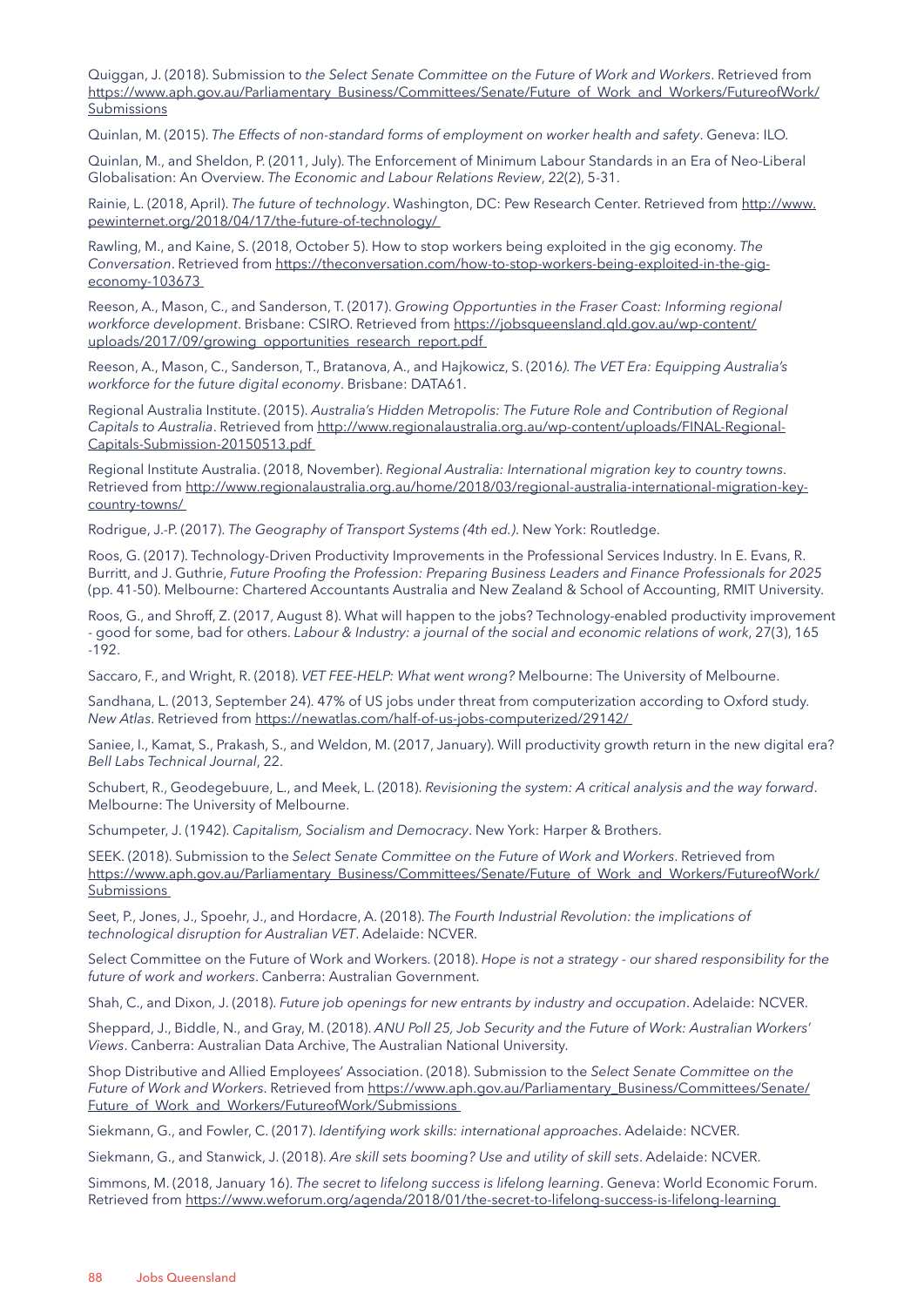SkillsIQ. (2017*). Right Skills. Right Time?: The \$4 billion annual cost of over-qualification affecting one in four Australian workers*. Sydney: SkillsIQ Limited.

Smith, E., Yasukawa, K., Harris, R., and Tuck, J. (2018, June 25). *VET teachers: Qualifications and quality*. Retrieved from [https://federation.edu.au/schools/school-of-education/research/research-groups/rave-researching-adult-and](https://federation.edu.au/schools/school-of-education/research/research-groups/rave-researching-adult-and-vocational-education/current-research/research-project-addressing-quality-in-vet)[vocational-education/current-research/research-project-addressing-quality-in-vet](https://federation.edu.au/schools/school-of-education/research/research-groups/rave-researching-adult-and-vocational-education/current-research/research-project-addressing-quality-in-vet)

Solomon, M. Z. (2016, November 4). *The four big ethical questions of the Fourth Industrial Revolution*. Business Insider.

Stanford, J. (2017). Historical and Theoretical Perspectives on the Resurgence of Gig Work. *Economic and Labour Relations Review*, 28(3), 382-401.

Stanford, J. (2017, August 8). The resurgence of gig work: Historical and theoretical perspectives. *The Economic and Labour Relations Review*, 28(3), pp. 382-401.

Stanford, J. (2018). The Declining Labour Share in Australia: Definition, Measurement, and International Comparisons. *Journal of Australian Political Economy,* 81, 11-32.

Stanley, T.D., Doucouliagos, H., and Steel, P. (2018). Does ICT generate economic growth? A meta-regression analysis. *Journal of Economic Surveys*, 32(3), 705-726.

Stewart, A., and Stanford, J. (2017). Regulating work in the gig economy: what are the options? *Economic and Labour Review*, 28(3), 382-401.

Swanepoel, L. (2018, October 10). AI ethics is a political issue that businesses need to consider. *Computerworld*. Retrieved from [https://www.computerworld.com.au/article/647992/ai-ethics-political-issue-businesses-need](https://www.computerworld.com.au/article/647992/ai-ethics-political-issue-businesses-need-consider/)[consider/](https://www.computerworld.com.au/article/647992/ai-ethics-political-issue-businesses-need-consider/)

Swoboda, K. (n.d.). *Influencing decisions to retire*. Retrieved from [https://www.aph.gov.au/About\\_Parliament/](https://www.aph.gov.au/About_Parliament/Parliamentary_Departments/Parliamentary_Library/pubs/BriefingBook45p/Retirement) [Parliamentary\\_Departments/Parliamentary\\_Library/pubs/BriefingBook45p/Retirement](https://www.aph.gov.au/About_Parliament/Parliamentary_Departments/Parliamentary_Library/pubs/BriefingBook45p/Retirement)

Tang, E. (2018). *2017-18 GDP growth rate of 2.9% confirms the resilience of our economy*. Retrieved from [https://www.](https://www.austrade.gov.au/news/economic-analysis/2017-18-gdp-growth-rate-of-2-9-per-cent-confirms-the-resilience-of-our-economy) [austrade.gov.au/news/economic-analysis/2017-18-gdp-growth-rate-of-2-9-per-cent-confirms-the-resilience-of-our](https://www.austrade.gov.au/news/economic-analysis/2017-18-gdp-growth-rate-of-2-9-per-cent-confirms-the-resilience-of-our-economy)[economy](https://www.austrade.gov.au/news/economic-analysis/2017-18-gdp-growth-rate-of-2-9-per-cent-confirms-the-resilience-of-our-economy)

The Economist. (2017a). *How Australia broke the record for economic growth*. London: The Economist. Retrieved from [https://www.economist.com/the-economist-explains/2017/09/05/how-australia-broke-the-record-for-economic](https://www.economist.com/the-economist-explains/2017/09/05/how-australia-broke-the-record-for-economic-growth)[growth](https://www.economist.com/the-economist-explains/2017/09/05/how-australia-broke-the-record-for-economic-growth)

The Economist. (2017b). *Learning and earning*. London: The Economist. Retrieved from [https://www.economist.com/](https://www.economist.com/sites/default/files/learning_and_earning.pdf) [sites/default/files/learning\\_and\\_earning.pdf](https://www.economist.com/sites/default/files/learning_and_earning.pdf)

The Foundation for Young Australians. (2017a). *The New Work Mindset: 7 new jobs clusters to help young people navigate the the new work order*. Melbourne: The Foundation for Young Australians.

The Foundation for Young Australians. (2017b). *The New Work Order Report series*. Melbourne: The Foundation for Young Australians.

The Foundation for Young Australians. (2017c). *The New Work Order: Ensuring young Australians have skills and experience for the jobs of the future, not the past*. Melbourne: The Foundation for Young Australians.

The Foundation for Young Australians. (2017d). *The New Work Smarts: Thriving in the New Work Order*. Melbourne: Foundation for Young Australians.

The Foundation for Young Australians. (2018). *The New Work Reality*. Melbourne: The Foundation for Young Australians.

The Melbourne Institute of Applied Economic and Social Research. (2018). Submission to the *Select Senate Committee on the Future of Work and Workers*. Retrieved from [https://www.aph.gov.au/Parliamentary\\_Business/](https://www.aph.gov.au/Parliamentary_Business/Committees/Senate/Future_of_Work_and_Workers/FutureofWork/Submissions) [Committees/Senate/Future\\_of\\_Work\\_and\\_Workers/FutureofWork/Submissions](https://www.aph.gov.au/Parliamentary_Business/Committees/Senate/Future_of_Work_and_Workers/FutureofWork/Submissions)

The Women, Work and Leadership Research Group. (2018). Submission to *the Select Senate Committee on the Future of Work and Workers*. Retrieved from [https://www.aph.gov.au/Parliamentary\\_Business/Committees/Senate/Future\\_of\\_](https://www.aph.gov.au/Parliamentary_Business/Committees/Senate/Future_of_Work_and_Workers/FutureofWork/Submissions) [Work\\_and\\_Workers/FutureofWork/Submissions](https://www.aph.gov.au/Parliamentary_Business/Committees/Senate/Future_of_Work_and_Workers/FutureofWork/Submissions)

Tisdell, C. (2016). Fostering Employability Skills Through the T-shaped Student in Science, Mathematics and Medical Science. *The Australian Conference on Science and Mathematics Education* (pp. 232-238). Brisbane: University of Queensland.

Torii, K. (2018). *Connecting the worlds of learning and work: Prioritising school-industry partnerships in Australia's education system*. Melbourne: Mitchell Institute.

Torii, K., and O'Connell, M. (2017). *Preparing Young People for the Future of Work*. Melbourne: Mitchell Institute.

United Nations. (2016, March 28). *Inequality – a defining challenge of our time*. Retrieved from [https://www.un.org/](https://www.un.org/development/desa/en/news/intergovernmental-coordination/inequality-defining-challenge.html) [development/desa/en/news/intergovernmental-coordination/inequality-defining-challenge.html](https://www.un.org/development/desa/en/news/intergovernmental-coordination/inequality-defining-challenge.html)

United Nations. (2018). *68% of the world population projected to live in urban areas by 2050, says UN*. Retrieved from <https://www.un.org/development/desa/en/news/population/2018-revision-of-world-urbanization-prospects.html>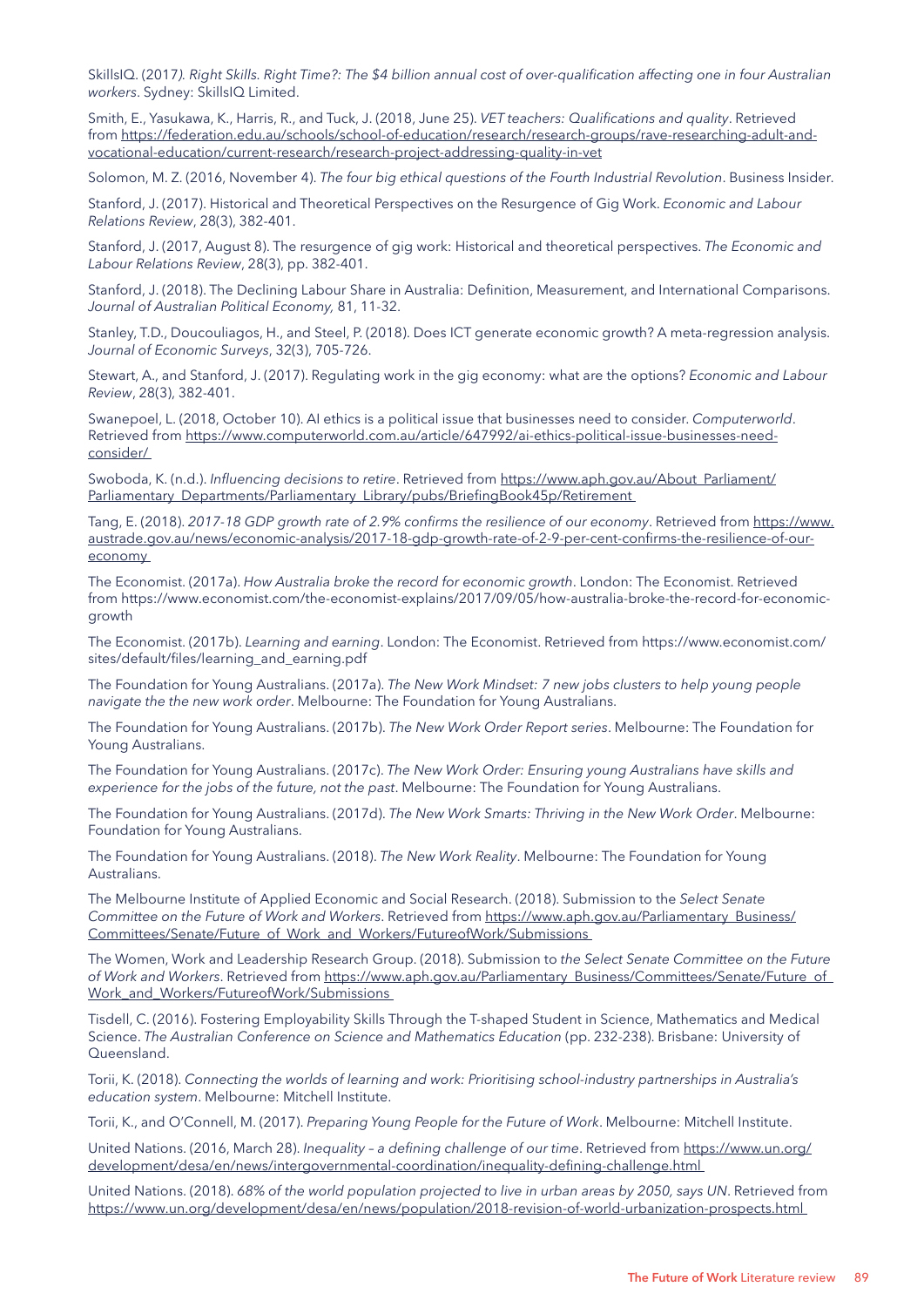Upwork Global Inc. (2017, October 17). *Freelancers predicted to become the U.S. workforce majority within a decade, with nearly 50% of millennial workers already freelancing, annual "Freelancing in America" study finds*. Retrieved from <https://www.upwork.com/press/2017/10/17/freelancing-in-america-2017/>

Vestberg, H. (2018, September 21). Why we need both science and humanities for a Fourth Industrial Revolution education. *Global Agenda*. Geneva: World Economic Forum. Retrieved from [https://www.weforum.org/](https://www.weforum.org/agenda/2018/09/why-we-need-both-science-and-humanities-for-a-fourth-industrial-revolution-education/) [agenda/2018/09/why-we-need-both-science-and-humanities-for-a-fourth-industrial-revolution-education/](https://www.weforum.org/agenda/2018/09/why-we-need-both-science-and-humanities-for-a-fourth-industrial-revolution-education/)

Victorian Multicultural Commission. (2018). Submission to *the Select Senate Committee on the Future of Work and Workers*. Retrieved from [https://www.aph.gov.au/Parliamentary\\_Business/Committees/Senate/Future\\_of\\_Work\\_and\\_](https://www.aph.gov.au/Parliamentary_Business/Committees/Senate/Future_of_Work_and_Workers/FutureofWork/Submissions) [Workers/FutureofWork/Submissions](https://www.aph.gov.au/Parliamentary_Business/Committees/Senate/Future_of_Work_and_Workers/FutureofWork/Submissions)

Victorian State Government. (2013). *Managing a Diverse Team in the Victorian Public Sector*. Retrieved from [https://](https://vpsc.vic.gov.au/wp-content/uploads/2015/03/Managing-a-Dispersed-Team_WEB-1-July-2013.pdf) [vpsc.vic.gov.au/wp-content/uploads/2015/03/Managing-a-Dispersed-Team\\_WEB-1-July-2013.pdf](https://vpsc.vic.gov.au/wp-content/uploads/2015/03/Managing-a-Dispersed-Team_WEB-1-July-2013.pdf)

Weir, G. (2018). *Research Discussion Paper RDP 2018-10: Wage Growth Puzzles and Technology*. Sydney: Reserve Bank of Australia. Retrieved from <https://www.rba.gov.au/publications/rdp/2018/pdf/rdp2018-10.pdf>

Wheelahan, L., and Moodie, G. (2011). *Rethinking Skills in Vocational Education and Training: From Competencies to Capabilities*. Sydney: New South Wales Goverment.

Wheelahan, L., Buchanan, J., and Yu, S. (2015). *Linking qualifications and the labour market through capabilities and vocational streams*. Adelaide: NCVER.

Whiteford, P. (2018). Submission to the *Select Senate Committee on the Future of Work and Workers*. Retrieved from [https://www.aph.gov.au/Parliamentary\\_Business/Committees/Senate/Future\\_of\\_Work\\_and\\_Workers/FutureofWork/](https://www.aph.gov.au/Parliamentary_Business/Committees/Senate/Future_of_Work_and_Workers/FutureofWork/Submissions) **[Submissions](https://www.aph.gov.au/Parliamentary_Business/Committees/Senate/Future_of_Work_and_Workers/FutureofWork/Submissions)** 

Wibrow, B., and Circelli, M. (2016). *When one door closes: VET's role in helping displaced workers find jobs*. Adelaide: NCVER.

Wichmann, J. (2018, August 2). *Our world is changing - but not as rapidly as people think*. Geneva: World Economic Forum. Retrieved from [https://www.weforum.org/agenda/2018/08/change-is-not-accelerating-and-why-boring](https://www.weforum.org/agenda/2018/08/change-is-not-accelerating-and-why-boring-companies-will-win)[companies-will-win](https://www.weforum.org/agenda/2018/08/change-is-not-accelerating-and-why-boring-companies-will-win)

Williams, A. (2017, December 11). Will Robots Take Our Children's Jobs? *New York Times*. New York, US. Retrieved from<https://www.nytimes.com/2017/12/11/style/robots-jobs-children.html>

Williamson, R. C., Nic Rahnaill, M., Douglas, K., and Sanchez, D. (2015). *Technology and Australia's future: New technologies and their role in Australia's security, cultural, democratic, social and economic systems*. Melbourne: Australian Council of Learned Academies.

Winick, E. (2018, January 25). Every study we could find on what automation will do to jobs in one chart. *MIT Technology Review*. Massachusetts, USA. Retrieved from [https://www.technologyreview.com/s/610005/every-study](https://www.technologyreview.com/s/610005/every-study-we-could-find-on-what-automation-will-do-to-jobs-in-one-chart/)[we-could-find-on-what-automation-will-do-to-jobs-in-one-chart/](https://www.technologyreview.com/s/610005/every-study-we-could-find-on-what-automation-will-do-to-jobs-in-one-chart/)

Wooden, M. (2014). Working Time and The Quality of Life. In A. Michalos*, Encyclopedia of Quality of Life and Well-Being Research* (pp. 7198-7203). Dordercht, Netherlands: Springer.

Wooden, M. (2018). *Small Business: Not the Jobs Engine We Think*. Retrieved from [https://pursuit.unimelb.edu.au/](https://pursuit.unimelb.edu.au/articles/small-business-not-the-jobs-engine-we-think) [articles/small-business-not-the-jobs-engine-we-think](https://pursuit.unimelb.edu.au/articles/small-business-not-the-jobs-engine-we-think)

World Economic Forum. (2016). Values and the Fourth Industrial Revolution: Connecting the Dots Between Value, Values, Profit and Purpose. *Global Agenda Council (2014-2016)*. Cologny: World Economic Forum.

World Economic Forum and Boston Consulting. (2018a). *Eight Futures of Work: Scenarios and Their Implications*. Geneva: World Economic Forum.

World Values Survey. (2014). *World Values Survey 2014*. Madrid. Retrieved from [http://www.worldvaluessurvey.org/](http://www.worldvaluessurvey.org/wvs.jsp) [wvs.jsp](http://www.worldvaluessurvey.org/wvs.jsp)

Wright, C., and Lansbury, R. (2015). Employment relations in Australia. In G. Bamber, R. Lansbury, N. Wailes, and C. Wright*, International and Comparative Employment Relations: National regulation, global changes* (6th ed.). Sydney: A&U Academic.

Yigicanlar, T. (2010). Making space and place for the knowledge. *European Planning Studies*, 18(11). pp. 1769-1786.

Yuen, P. (2018, September 3). *The 7 forces that will change the way you work*. Geneva: World Economic Forum. Retrieved from <https://www.weforum.org/agenda/2018/09/here-are-seven-ways-your-job-will-change-in-the-future>